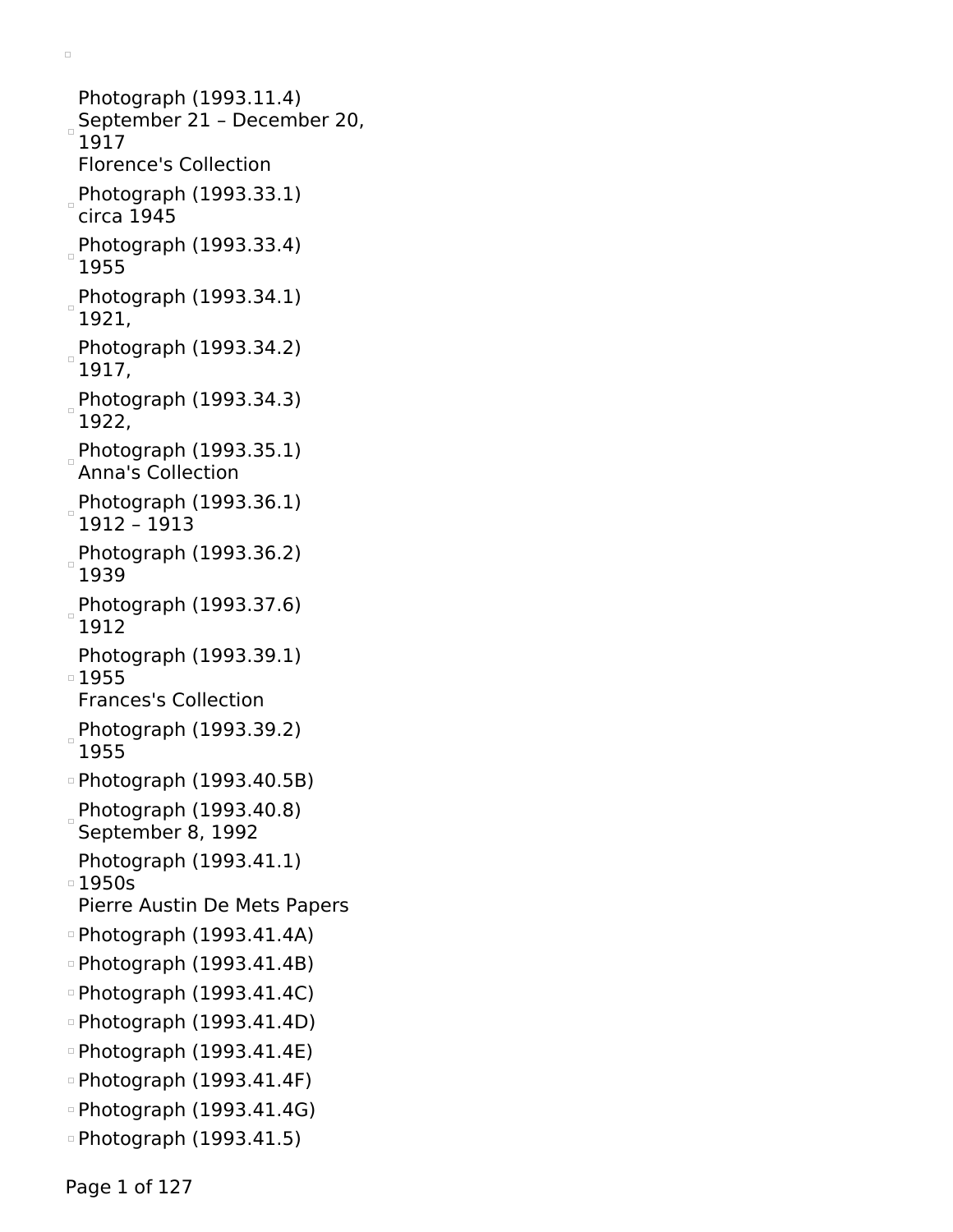```
\Box
```
Photograph (1993.41.6)

- Photograph (1993.41.7)
- Photograph (1993.41.8)
- Photograph (1993.41.9)
- Photograph (1993.41.10)
- Photograph (1993.41.11)
- Photograph (1993.41.12)
- Photograph (1993.41.13)
- Photograph (1993.41.14)
- Photograph (1993.43.4)
- $P$ hotograph (1993.43.7) 1920s,
- Photograph (1993.60.4)
- Photograph (1993.65.3A) 1916
- Photograph (1993.65.3B) 1916
- Photograph (1993.65.3C) 1916
- Photograph (1993.69.1) 1933
- Photograph (1993.69.2) March 25, 1925
- Photograph (1993.69.3) 1922
- Photograph (1993.69.4)
- Photograph (1993.69.5)
- $P$ hotograph (1993.69.6) 1890,
- Photograph (1993.69.7) 1917,
- Photograph (1993.69.8) Andrew's Collection
- Photograph (1993.69.9)
- Photograph (1993.69.10)
- Photograph (1993.69.12) 1869
- Photograph (1993.69.13) circa 1897

Page 2 of 127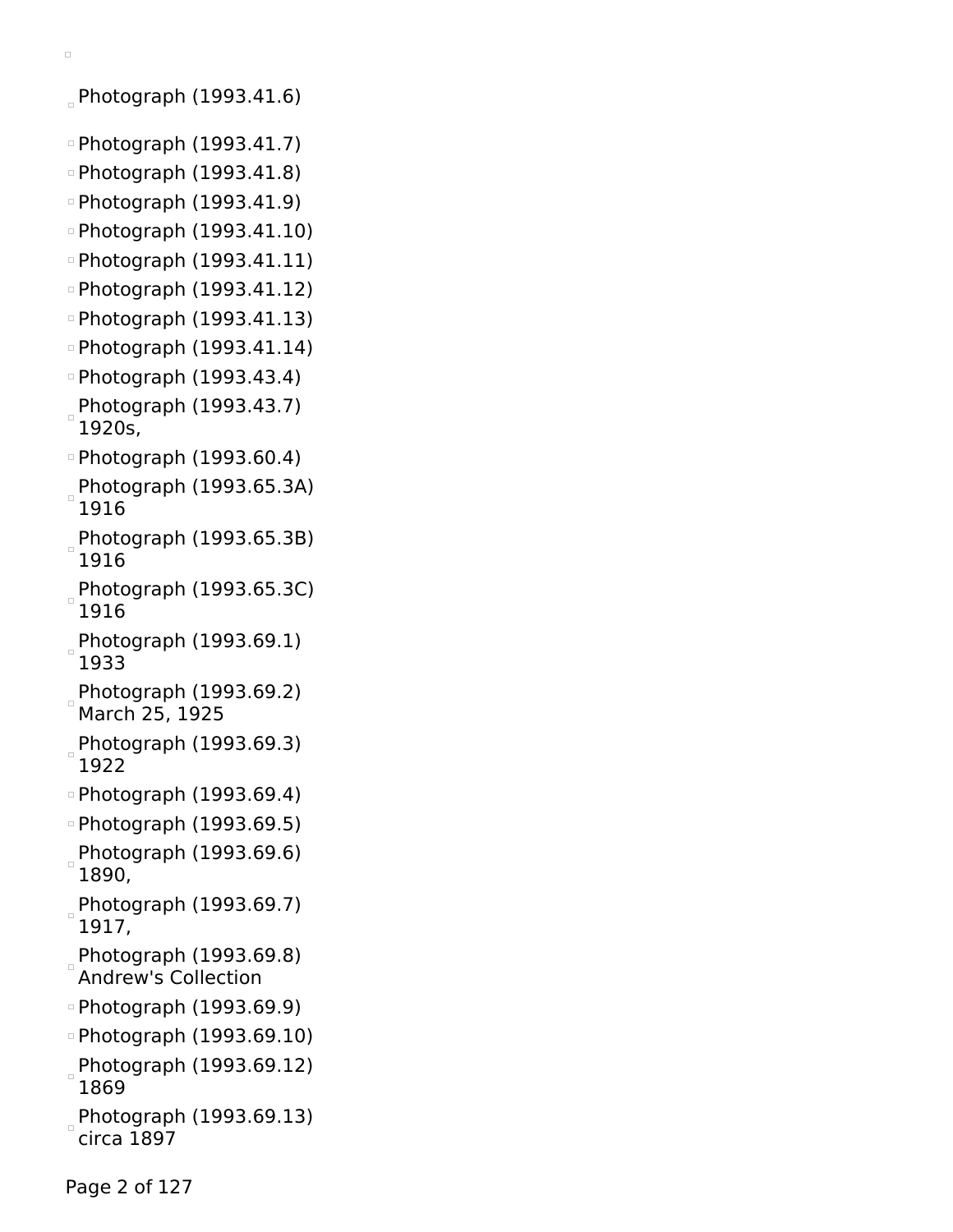```
\Box
```
Photograph (1993.69.14) 1890s

- Photograph (1993.69.15)
- Photograph (1993.69.16) circa 1893
- Photograph (1993.69.17) 1910
- Photograph (1993.69.18) 1910
- Photograph (1993.69.19)
- Photograph (1993.69.20)
- Photograph (1993.69.21) 1923 – 1930
- Photograph (1993.69.22) circa 1930
- Photograph (1993.69.23)
- Photograph (1993.69.24) circa 1877
- Photograph (1993.69.25)
- Photograph (1993.69.26)
- Photograph (1993.69.27) Photograph (1993.69.28) 1933
- Photograph (1993.69.29)
- Photograph (1993.69.30)
- Photograph (1993.69.31) 1935,
- Photograph (1993.69.32) 1931
- Photograph (1993.69.33) 1941 – 1947
- Photograph (1993.69.34) circa 1940,
- Photograph (1993.69.35) circa 1925
- Photograph (1993.69.36) 1916,
- Photograph (1993.69.37) 1934
- Photograph (1993.69.38)

Page 3 of 127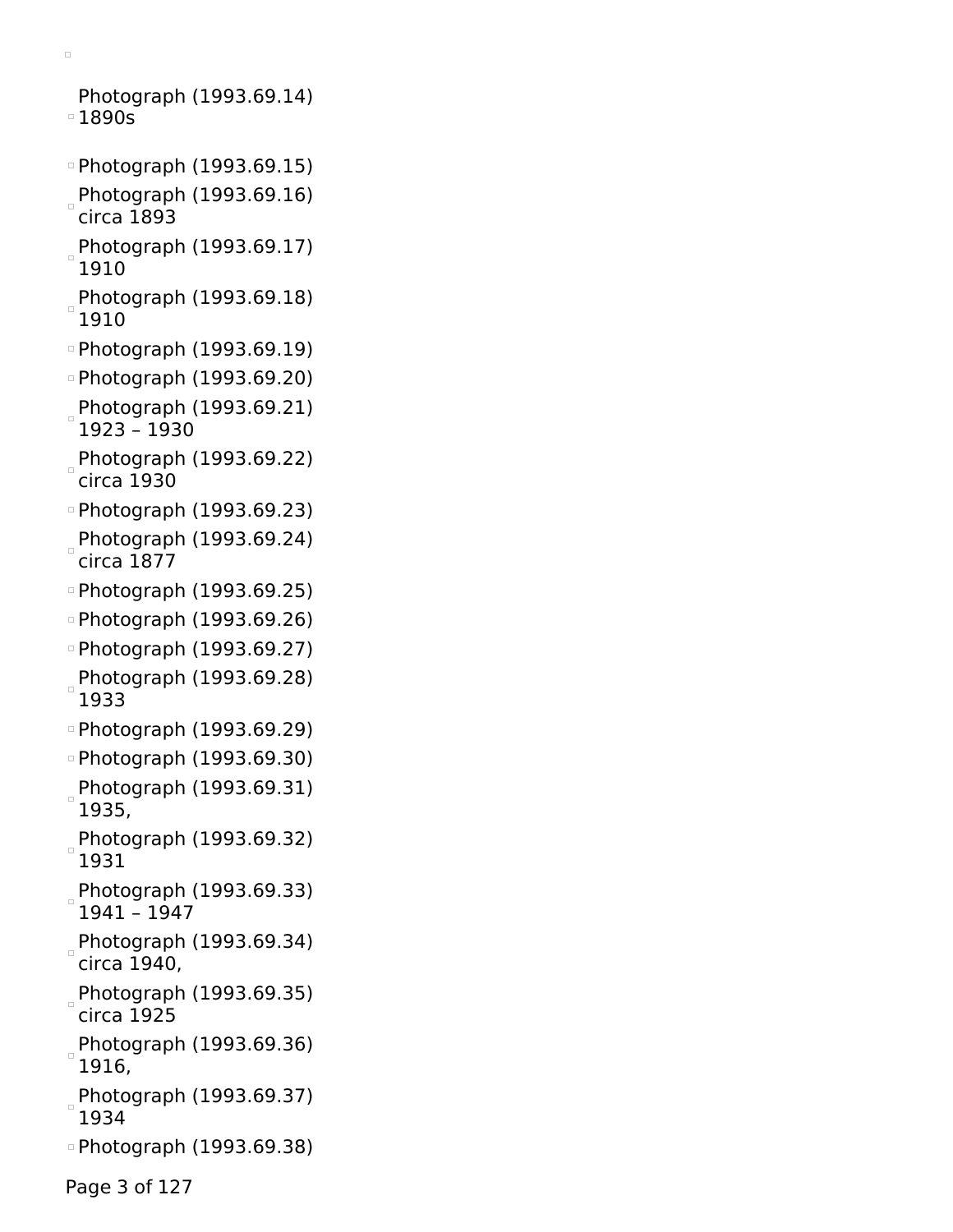Photograph (1993.69.39)

- Photograph (1993.69.44)
- Photograph (1993.69.51) 1911
- Photograph (1993.69.52) 1910
- Photograph (1993.69.54) circa 1885
- Photograph (1994.17.1) December 8, 1941,
- Photograph (1994.17.2)
- Photograph (1994.17.3) 1900s
- Photograph (1994.17.4)
- Photograph (1994.17.5)
- Photograph (1994.17.7)
- Photograph (1994.17.8)
- Photograph (1994.17.9) circa 1900,
- Photograph (1994.24.1)
- Painting (1994.26.2) Gene Douglas Collection
- Photograph (1994.26.3A) May 24, 1942,
- Gene Douglas Collection
- Photograph (1994.26.3B) 1942 – 1944
- Gene Douglas Collection Photograph (1994.26.3D)
- May 24, 1942, Gene Douglas Collection
- Photograph (1994.31)
- Photograph (1994.41.17)
- Photograph (1994.43.2) Photograph (1994.44.2)
- ■1940 John L. Giannakopoulos
- Photograph  $(1994.47.1)$ circa 1918
- Postcard (1994.48.1.A) 1930,
- Page 4 of 127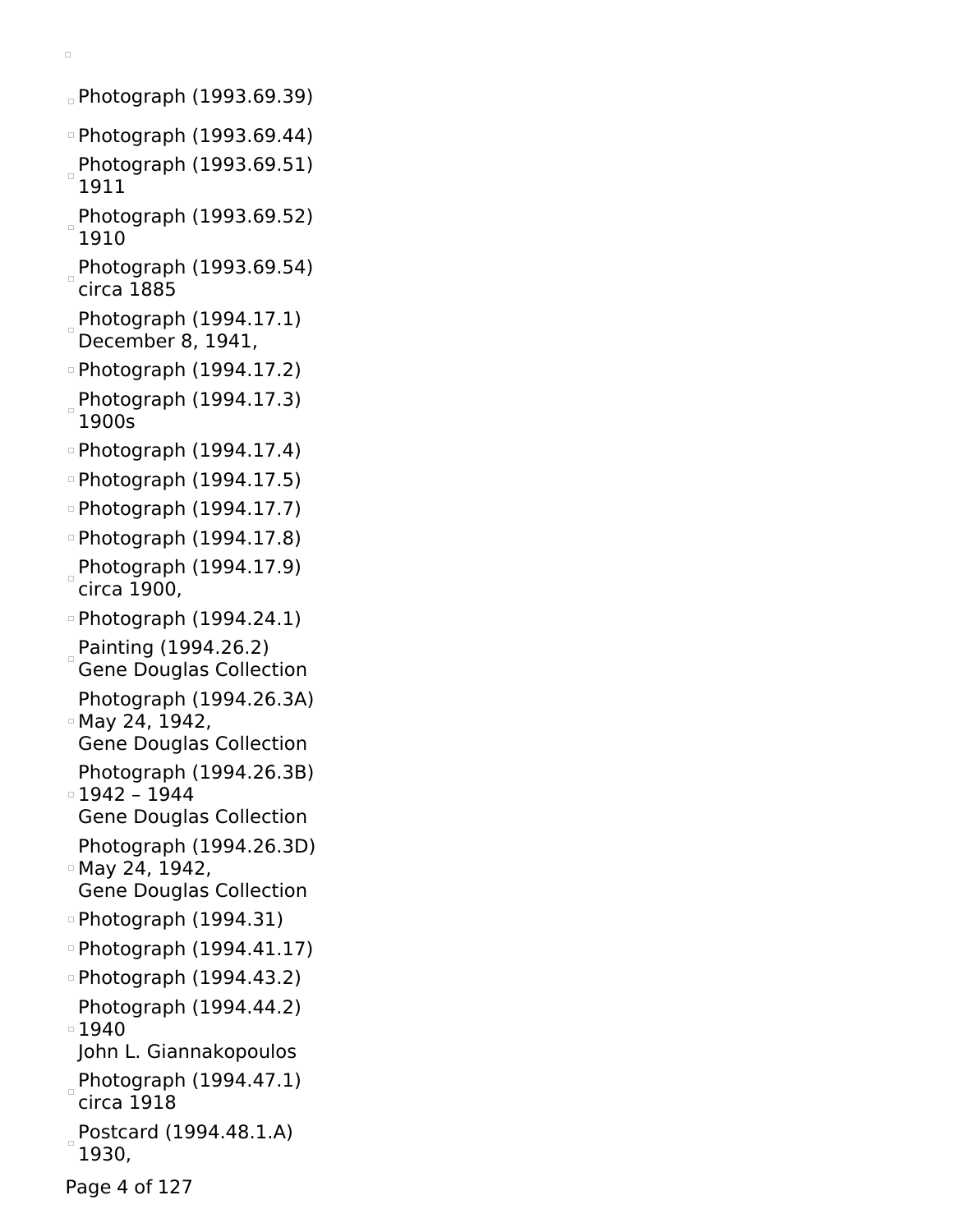Postcard (1994.48.1.B)  $\Box$ 1930, Postcard (1994.48.1.C)  $\Box$ 1930, Postcard (1994.48.1.D) 1930, Postcard (1994.48.1.E) 1930, Postcard (1994.48.1.F) 1930, Postcard (1994.48.1.G) 1930, Postcard (1994.48.1.H) 1930, Postcard (1994.48.1.I) 1930, Postcard (1994.48.1.J) 1930, Postcard (1994.48.1.K) 1930, Postcard (1994.48.1.L) 1930, Postcard (1994.48.1.M) 1930, Postcard (1994.48.1.N) 1930, Postcard (1994.48.1.O) 1930, Postcard (1994.48.1.P) 1930, Postcard (1994.48.1.Q) 1930, Postcard (1994.48.1.R) 1930, Postcard (1994.48.1.S)  $\Box$ 1930, Photograph (1994.65.1A) 1911, Photograph (1994.65.1B) 1930, Photograph (1994.65.1C) 1911,

 $\Box$ 

Page 5 of 127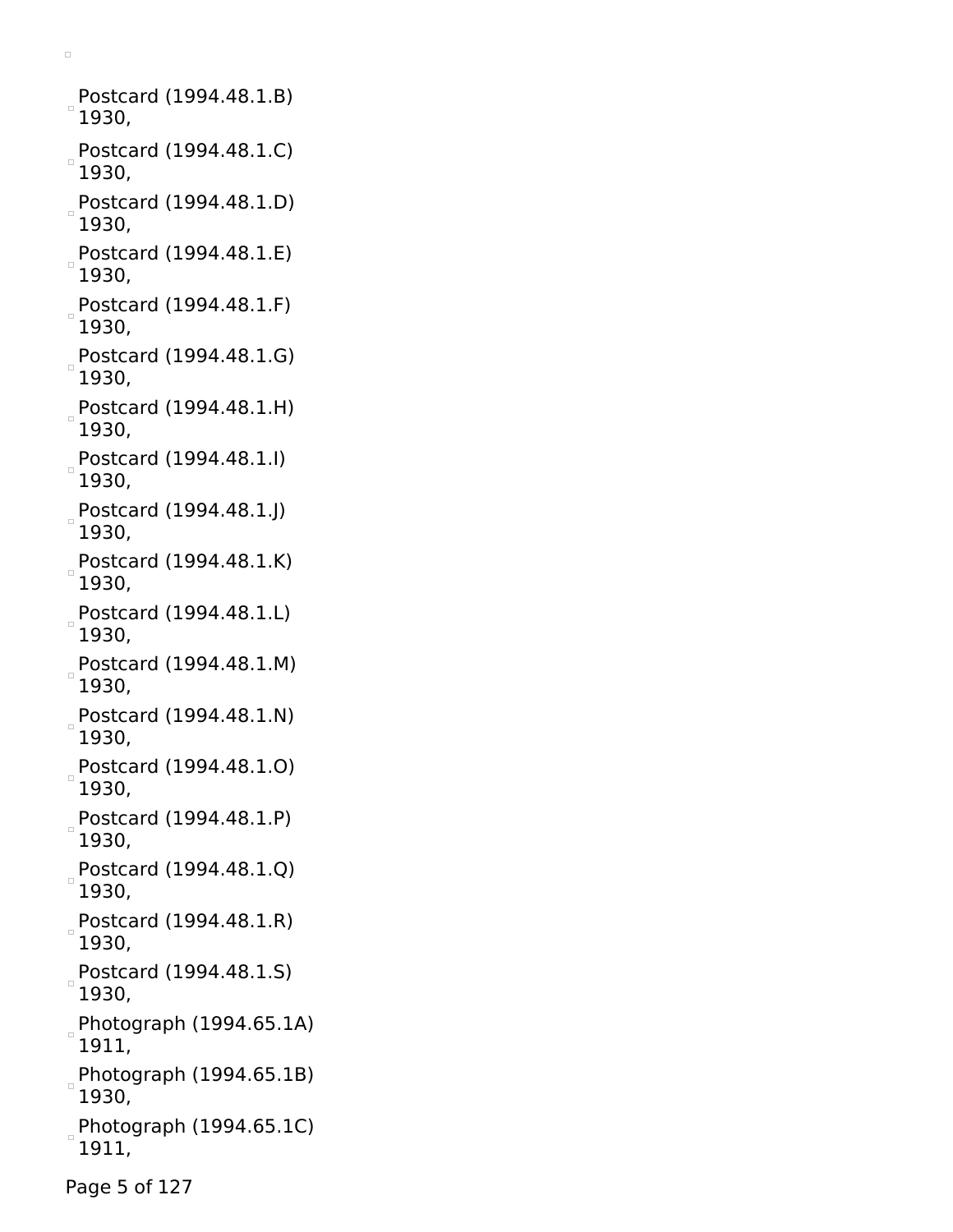Photograph (1994.65.1E)  $^{\circ}$  1934,  $P$ hotograph (1994.65.1F) 1919,  $P$ hotograph (1994.65.1G) 1931, Photograph (1994.65.1H) 1929, Photograph (1994.65.1I) 1925, Photograph (1994.65.1K) 1920, Photograph (1994.65.1L) 1930, Photograph (1994.65.1M) 1919, Photograph (1994.65.1N) 1934, Photograph (1994.65.1O) 1923, Photograph (1994.65.1P) 1930s, Photograph  $(1994.65.1Q)$ 1934,  $P$ hotograph (1994.65.1R) 1934, Photograph (1994.65.1S) 1924, Photograph (1994.65.1T) 1917, Photograph (1994.65.1U) 1928, Photograph (1994.65.1V) 1925,  $P$ hotograph (1994.65.1W) 1911, Photograph (1994.65.1X) 1939,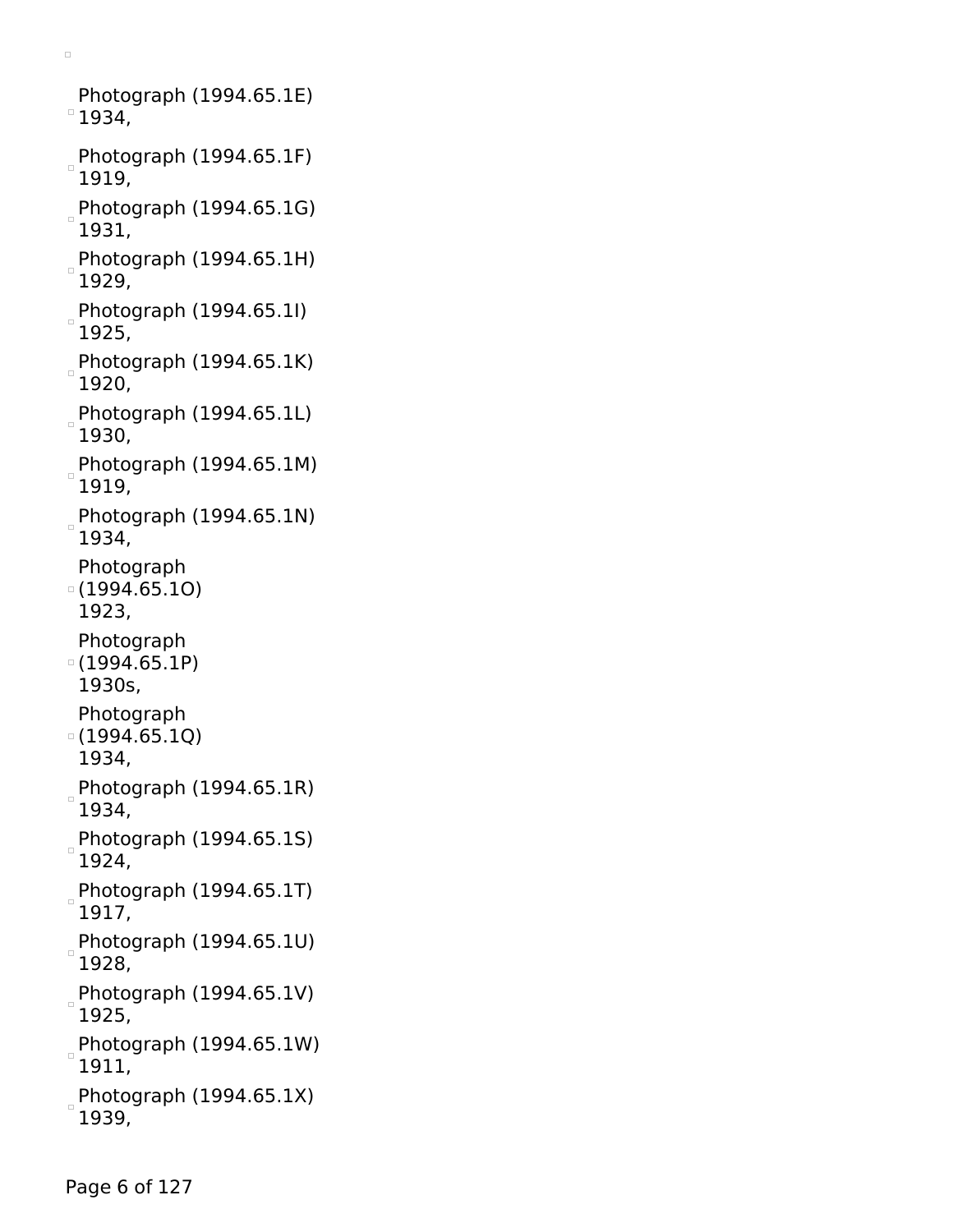```
Photograph (1994.65.1Y)
1920,
Photograph (1994.65.1Z)
 1934,
Photograph (1994.65.2)
 1931,
Photograph (1994.65.3)
 1923,
Photograph (1994.65.4)
 1919,
Photograph (1994.66A)
August 5 – 8, 1948
Photograph (1994.66B)August 5 – 8, 1948
Cross (1994.86)
Photograph (1994.103.1)
 November 1969,
Photograph (1994.103.2)
Photograph (1994.103.3)
Photograph (1994.103.4)
February 1979,
Photograph (1994.103.5)
Photograph (1994.103.6)
 1988
Photograph (1994.103.7)
Photograph (1994.103.8)
Photograph (1994.103.9)
Photograph (1994.103.10)
Photograph (1994.103.11)
Photograph (1994.104.1)
Photograph (1994.104.2)
Photograph (1994.104.3)
 May 4, 1974,
Photograph (1994.104.4)
Photograph (1994.104.5)
Photograph (1994.104.6)
 September 1977,
Photograph (1994.104.7)
Photograph (1994.104.8)
```
 $\Box$ 

Page 7 of 127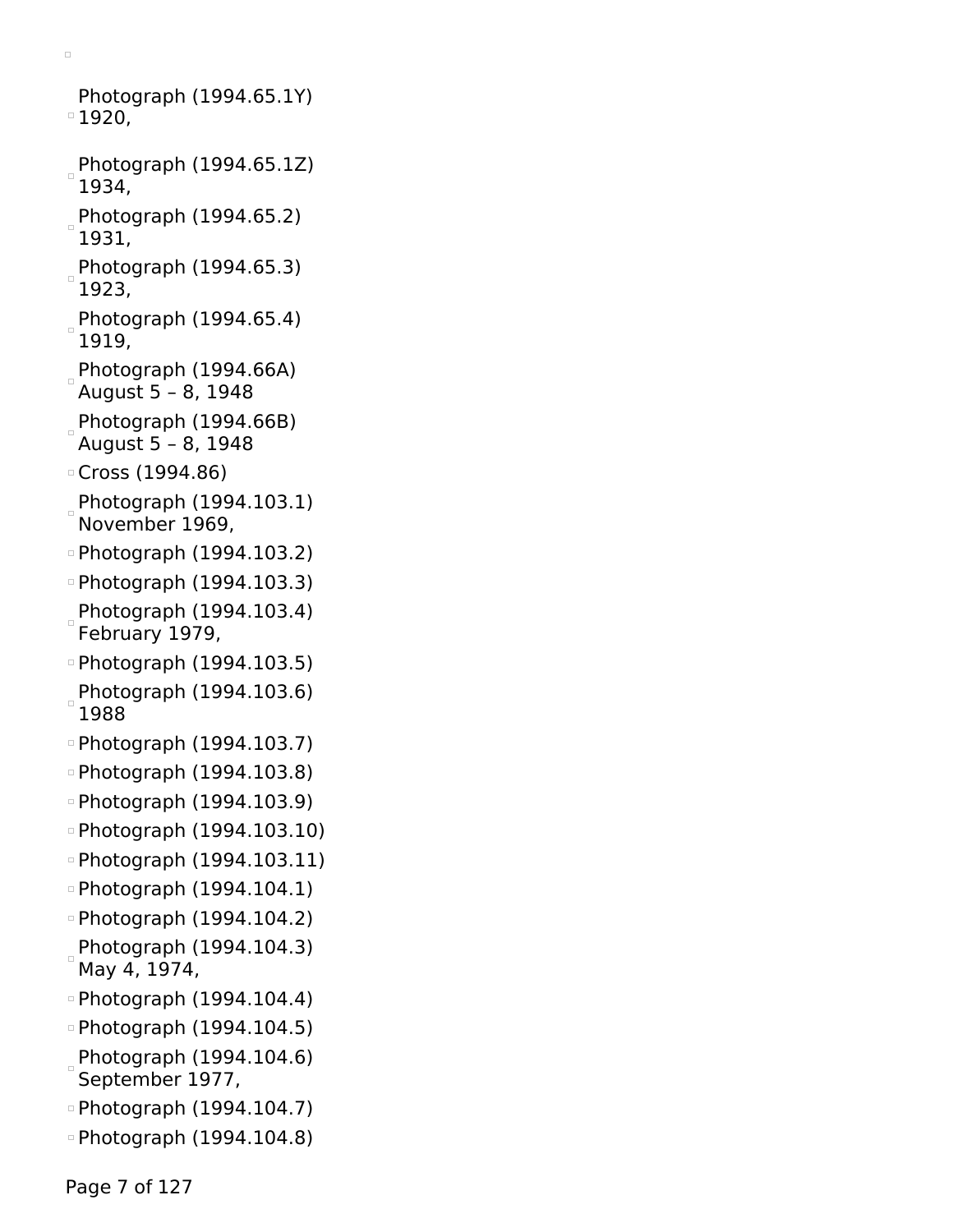Photograph (1994.104.9) Photograph (1994.104.10) March 17, 1980 Photograph (1994.104.11) Photograph (1994.104.12) Photograph (1994.104.13) Photograph (1994.104.14) Photograph (1994.104.15) Photograph (1994.119.1) 1898, Photograph (1994.119.2) 1915, Picture (1994.128.1) 1959, Picture (1994.129.1) Picture (1994.130.1) 1994 Picture (1994.130.2) 1994 Picture (1994.131.1) 1952 – 1955 Picture (1994.131.2) 1952, Photograph (1994.131.3) 1949 – 1952 Picture (1994.132.1) Photograph (1994.133.1) 1936, Photograph (1994.133.2) 1940, Picture (1994.134.1) Picture (1994.135.1) Photograph (1994.135.2)  $\Box$ 1931 – 1933 Picture (1994.135.3) Picture (1994.136.2) 1930s, Photograph (1994.137.1)  $\Box$ 1930s,

 $\Box$ 

Page 8 of 127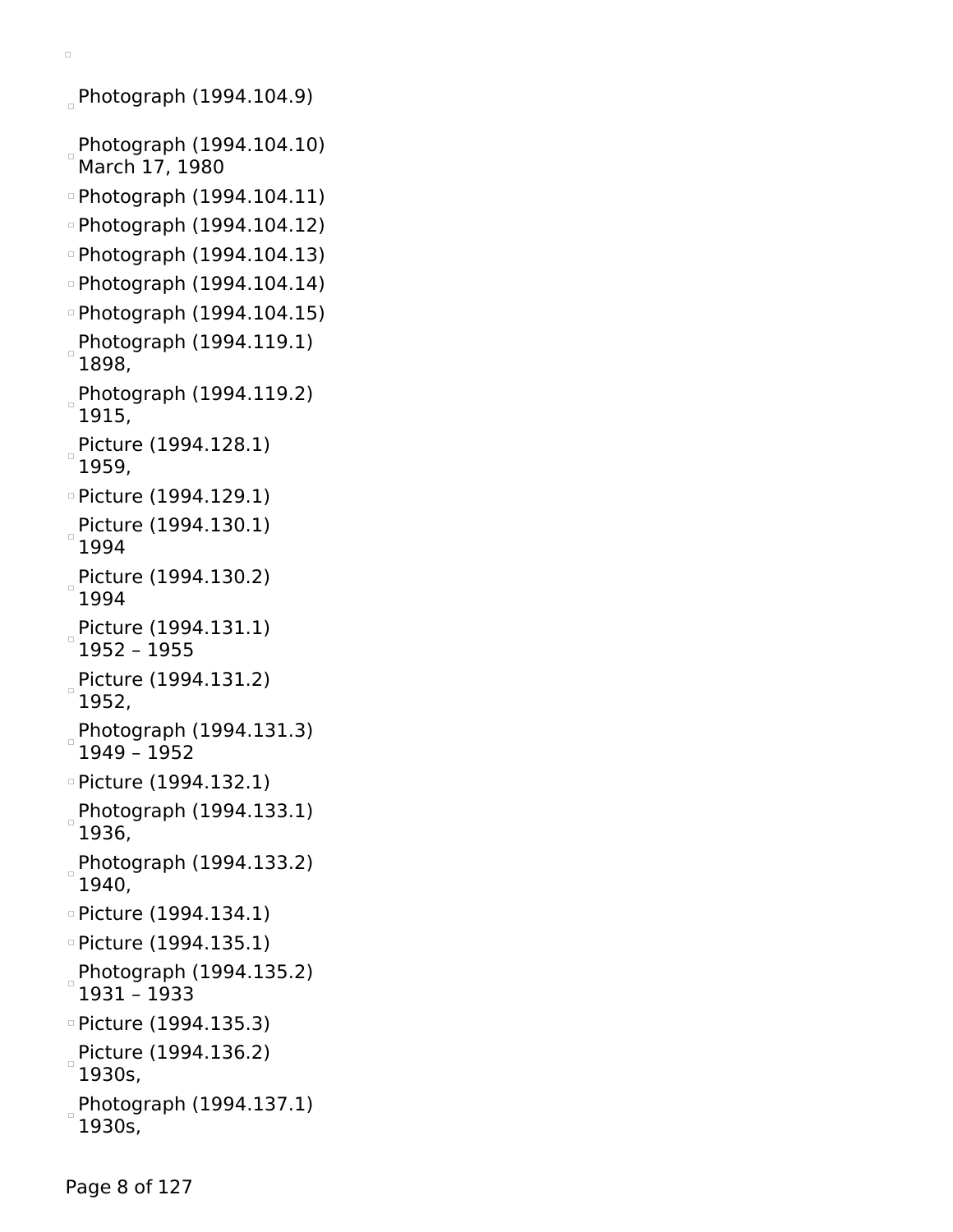```
Photograph (1994.140.1)
^{\circ} 1963,
Photograph (1994.140.2)
Photograph (1994.140.3)
 1958,
Photograph (1994.140.4)
 1962,
Photograph (1994.140.5)
 1966,
Photograph (1994.140.6)
 1950s,
Photograph (1994.140.7)
 1965,
Photograph (1994.141.1)
Photograph (1994.141.2)
Photograph (1994.141.3)
Photograph (1994.141.4)
 Photograph (1995.9.1)
1920 – 1935
 Crystella and Tess's Collection
Photograph (1995.19.5)
June 1976,
Photograph (1995.19.6)
 1941,
Photograph (1995.23.1.1)
 1920s
 Photograph (1995.23.1.2)
 1920s
Photograph (1995.23.1.3)
 1920s
Photograph (1995.23.1.4)
 1920s
Photograph (1995.23.1.5)
January 16, 1922,
Photograph (1995.23.1.6)
 October 12, 1928,
Photograph (1995.23.1.7)
h
 1920s
Photograph (1995.23.1.8)
 1920s
```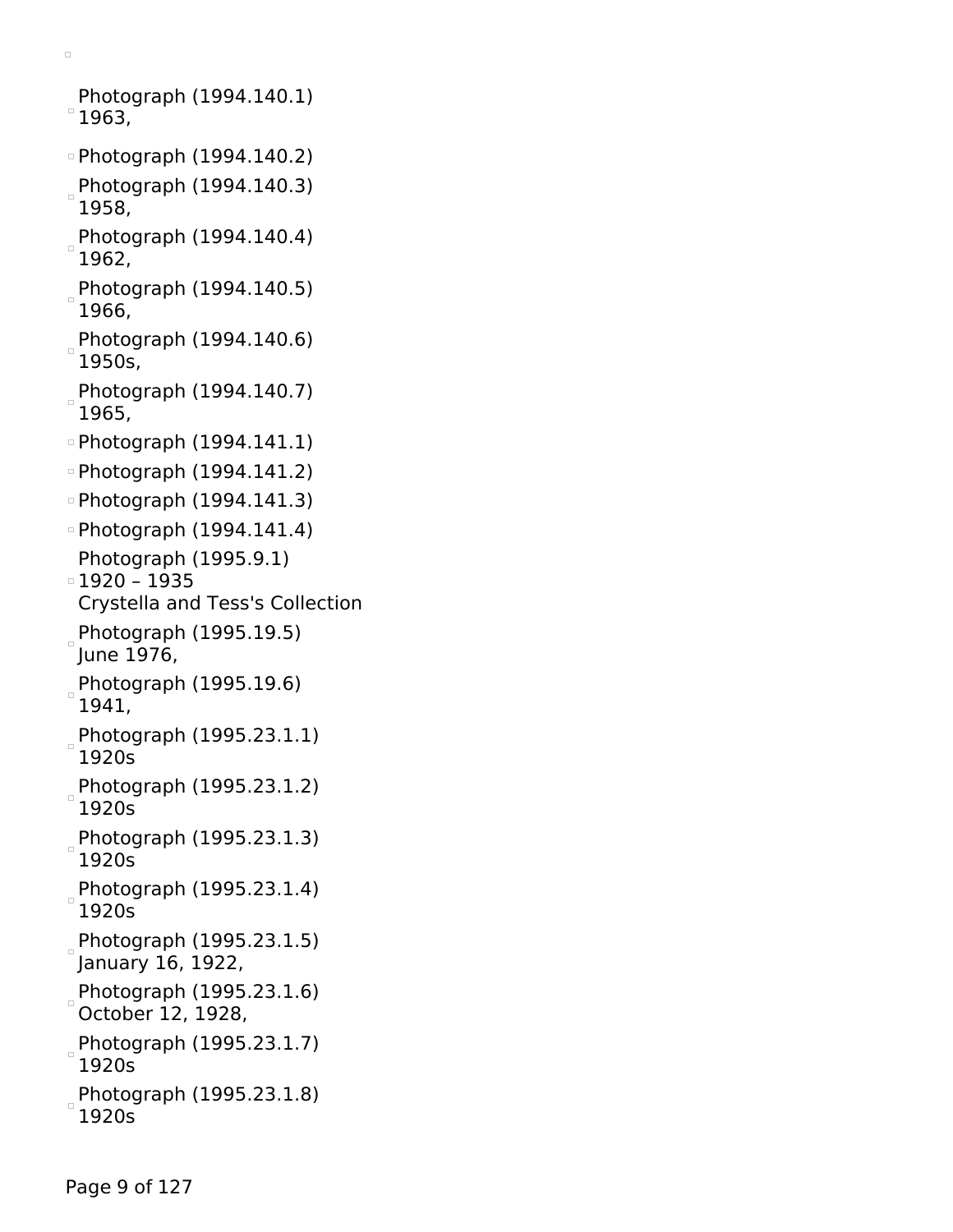Photograph (1995.23.1.9) 1920s Photograph (1995.49.1A) March 1982 Photograph (1995.49.1B) March 1982 Photograph (1995.49.1D) March 1982 Photograph (1995.49.1E) March 1982 Photograph (1995.49.1F) March 1982 Photograph (1995.49.1G) March 1982 Photograph (1995.55.2.2) January 1, 1931 Violet's Collection Photograph (1995.56.1) 1940s, Ted and Angie Contes Photograph Collection Photograph (1995.56.2) 1940s Ted and Angie Contes Photograph Collection Photograph  $(1995.60.1)$ July 3, 1927 Photograph (1996.3.2) 1940, Photograph  $(1996.3.3)$ December 24, 1942, Photograph (1996.16.1) January 29, 1928, Photograph (1996.50.5) Photograph (1996.50.9) Photograph (1996.53.2.a) Photograph (1996.53.2.b) Photograph (1996.56.1.a) Photograph (1996.56.1.b) Photograph (1996.60.1.a) 1990s

 $\Box$ 

Page 10 of 127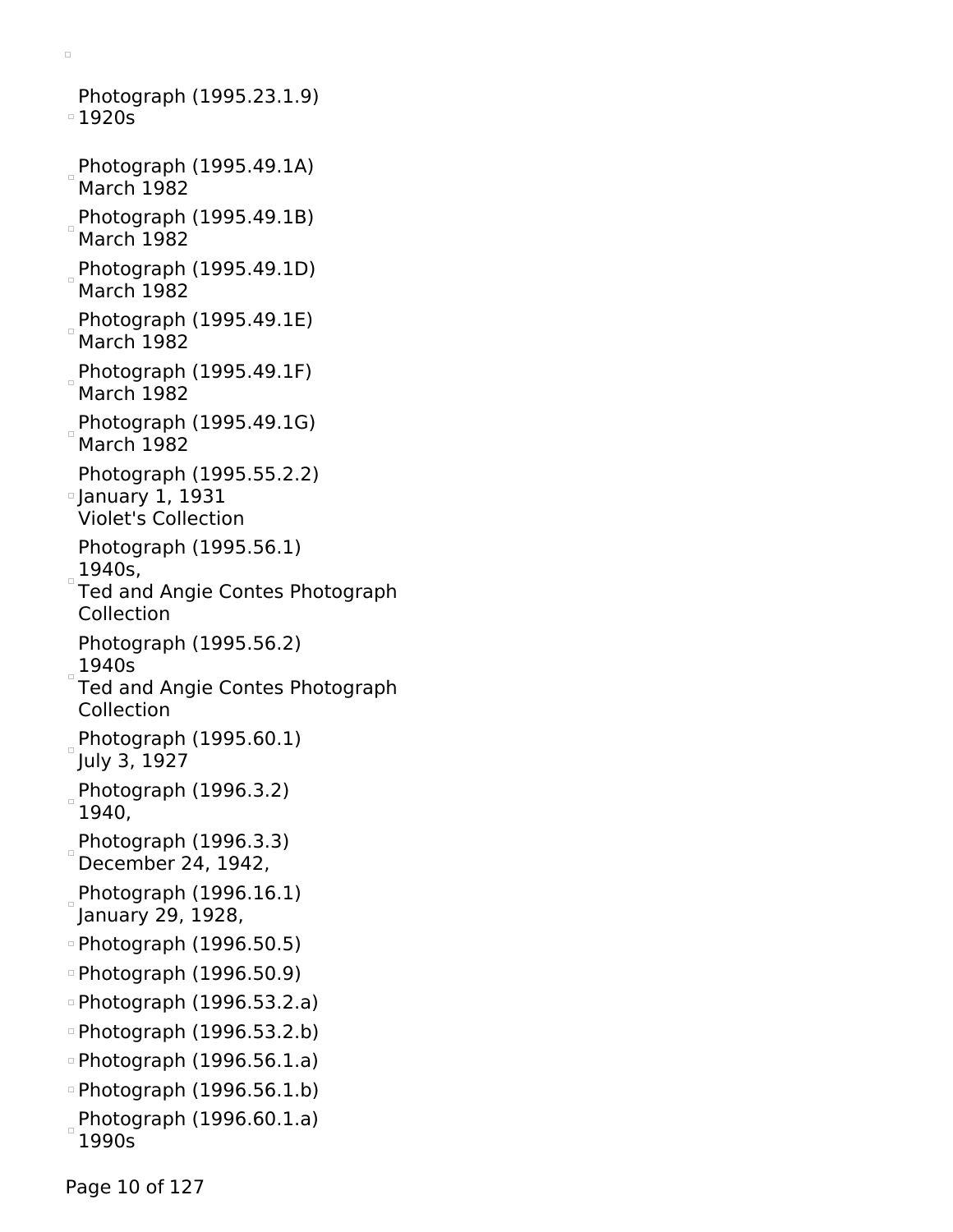Photograph (1996.60.1.b) 1990s Photograph (1996.60.1.c) Photograph (1996.60.1.d) 1990s Photograph (1996.60.2) August 30, 1996 Photograph  $(1996.64.15.B)$ CUPID CANDIES  $P$ hotograph (1996.66.1) April 1943, Photograph (1996.66.2) June 1943, 1943 Angelo Pappas Collection Photograph (1996.66.3) March 25, 1943, 1943 Angelo Pappas Collection Photograph (1996.66.4) April 1943, 1943 Angelo Pappas Collection Photograph (1996.66.5) April 1943, 1943 Angelo Pappas Collection Photograph (1996.66.6) April 1943, 1943 Angelo Pappas Collection Photograph (1996.66.7) April 1943, 1943 Angelo Pappas Collection Photograph (1996.66.8) April 1943, 1943 Angelo Pappas Collection Photograph (1996.66.9) April 1943 Angelo Pappas Collection Photograph (1996.66.10) 1943, 1943 Angelo Pappas Collection  $P$ hotograph (1996.66.11) 1943, Photograph (1996.66.12) 1943,

 $\Box$ 

Page 11 of 127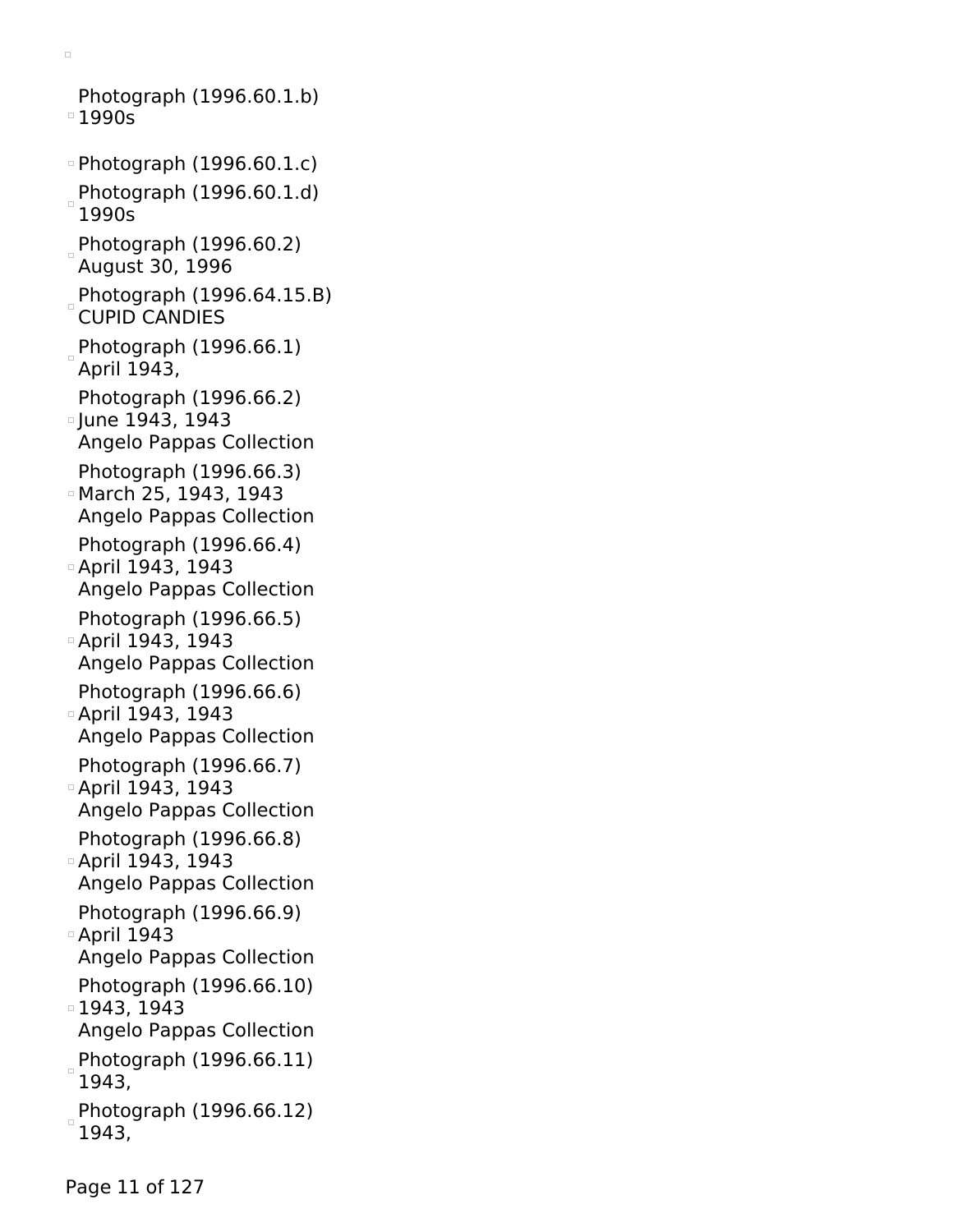Photograph (1996.66.13)  $^{\circ}$ 1943, Photograph (1996.66.14) 1943, Photograph (1996.66.15) 1943, Photograph (1996.66.16) 1943, Photograph (1996.66.17) 1942, Photograph (1996.66.18) 1943, Photograph  $(1996.75.2)$ October 1959, Photograph (1996.78.2) 1917 – 1918, Photograph (1996.93.1) 1924, Photograph (1997.1.4.B) Photograph (1997.1.4A) Photograph (1997.32.38) June 21 – September 20, 1977, Photograph (1997.44.1) 1940s Photograph (1997.44.4) 1930s, Coula's Collection Photograph (1997.44.5) Photograph (1997.44.6)  $0 - 1930 - 1949$ Coula's Collection Photograph (1997.44.6.1)  $1930 - 1949$ Coula's Collection Photograph (1997.44.6.1.A) 1923, 1923 Coula's Collection Photograph (1997.44.6.1.B)  $0 - 1930 - 1949$ Coula's Collection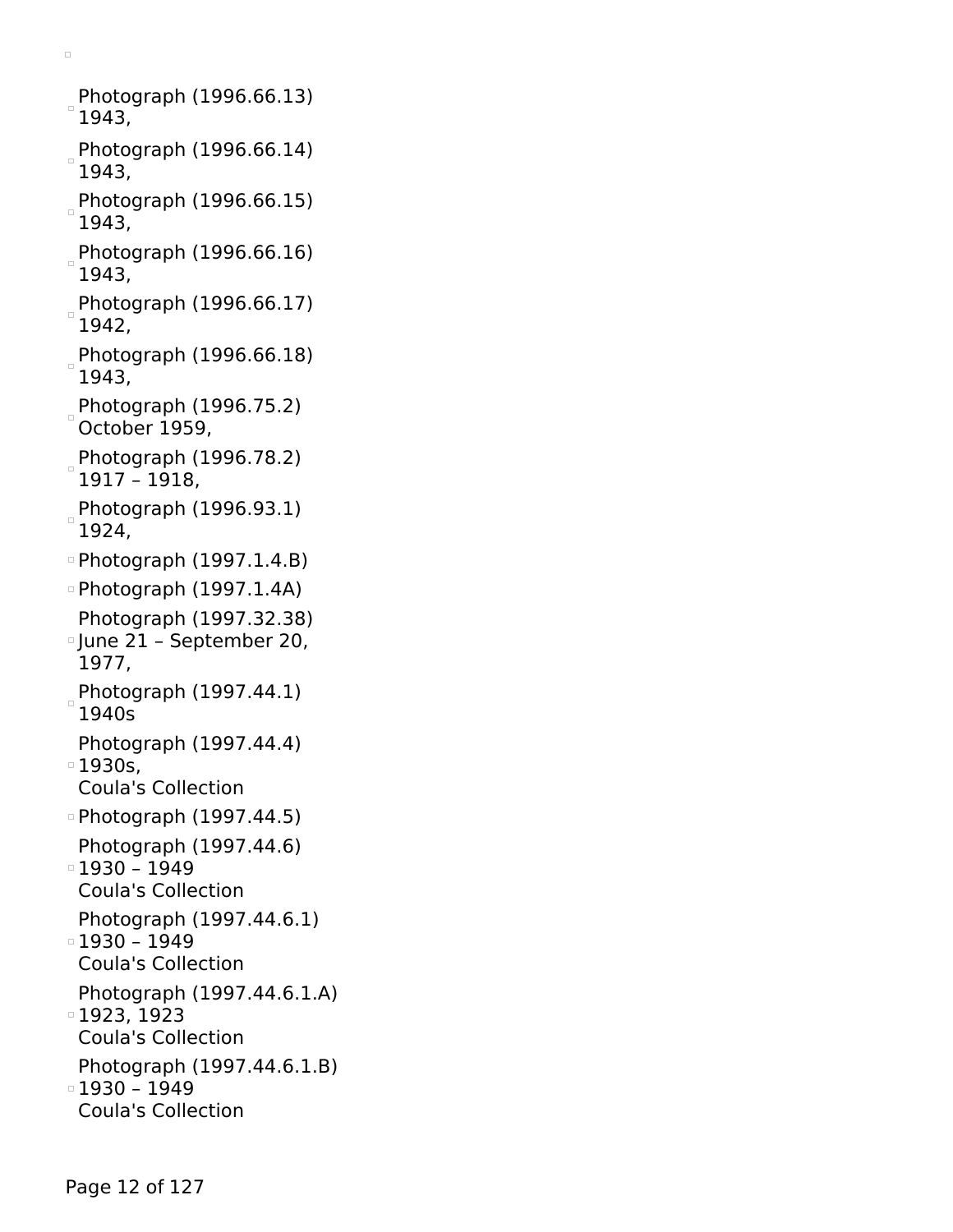Photograph (1997.44.6.2) 1930 – 1949 Coula's Collection Photograph (1997.44.6.2.A) 1930 – 1949 Coula's Collection Photograph (1997.44.6.2.B)  $0 - 1930 - 1949$ Coula's Collection Photograph (1997.44.6.2.C) 1930 – 1949 Coula's Collection Photograph  $(1997.44.6.2.D)$ 1930 – 1949 Coula's Collection Photograph (1997.44.7) 1930 – 1949 Coula's Collection Photograph (1997.44.7.1)  $1930 - 1949$ Coula's Collection Photograph (1997.44.7.2)  $1930 - 1949$ Coula's Collection Photograph (1997.44.7.3)  $1930 - 1949$ Coula's Collection Photograph (1997.46.1) 1948 Photograph  $(1997.46.2.a)$ April 30, 1948, Photograph  $(1997.46.2.b)$ April 30, 1948, Photograph (1997.46.2.c) April 30, 1948, Photograph (1997.46.2.d) April 30, 1948, Photograph (1997.46.4.1) April 30, 1948, Photograph (1997.46.5.1) April 30, 1948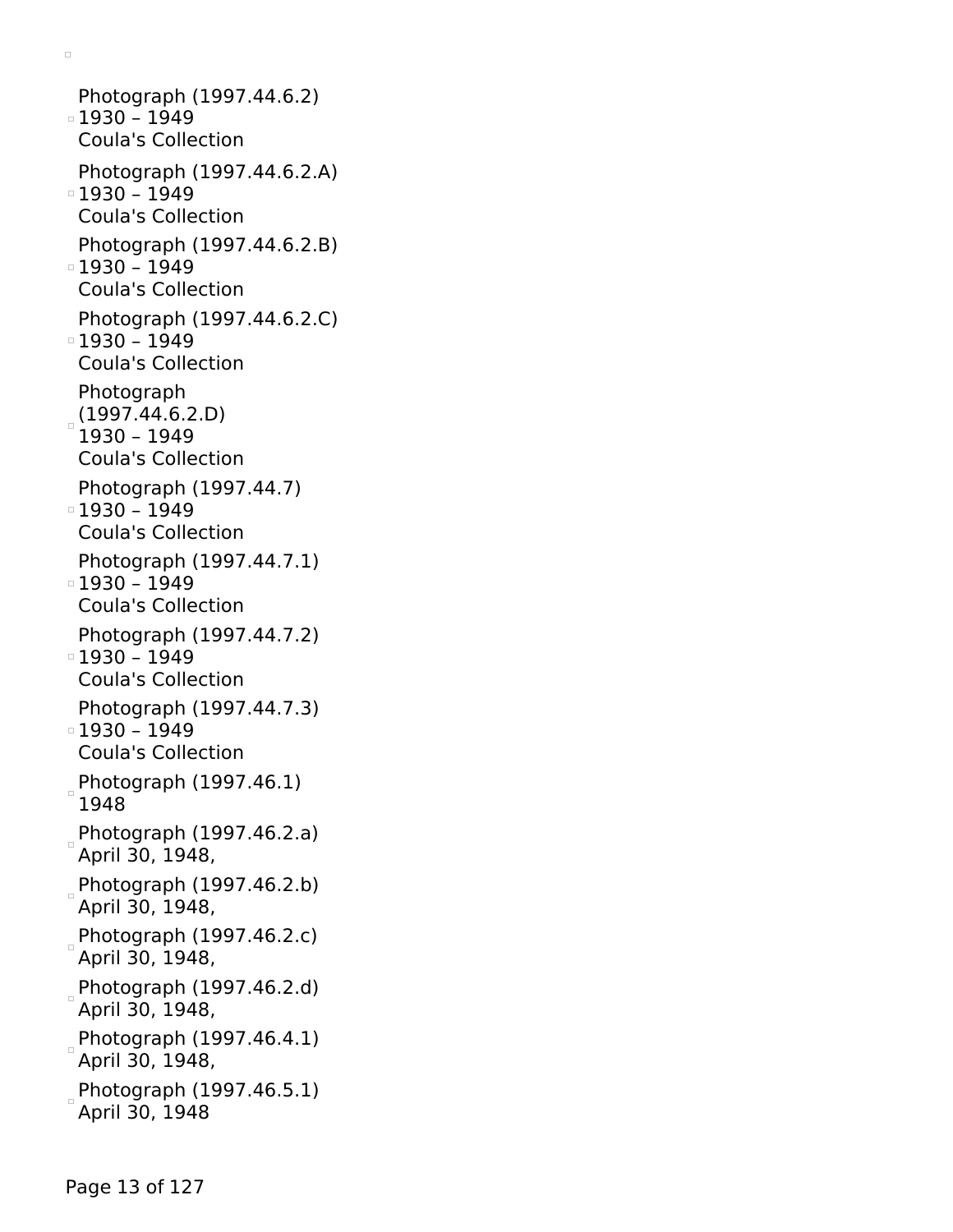Photograph (1997.46.6.1) April 30, 1948 Photograph (1997.46.7.1) April 30, 1948, Negative, FIlm (1997.46.7.2) Photograph  $(1997.47.1)$ April 29, 1943, Photograph  $(1997.47.2)$ 1922, Photograph (1998.14.5) February 16, 1924, Photograph (1998.14.8) Photograph (1998.22.2)  $1917 - 1918$ George Phillos Photograph Collection Photograph (1998.22.3)  $_{\circ}$ 1917 – 1918 $^{'}$ George Phillos Photograph Collection Photograph (1998.22.4) 1917 – 1918 George Phillos Photograph Collection Photograph (1998.24.3.1) Michael's Collection Photograph (1998.24.3.2) Michael's Collection Photograph (1998.24.3.3) Michael's Collection Photograph (1998.24.3.4) Michael's Collection Photograph (1998.24.3.5) Michael's Collection Photograph (1998.28.1) Photograph (1998.33.1) 1917 – 1920 Tess's Collection Photograph (1998.34.1) circa 1890, Photograph (1998.35.1) 1940s James's Collection Page 14 of 127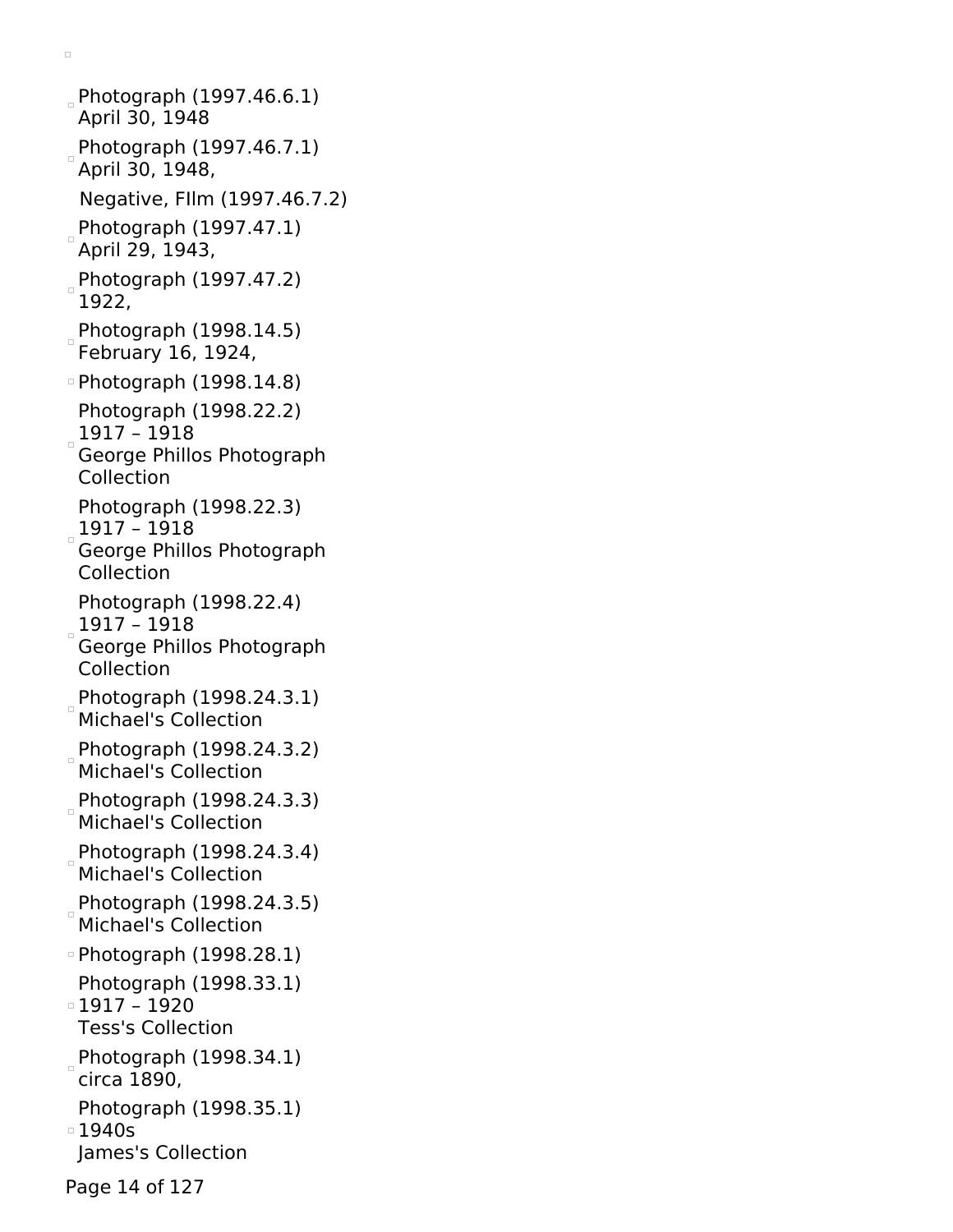Photograph (1998.35.2) 1940s James Collection Photograph (1998.35.3)  $\overline{\phantom{0}}$  1940s Jame's Collection  $P$ hotograph (1998.35.4) James' Collection Photograph (1998.37.1) ■1942 Harry's Collection Photograph (1998.37.2) April 5, 1942, 1942 Harry's Collection Photograph (1998.38.1) November 1944, 1944 Angelos's Collection Photograph (1998.38.2) 1994 Angelos's Collection Photograph (1998.38.3) June 6, 1997 Angelos's Collection Photograph (1998.38.4) August 1986 Angelos's Collection  $P$ hotograph (1998.38.5) December 1992 Photograph (1998.39.1) 1943 – 1945 James's Collection Photograph (1998.40.1) 1939 – 1945 George's Collection Photograph (1998.40.2) 1939 – 1945 George's Collection Photograph (1998.41.1) 1939 – 1943 Helen's Collection Photograph (1998.42.1) ■1942 George's Collection

Page 15 of 127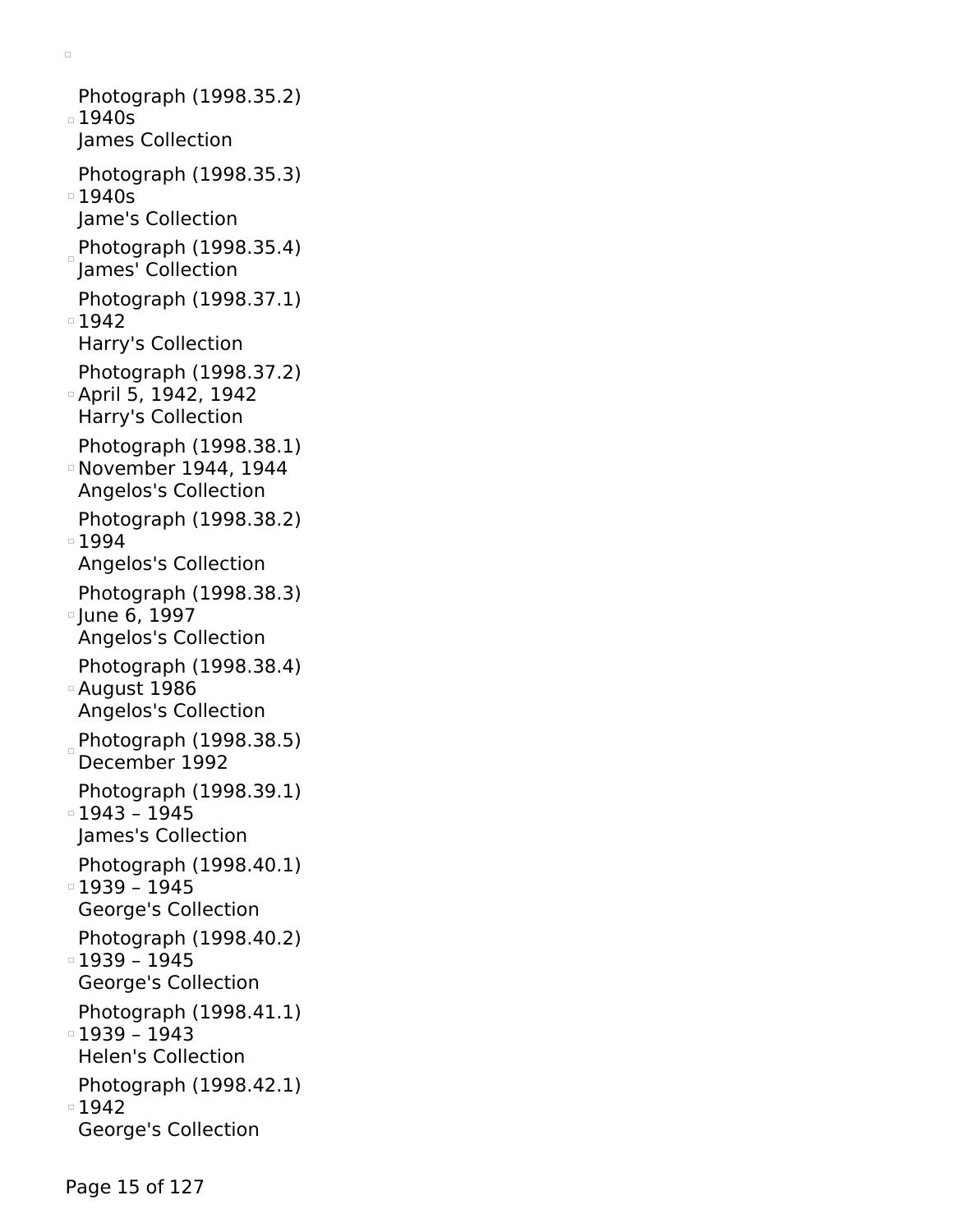Photograph (1998.42.2.A) 1945 George's Collection Photograph (1998.42.2.B) □ 1945 George's Collection Photograph (1998.42.3) ■1945 George's Collection Photograph (1998.42.4) 1945 George's Collection Photograph (1998.42.5) ■1945 George's Collection Photograph (1998.42.6) □ 1945 George's Collection Photograph (1998.42.7) 1948 George's Collection Photograph (1998.42.8) 1950 George's Collection Photograph (1998.42.9) 1951 George's Collection Photograph (1998.42.10) August 1, 1955, 1955 George's Collection Photograph  $(1998.42.11)$ January 12, 1957, Photograph (1998.42.12) ■1958 George's Collection Photograph (1998.42.13.A)  $1961 - 1962$ George's Collection Photograph (1998.42.13.B) 1962 George's Collection Photograph (1998.42.14) 1943 – 1975 George's Collection

 $\Box$ 

Page 16 of 127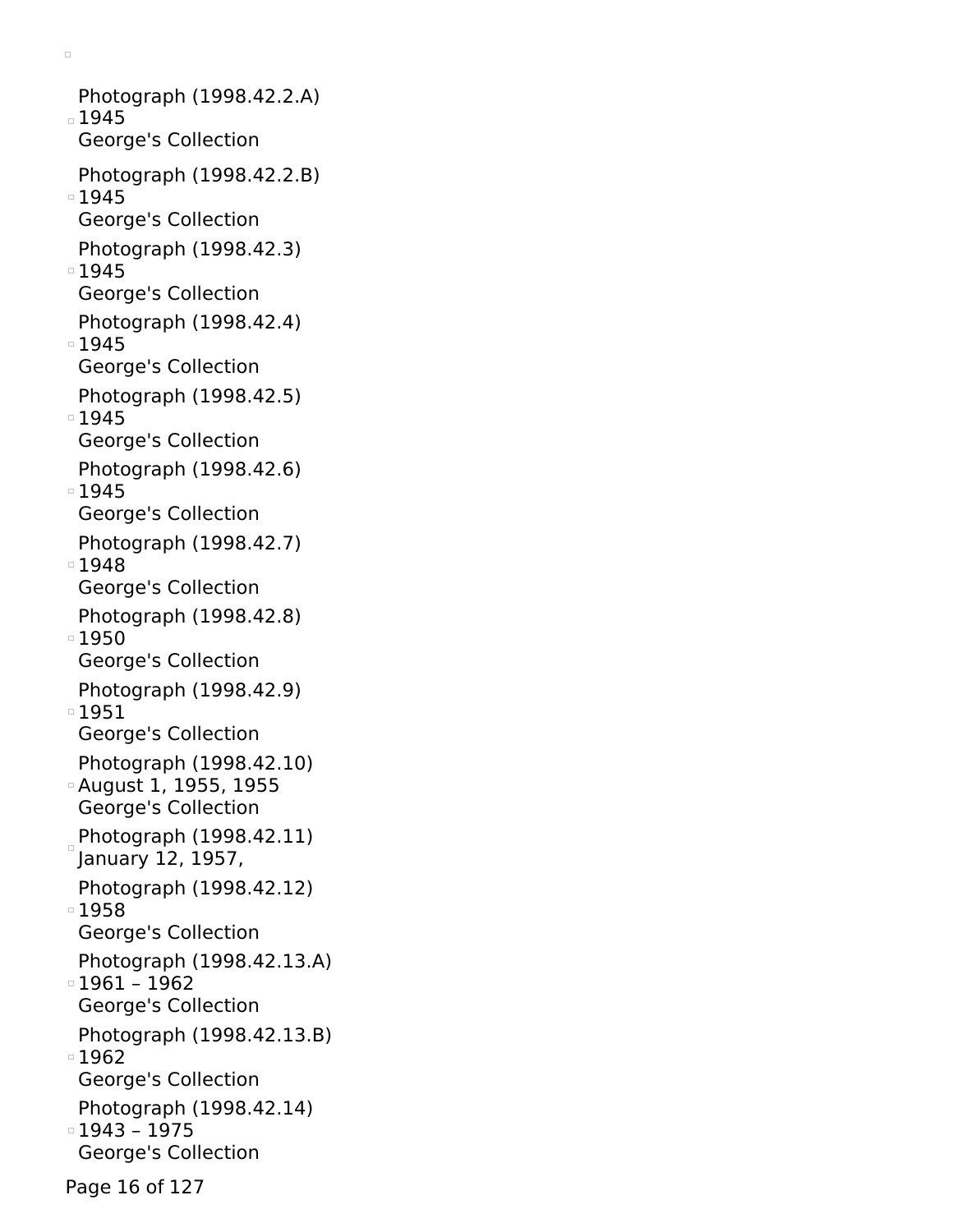Photograph (1998.42.15.A) 1943 – 1946 George's Collection Photograph (1998.42.15.B) 1943 – 1946 George's Collection Photograph (1998.42.16) Photograph (1998.43.1) ■1954 James's Collection Photograph (1998.44.1)  $1945 - 1946$ Aspasia's Collection Photograph (1998.44.2)  $1944 - 1946$ Aspasia's Collection Photograph (1998.44.3) □ 1945 Aspasia's Collection Photograph  $(1998.45.1)$ 1943, Photograph (1998.46.1) 1919 Katherine's Collection Photograph (1998.46.2) 1919, Photograph (1998.48.1) ■1943 Fay's Collection Photograph (1998.49.1) 1939 – 1945 Ulysses's Collection Photograph (1998.50.1.1) October 13, 1994 Theodore's Collection Photograph (1998.50.1.2) October 13, 1994 Theodore's Collection Photograph (1998.50.1.3) October 13, 1994 Theodore's Collection Photograph (1998.50.1.4) October 13, 1994

 $\Box$ 

Page 17 of 127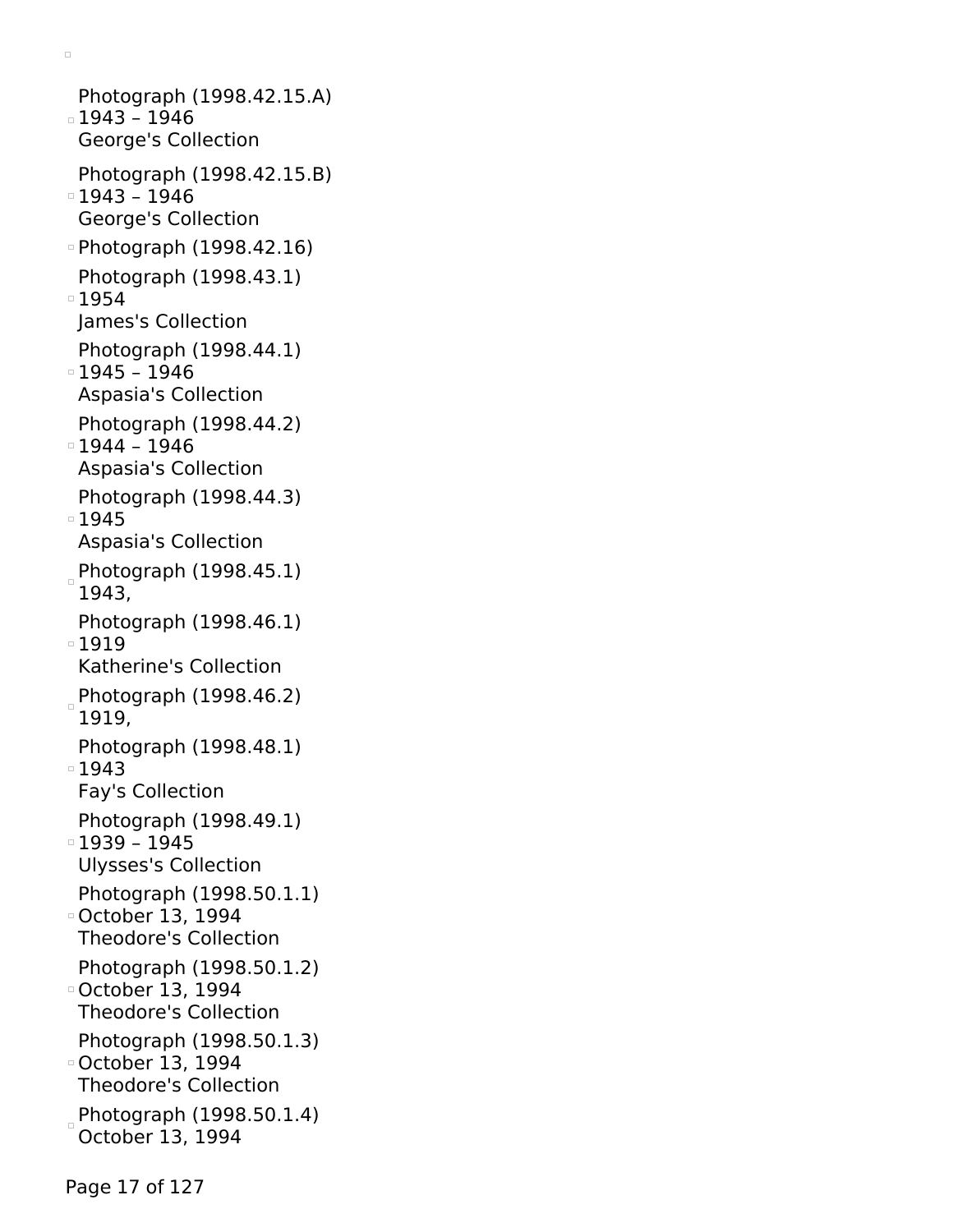Photograph (1998.50.1.5)  $\overline{)}$ October 15, 1994 Theodore's Collection Photograph (1998.51.1) 1939 – 1945 Helen's Collection Photograph  $(1998.52.1)$ Dean's Collection Photograph (1998.53.1) February 1942, Steve N. Pisanos Collection Photograph (1998.53.2)  $July 1942,$ Steve N. Pisanos Collection Photograph (1998.53.3.1) September 1942, Steve N. Pisanos Collection Photograph (1998.53.3.2) September 1942 Steve N. Pisanos Collection Photograph (1998.53.3.3) September 1942, Steve N. Pisanos Collection Photograph (1998.53.4) September 1942, Steve N. Pisanos Collection Photograph (1998.53.5) September 1943, Steve N. Pisanos Collection Photograph (1998.53.6) November  $1943$ , Steve N. Pisanos Collection Photograph (1998.53.7) November 1943, Steve N. Pisanos Collection

 $\Box$ 

Page 18 of 127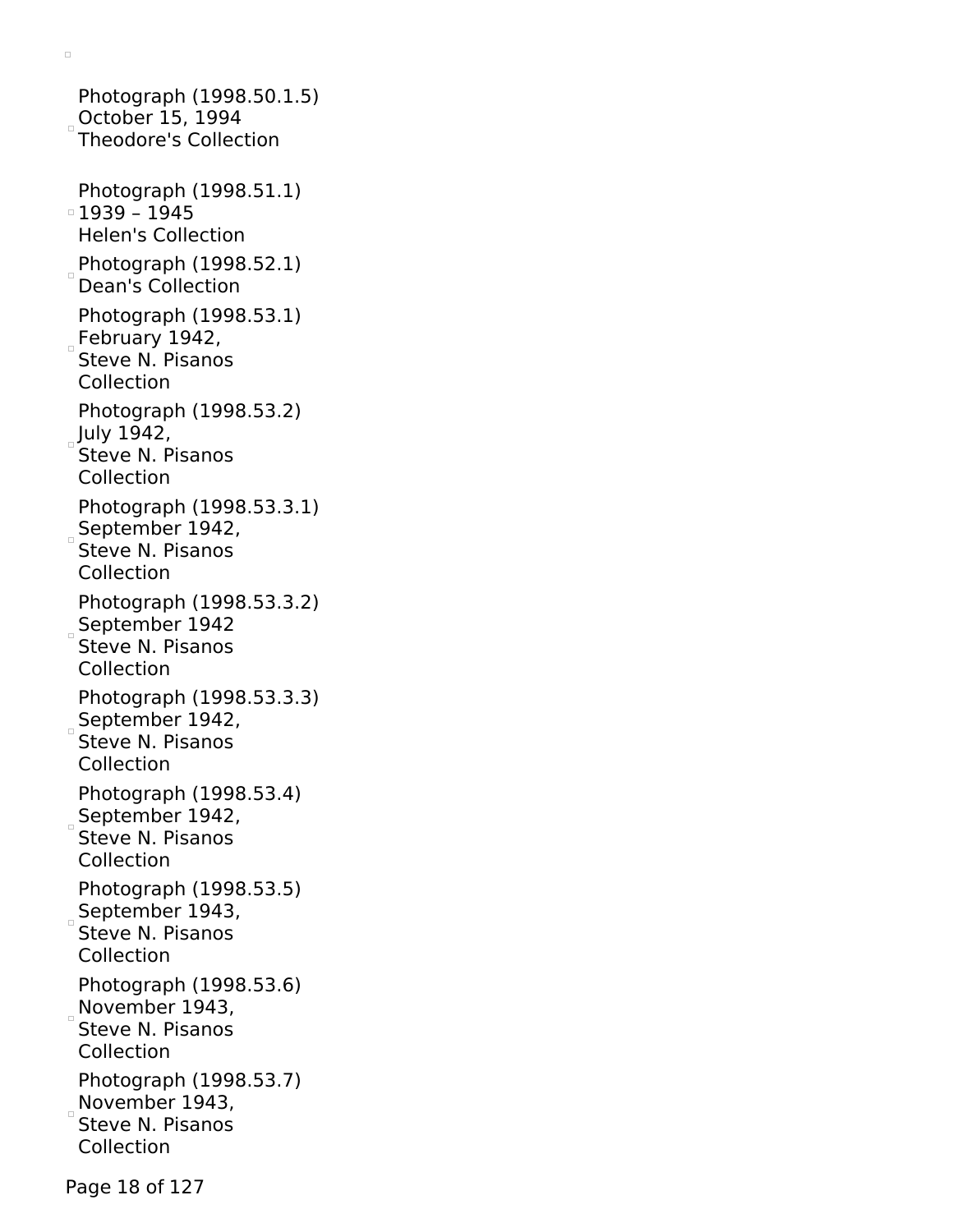Photograph (1998.53.8) December 1943, Steve N. Pisanos Collection Photograph (1998.53.9) December 1943, 1943 Steve N. Pisanos Collection Photograph (1998.53.10)  $E$ February 1944, Steve N. Pisanos Collection Photograph (1998.53.11) March 3, 1944 Steve N. Pisanos Collection Photograph (1998.53.12)  $1945,$ Steve N. Pisanos Collection Photograph (1998.53.13)  $1945,$ Steve N. Pisanos Collection Photograph (1998.53.14)  $1945 - 1946$ Steve N. Pisanos Collection Photograph (1998.53.15)  $1950,$ Steve N. Pisanos Collection Photograph (1998.53.16) April 1959, Steve N. Pisanos Collection Photograph (1998.53.17) 1964, Steve N. Pisanos Collection Photograph (1998.53.18)  $1970,$ Steve N. Pisanos Collection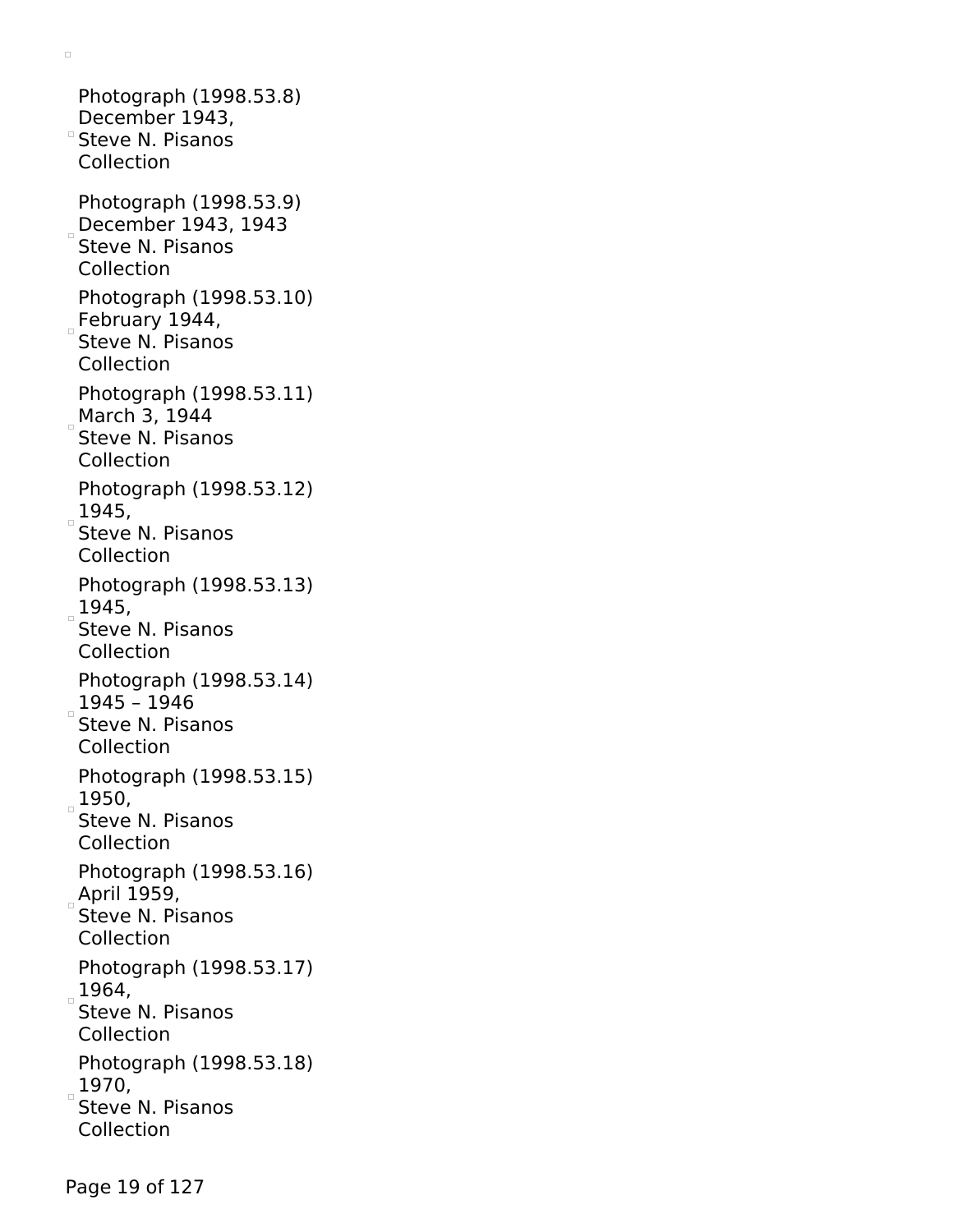Photograph (1998.53.19) August 1972, Steve N. Pisanos Collection Photograph (1998.53.20)  $1997$ Steve N. Pisanos Collection Photograph (1998.53.21) Steve N. Pisanos Collection Photograph (1998.53.22) Steve N. Pisanos Collection Photograph (1998.53.23) Steve N. Pisanos Collection Photograph (1998.53.24) Steve N. Pisanos Collection Photograph (1998.53.25) Steve N. Pisanos Collection Photograph (1998.54.1) 1939 – 1945 Photograph (1998.54.2) September 22, 1945, Photograph (1998.54.3) 1939 – 1945 Photograph (1998.54.4) 1939 – 1945 Photograph (1998.54.5. A) 1946, Photograph (1998.56.10) Photograph (1998.56.11) Photograph (1998.56.12) circa 1920, Photograph (1998.56.13) Photograph (1998.56.14) Photograph (1998.56.15)  $P$ hotograph (1998.56.16) May 18, 1956,

 $\Box$ 

Page 20 of 127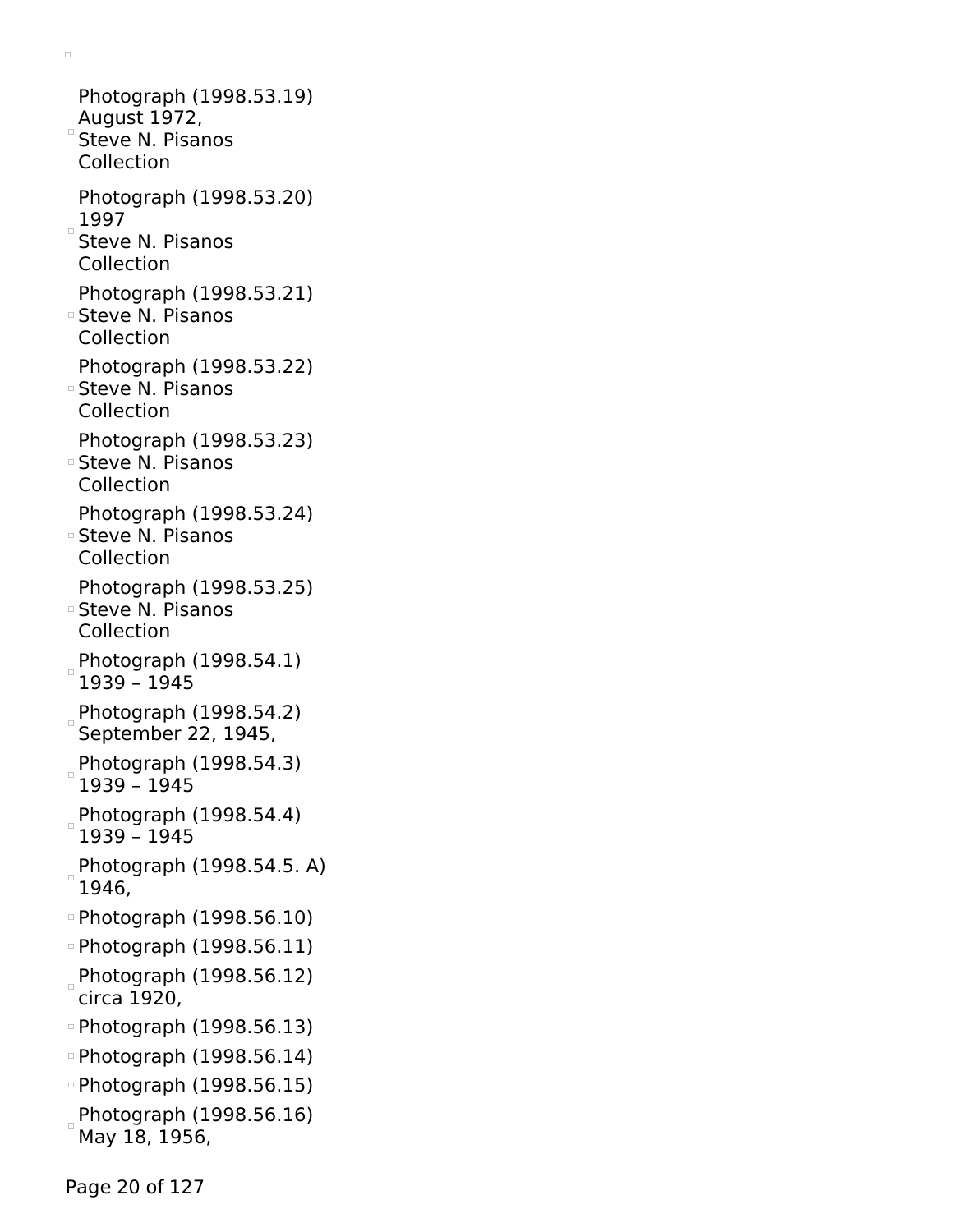Photograph  $(1998.56.17)$ 

- $P$ hotograph (1998.56.18) August 23, 1998
- Photograph (1998.56.19)
- Photograph (1998.56.20) circa 1920,
- $P$ hotograph (1998.56.21) October 21, 1963,
- Photograph (1998.56.22)
- Photograph (1998.56.23)
- Photograph (1998.56.24) August 23, 1998
- Photograph (1998.56.25)
- Photograph (1998.56.26)
- Photograph (1998.56.27)
- Photograph (1998.56.28)
- Photograph (1998.56.29)
- Photograph (1998.56.30)
- Photograph (1998.56.31)
- Photograph (1998.56.32) circa 1960,
- Photograph (1998.56.33) June 1972,
- Photograph (1998.56.34) March 1984
- Photograph (1998.56.35) circa 1950,
- Photograph (1998.56.36) circa 1950,
- Photograph (1998.56.37) circa 1920,
- Photograph (1998.56.38) circa 1920,
- Photograph (1998.56.39) circa 1920,
- Photograph (1999.6.3) 1916,
- Photograph (1999.6.5)
- October 26, 1904, 1907
- Victoria and Anthe's Collection
- Page 21 of 127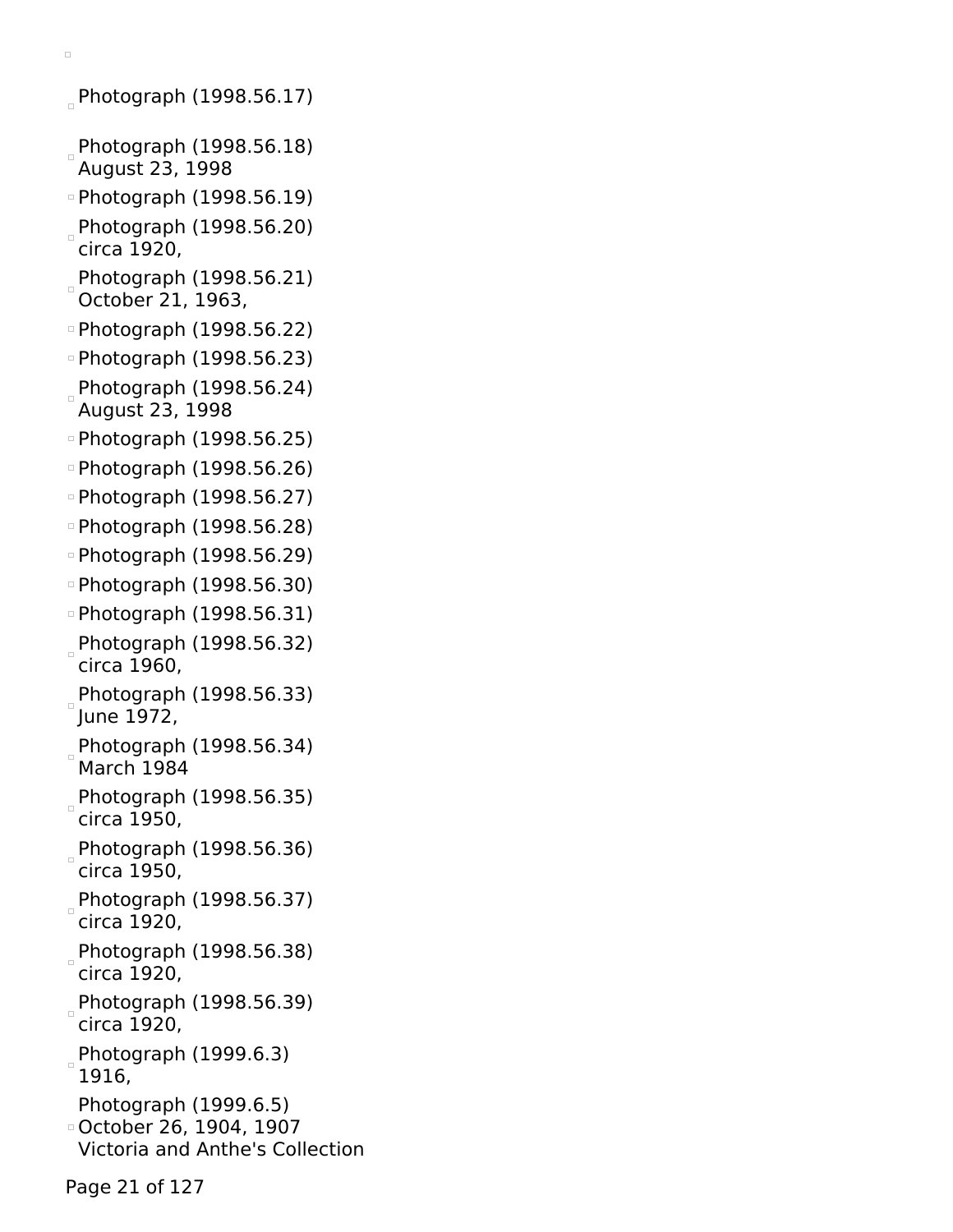```
\Box
```
Photograph (1999.10.1)  $^{\circ}$  1912,

- Photograph (1999.10.3)
- Photograph (1999.10.4)
- $P$ hotograph (1999.10.5) 1920s
- Photograph (1999.10.6)
- Photograph (1999.10.7)
- Photograph (1999.10.8)
- Photograph (1999.10.9)
- Photograph (1999.10.10)
- Photograph (1999.10.11)
- Photograph (1999.10.12)
- Photograph (1999.10.13)
- Photograph (1999.10.14)
- Photograph (1999.10.15)
- Photograph (1999.10.16)
- Photograph (1999.10.17)
- Photograph (1999.10.18)
- Photograph (1999.10.19)
- Photograph (1999.10.20)
- Photograph (1999.10.21)
- Photograph (1999.10.22)
- Photograph (1999.10.23)
- Photograph (1999.10.24)
- Photograph (1999.10.25)
- Photograph (1999.10.26)  $P$ hotograph (1999.10.27)
- 1911,
- Photograph (1999.10.28)
- Photograph (1999.10.29)
- Photograph (1999.10.30)
- Photograph (1999.10.31)
- Photograph (1999.10.32)
- Photograph (1999.10.33)
- Photograph (1999.10.34)
- Photograph (1999.10.35)

Page 22 of 127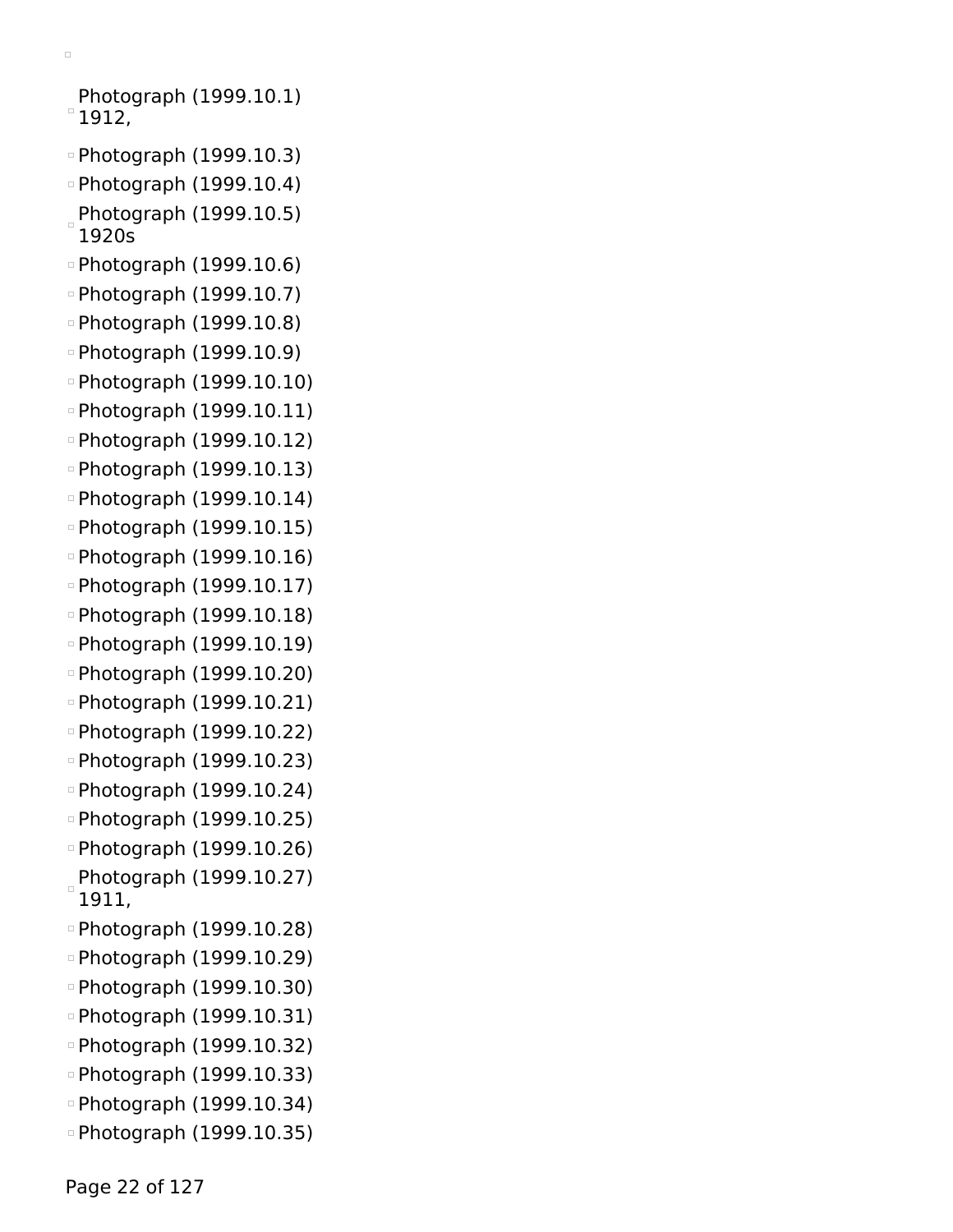Photograph (1999.10.36) Photograph (1999.10.46) 1912, Photograph (1999.10.47) 1912, Photograph (1999.10.48.A) Photograph (1999.10.48.B) Photograph (1999.10.48.C) Photograph (1999.11.1) Arthur Peponis Collection Photograph (1999.11.8.1) Arthur Peponis Collection Photograph (1999.11.8.2) Arthur Peponis Collection Photograph (1999.11.19.1) Arthur Peponis Photograph  $(1999.11.19.2)$ Arthur Peponis Photograph (1999.11.20.1) Arthur Peponis Photograph  $(1999.11.20.2)$ Arthur Peponis Photograph (1999.11.20.3) Arthur Peponis Photograph (1999.11.21.1) Arthur Peponis Photograph (1999.11.21.2) Arthur Peponis Photograph (1999.11.21.3) Arthur Peponis Photograph (1999.11.22.1) Arthur Peponis Photograph  $(1999.11.22.2)$ Arthur Peponis Photograph (1999.11.22.3) Arthur Peponis Photograph (1999.11.22.4) Arthur Peponis Photograph (1999.11.22.5) Arthur Peponis Photograph (1999.11.22.6) Arthur Peponis Page 23 of 127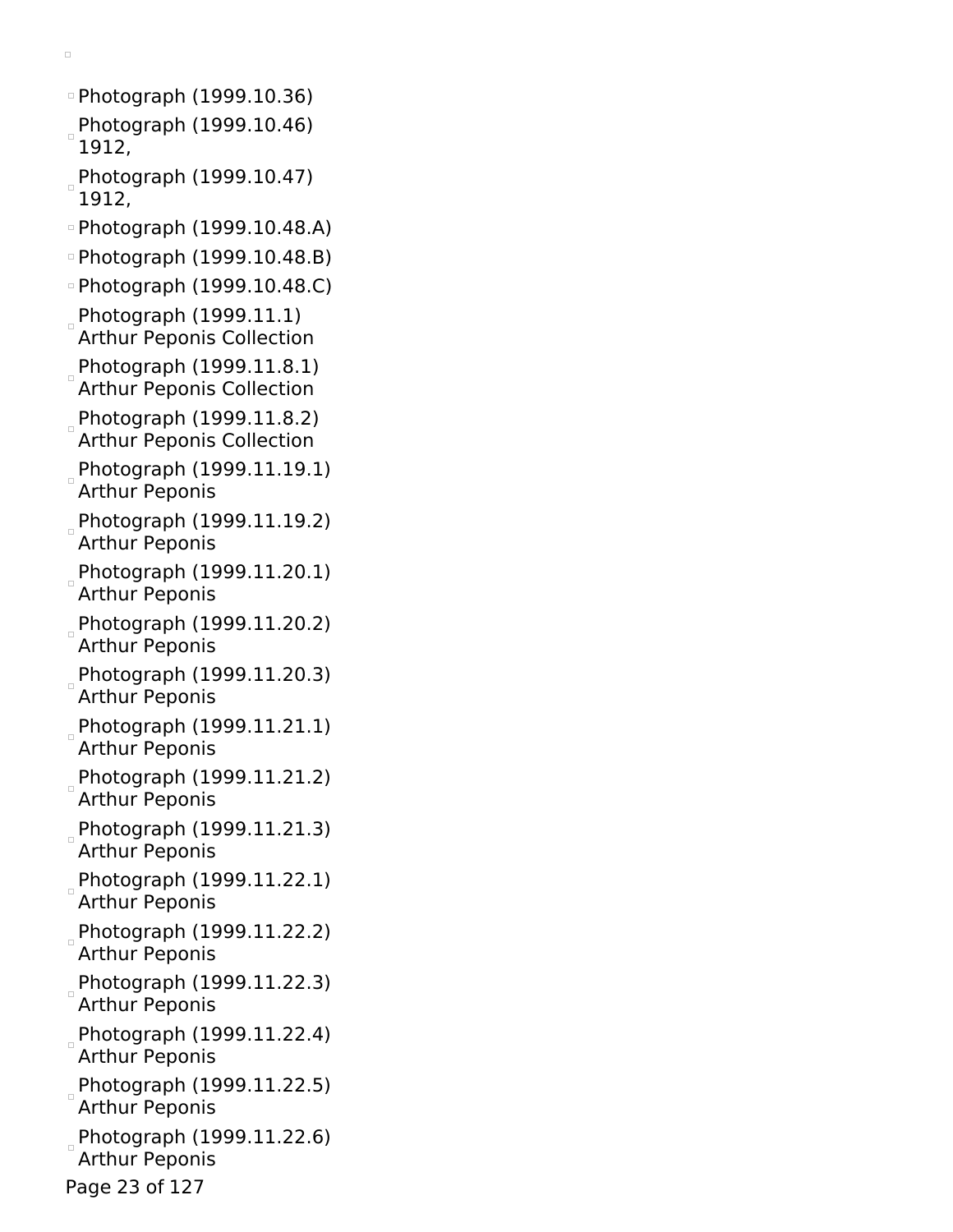Photograph (1999.11.22.7) Arthur Peponis Photograph (1999.11.22.8) Arthur Peponis Photograph (1999.11.22.9) Arthur Peponis Photograph (1999.11.22.10) Arthur Peponis Photograph (1999.11.22.11) Arthur Peponis Photograph (1999.11.22.12) Arthur Peponis Photograph (1999.11.22.13) Arthur Peponis Photograph (1999.11.22.14) Arthur Peponis Photograph (1999.11.23.1) Arthur Peponis Photograph  $(1999.11.23.2)$ Arthur Peponis Photograph (1999.11.23.3) Arthur Peponis Photograph (1999.11.23.4) Arthur Peponis Photograph (1999.15.2) 1913, Photograph (2000.1.1) 1885, Photograph (2000.2.1) 1915, Photograph (2000.2.2) 1927  $P$ hotograph (2000.2.3) August 6, 1976, Photograph (2000.3.19) Photograph (2000.3.20) Photograph (2000.3.21)

 $\Box$ 

Page 24 of 127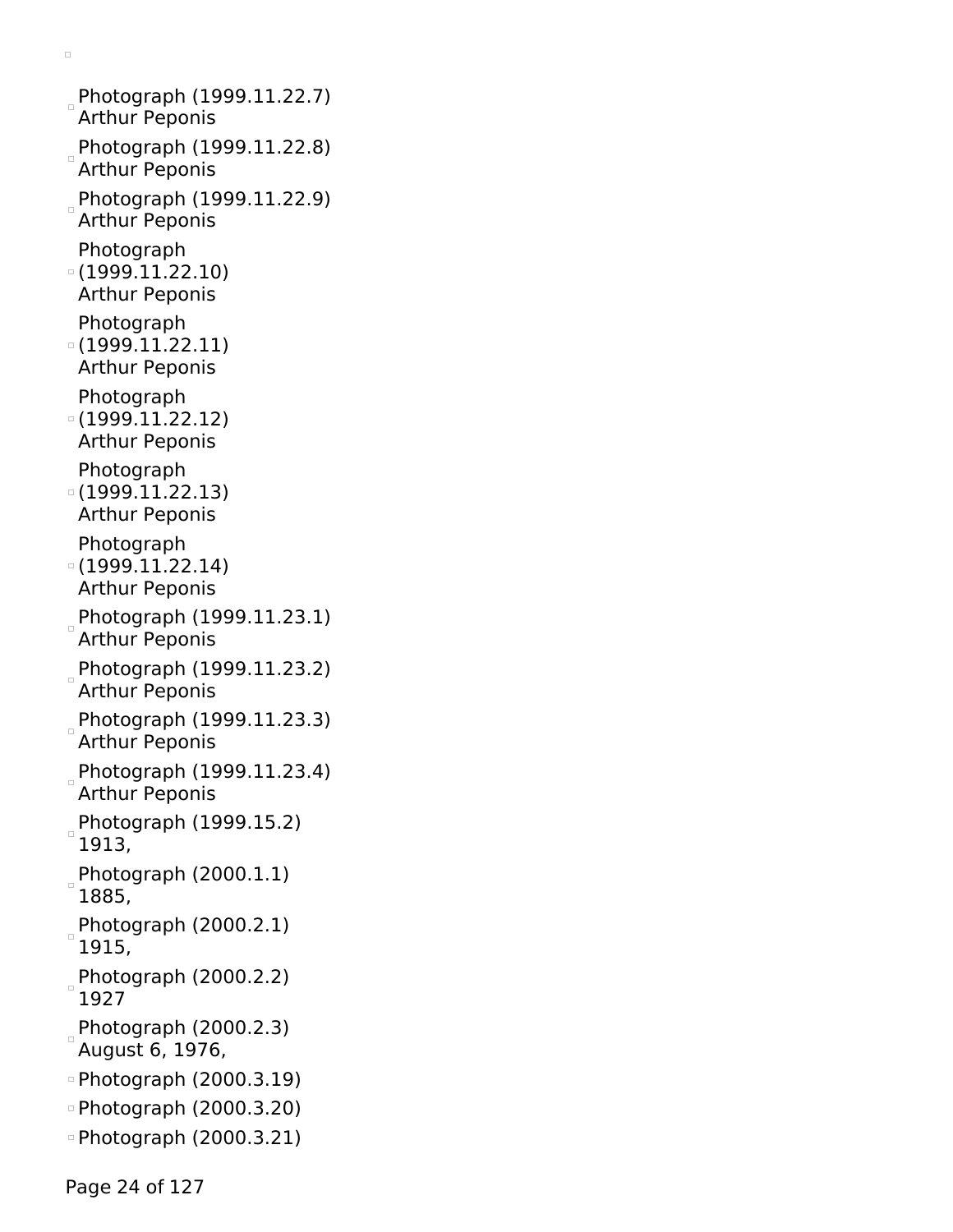$Photography (2000.3.23)$ Photograph (2000.3.24A) Photograph (2000.3.25) 1924, Photograph (2000.3.26) Photograph (2000.3.27) Photograph (2000.3.28) 1920, Photograph (2000.3.29) March 11, 1935, 1935 Mae's Collection Photograph (2000.3.30) 1935 Mae's Collection Photograph (2000.3.31) 1924, Photograph (2000.3.32) Photograph (2000.3.33) Photograph (2000.3.34)  $P$ hotograph (2000.3.35) 1920, Photograph (2000.3.36) Photograph (2000.3.37) Photograph (2000.3.38) Photograph (2000.3.39)  $P$ hotograph (2000.3.40A) 1924, Photograph (2000.3.40B) Photograph (2000.3.41) Photograph (2000.3.43) Photograph (2000.3.44) Picture (2000.3.45) Photograph (2000.3.46) Photograph (2000.3.47) Photograph (2000.3.48) Photograph (2000.3.49) Photograph (2000.3.50) Photograph (2000.3.51) Photograph (2000.3.52) Page 25 of 127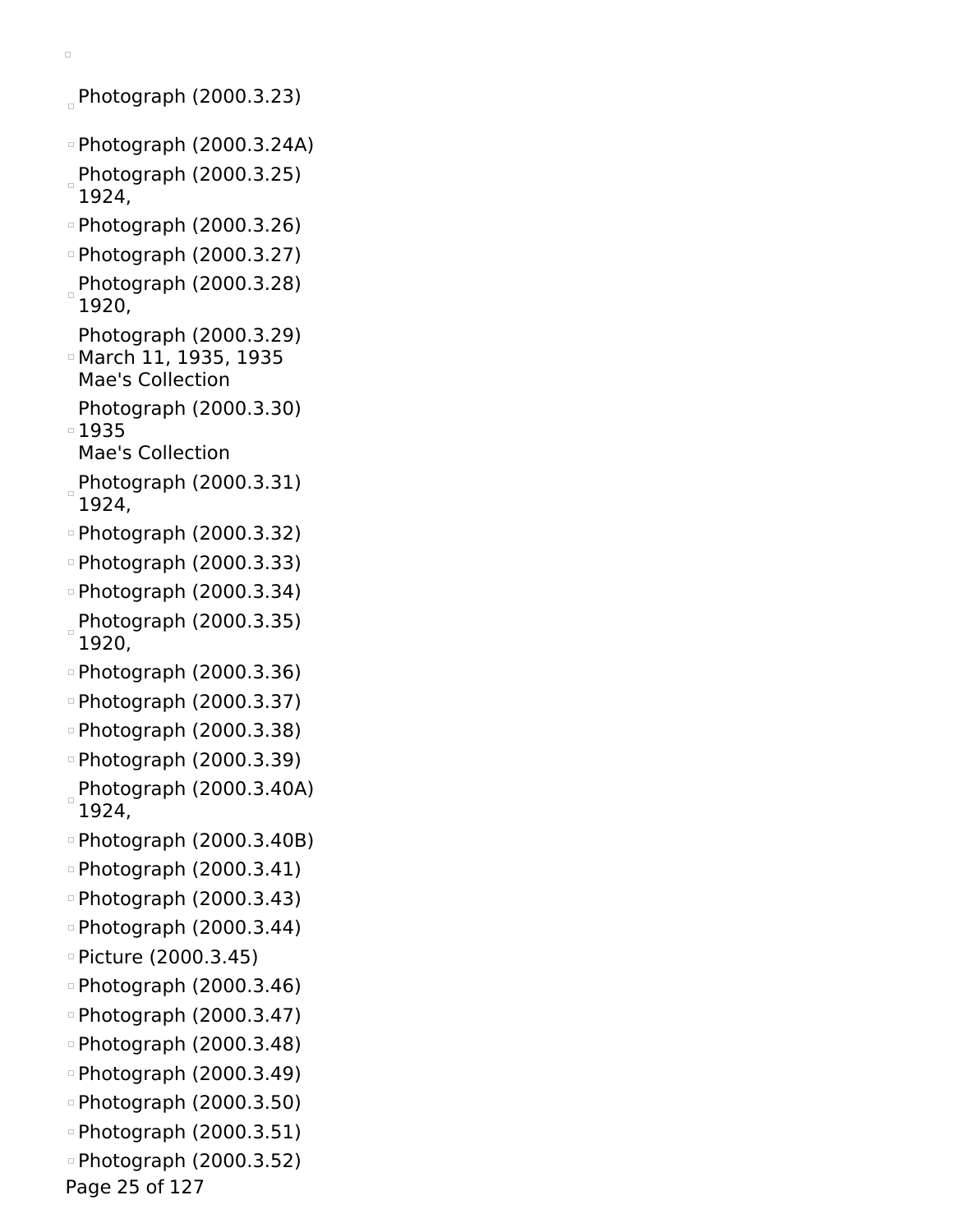Photograph (2000.3.53) Photograph (2000.3.54) August 15, 1949, Photograph (2000.3.55) Photograph (2000.3.56) Photograph (2000.3.65) 1948 – 1950 Photograph (2000.4.10) The George J. Hontos Collection Photograph (2000.4.11) The George J. Hontos Collection Photograph (2000.4.12) 1942, The George J. Hontos Collection Photograph (2000.10.1) 1880s, Photograph (2000.10.2) 1870s, Photograph (2000.10.3) circa 1910, Photograph (2000.10.4.a) Photograph (2000.10.5.a) circa 1906, Photograph (2000.10.6) 1906, Photograph (2000.10.7) Photograph (2000.10.8) Photograph (2000.10.9) 1939 – 1945 Ann's Collection Photograph (2001.10.1) Photograph (2001.22.2) 1942 – 1960 Photograph (2001.23.1) 1933, Photograph (2001.23.2) 1929,  $P$ hotograph (2001.32.1) 1913 Photograph (2001.34.7) Page 26 of 127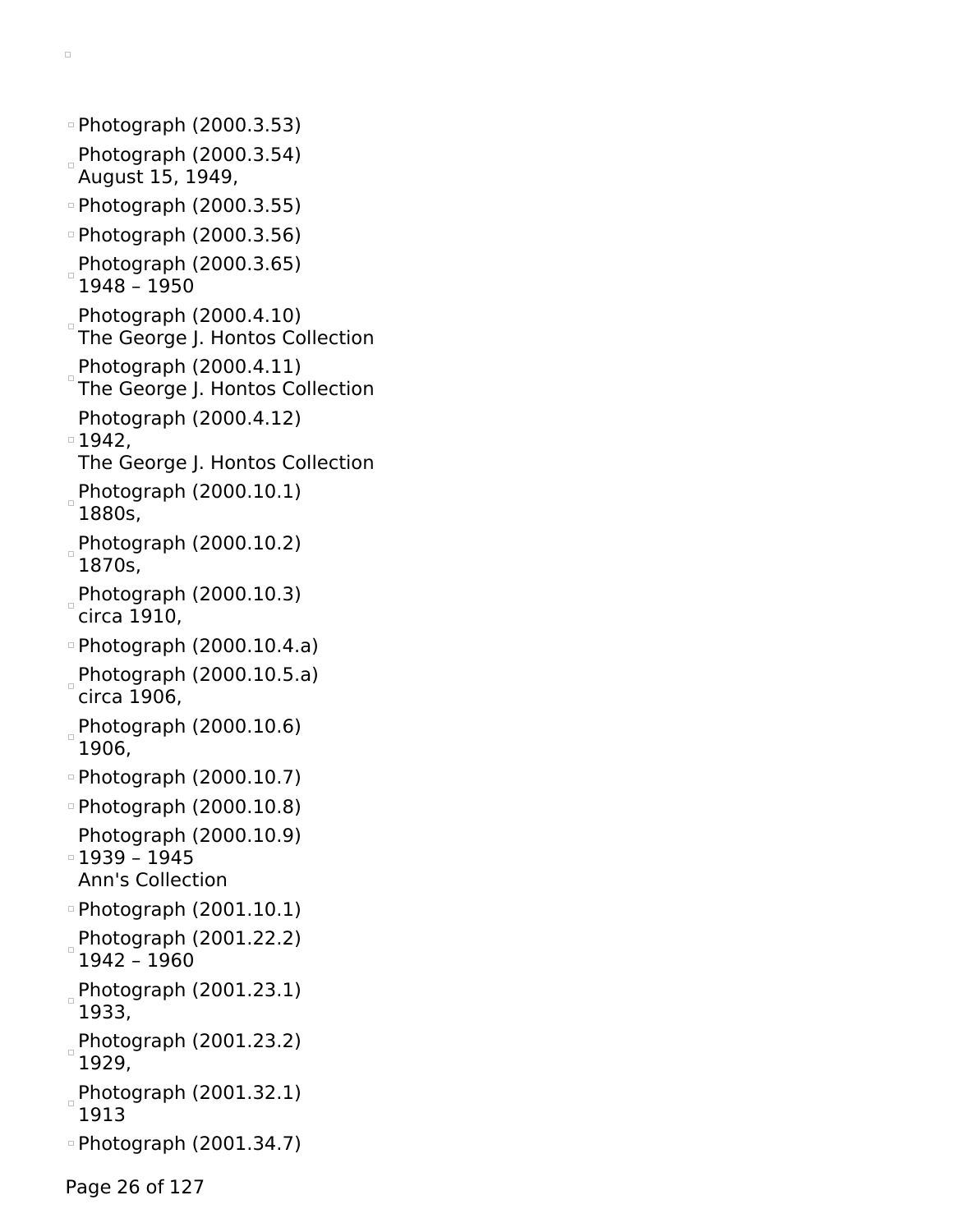```
\Box
```
Photograph (2001.34.8.1) <sup>o</sup> 1950s,

- Photograph (2001.34.8.2)
- Photograph (2001.34.8.3)
- Photograph (2001.34.8.4)
- Photograph (2001.34.8.5)
- Photograph (2001.34.8.6)
- Photograph (2001.34.8.7) 1920s
- Photograph (2001.34.8.9)
- Photograph (2001.34.8.10) 1994
- Photograph (2001.34.8.11)
- Photograph (2001.34.8.12A)
- Photograph (2001.34.8.12B)
- Photograph
- (2001.34.8.12C)
- Photograph (2001.34.8.13)
- Photograph (2001.34.8.14)
- Photograph (2001.34.8.15) 1990
- Photograph (2001.34.8.16)
- Photograph (2001.34.8.17A) 2000
- Photograph (2001.34.8.17B) 2000
- Photograph
- (2001.34.8.17C)
- 2000
- s
- Photograph (2001.34.8.17D) 2000
- Photograph (2001.34.8.17E) 2000
- Photograph
- (2001.34.8.17F)
- 2000
- Photograph (2001.34.8.17G) 2000
- Photograph (2001.34.8.18 B)

Page 27 of 127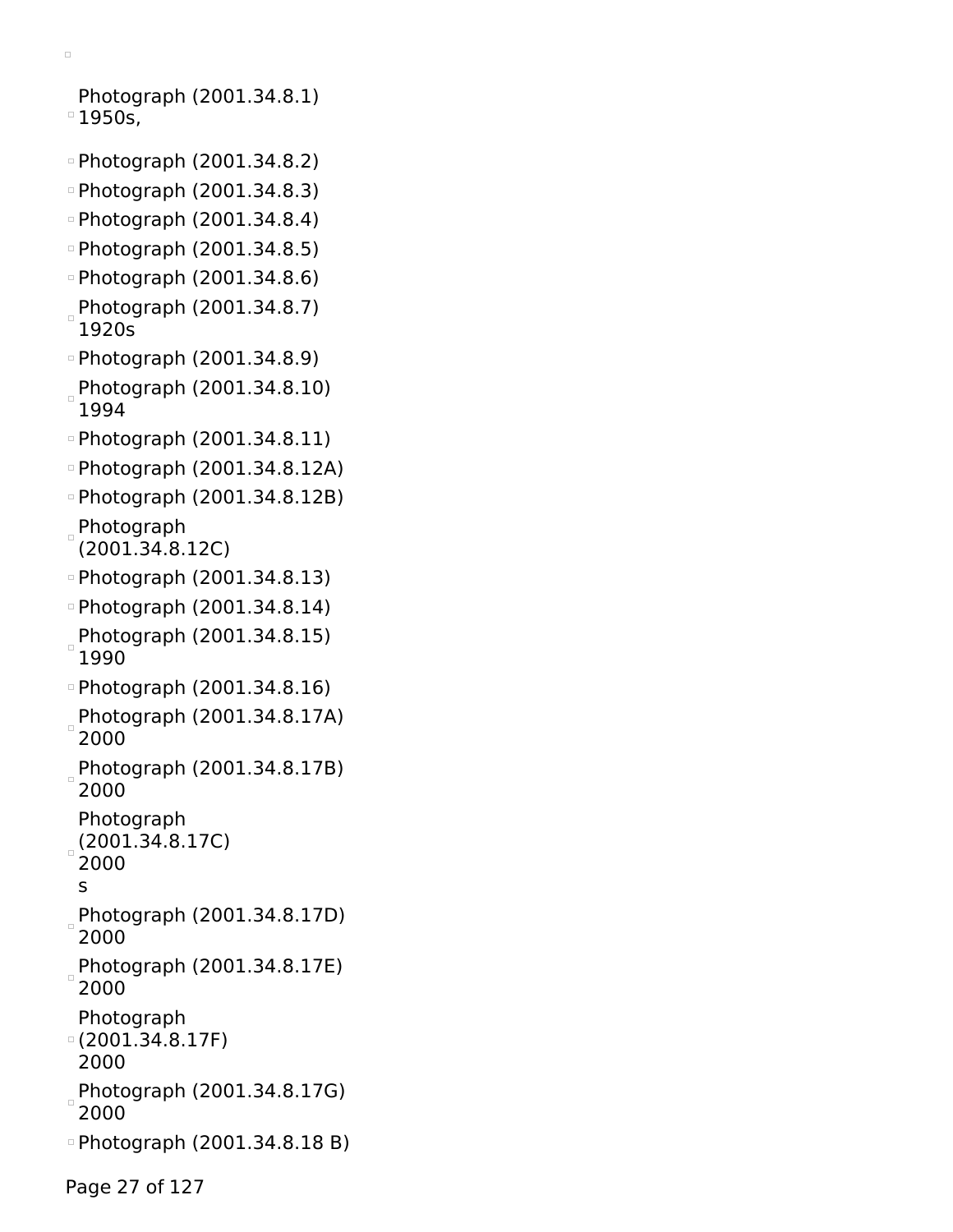Photograph (2001.34.8.18A) Photograph (2001.34.8.19) Photograph (2001.43.1) circa 1914, Photograph (2001.47.42) Photograph (2002.2.1)  $\Box$ 1923, Photograph (2002.2.2) 1932, Photograph (2002.2.3) Photograph (2002.10.1)  $\Box$ 1923, Photograph (2002.14.1) 1930, Photograph (2002.20.1) 1924, Photograph (2002.31.3) 1975, Photograph (2002.31.4) 1975, Photograph (2002.31.5) Photograph (2002.31.6) 1973, Photograph (2002.31.7) 1975 Photograph (2002.31.8) 1975 Photograph (2002.31.9) 1975, Photograph (2002.31.10) 1975 Photograph (2002.31.11) 1975 Photograph (2002.31.12A)  $\Box$ 1975 Photograph (2002.31.12B) 1973, Photograph (2002.31.13) 1973, Photograph (2002.31.14) 1973,

 $\Box$ 

Page 28 of 127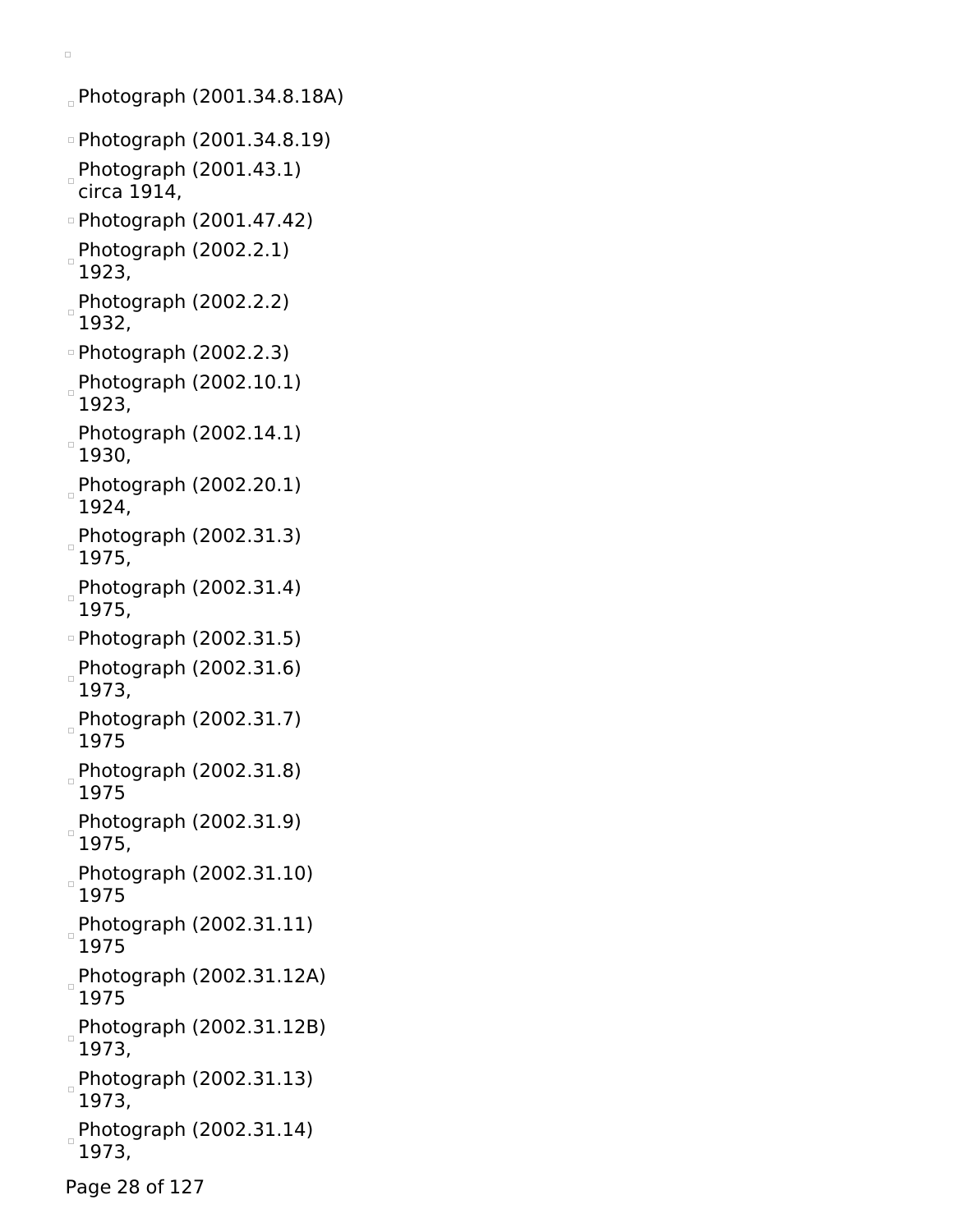Photograph (2002.31.16A)  $^{\circ}$  1973,

- Photograph (2002.31.16B) 1973,
- Photograph (2002.31.17) 1973,
- Photograph (2002.31.20) 1973,
- Photograph (2002.31.21) 1975,
- Photograph (2002.31.22) 1975,
- Photograph (2002.31.23) 1975,
- Photograph (2002.31.24) 1975,
- Photograph (2002.31.25) 1975,
- Photograph (2002.31.26) 1975,
- Photograph (2002.31.27) 1975,
- Photograph (2002.31.28) 1975,
- Photograph (2002.31.29) 1975,
- Photograph (2002.31.30) 1975,
- Photograph (2002.31.31) 1975,
- Photograph (2002.31.32) 1975,
- Photograph (2002.31.33) 1975,
- Photograph (2002.31.34) 1975,
- Photograph (2002.31.35) 1975,
- Photograph (2002.31.36)  $\frac{1}{2}$ 1975,
- Photograph (2002.31.37) 1975,
- Page 29 of 127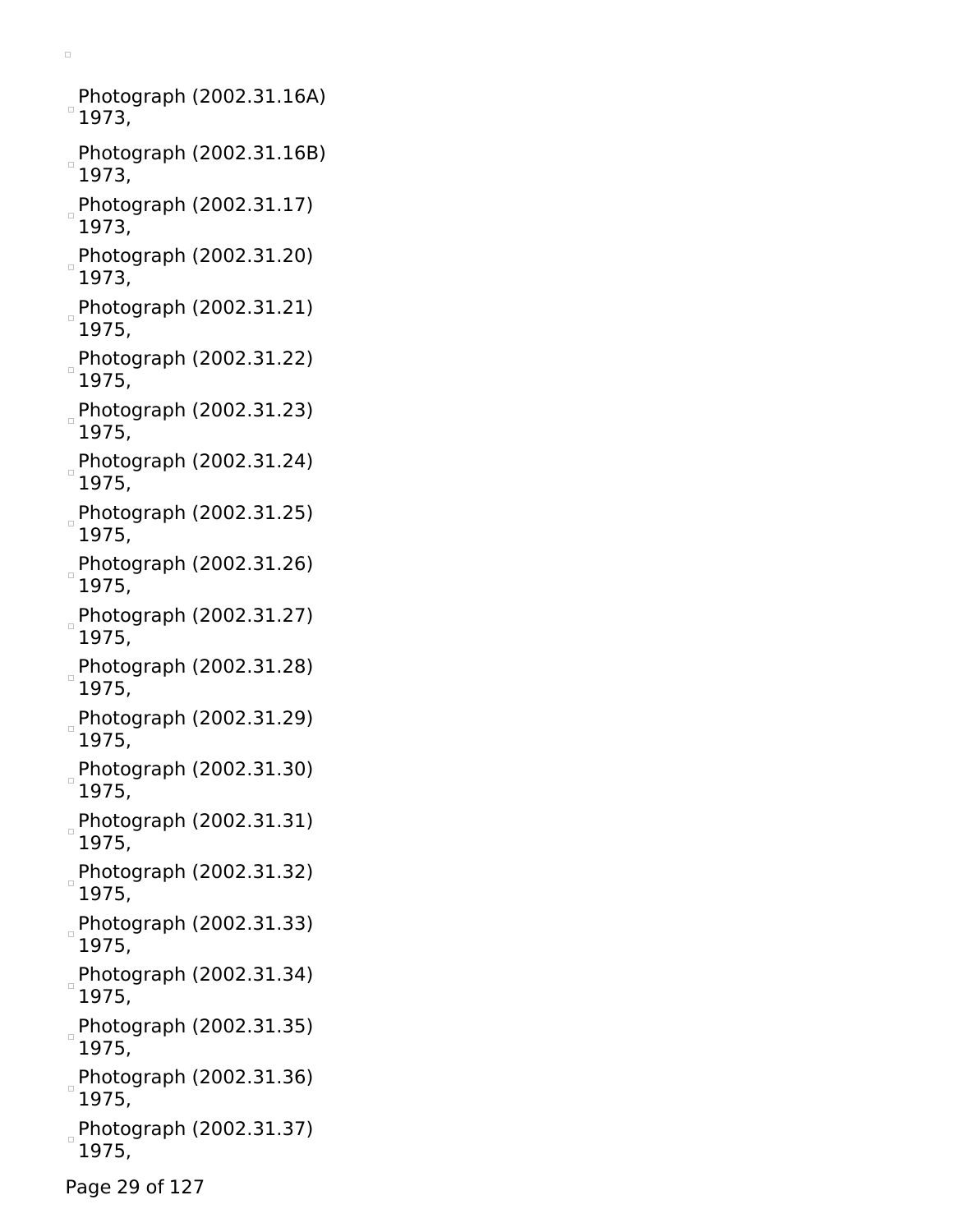Photograph (2002.31.38)  $^{\circ}$  1975,

- Photograph (2002.31.39) 1975,
- Photograph (2002.31.40) 1975,
- Photograph (2002.31.41) 1975,
- Photograph (2002.31.42) 1975,
- Photograph (2002.31.43) 1975,
- Photograph (2002.31.44) 1975,
- Photograph (2002.31.45) 1975,
- Photograph (2002.31.46) 1975,
- Photograph (2002.31.47) 1975,
- Photograph (2002.31.48) 1975,
- Photograph  $(2002.31.49)$ 1975,
- Photograph (2002.31.50) 1975,
- Photograph (2002.31.51) 1975,
- Photograph (2002.31.52) 1975,
- Photograph (2002.31.53) 1975,
- Photograph (2002.31.54)  $\begin{array}{c} \square \end{array}$ 1975,
- Photograph (2002.31.55) 1975,
- Photograph (2002.31.56) 1975,
- Photograph (2002.31.57) 1975,
- Photograph (2002.31.58) 1975
- Page 30 of 127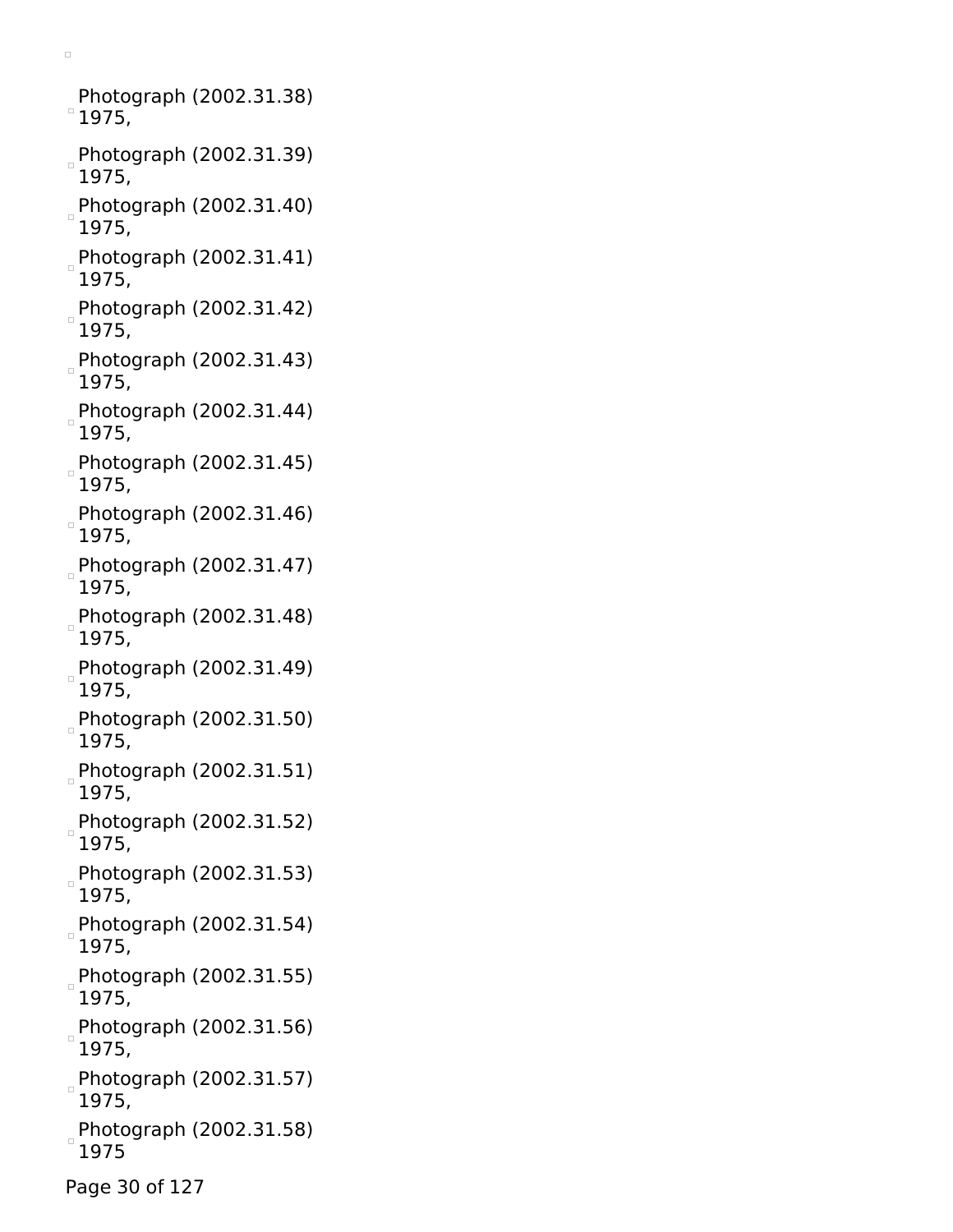Photograph (2002.31.59)  $^{\circ}$  1975,

- Photograph (2002.31.60) 1975,
- Photograph (2002.31.61) 1975,
- Photograph (2002.31.62) 1975,
- Photograph (2002.31.63) 1975,
- Photograph (2002.31.64) 1975,
- Photograph (2002.31.65) 1975
- Photograph (2002.31.66) 1975,
- Photograph (2002.31.67) 1975,
- Photograph (2002.31.68) 1975,
- Photograph (2002.31.69) 1975,
- Photograph (2002.31.70) 1975,
- Photograph (2002.31.71) 1975,
- Photograph (2002.31.72) 1975
- Photograph (2002.31.73) 1975,
- Photograph (2002.31.74) 1975,
- Photograph (2002.31.75) 1975,
- Photograph (2002.31.76) 1975,
- Photograph (2002.31.77) 1975,
- Photograph (2002.31.78) h 1975,
- Photograph (2002.31.79) 1975,
- Page 31 of 127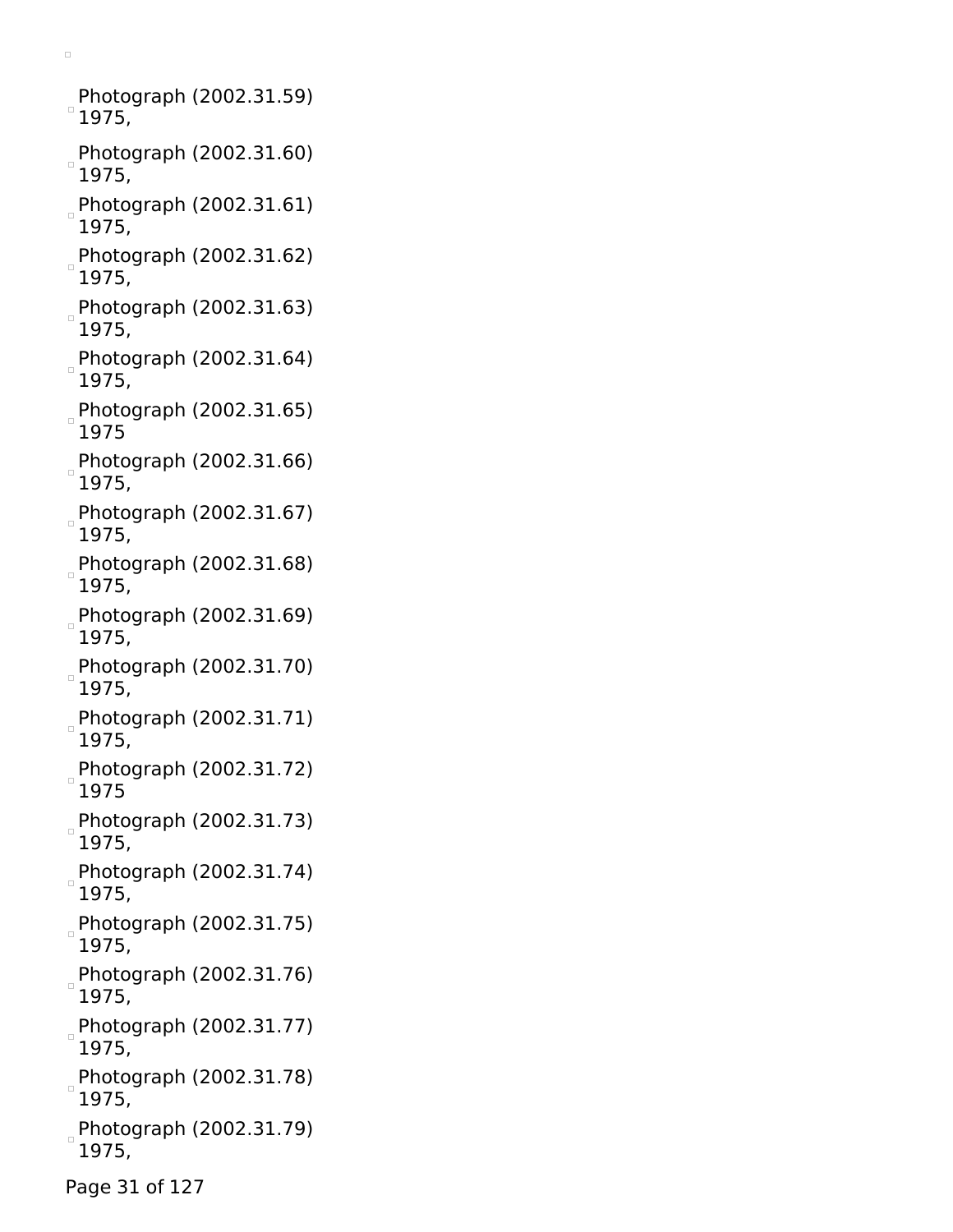Photograph (2002.31.80)  $^{\circ}$  1975,

- Photograph (2002.31.81) 1975,
- Photograph (2002.31.82) 1975,
- Photograph (2002.31.83) 1975,
- Photograph (2002.31.84) 1975,
- Photograph (2002.31.85) 1975
- $P$ hotograph (2002.31.86) 1975
- Photograph (2002.31.87) 1975,
- Photograph (2002.31.88) 1975,
- Photograph (2002.31.89) 1975,
- Photograph (2002.31.90) 1975,
- Photograph (2002.31.91) 1975,
- Photograph (2002.31.92) 1975,
- Photograph (2002.31.93) 1975,
- Photograph (2002.31.94) 1975,
- Photograph (2002.31.95) 1975,
- Photograph (2002.31.96)  $\begin{array}{c} \square \end{array}$ 1975,
- Photograph (2002.31.97) 1975,
- Photograph (2002.31.98) 1975,
- Photograph (2002.31.99) 1975,
- Photograph (2002.31.100) 1975,
- Page 32 of 127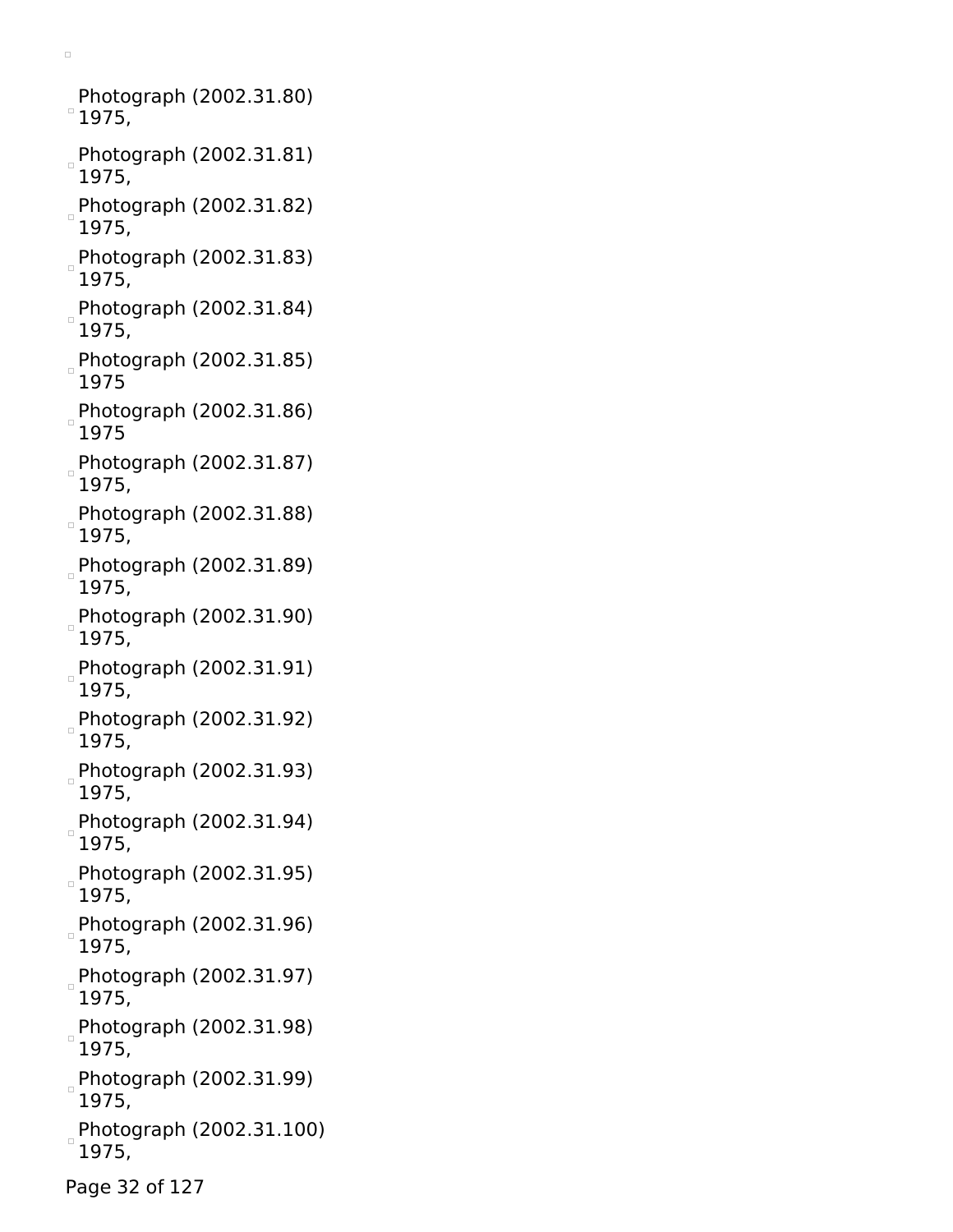Photograph (2002.31.101)  $\degree$ 1975,

- Photograph (2002.31.102) 1975
- Photograph (2002.31.103) 1975,
- Photograph (2002.31.104) 1975,
- Photograph (2002.31.105) 1975,
- Photograph (2002.31.106) 1975,
- Photograph (2002.31.107) 1975,
- Photograph (2002.31.108) 1975,
- Photograph (2002.31.109) 1975,
- Photograph (2002.31.110) 1975,
- Photograph (2002.31.111) 1975,
- Photograph (2002.31.112) 1975,
- Photograph (2002.31.113) 1975,
- Photograph (2002.31.114) 1975,
- Photograph (2002.31.115) 1975,
- Photograph (2002.31.116) 1975,
- Photograph (2002.31.117) 1975,
- Photograph (2002.31.118) 1975,
- Photograph (2002.31.119) 1975,
- Photograph (2002.31.120)  $\frac{1}{2}$ 1975,
- Photograph (2002.31.121) 1975,
- Page 33 of 127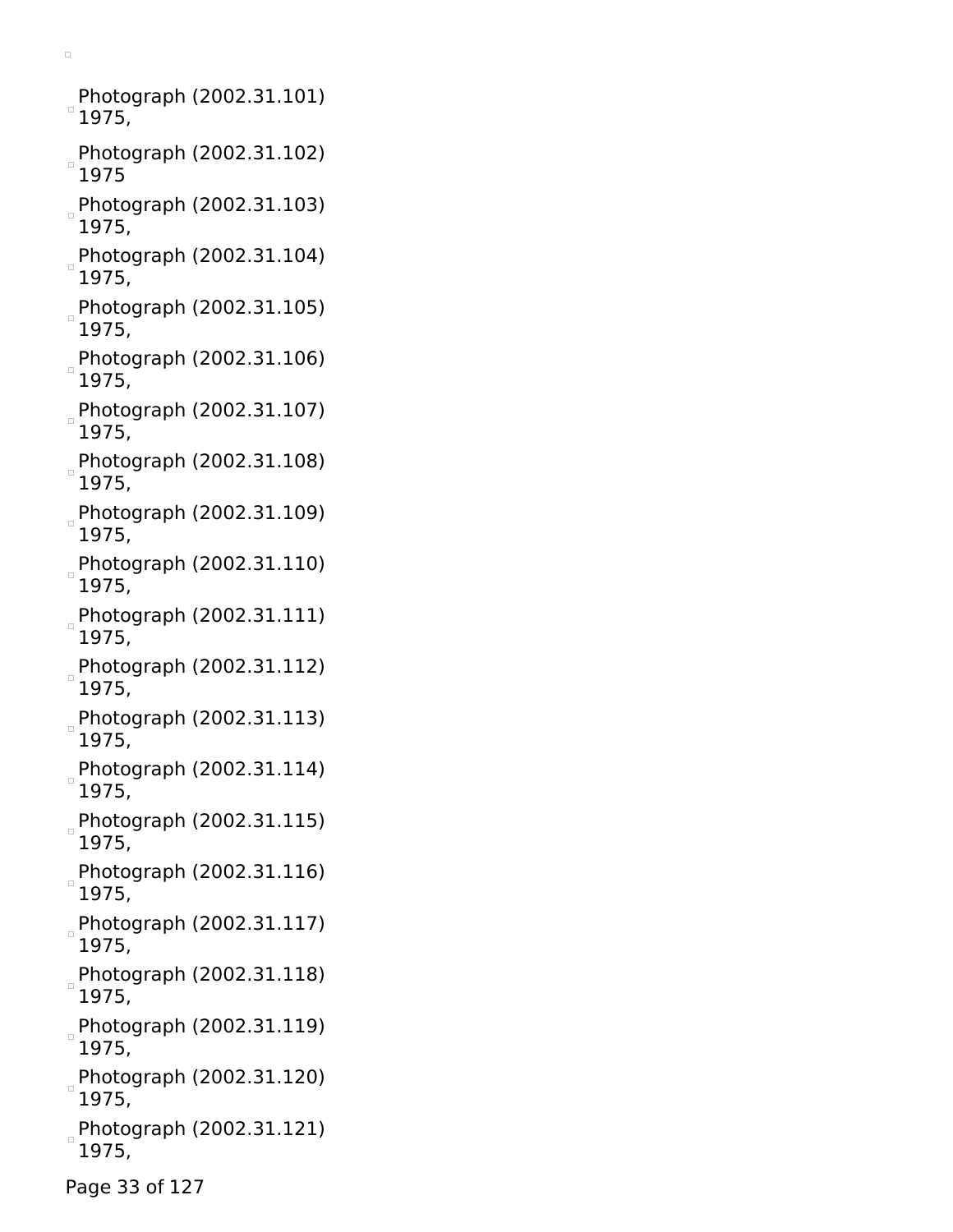Photograph (2002.31.122)  $^{\circ}$  1975,

- Photograph (2002.31.123) 1975,
- Photograph (2002.31.124) 1975,
- Photograph (2002.31.125) 1975,
- Photograph (2002.31.126) 1975,
- Photograph (2002.31.127) 1975,
- Photograph (2002.31.128) 1975,
- Photograph (2002.31.129) 1975,
- Photograph (2002.31.130) 1975,
- Photograph (2002.31.131) 1975,
- Photograph (2002.31.132) 1975,
- Photograph (2002.31.133) 1975,
- Photograph (2002.31.134) 1975,
- Photograph (2002.31.135) 1975,
- Photograph (2002.31.136) 1975,
- Photograph (2002.31.137) 1975,
- Photograph (2002.31.138)  $\begin{array}{c} \square \end{array}$ 1975,
- Photograph (2002.31.139)  $\Box$ 1975,
- Photograph (2002.31.140) 1975,
- Photograph (2002.31.141) 1975,
- Photograph (2002.31.142) 1975,
- Page 34 of 127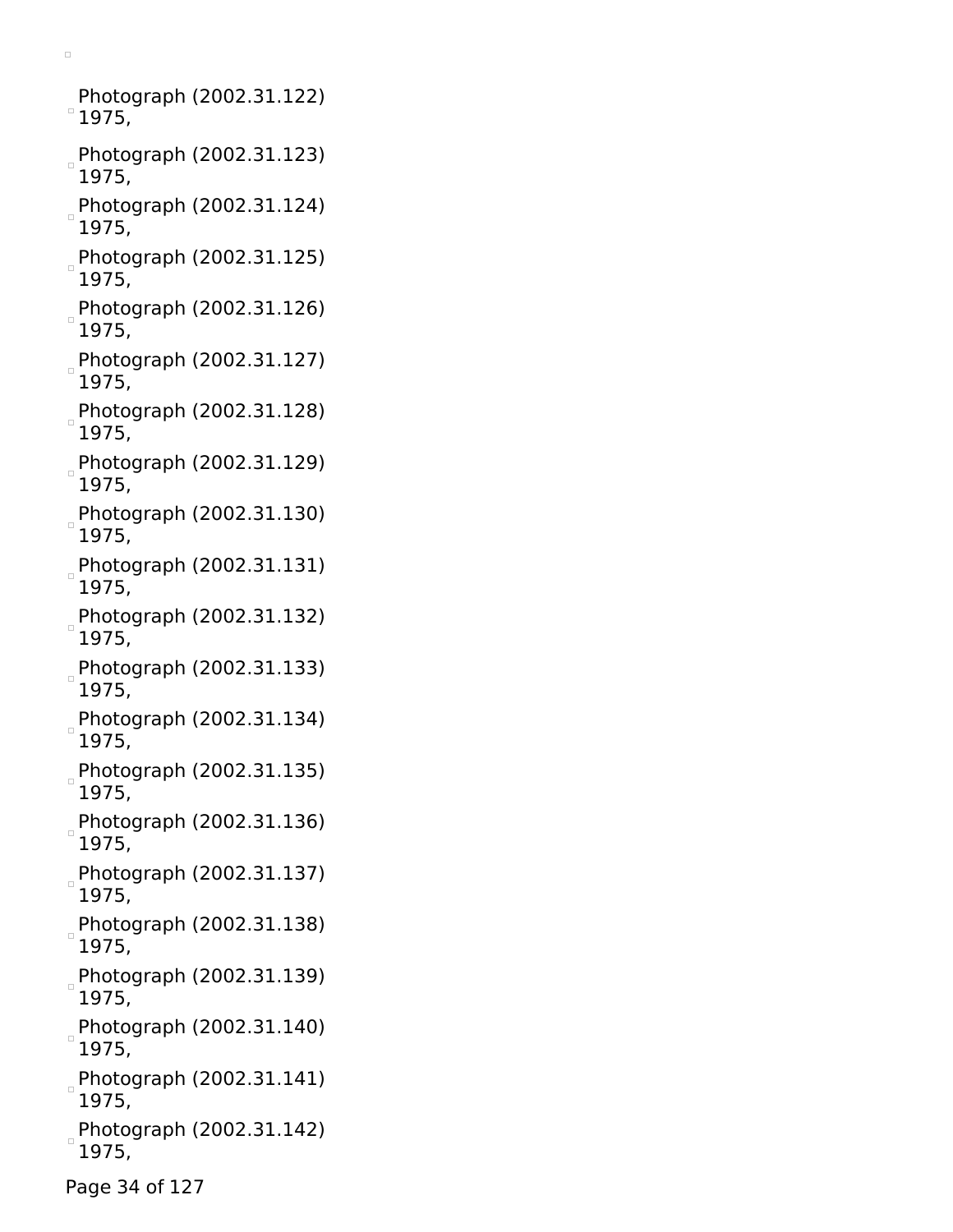Photograph (2002.31.143)  $\degree$ 1975,

- Photograph (2002.31.144) 1975,
- Photograph (2002.31.145) 1975,
- Photograph (2002.31.146) 1975,
- Photograph (2002.31.147) 1975,
- Photograph (2002.31.148) 1975,
- Photograph (2002.31.149) 1975,
- Photograph (2002.31.150) 1975,
- Photograph (2002.31.151) 1975,
- Photograph (2002.31.152) 1975,
- Photograph (2002.31.153) 1975,
- Photograph (2002.31.154) 1975,
- Photograph (2002.31.155) 1975,
- Photograph (2002.31.156) 1975,
- Photograph (2002.31.157) 1975,
- Photograph (2002.31.158) 1975,
- Photograph (2002.31.159) 1975,
- Photograph (2002.31.160) 1975,
- Photograph (2002.31.161) 1975,
- Photograph (2002.31.162) 1975,
- Photograph (2002.31.163) 1975,
- Page 35 of 127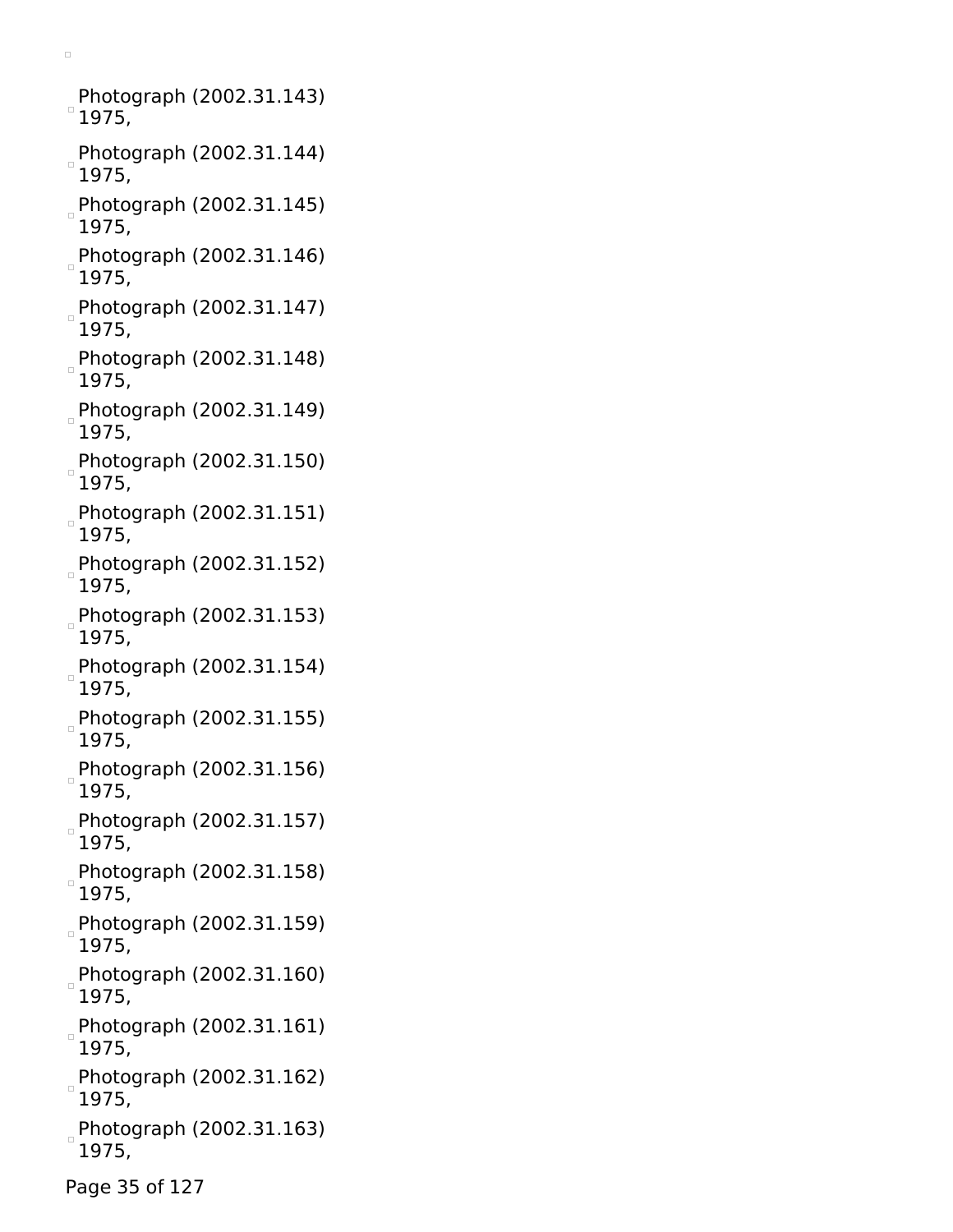Photograph (2002.31.164)  $^{\circ}$  1975,

- Photograph (2002.31.165) 1975,
- Photograph (2002.31.166) 1975,
- Photograph (2002.31.167) 1975,
- Photograph (2002.31.168) 1975,
- Photograph (2002.31.169) 1975,
- Photograph (2002.31.170) 1975,
- Photograph (2002.31.171) 1975,
- Photograph (2002.31.172) 1975,
- Photograph (2002.31.173) 1975,
- Photograph (2002.31.174) 1975,
- Photograph (2002.31.175) 1975,
- Photograph (2002.31.176) 1975,
- Photograph (2002.31.177) 1975,
- Photograph (2002.31.178) 1975,
- Photograph (2002.31.179) 1975,
- Photograph (2002.31.180)  $\Box$ 1975,
- Photograph (2002.31.181)  $\Box$ 1975,
- Photograph (2002.31.182) 1975,
- Photograph (2002.31.183) 1975,
- Photograph (2002.31.184) 1975,
- Page 36 of 127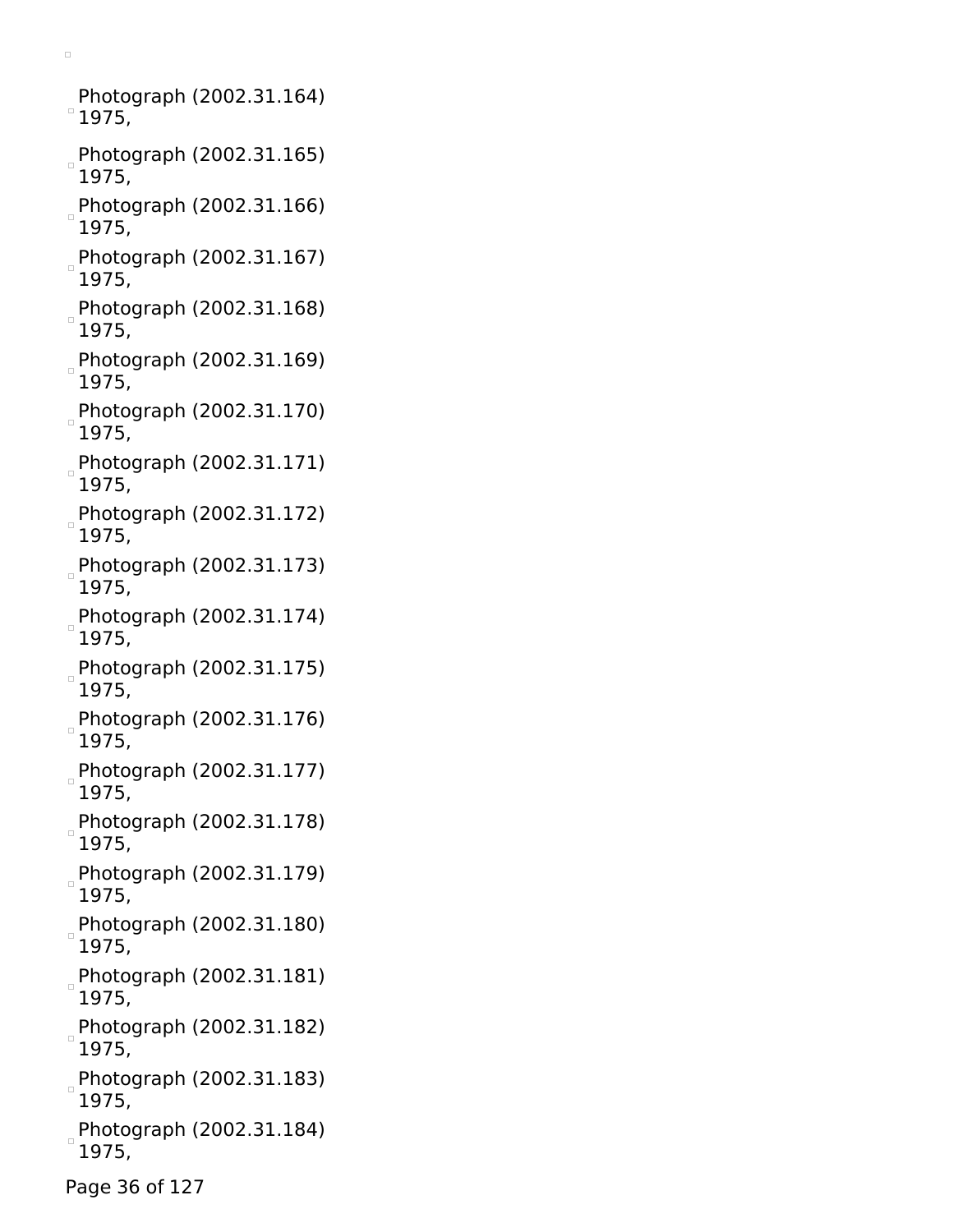Photograph (2002.31.185)  $\degree$ 1975,

- Photograph (2002.31.186) 1975,
- Photograph (2002.31.187) 1975,
- Photograph (2002.31.188) 1975,
- Photograph (2002.31.189) 1975,
- Photograph (2002.31.190) 1975,
- Photograph (2002.31.191) 1975,
- Photograph (2002.31.192) 1975,
- Photograph (2002.31.193) 1975,
- Photograph (2002.31.194) 1975,
- Photograph (2002.31.195) 1975,
- Photograph (2002.31.196) 1975,
- Photograph (2002.31.197) 1975,
- Photograph (2002.31.198) 1975,
- Photograph (2002.31.199) 1975,
- Photograph (2002.31.200) 1975,
- Photograph (2002.31.201) 1975,
- Photograph (2002.31.202) 1975,
- Photograph (2002.31.203) 1975,
- Photograph (2002.31.204) 1975,
- Photograph (2002.31.205) 1975,
- Page 37 of 127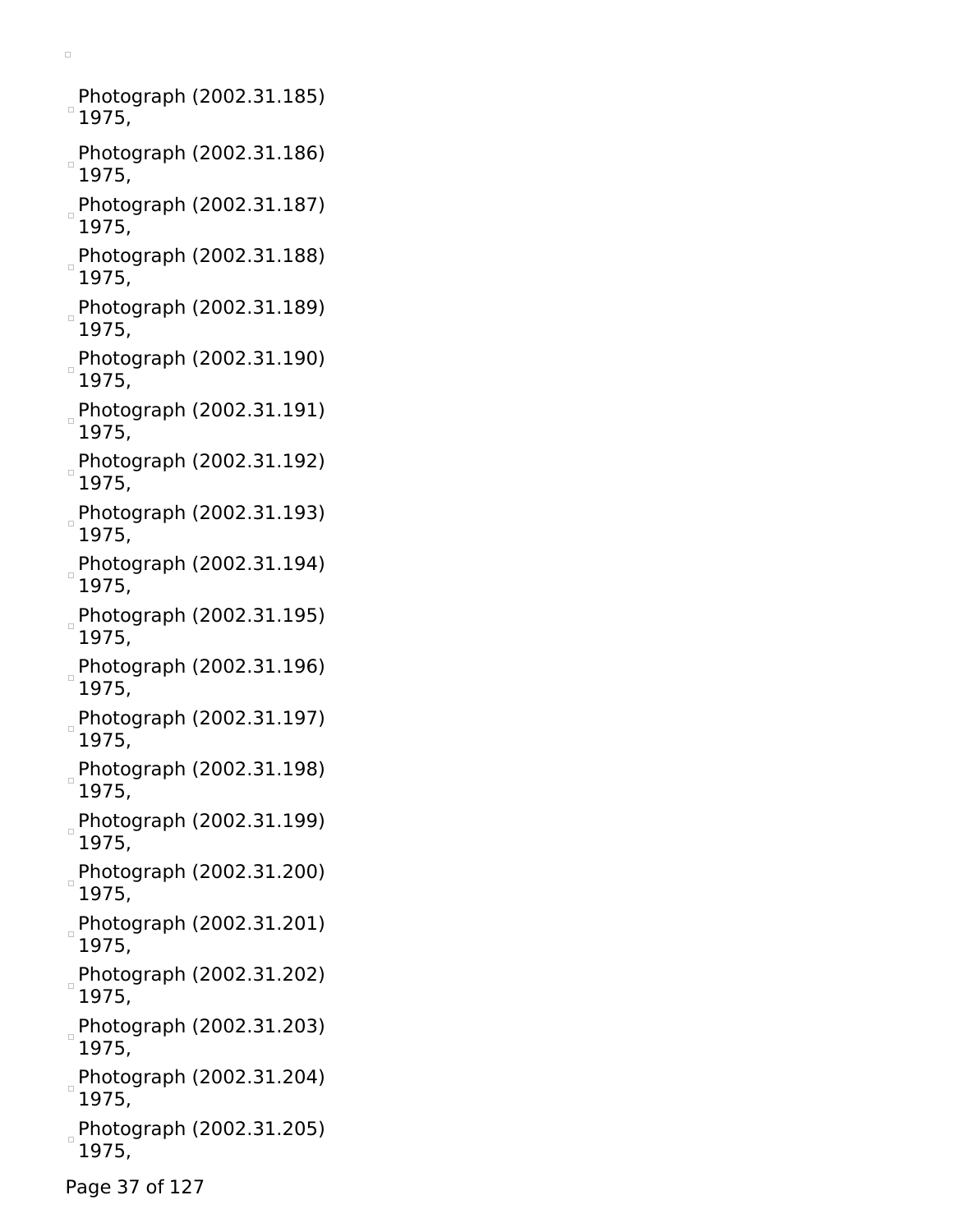Photograph (2002.31.206)  $^{\circ}$  1975,

- Photograph (2002.31.207) 1975,
- Photograph (2002.31.208) 1975,
- Photograph (2002.31.209) 1975,
- Photograph (2002.31.210) 1975,
- Photograph (2002.31.211) 1975,
- Photograph (2002.31.212) 1975,
- Photograph (2002.31.213) 1975,
- Photograph (2002.31.214) 1975,
- Photograph (2002.31.215) 1975,
- Photograph (2002.31.216) 1975,
- Photograph (2002.31.217) 1975,
- Photograph (2002.31.218) 1975,
- Photograph (2002.31.219) 1975,
- Photograph (2002.31.220) 1975,
- Photograph (2002.31.221) 1975,
- Photograph (2002.31.222)  $\begin{array}{c} \square \end{array}$ 1975,
- Photograph (2002.31.223) 1975,
- Photograph (2002.31.224) 1975,
- Photograph (2002.31.225) 1975,
- Photograph (2002.31.226) 1975,
- Page 38 of 127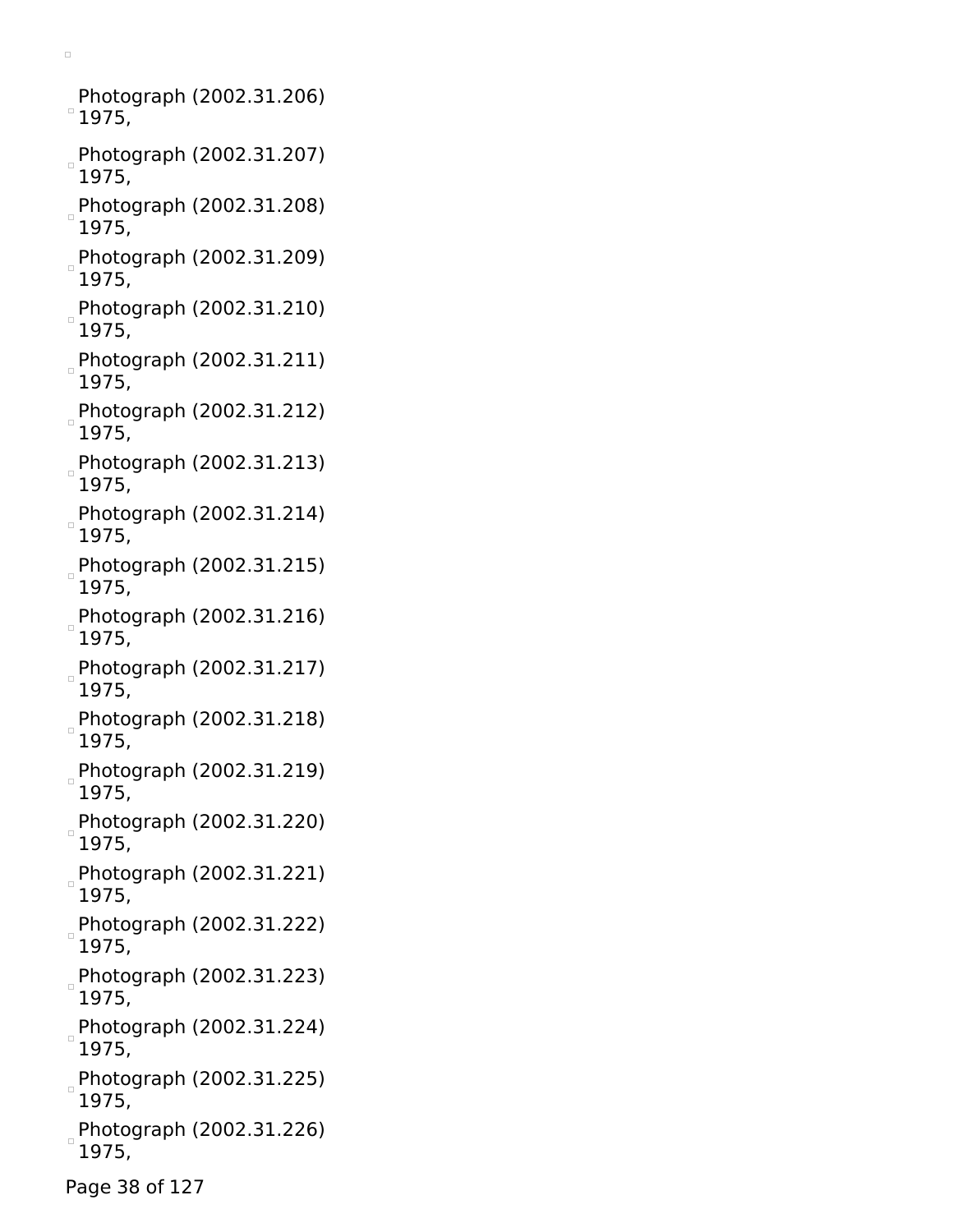Photograph (2002.31.227)  $^{\circ}$  1975, Photograph (2002.31.228) 1975, Photograph (2002.31.229) 1975, Photograph (2002.31.230) 1975, Photograph (2002.31.231) 1975, Microfilm (2002.36.7) 1937, Photograph (2002.43.1) Picture (2002.51.1) June 22, 1927, Photograph (2002.51.26) Photograph (2002.51.27.1) August 15, 1956, Photograph (2002.51.27.2) 1959, Photograph (2002.51.28a) 1930s, Photograph (2002.51.28b) 1930s, Postcard (2002.52.61.3) Photograph (2002.53.1) 1912, Photograph (2002.53.4) September 15, 1915, Photograph (2002.57.1) Photograph (2002.65.1) 1939 – 1940 Photograph (2002.65.2) 1918 Arthur's Collection Photograph (2003.1.3.2) Postcard (2003.26.1) 1910s, 1910s George Phillos Photograph Collection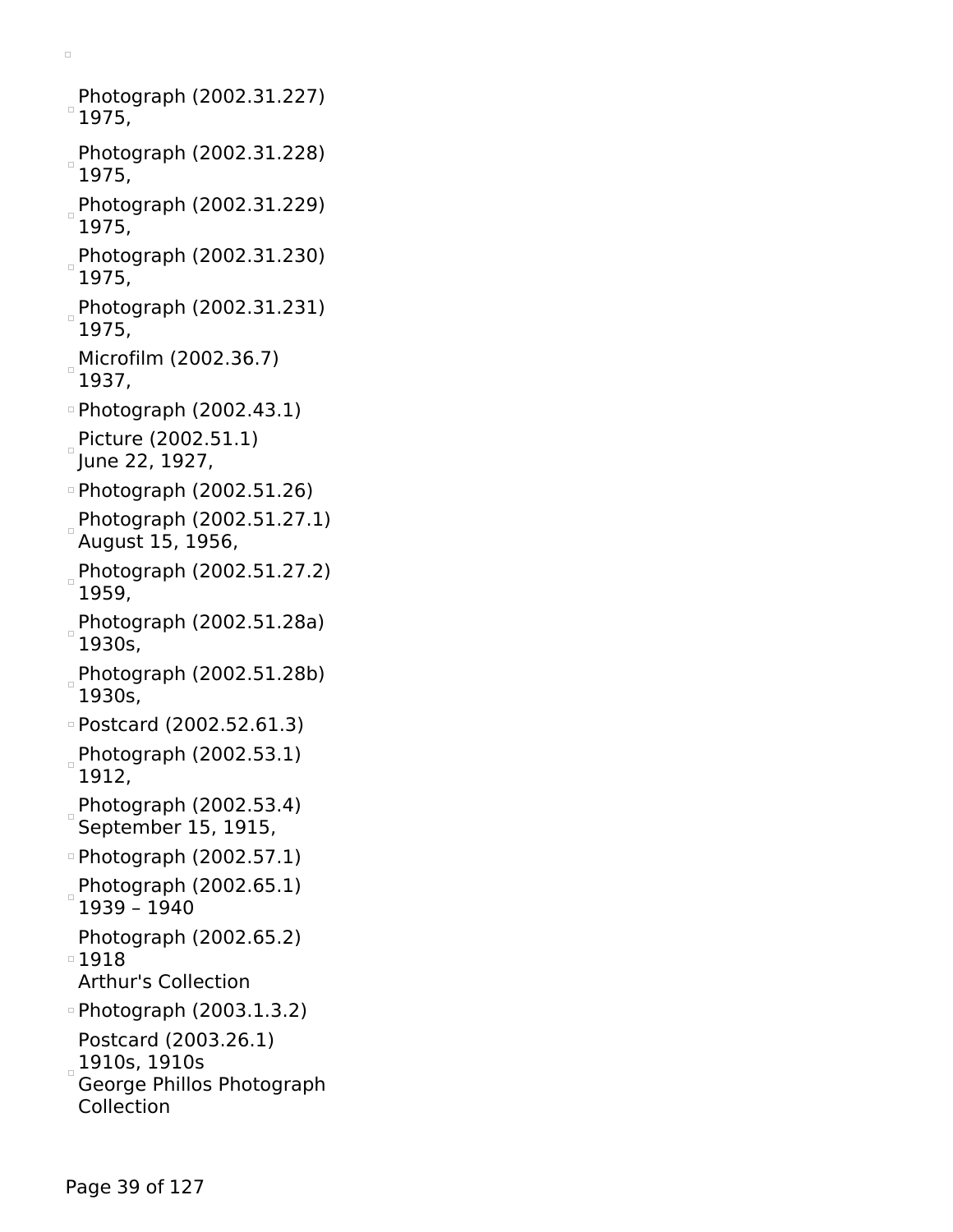Postcard (2003.26.2) circa 1915, George Phillos Photograph Collection Postcard (2003.26.3)  $1918,$ George Phillos Photograph Collection Postcard (2003.26.4.a)  $1918,$ George Phillos Photograph Collection Postcard (2003.26.4b) 1918, Phillos Confectionary Store, Princess Confectionary Store, George Phillos Photograph Collection Postcard (2003.26.5)  $1918,$ George Phillos Photograph Collection Postcard (2003.26.6)  $1925,$ George Phillos Photograph Collection Postcard (2003.26.7) George Phillos Photograph Collection Postcard (2003.26.8)  $1900s,$ George Phillos Photograph Collection Postcard (2003.26.9) George Phillos Photograph Collection Postcard (2003.26.11)  $_{\circ}$ February 20, 1925, George Phillos Photograph Collection Postcard (2003.26.12)  $1920s,$ George Phillos Photograph Collection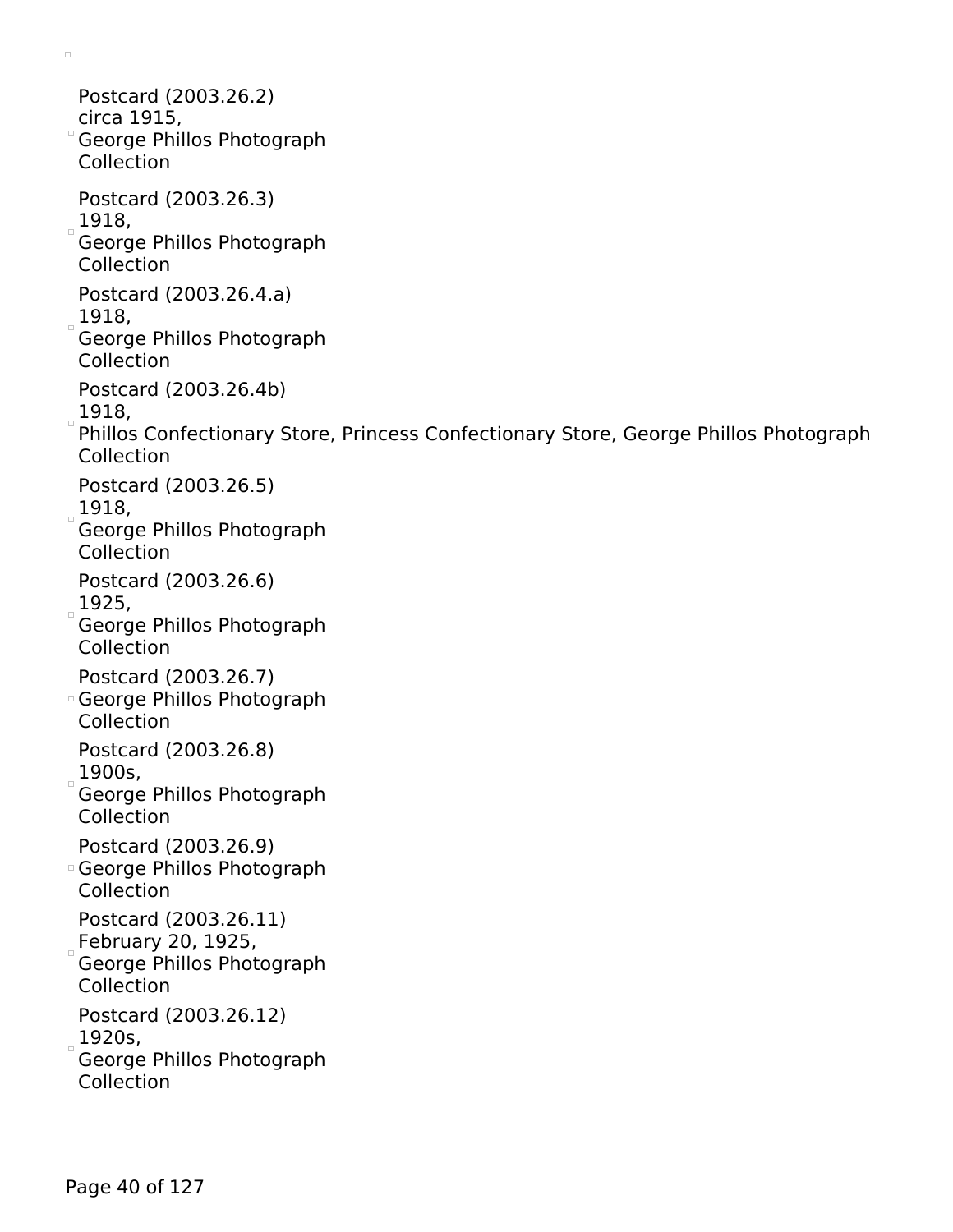$\Box$ Postcard (2003.26.13) 1900s, George Phillos Photograph Collection Postcard (2003.26.14)  $1920s,$ George Phillos Photograph Collection Postcard (2003.26.15)  $1900s,$ George Phillos Photograph Collection Postcard (2003.26.16)  $1900s,$ 

George Phillos Photograph Collection

Postcard (2003.26.17)

July 20, 1924,

George Phillos Photograph Collection

Postcard (2003.26.18)

 $1924,$ 

George Phillos Photograph Collection

Postcard (2003.26.19)  $1900s$ 

George Phillos Photograph Collection

Postcard (2003.26.20)  $1900s,$ 

George Phillos Photograph Collection

Postcard (2003.26.21)  $1900s,$ 

George Phillos Photograph Collection

Postcard (2003.26.22)  $1900s,$ 

George Phillos Photograph Collection

Postcard (2003.26.23)  $1922,$ 

George Phillos Photograph Collection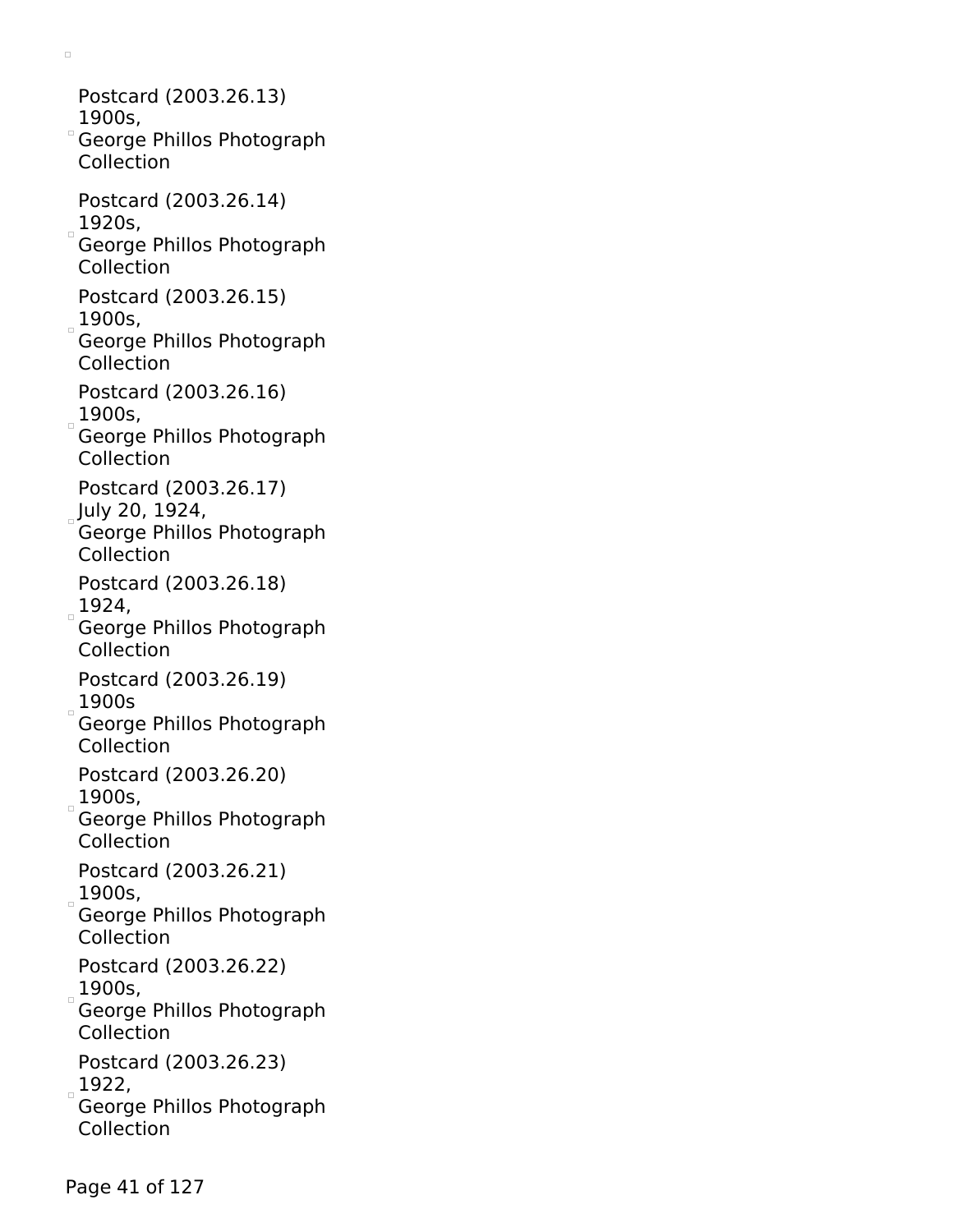Postcard (2003.26.24) George Phillos Photograph Collection Postcard (2003.26.25) George Phillos Photograph Collection Postcard (2003.26.26)  $1924,$ George Phillos Photograph Collection Postcard (2003.26.27)  $1900s,$ George Phillos Photograph Collection Postcard (2003.26.28)  $1924,$ George Phillos Photograph Collection Postcard (2003.26.29) December 24, 1924, George Phillos Photograph Collection Postcard (2003.26.30)  $1924,$ George Phillos Photograph Collection Postcard (2003.26.31)  $1900,$ George Phillos Photograph Collection Postcard (2003.26.32)  $1924,$ George Phillos Photograph Collection Postcard (2003.26.33)  $1924,$ George Phillos Photograph Collection Postcard (2003.26.34)  $1900,$ George Phillos Photograph Collection Postcard (2003.26.35) George Phillos Photograph Collection

 $\Box$ 

Page 42 of 127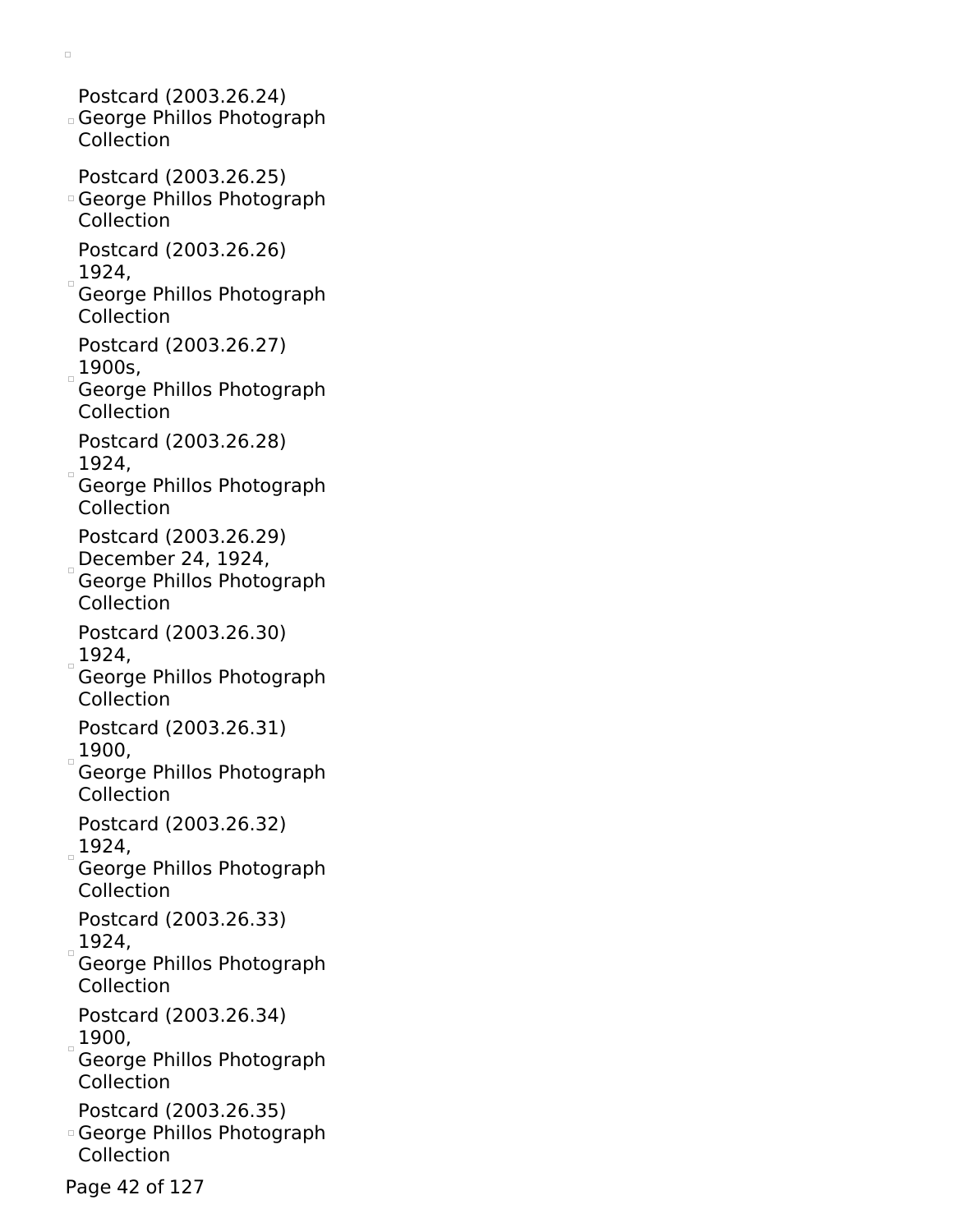- $\Box$ 
	- Postcard (2003.26.36) 1900s,
- George Phillos Photograph Collection
- Postcard (2003.26.37)  $1900s,$
- George Phillos Photograph Collection
- Postcard (2003.26.38)
- $1916,$
- George Phillos Photograph Collection
- Postcard (2003.26.39)  $1900s,$
- George Phillos Photograph Collection
- Postcard (2003.26.40)  $1900s,$
- George Phillos Photograph Collection
- Postcard (2003.26.41)
- George Phillos Photograph Collection
- Postcard (2003.26.42)
- George Phillos Photograph Collection
- Postcard (2003.26.43)  $1900s,$
- George Phillos Photograph Collection
- Postcard (2003.26.44)  $1924,$
- George Phillos Photograph Collection
- Postcard (2003.26.45)  $1924,$
- George Phillos Photograph Collection
- Postcard (2003.26.46)  $1900s,$
- George Phillos Photograph Collection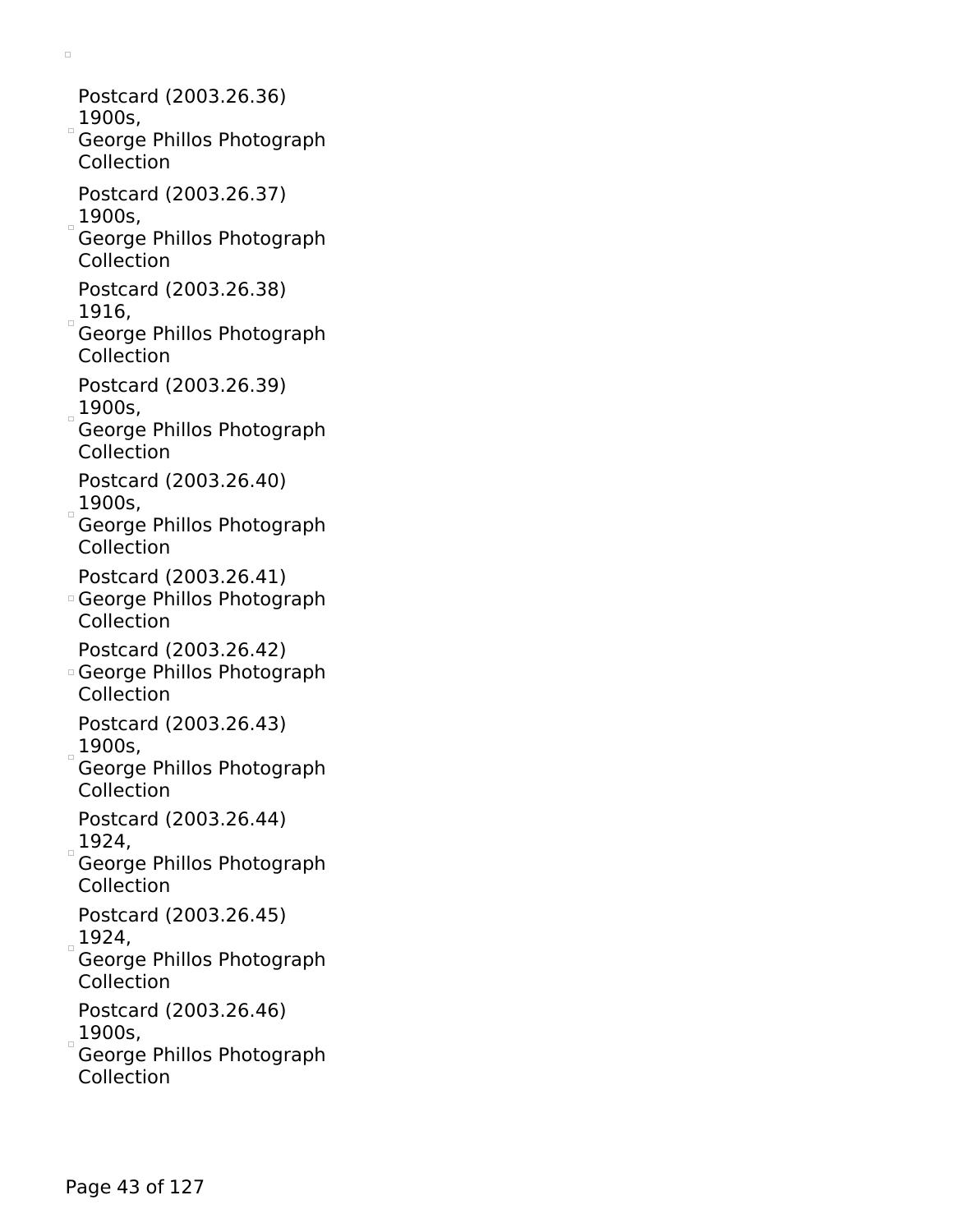$\Box$ Postcard (2003.26.47)

- 1920s, 1920s George Phillos Photograph
- Collection
- Postcard (2003.26.48) 1930s, 1930s George Phillos Photograph Collection
- Postcard (2003.26.49)
- $1930s, 1930s$
- George Phillos Photograph Collection
- Postcard (2003.26.50)  $1930s, 1930s$
- George Phillos Photograph Collection
- Postcard (2003.26.51)
- $1930s, 1930s$ George Phillos Photograph Collection
- Postcard (2003.26.52)  $_{\circ}$ 1930s, 1930s
- George Phillos Photograph Collection
- Postcard (2003.26.53)  $1920s$
- George Phillos Photograph Collection
- Postcard (2003.26.54)
- George Phillos Photograph Collection
- Postcard (2003.26.55)
- George Phillos Photograph Collection
- Postcard (2003.26.56)  $1910s$
- George Phillos Photograph Collection
- Postcard (2003.26.57)
- $1930s, 1930s$
- George Phillos Photograph Collection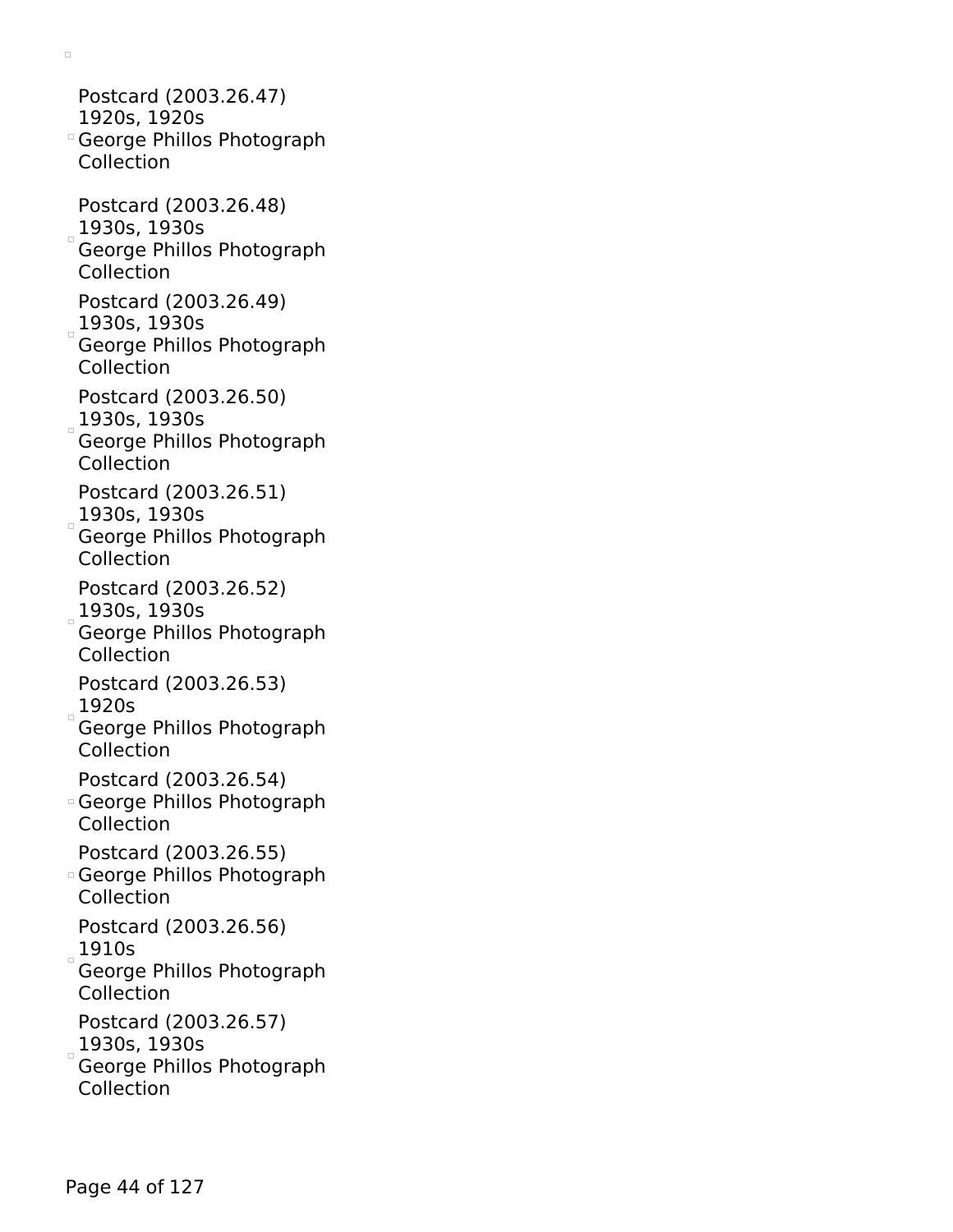Postcard (2003.26.58) 1930s, 1930s George Phillos Photograph Collection Postcard (2003.26.59)  $1930s$ George Phillos Photograph Collection Postcard (2003.26.60)  $1930s$ , 1930s George Phillos Photograph Collection Postcard (2003.26.61)  $3930s, 1930s$ George Phillos Photograph Collection Postcard (2003.26.62)  $1910s$ George Phillos Photograph Collection Postcard (2003.26.63)  $1930s, 1930s$ George Phillos Photograph Collection Postcard (2003.26.64)  $1930s, 1930s$ George Phillos Photograph Collection Postcard (2003.26.65)  $1930s$ , 1930s George Phillos Photograph Collection Postcard (2003.26.67) 1910s, 1910s George Phillos Photograph Collection Photograph (2003.26.68) 1930s, 1930s George Phillos Photograph Collection Postcard (2003.26.69)  $1930s, 1930s$ George Phillos Photograph Collection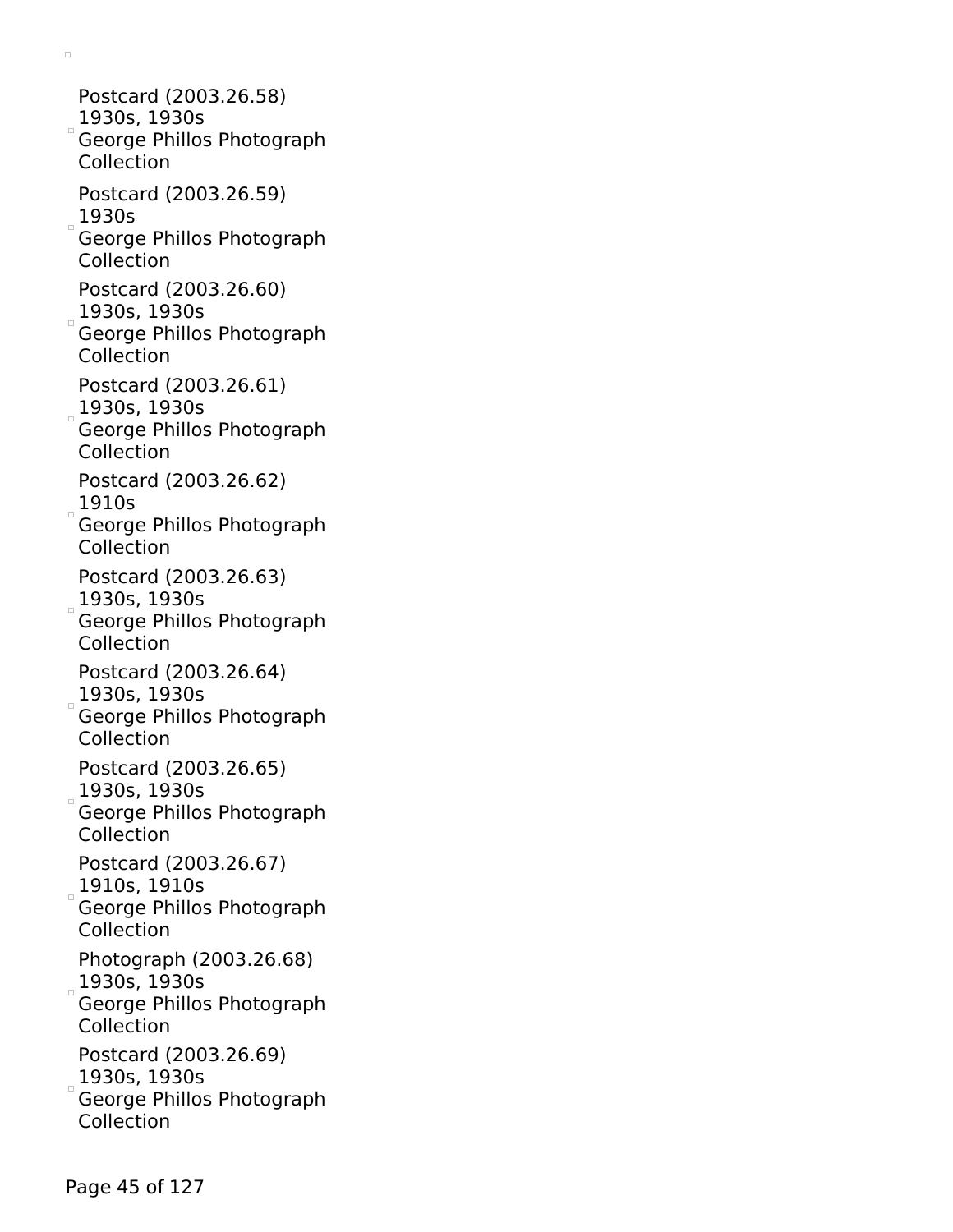$\Box$ 

Postcard (2003.26.70) 1930s, 1930s George Phillos Photograph Collection Postcard (2003.26.71) 1930s, 1930s George Phillos Photograph Collection Postcard (2003.26.72)  $1930s$ George Phillos Photograph Collection Postcard (2003.26.73)  $1930s, 1930s$ George Phillos Photograph Collection Postcard (2003.26.74)  $1930s$ George Phillos Photograph Collection Postcard (2003.26.75) 1910s, 1910s George Phillos Photograph Collection Postcard (2003.26.76)  $1910s$ , 1910s George Phillos Photograph Collection Postcard (2003.26.77) 1910s, 1910s George Phillos Photograph Collection Postcard (2003.26.78)  $1910s, 1910s$ George Phillos Photograph Collection Postcard (2003.26.79)  $1910s, 1910s$ George Phillos Photograph Collection Postcard (2003.26.80)  $1930s, 1930s$ George Phillos Photograph Collection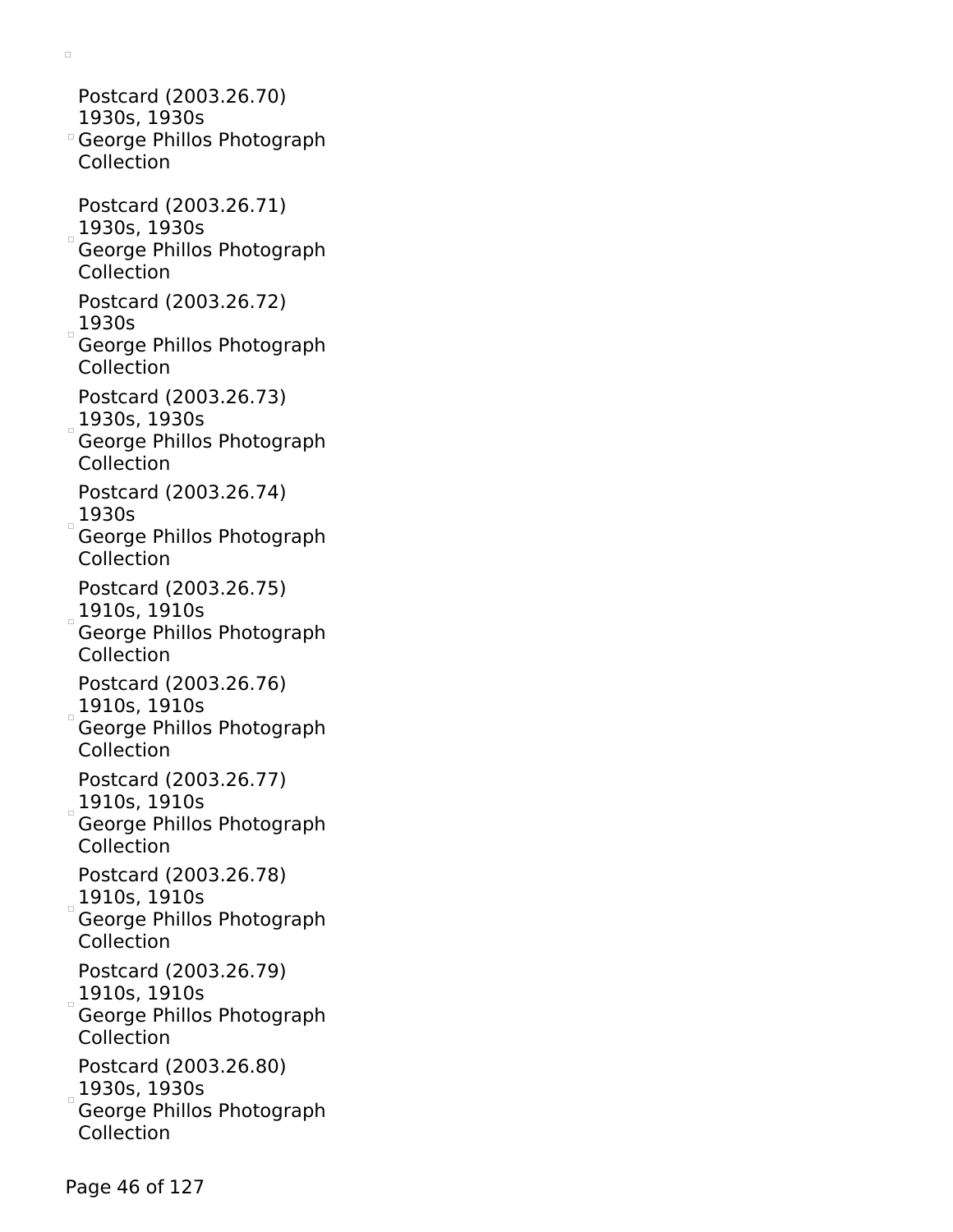Postcard (2003.26.81) 1910s, 1910s George Phillos Photograph Collection Postcard (2003.26.82)  $_{\circ}$ 1910s, 1910s George Phillos Photograph Collection Postcard (2003.26.83) circa 1910 – 1939, 1910 – 1939 George Phillos Photograph Collection Postcard (2003.26.84) 1910s, 1910s George Phillos Photograph Collection Postcard (2003.26.85)  $1930s, 1930s$ George Phillos Photograph Collection Postcard (2003.26.86)  $1930s, 1930s$ George Phillos Photograph Collection Postcard (2003.26.87)  $1930s, 1930s$ George Phillos Photograph Collection Postcard (2003.26.88)  $1930s$ , 1930s George Phillos Photograph Collection Postcard (2003.26.89)  $1930s, 1930s$ George Phillos Photograph Collection Postcard (2003.26.90)  $1930s$ George Phillos Photograph Collection Postcard (2003.26.91)  $1930s, 1930s$ George Phillos Photograph Collection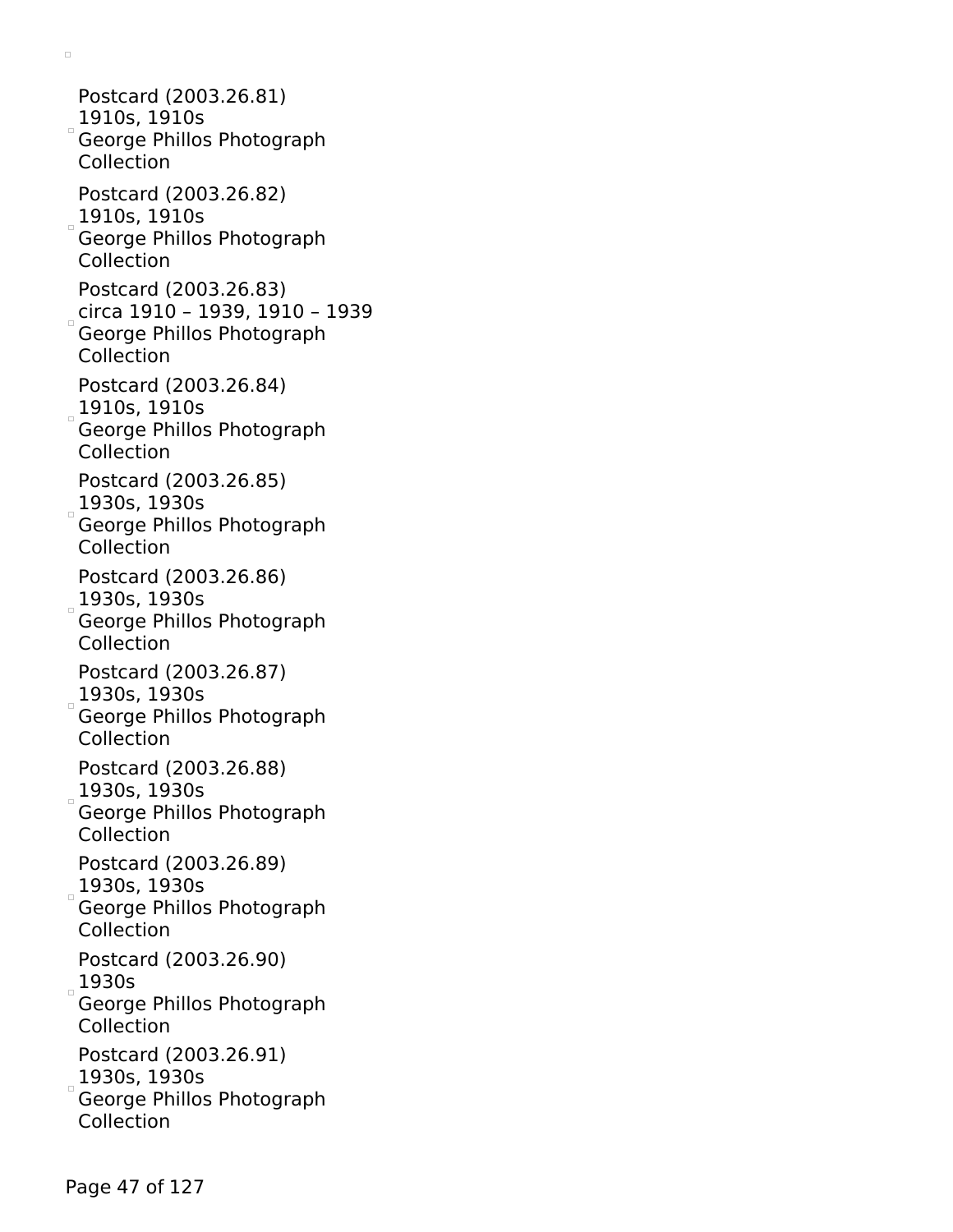$\Box$ Postcard (2003.26.92)

- 1930s, 1930s George Phillos Photograph Collection
- Postcard (2003.26.93)
- $1930s$ George Phillos Photograph Collection
- Postcard (2003.26.94)
- $1930s, 1930s$ George Phillos Photograph
- Collection
- Postcard (2003.26.95)
- $1930s, 1930s$
- George Phillos Photograph Collection
- Postcard (2003.26.96)
- $1930s, 1930s$ George Phillos Photograph Collection
- Photograph (2003.26.97)  $_{\circ}$  1930s, 1930s
- George Phillos Photograph Collection
- Photograph (2003.26.98)  $30$ s, 1930s
- George Phillos Photograph Collection
- Postcard (2003.26.99)  $1930s$
- George Phillos Photograph Collection
- Postcard (2003.26.100)  $1930s, 1930s$
- George Phillos Photograph Collection
- Photograph (2003.26.101)  $3930s$ , 1930s
- George Phillos Photograph Collection
- Photograph (2003.26.102)  $1930s, 1930s$
- George Phillos Photograph Collection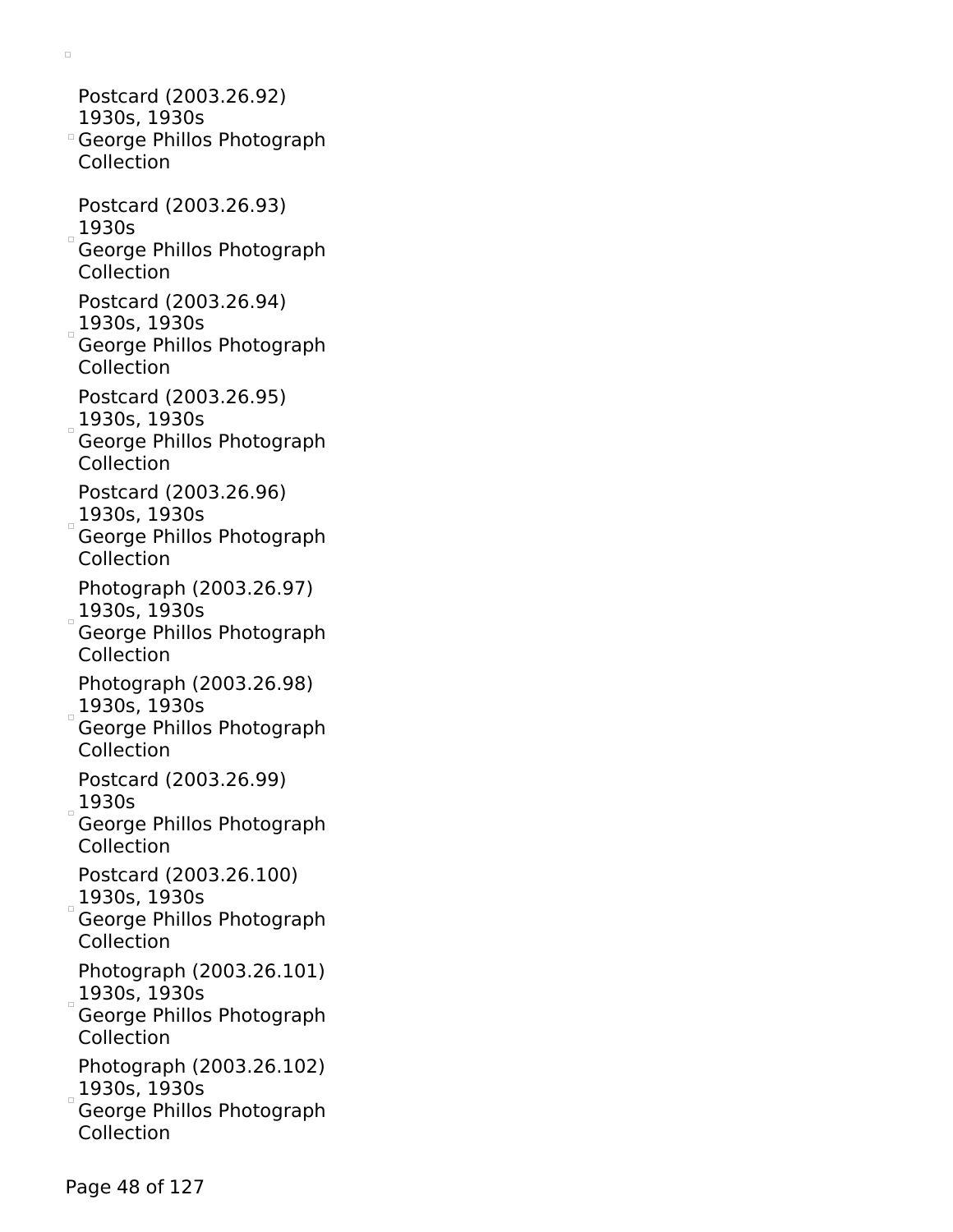Postcard (2003.26.103) 1930s, 1930s George Phillos Photograph Collection Postcard (2003.26.105)  $_{\circ}$ 1930s, 1930s George Phillos Photograph Collection Postcard (2003.26.106)  $1930s$ George Phillos Photograph Collection Postcard (2003.26.107) 1930s, 1930s George Phillos Photograph Collection Postcard (2003.26.108)  $1940s$ , 1940s George Phillos Photograph Collection Postcard (2003.26.109)  $1930s, 1930s$ George Phillos Photograph Collection Photograph (2003.26.110)  $1930s$ , 1930s George Phillos Photograph Collection Photograph (2003.26.111)  $1930$ s, 1930s George Phillos Photograph Collection Postcard (2003.26.112)  $1930s$ George Phillos Photograph Collection Postcard (2003.26.113) circa 1930 – 1949, 1930 – 1949 George Phillos Photograph Collection Postcard (2003.26.114)  $1910s$ George Phillos Photograph Collection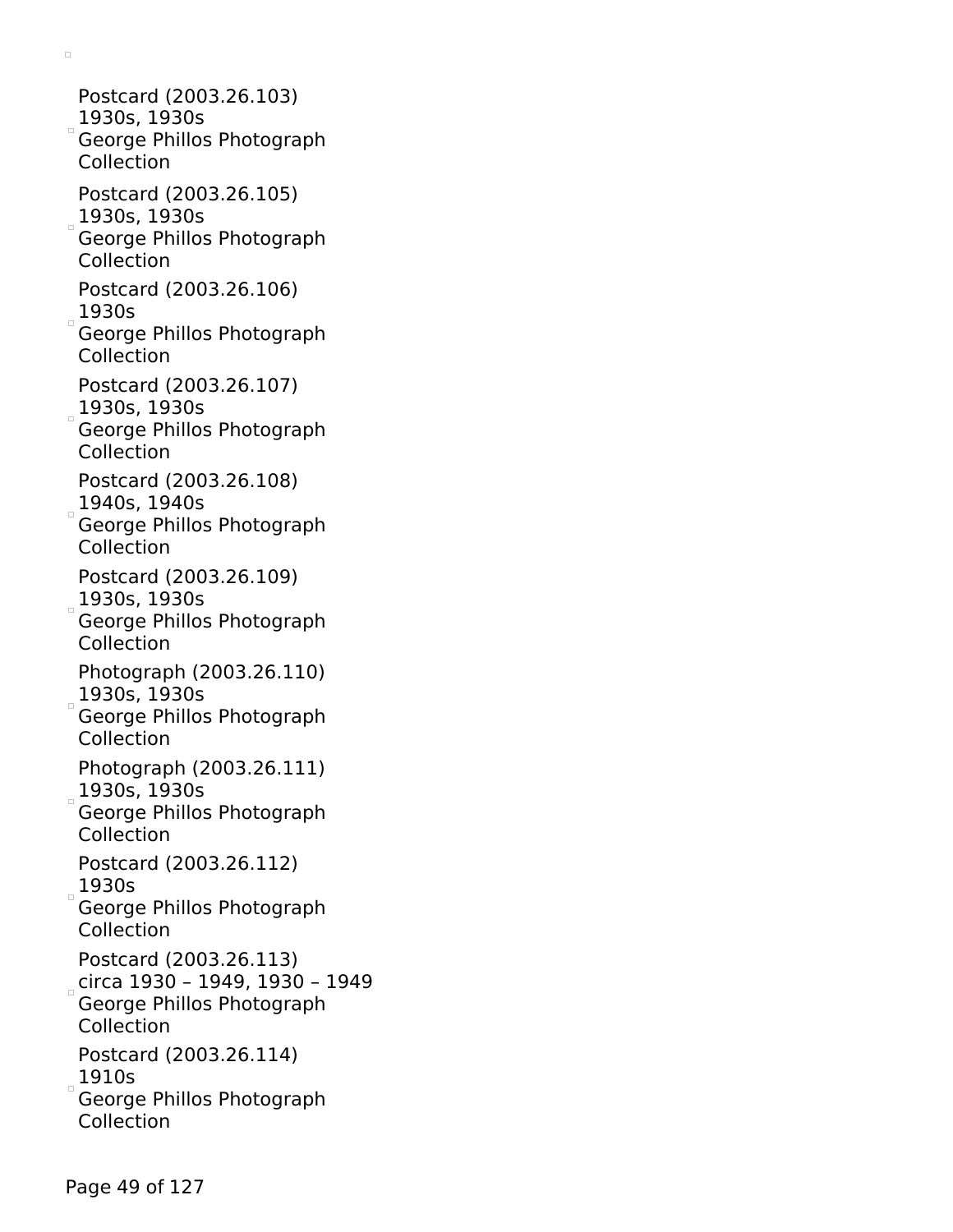Photograph (2003.26.115) 1910s, 1910s

- George Phillos Photograph Collection
- Photograph (2003.26.116)  $1933,$
- George Phillos Photograph Collection
- Photograph (2003.26.118)  $1934,$
- George Phillos Photograph Collection
- Photograph (2003.26.119)  $1933,$
- George Phillos Photograph Collection
- Photograph (2003.26.120) December  $1924$ ,
- George Phillos Photograph Collection
- Postcard (2003.26.121)  $1925$
- George Phillos Photograph Collection
- Postcard (2003.26.122)  $1925$
- George Phillos Photograph Collection
- Postcard (2003.26.123)
- January 7, 1924,
- George Phillos Photograph Collection
- Postcard (2003.26.124)
- January 7, 1924, George Phillos Photograph
- Collection
- Postcard (2003.26.125)  $_{\circ}$ January 7, 1924,
- George Phillos Photograph Collection
- Postcard (2003.26.126)
- $1910s, 1910s$
- George Phillos Photograph Collection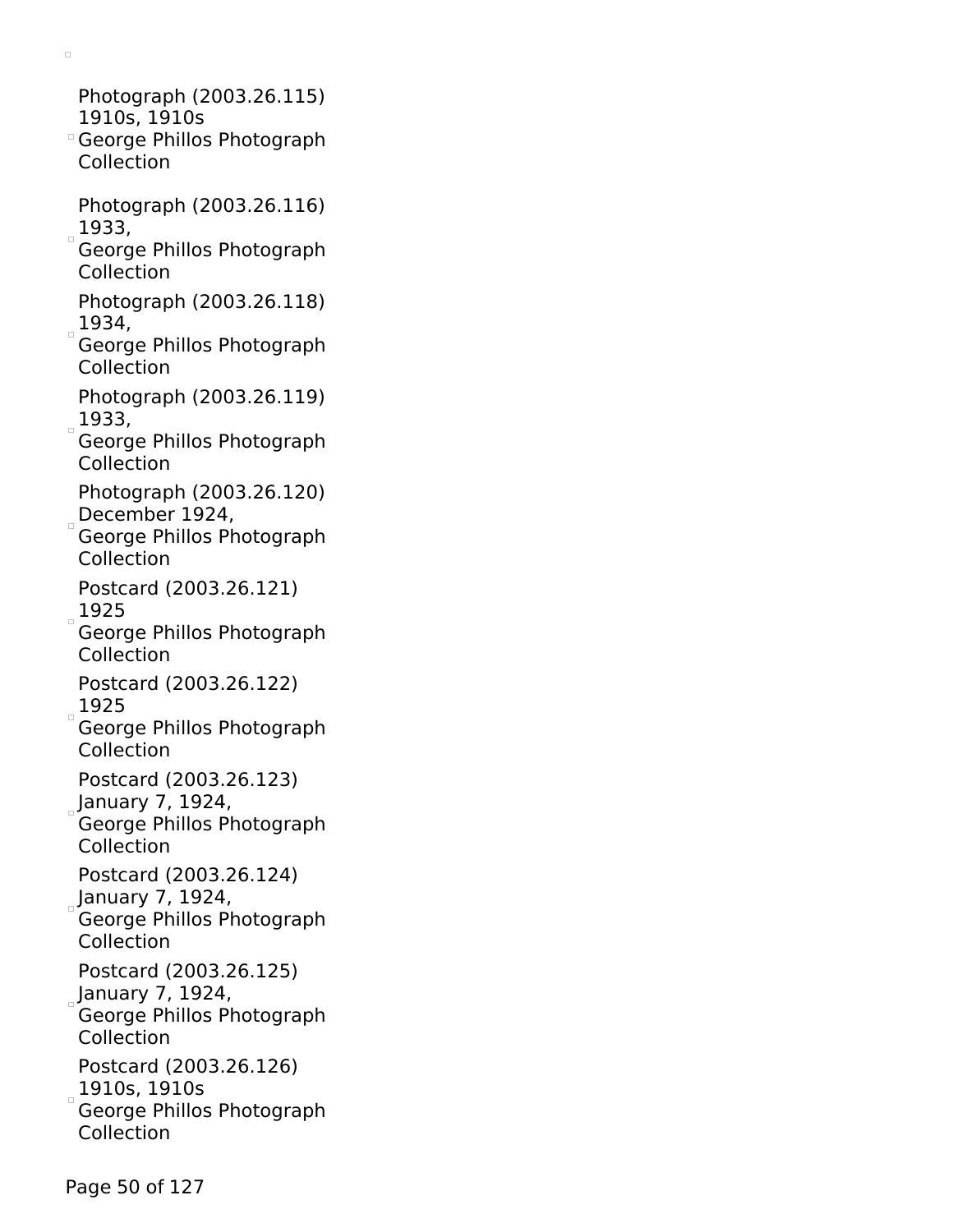Postcard (2003.26.127) October 26, 1924, George Phillos Photograph Collection Postcard (2003.26.128) September 9, 1923 George Phillos Photograph Collection Postcard, Picture (2003.26.129)  $1922$ George Phillos Photograph Collection Postcard, Picture (2003.26.130) 1930s Postcard, Picture (2003.26.131) 1930s Postcard, Picture (2003.26.132) 1930s  $_{\circ}$ Postcard, Picture (2003.26.133) 1930s Postcard, Picture (2003.26.134)  $S$ eptember 10, 1923 George Phillos Photograph Collection Postcard, Picture (2003.26.135) 1930s Postcard, Picture (2003.26.136) 1930s George Phillos Photograph Collection Postcard, Picture (2003.26.137)  $1930s$ George Phillos Photograph Collection Postcard, Picture (2003.26.138)  $1930s$ George Phillos Photograph Collection Postcard, Picture (2003.26.139)  $1930s$ George Phillos Photograph Collection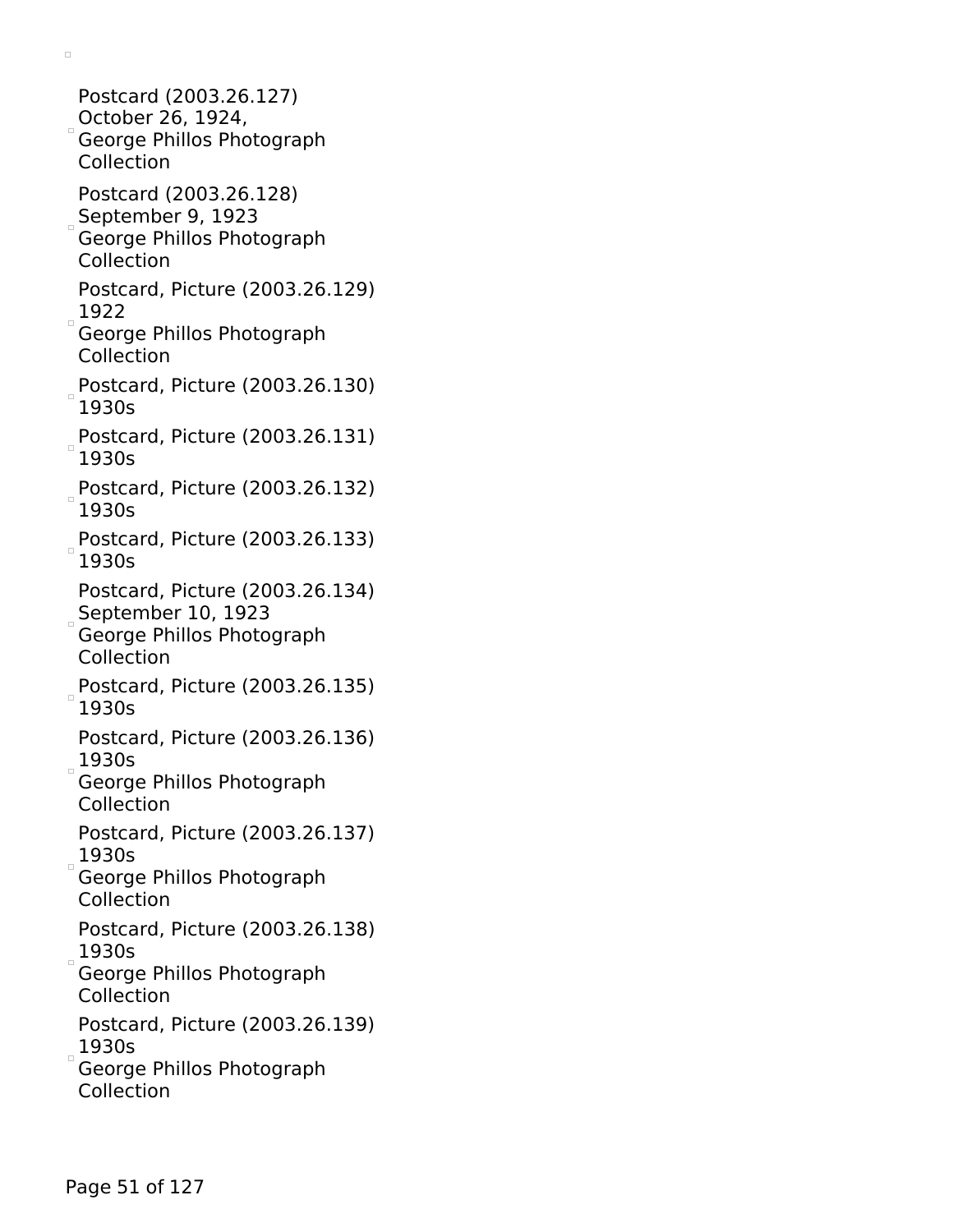Postcard, Picture (2003.26.140)  $1930s$ George Phillos Photograph Collection Postcard, Picture (2003.26.141)  $1924$ George Phillos Photograph Collection Postcard, Picture (2003.26.142)  $1930s$ George Phillos Photograph Collection Postcard, Picture (2003.26.143)  $1930s$ George Phillos Photograph Collection Postcard, Picture (2003.26.144)  $1930s$ George Phillos Photograph Collection Postcard, Picture (2003.26.145)  $1930s$ George Phillos Photograph Collection Postcard, Picture (2003.26.146)  $1930s$ George Phillos Photograph Collection Postcard, Picture (2003.26.147)  $1930s$ George Phillos Photograph Collection Postcard, Picture (2003.26.148) 1930s Postcard, Picture (2003.26.149)  $1930s$ George Phillos Photograph Collection Postcard, Picture (2003.26.150) 1930s Postcard, Picture (2003.26.151)  $1930s$ George Phillos Photograph Collection

 $\Box$ 

Page 52 of 127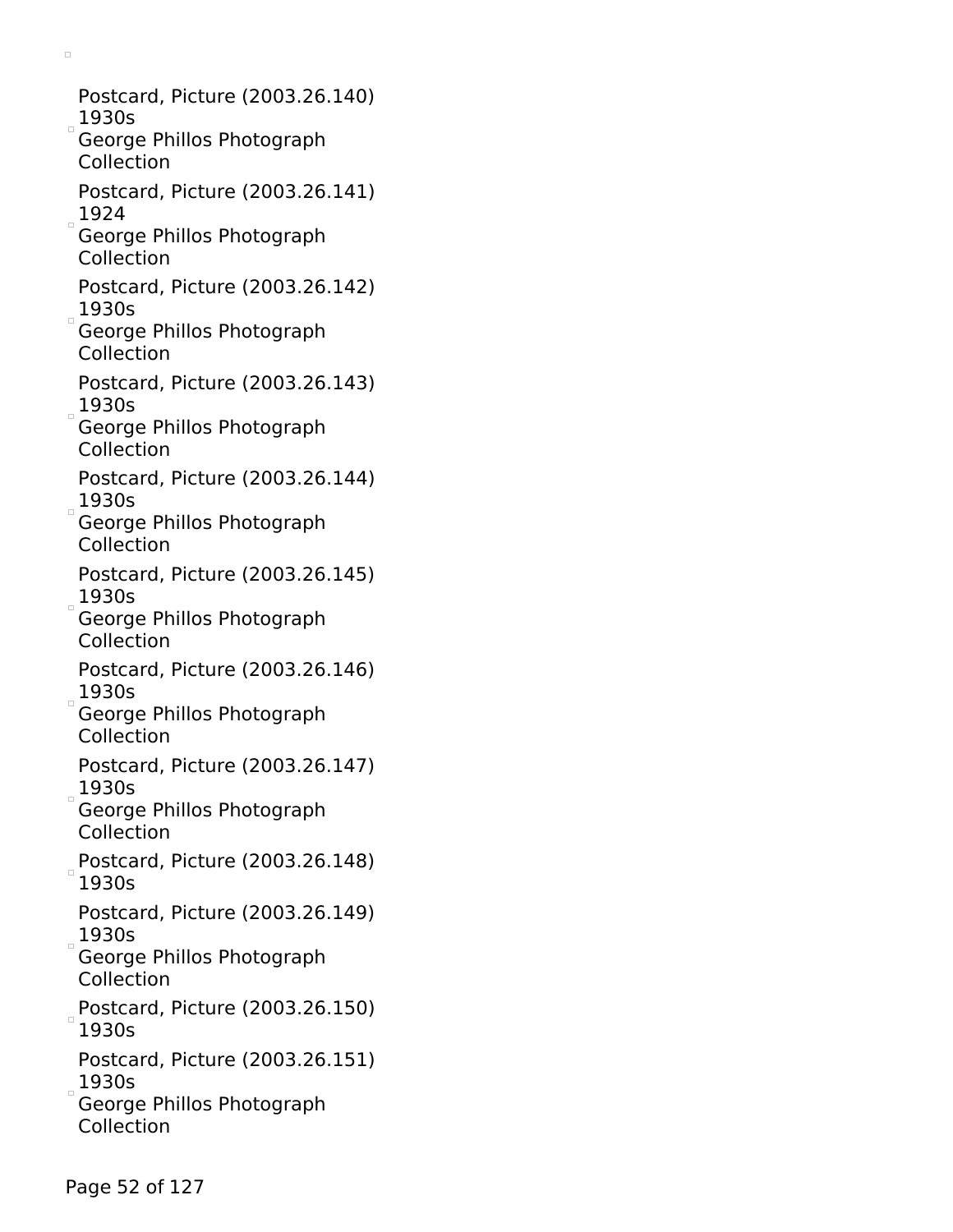Postcard, Picture (2003.26.152) 1930s George Phillos Photograph Collection Postcard, Picture (2003.26.153)  $1930s$ George Phillos Photograph Collection Postcard, Picture (2003.26.154)  $1930s$ George Phillos Photograph Collection Postcard, Picture (2003.26.155)  $1930s$ George Phillos Photograph Collection Postcard, Picture (2003.26.156)  $1930s$ George Phillos Photograph Collection Postcard, Picture (2003.26.157) 1930s Postcard, Picture (2003.26.158)  $1930s$ George Phillos Photograph Collection Postcard, Picture (2003.26.159)  $1930s$ George Phillos Photograph Collection Postcard, Picture (2003.26.160)  $1930s$ George Phillos Photograph Collection Postcard, Picture (2003.26.161)  $1930s$ George Phillos Photograph Collection Postcard, Picture (2003.26.162)  $1930s$ George Phillos Photograph Collection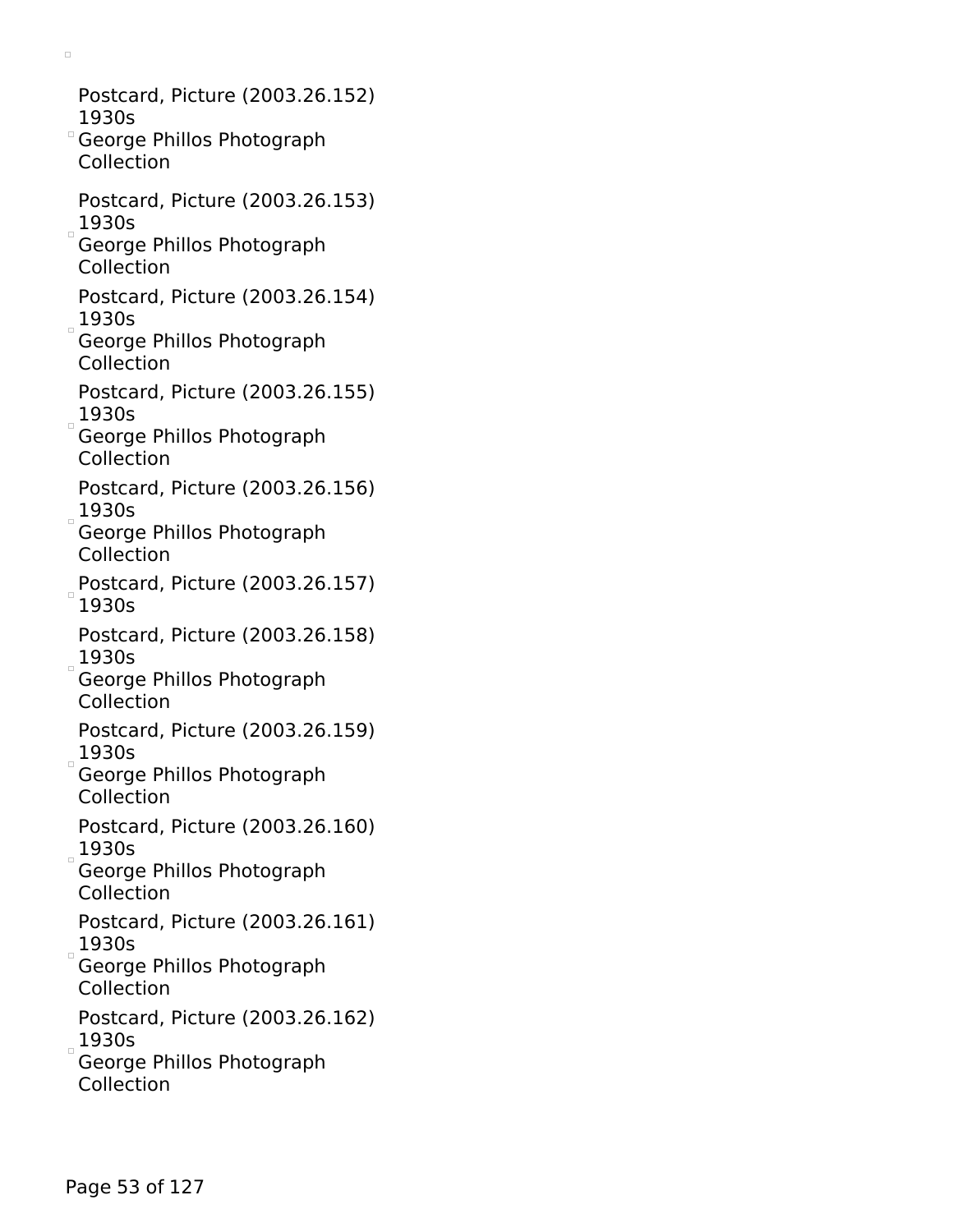Postcard, Picture (2003.26.163) 1910s George Phillos Photograph Collection Postcard, Picture (2003.26.164)  $1930s$ George Phillos Photograph Collection Postcard, Picture (2003.26.166)  $1930s$ George Phillos Photograph Collection Postcard, Picture (2003.26.167)  $1930s$ George Phillos Photograph Collection Postcard, Picture (2003.26.168)  $1930s$ George Phillos Photograph Collection Postcard, Picture (2003.26.169)  $1930s$ George Phillos Photograph Collection Postcard, Picture (2003.26.170)  $1930s$ George Phillos Photograph Collection Postcard, Picture (2003.26.171)  $1930s$ George Phillos Photograph Collection Postcard, Picture (2003.26.172)  $1930s$ George Phillos Photograph Collection Postcard, Picture (2003.26.173)  $1930s$ George Phillos Photograph Collection Postcard, Picture (2003.26.174)  $1930s$ George Phillos Photograph Collection

 $\Box$ 

Page 54 of 127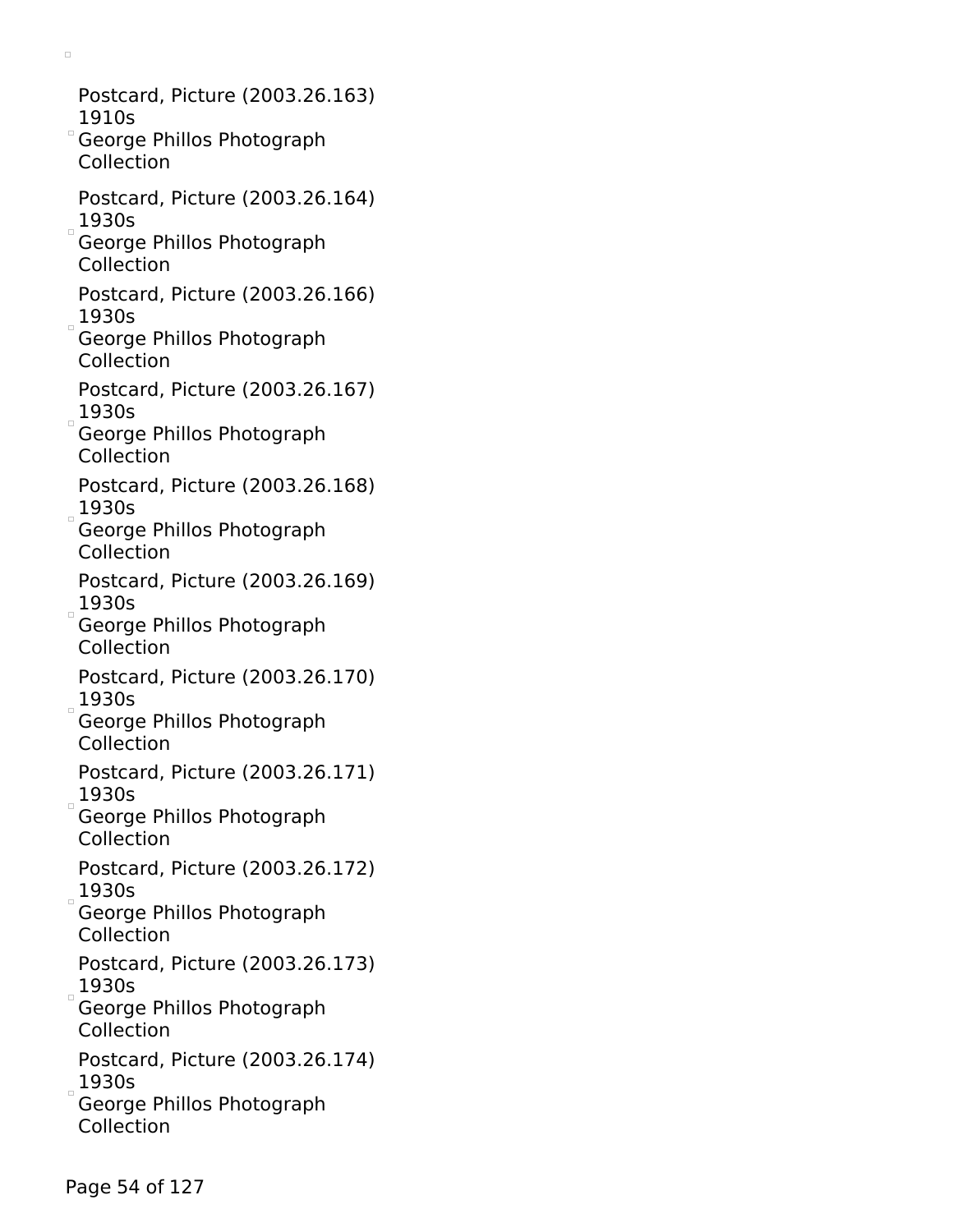Postcard, Picture (2003.26.175) 1930s George Phillos Photograph Collection Postcard, Picture (2003.26.176)  $1930s$ George Phillos Photograph Collection Postcard, Picture (2003.26.177)  $1930s$ George Phillos Photograph Collection Postcard, Picture (2003.26.178)  $1930s$ George Phillos Photograph Collection Postcard, Picture (2003.26.179)  $1930s$ George Phillos Photograph Collection Postcard, Picture (2003.26.180)  $1930s$ George Phillos Photograph Collection Postcard, Picture (2003.26.181)  $1930s$ George Phillos Photograph Collection Postcard, Picture (2003.26.182)  $1930s$ George Phillos Photograph Collection Postcard, Picture (2003.26.183)  $1930s$ George Phillos Photograph Collection Postcard, Picture (2003.26.184)  $1930s$ George Phillos Photograph Collection Postcard, Picture (2003.26.185)  $1930s$ George Phillos Photograph

 $\Box$ 

Collection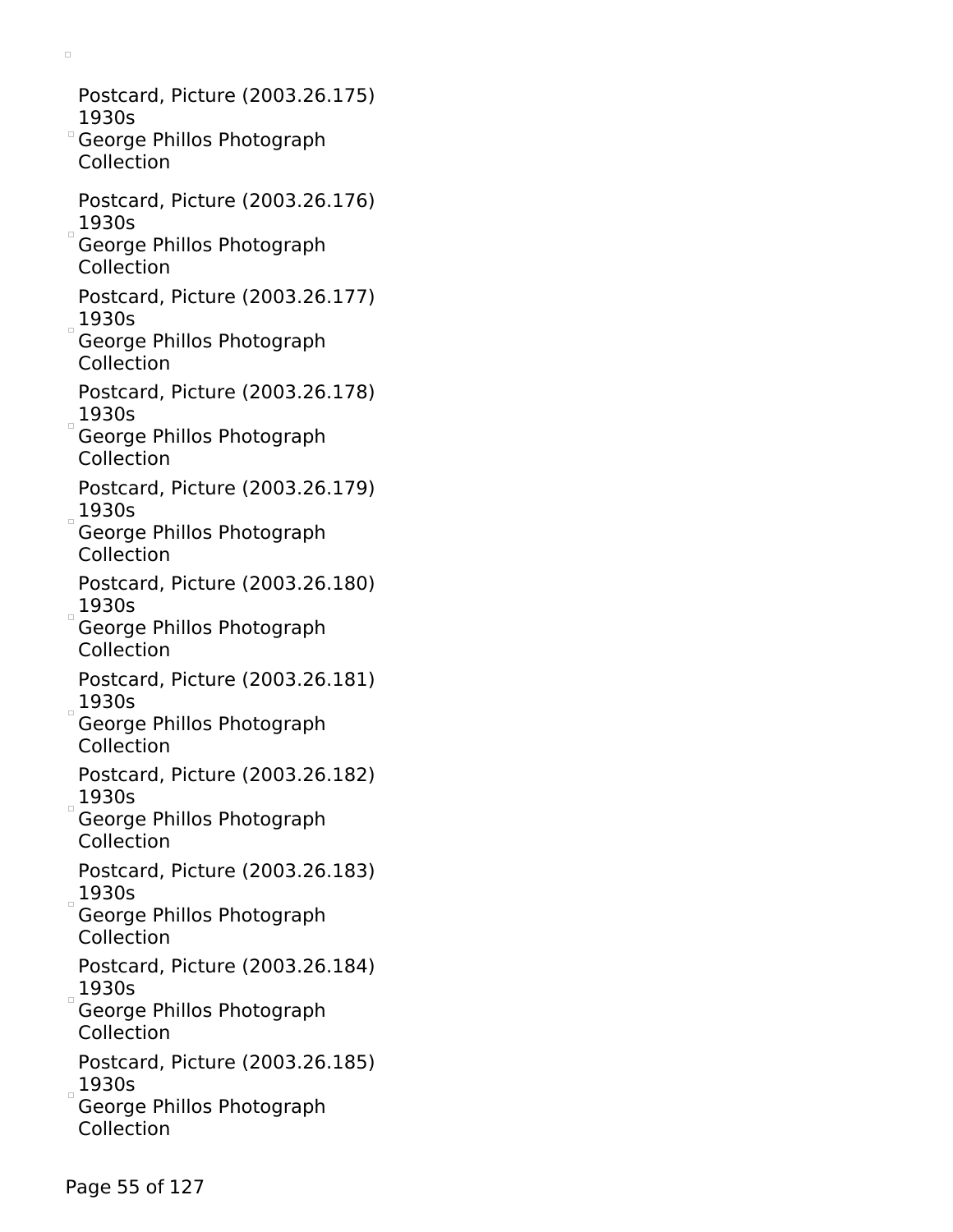Postcard, Picture (2003.26.186) 1930s George Phillos Photograph Collection Postcard, Picture (2003.26.187)  $1930s$ George Phillos Photograph Collection Postcard, Picture (2003.26.188)  $1930s$ George Phillos Photograph Collection Postcard, Picture (2003.26.189)  $1930s$ George Phillos Photograph Collection Postcard, Picture (2003.26.190)  $1930s$ George Phillos Photograph Collection Postcard, Picture (2003.26.191) 1930s Postcard, Picture (2003.26.192)  $1930s$ George Phillos Photograph Collection Postcard, Picture (2003.26.193)  $1930s$ George Phillos Photograph Collection Postcard, Picture (2003.26.194)  $1930s$ George Phillos Photograph Collection Postcard, Picture (2003.26.195)  $1930s$ George Phillos Photograph Collection Postcard, Picture (2003.26.196)  $1930s$ George Phillos Photograph Collection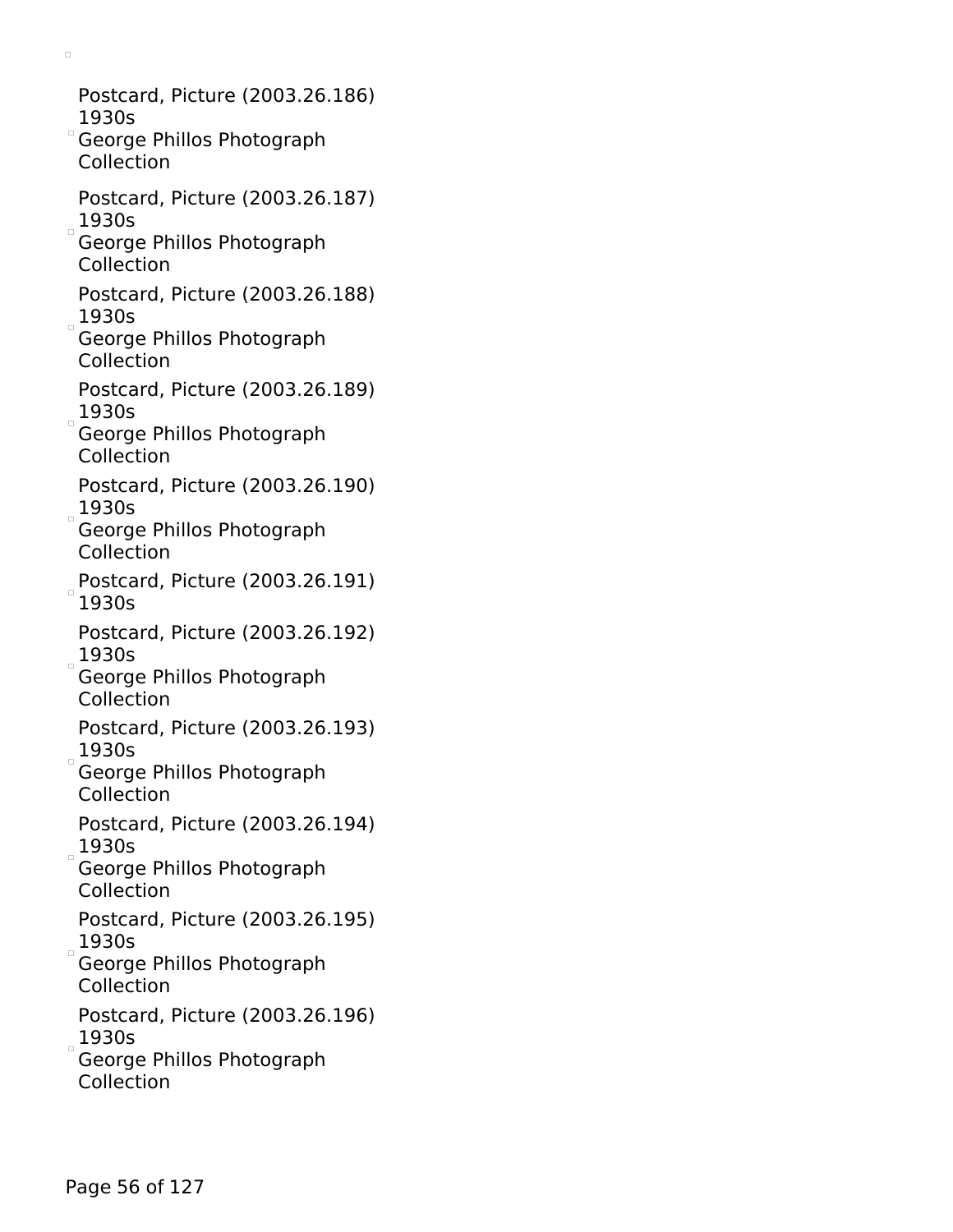Postcard, Picture (2003.26.197) 1930s George Phillos Photograph Collection Postcard, Picture (2003.26.198)  $1930s$ George Phillos Photograph Collection Postcard, Picture (2003.26.199)  $1930s$ George Phillos Photograph Collection Postcard, Picture (2003.26.200)  $1930s$ George Phillos Photograph Collection Postcard, Picture (2003.26.201)  $1930s$ George Phillos Photograph Collection Postcard, Picture (2003.26.202)  $1930s$ George Phillos Photograph Collection Postcard, Picture (2003.26.203)  $1930s$ George Phillos Photograph Collection Postcard, Picture (2003.26.204)  $1930s$ George Phillos Photograph Collection Postcard, Picture (2003.26.205)  $1930s$ George Phillos Photograph Collection Postcard, Picture (2003.26.206) 1930s Postcard, Picture (2003.26.207)  $1930s$ 

 $\Box$ 

George Phillos Photograph Collection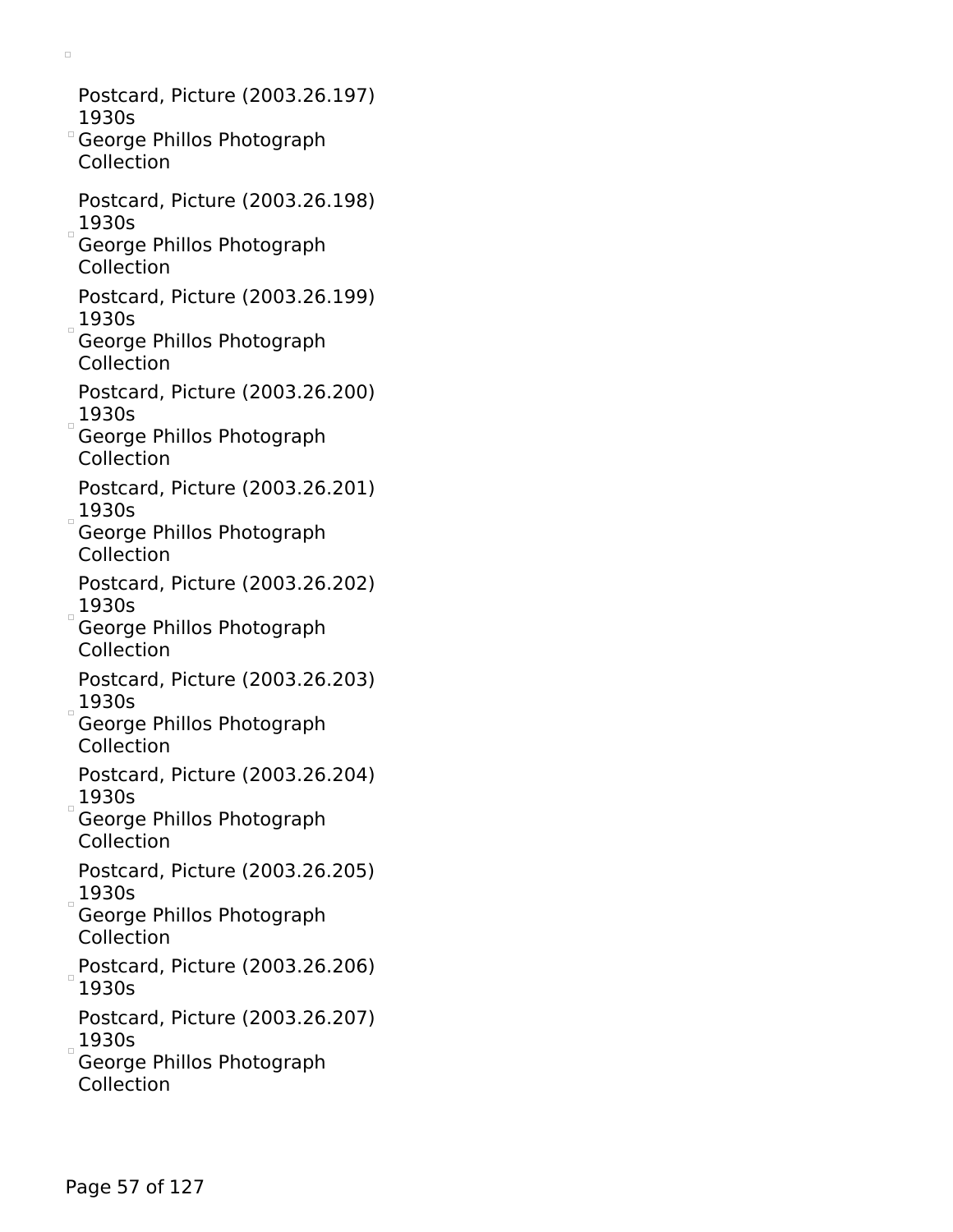- Postcard, Picture (2003.26.208) 1930s
- George Phillos Photograph Collection

- Photograph (2003.26.209)  $1933,$
- George Phillos Photograph Collection
- Photograph (2003.26.210)  $1933,$
- George Phillos Photograph Collection
- Photograph (2003.26.211)  $1933,$
- George Phillos Photograph Collection
- Photograph (2003.26.212)  $1933,$
- George Phillos Photograph Collection
- Photograph (2003.26.213)  $1933,$
- George Phillos Photograph Collection
- Photograph (2003.26.214)  $1933,$
- George Phillos Photograph Collection
- Photograph (2003.26.215)  $1933,$
- George Phillos Photograph Collection
- Photograph (2003.26.216)  $_{\circ}$  1933,
- George Phillos Photograph Collection
- Photograph (2003.26.217)  $1933,$
- George Phillos Photograph Collection
- Photograph (2003.26.218)  $1933,$
- George Phillos Photograph Collection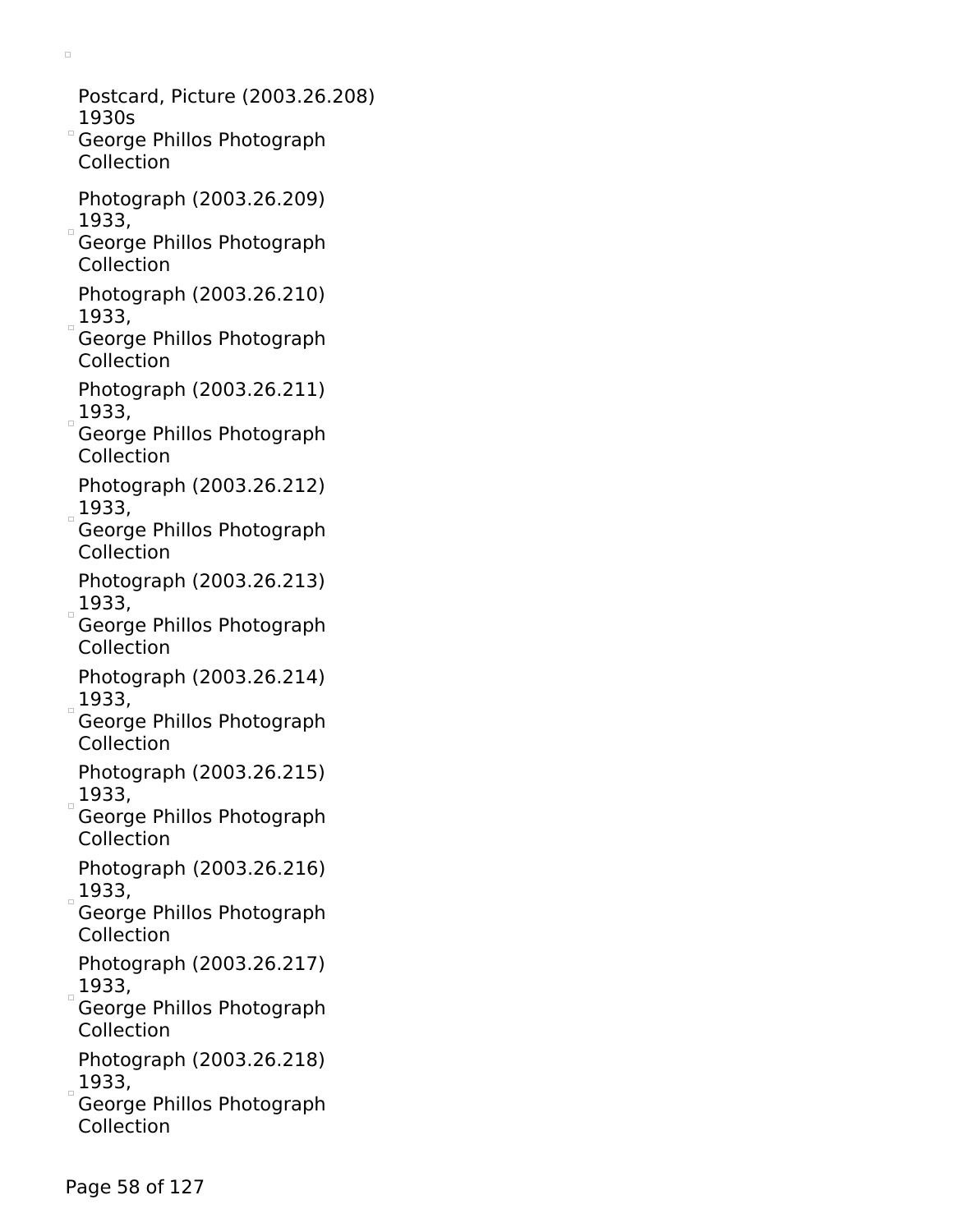Photograph (2003.26.219) 1933,

- George Phillos Photograph Collection
- Photograph (2003.26.220)  $1933,$
- George Phillos Photograph Collection
- Photograph (2003.26.221)  $1933,$
- George Phillos Photograph Collection
- Photograph (2003.26.222)  $1933,$
- George Phillos Photograph Collection
- Photograph (2003.26.223)  $1933,$
- George Phillos Photograph Collection
- Photograph (2003.26.224)  $1933,$
- George Phillos Photograph Collection
- Photograph (2003.26.225)  $1933,$
- George Phillos Photograph Collection
- Photograph (2003.26.226)  $1933,$
- George Phillos Photograph Collection
- Photograph (2003.26.227)  $1933,$
- George Phillos Photograph Collection
- Photograph (2003.26.228)  $_{\circ}$  1933,
- George Phillos Photograph Collection
- Photograph (2003.26.229)  $1933,$
- George Phillos Photograph Collection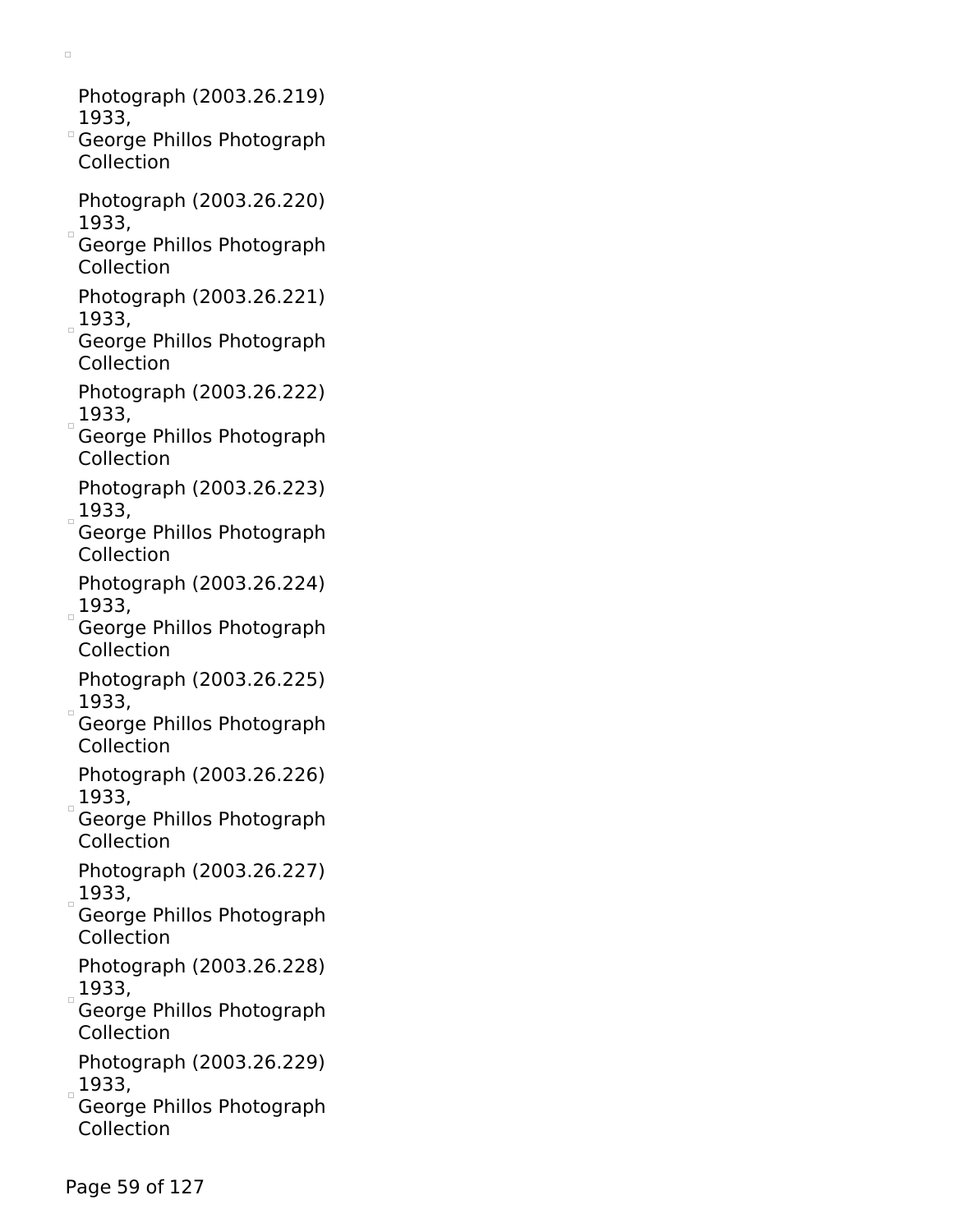Photograph (2003.26.230) 1933, George Phillos Photograph Collection Photograph (2003.26.231)  $1933,$ George Phillos Photograph Collection Photograph (2003.26.232)  $_{\circ}$  1933, George Phillos Photograph Collection Note (2003.26.233)  $(1933,$ George Phillos Photograph Collection Note (2003.26.234 )  $1933,$ George Phillos Photograph Collection Portrait (2003.26.235) 1933 Portrait (2003.26.236)  $1933,$ George Phillos Photograph Collection Portrait (2003.26.237)  $1933,$ George Phillos Photograph Collection Portrait (2003.26.238)  $1933,$ George Phillos Photograph Collection Photograph (2003.26.239)  $1933,$ George Phillos Photograph Collection Photograph (2003.26.240)  $(1933, 1933)$ George Phillos Photograph Collection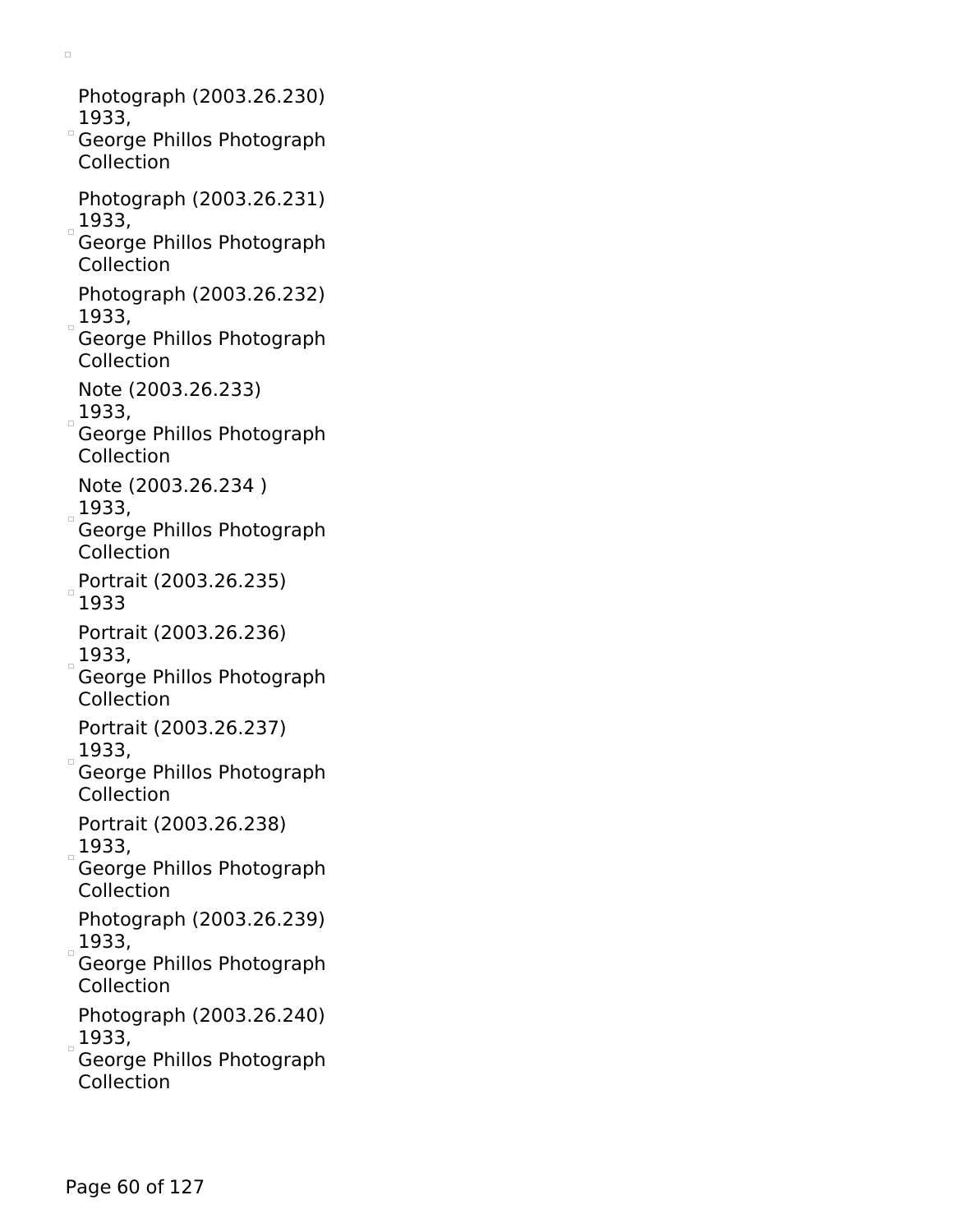Photograph (2003.26.241 ) 1933,

- George Phillos Photograph Collection
- Photograph (2003.26.242)  $1933,$
- George Phillos Photograph Collection
- Photograph (2003.26.243 )  $1933,$
- George Phillos Photograph Collection
- Photograph (2003.26.244)  $1933,$
- George Phillos Photograph Collection
- Photograph (2003.26.245)  $1933,$
- George Phillos Photograph Collection
- Photograph (2003.26.246)  $1933,$
- George Phillos Photograph Collection
- Photograph (2003.26.247) 1933,
- Photograph (2003.26.248)  $1933,$
- George Phillos Photograph Collection
- Photograph (2003.26.249)  $1933,$
- George Phillos Photograph Collection
- Photograph (2003.26.250)  $1933,$
- George Phillos Photograph Collection
- Photograph (2003.26.251)  $1933,$
- George Phillos Photograph Collection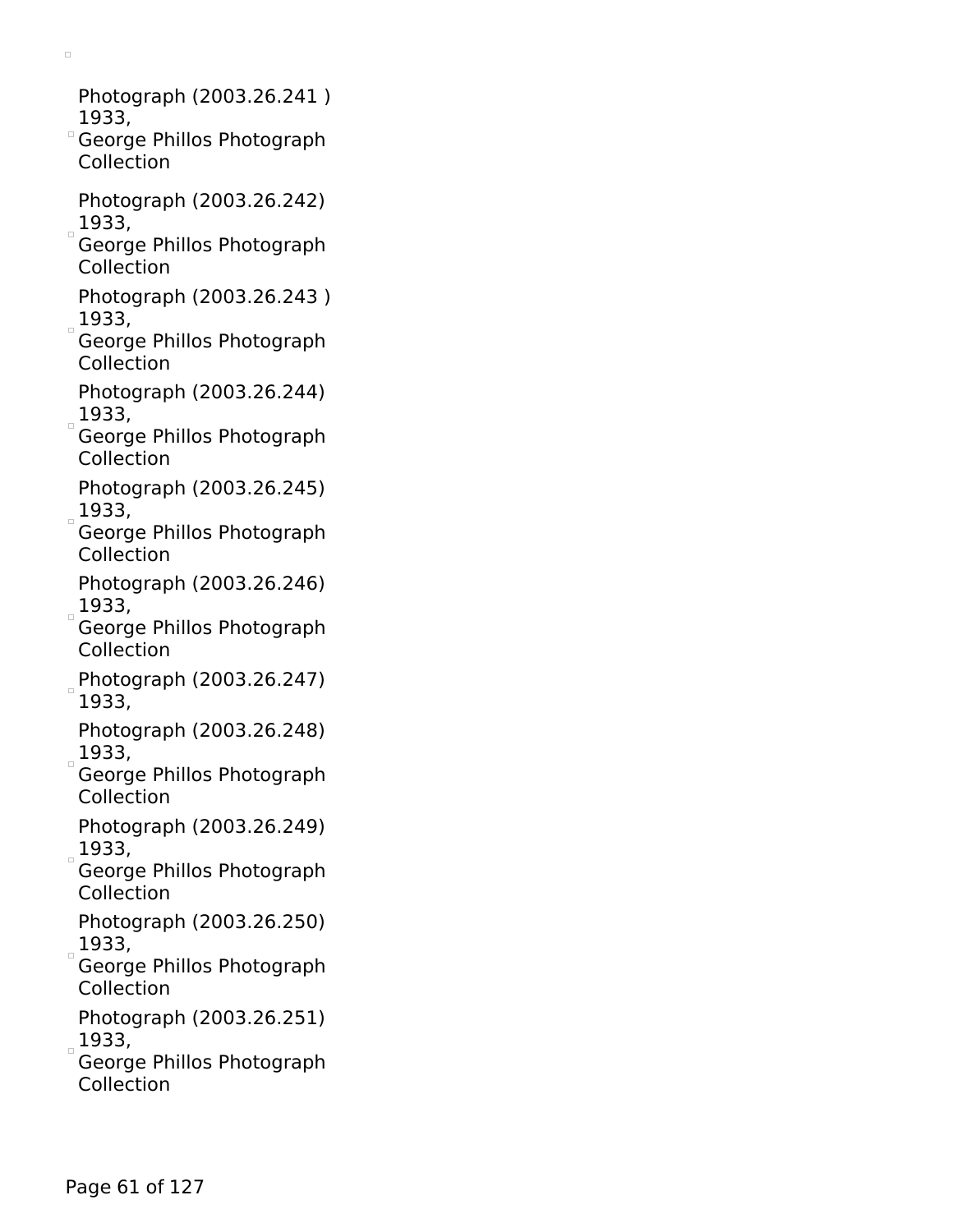Photograph (2003.26.252 ) 1933,

- George Phillos Photograph Collection
- Photograph (2003.26.253)  $1933,$
- George Phillos Photograph Collection
- Photograph (2003.26.254)  $1923$
- George Phillos Photograph Collection
- Photograph (2003.26.255 )  $1933,$
- George Phillos Photograph Collection
- Photograph (2003.26.256)  $-1933,$
- George Phillos Photograph Collection
- Photograph (2003.26.257)  $1933,$
- George Phillos Photograph Collection
- Photograph (2003.26.258)  $1933,$
- George Phillos Photograph Collection
- Photograph (2003.26.259)  $1933,$
- George Phillos Photograph Collection
- Photograph (2003.26.260) 1933,
- George Phillos Photograph Collection
- Photograph (2003.26.261)  $1933,$
- George Phillos Photograph Collection
- Photograph (2003.26.262 )  $1933,$
- George Phillos Photograph Collection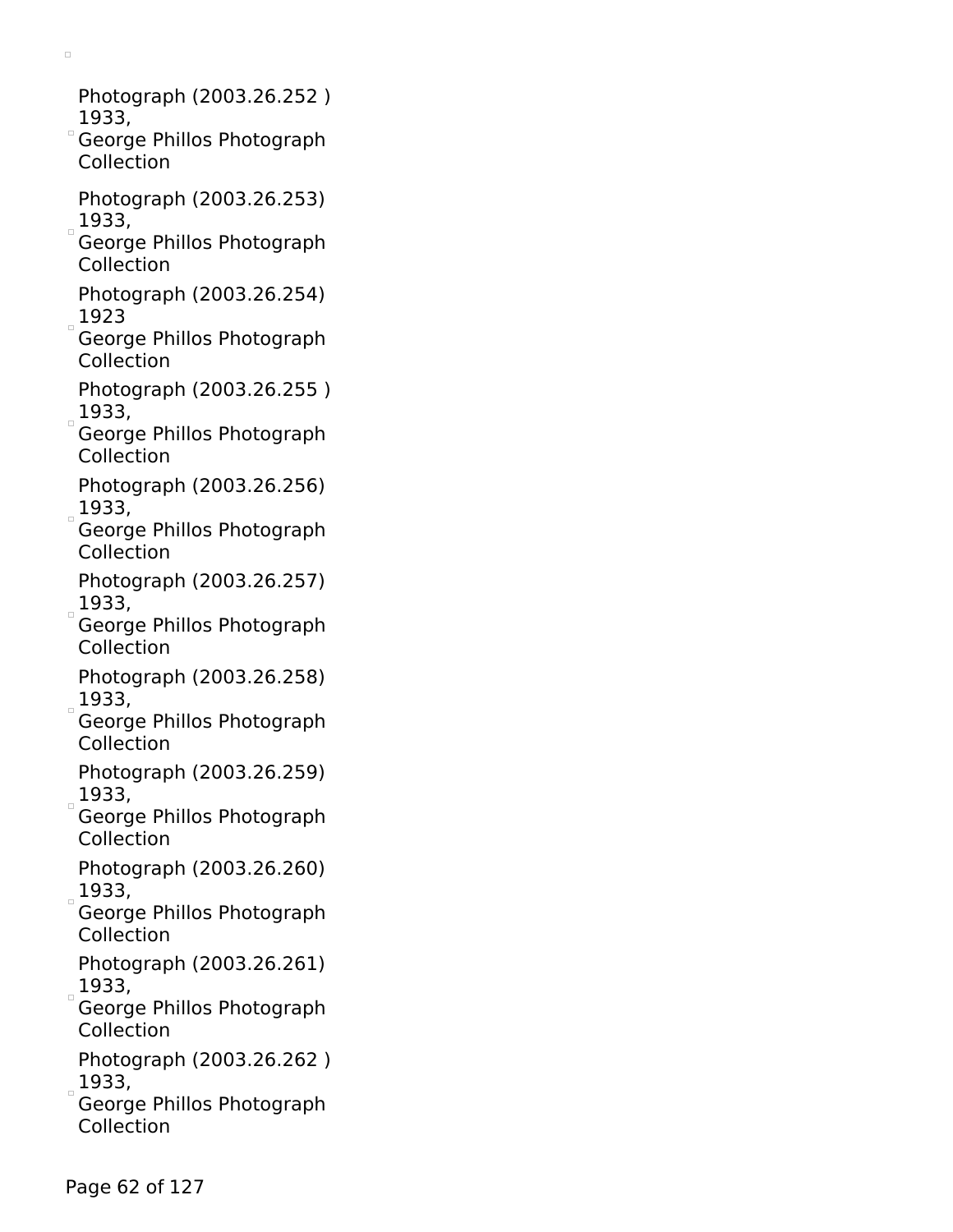Photograph (2003.26.263) 1933,

- George Phillos Photograph Collection
- Photograph (2003.26.264 )  $1933,$
- George Phillos Photograph Collection
- Photograph (2003.26.265)  $1933,$
- George Phillos Photograph Collection
- Photograph (2003.26.266 )  $1933,$
- George Phillos Photograph Collection
- Photograph (2003.26.267)  $1933,$
- George Phillos Photograph Collection
- Photograph (2003.26.268)  $1933,$
- George Phillos Photograph Collection
- Photograph (2003.26.269)  $1933,$
- George Phillos Photograph Collection
- Photograph (2003.26.270)  $1933,$
- George Phillos Photograph Collection
- Photograph (2003.26.271)  $1933,$
- George Phillos Photograph Collection
- Photograph (2003.26.272)  $_{\circ}$  1933,
- George Phillos Photograph Collection
- Photograph (2003.26.273)  $1933,$
- George Phillos Photograph Collection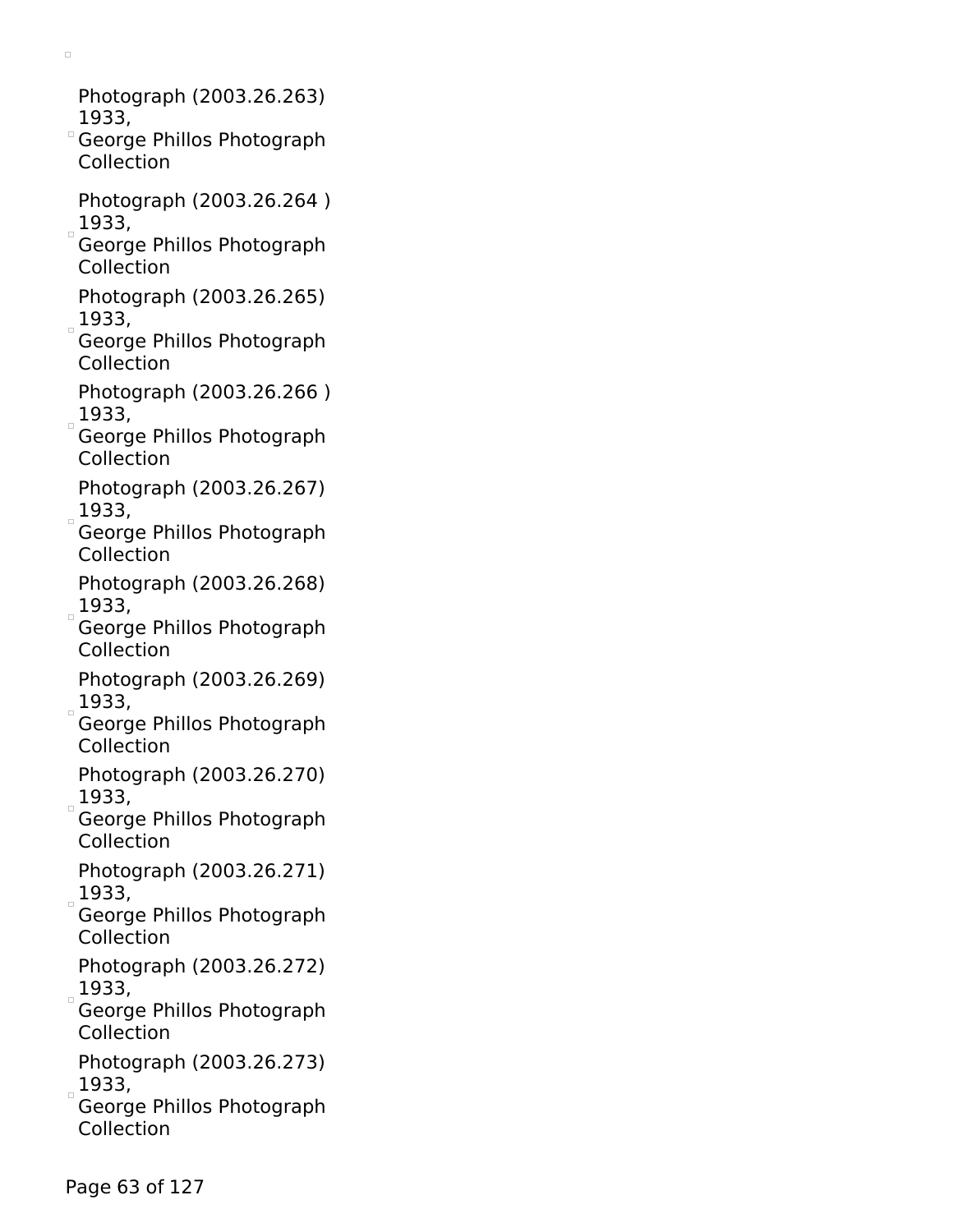Photograph (2003.26.274 ) 1933,

- George Phillos Photograph Collection
- Photograph (2003.26.275)  $1933,$
- George Phillos Photograph Collection
- Photograph (2003.26.276)  $1933,$
- George Phillos Photograph Collection
- Photograph (2003.26.277)  $1933,$
- George Phillos Photograph Collection
- Photograph (2003.26.278)  $-1933,$
- George Phillos Photograph Collection
- Photograph (2003.26.279)  $1933,$
- George Phillos Photograph Collection
- Photograph (2003.26.280)  $1933,$
- George Phillos Photograph Collection
- Photograph (2003.26.281)  $1933,$
- George Phillos Photograph Collection
- Photograph (2003.26.282 ) 1933,
- George Phillos Photograph Collection
- Photograph (2003.26.283 )  $1933,$
- George Phillos Photograph Collection
- Photograph (2003.26.284)  $1933,$
- George Phillos Photograph Collection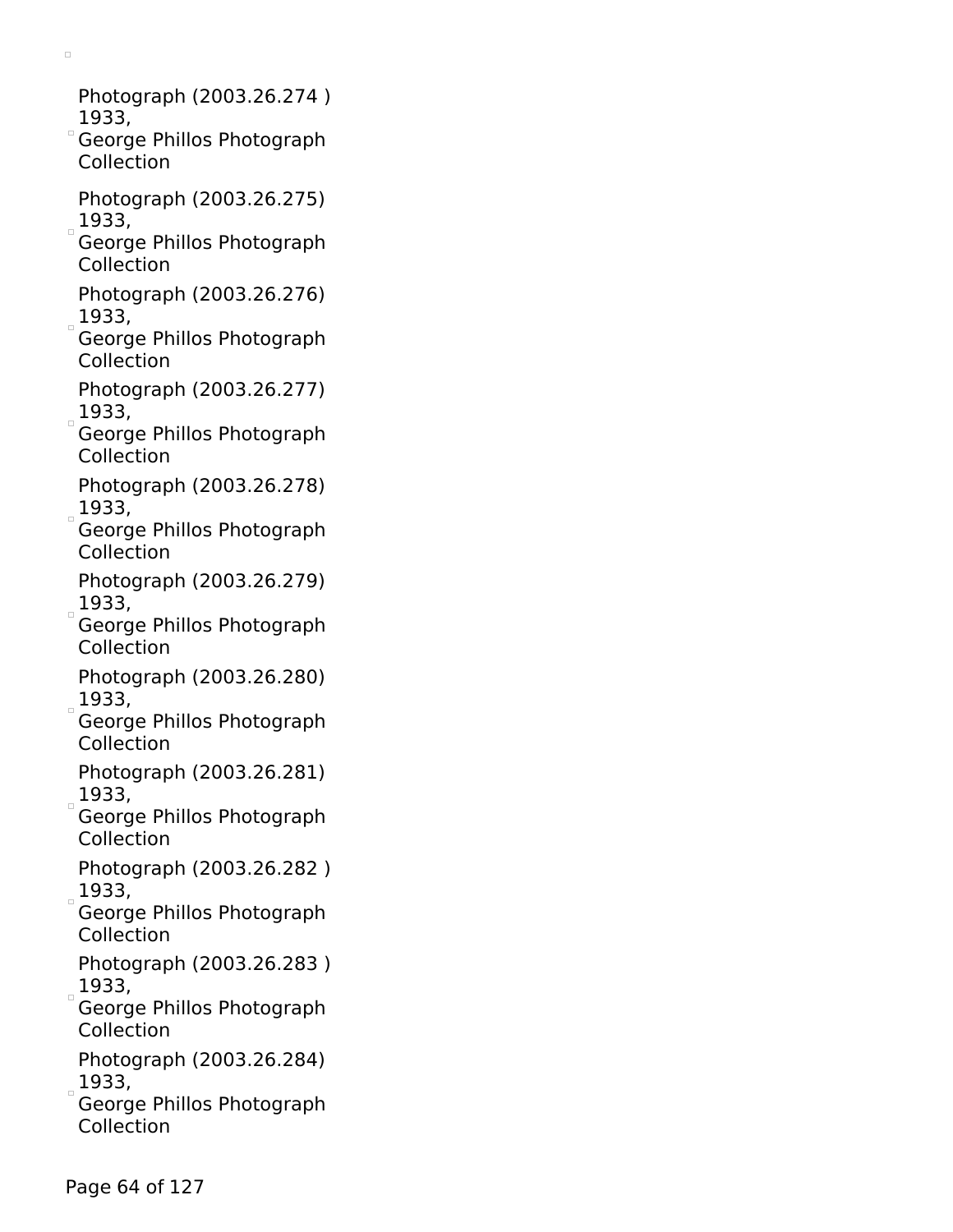Photograph (2003.26.285) 1933,

- George Phillos Photograph Collection
- Photograph (2003.26.286 )  $1933,$
- George Phillos Photograph Collection
- Photograph (2003.26.287)  $1933,$
- George Phillos Photograph Collection
- Photograph (2003.26.288)  $1933,$
- George Phillos Photograph Collection
- Photograph (2003.26.289)  $1933,$
- George Phillos Photograph Collection
- Photograph (2003.26.290)  $1933,$
- George Phillos Photograph Collection
- Photograph (2003.26.291)  $1933,$
- George Phillos Photograph Collection
- Photograph (2003.26.292)  $1933,$
- George Phillos Photograph Collection
- Photograph (2003.26.293)  $1933,$
- George Phillos Photograph Collection
- Photograph (2003.26.294)  $_{\circ}$  1933,
- George Phillos Photograph Collection
- Photograph (2003.26.295)  $1933,$
- George Phillos Photograph Collection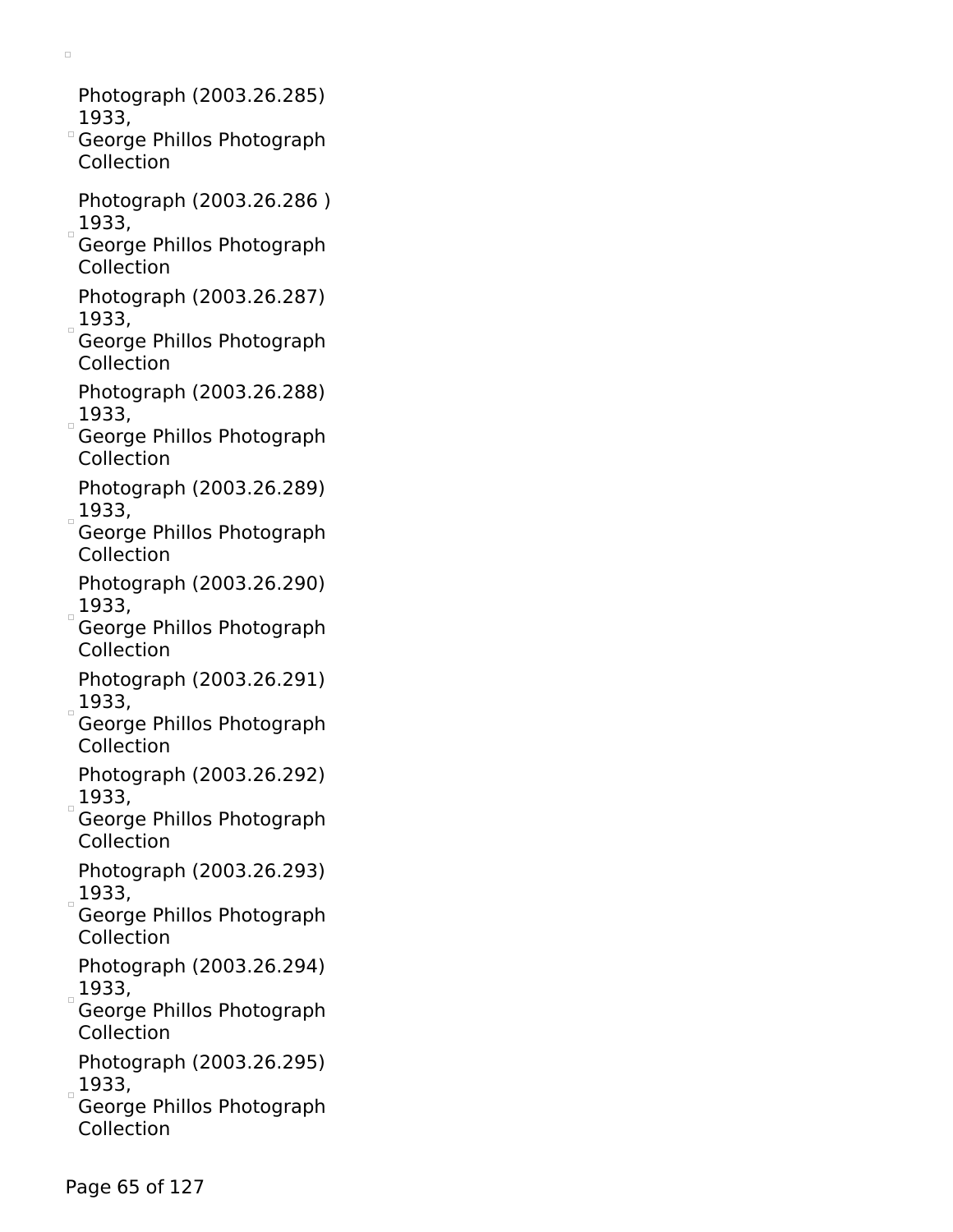Photograph (2003.26.296) 1933, George Phillos Photograph Collection Picture (2003.28.1) Spanos Family Papers Photograph (2003.28.2) Spanos Family Papers Photograph (2003.28.3) 1920s, Spanos Family Papers Photograph (2003.28.4) Spanos Family Papers Photograph (2003.28.5) Spanos Family Papers Photograph (2003.28.6) Spanos Family Papers Photograph (2003.28.7) Spanos Family Papers Photograph (2003.28.8) Spanos Family Papers Photograph (2003.28.9) 1914 – 1918 Spanos Family Papers Photograph (2003.28.10) Spanos Family Papers Photograph (2003.28.11) Spanos Family Papers Photograph (2003.28.12) circa 1948, Spanos Family Papers Photograph  $(2003.28.13)$ Spanos Family Papers Photograph (2003.28.15) 1931 Spanos Family Papers Photograph (2003.28.16)  $\degree$  June 4 – 7, 1936 Spanos Family Papers Photograph (2003.31.1) January 1, 1931 Cynthia's Collection Photograph (2003.31.2)

 $\Box$ 

Page 66 of 127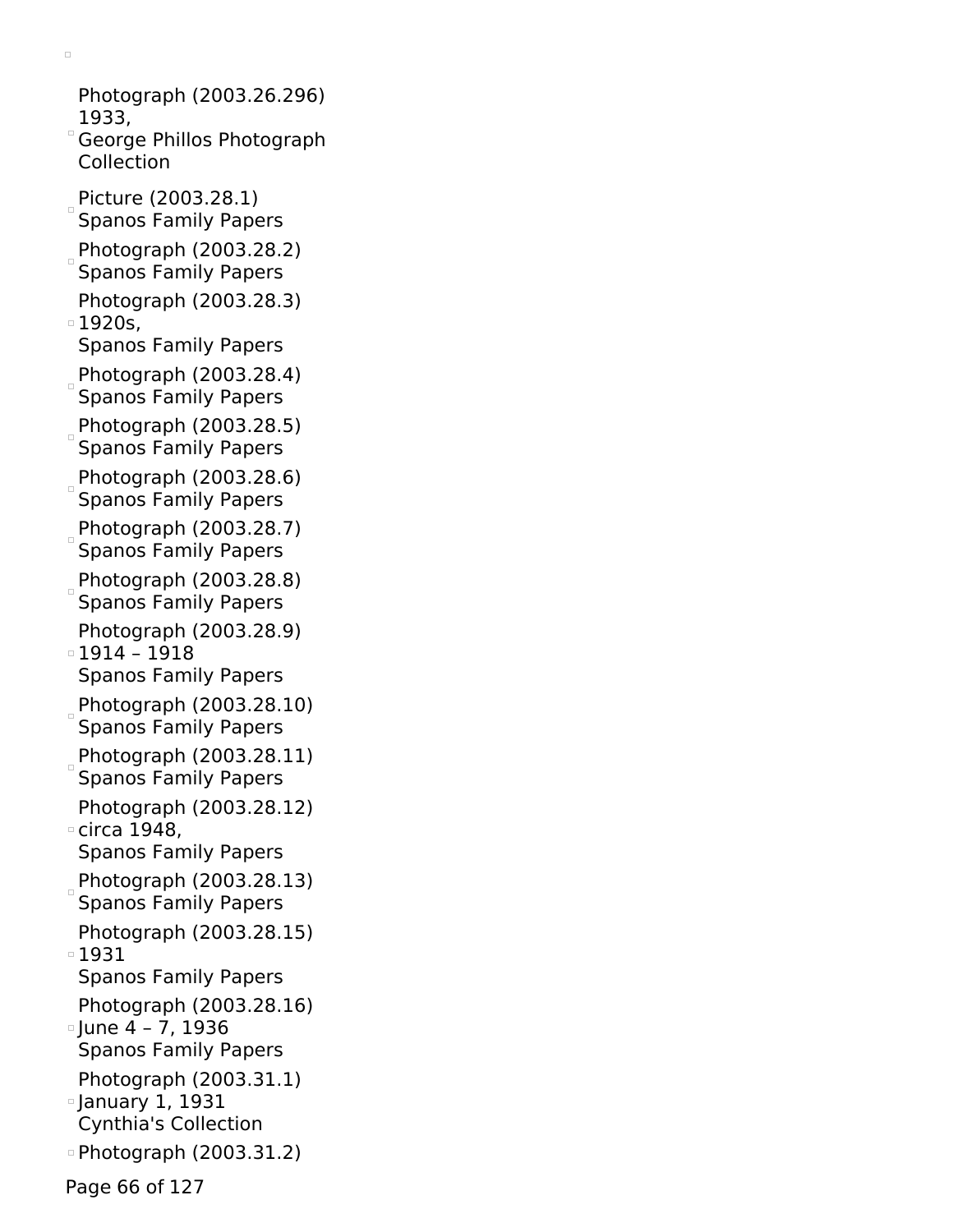```
Photograph (2003.31.3)
 Photograph (2003.32.1)
 1921,
Photograph (2003.32.2)
 March 2, 1954
Picture (2003.32.3)
 1925,
Photograph (2003.32.4)
Photograph (2003.33.13.B)
 circa 1910,
 Photograph (2003.33.14.c)
\overline{0} 1890 – 1900
 Despina's Collection
Photograph (2003.33.15.B)
 1959,
Photograph (2003.33.31)
 Photograph (2003.33.32)
July 3, 1924, 1924
 Despina's Collection
 Photograph (2003.33.33)
January 1, 1920, 1920
 Despina's Collection
Photograph (2003.35.1)
Photograph (2003.35.3)
Photograph (2003.35.5)
 December 2002
Picture (2003.36.53.1)
 2000s,
Photograph (2003.36.53.2)
Photograph (2003.36.53.3)
 1992
Photograph (2003.36.53.4)
Photograph (2003.36.53.5)
Photograph (2003.36.53.6)
Photograph (2003.36.53.7)
Photograph (2003.36.53.9)
 1992
Card, Souvenir (2003.36.55.1)
Card, Souvenir (2003.36.55.2)
Card, Souvenir (2003.36.55.3)
```
 $\Box$ 

Page 67 of 127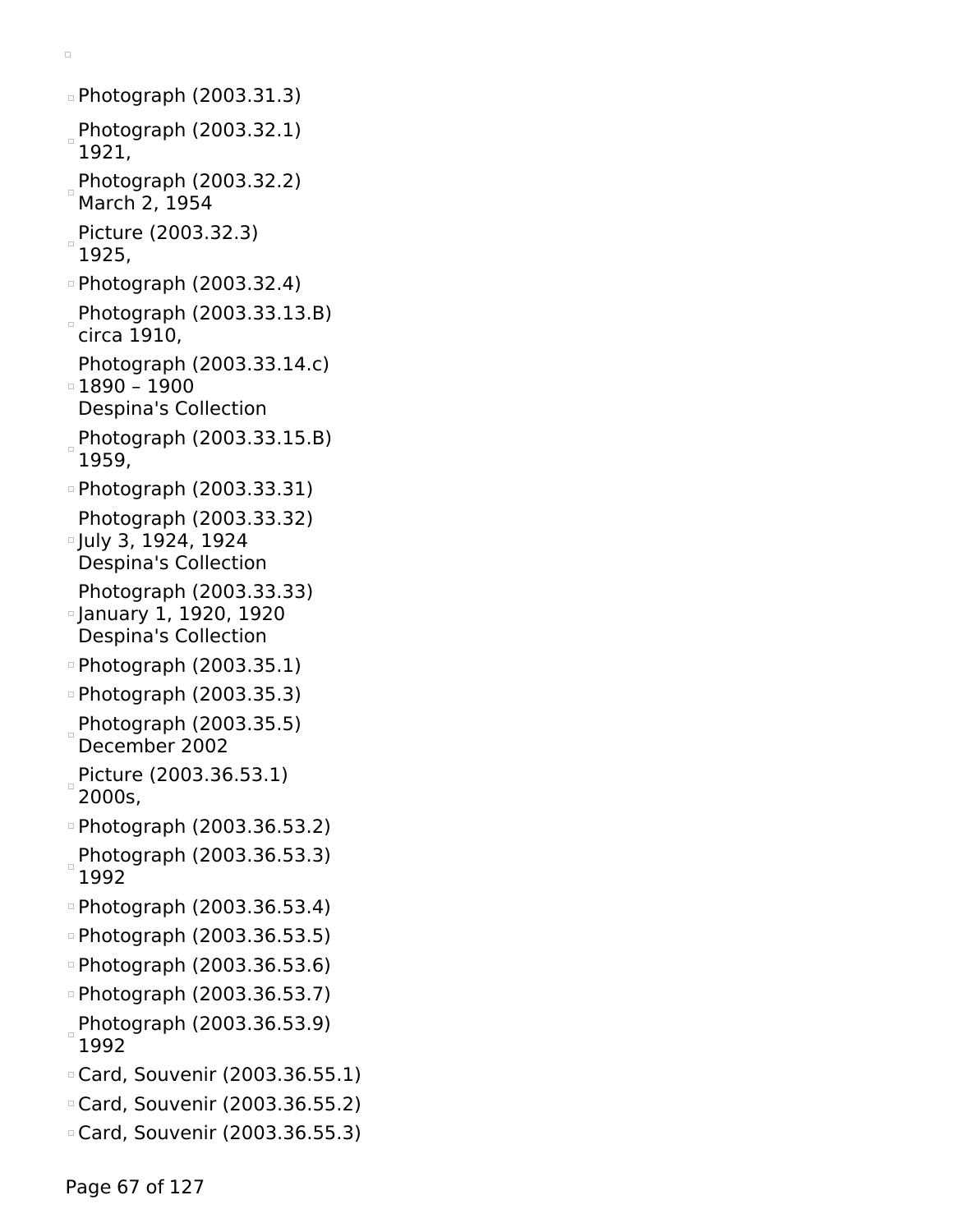```
Card, Souvenir (2003.36.55.4)
Card, Souvenir (2003.36.55.5)
Card, Souvenir (2003.36.55.6)
Card, Souvenir (2003.36.55.7)
Card, Souvenir (2003.36.55.9)
Card, Souvenir
 (2003.36.55.10)
Card, Souvenir
 (2003.36.55.11)
 Card, Souvenir
(2003.36.55.12)
June 6, 1937,
 Card, Souvenir
(2003.36.55.13)
 1913,
Card, Souvenir
 (2003.36.55.14)
Card, Souvenir
 (2003.36.55.16)
Card, Souvenir
 (2003.36.55.17)
Picture (2003.39.1)
 1974,
Picture (2003.39.3)
 1974,
Picture (2003.39.4)
 1947,
Picture (2003.39.5)
 1974,
Picture (2003.39.6)
 1974,
Picture (2003.39.7)
 1974,
Picture (2003.39.8)
 1974,
Picture (2003.39.9)
 1974,
Picture (2003.39.10)
 1974,
Picture (2003.39.11)
 1974,
```
 $\Box$ 

Page 68 of 127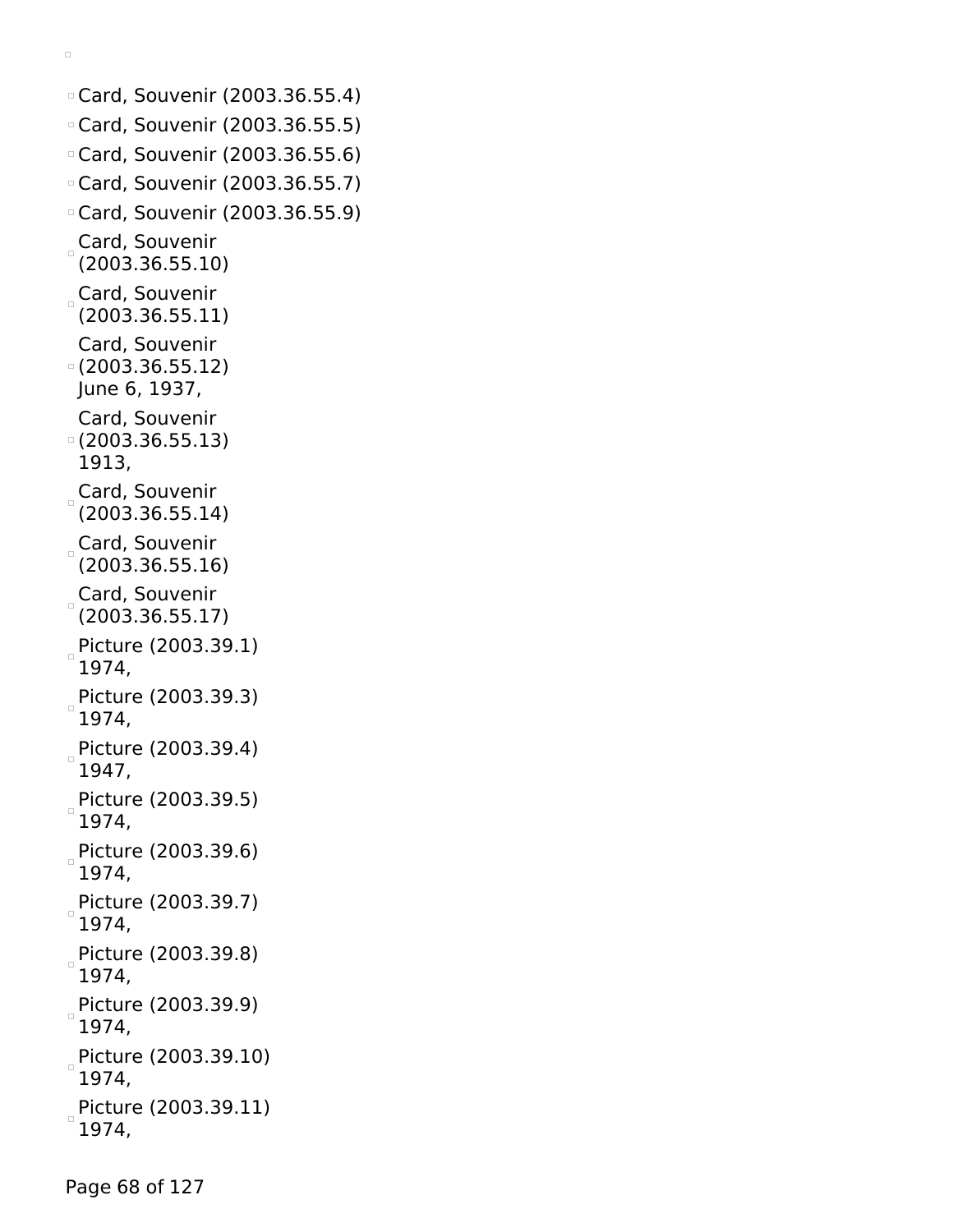Picture (2003.39.13)  $^{\circ}$  1974, Picture (2003.39.14) 1974, Picture (2003.39.15) 1974, Picture (2003.39.17) 1974, Picture (2003.39.18) 1974, Picture (2003.39.19) 1974, Picture (2003.39.20) 1974, Picture (2003.39.21) 1974, Picture (2003.39.22) 1974, Photograph (2003.40.1) November 1920, Photograph (2003.40.2) July 1924,  $P$ hotograph (2003.40.3) February 1919,  $P$ hotograph (2003.40.4) October 1924, Photograph (2003.42.10) Photograph (2003.42.11) May 1939,  $P$ hotograph (2003.51.5) June 25, 1948 Photograph (2003.56.1) circa 1948, Photograph (2003.56.2) 1929, Photograph (2003.56.3) 1928, Photograph (2003.56.5.1) 1951 – 1953 Magda's Collection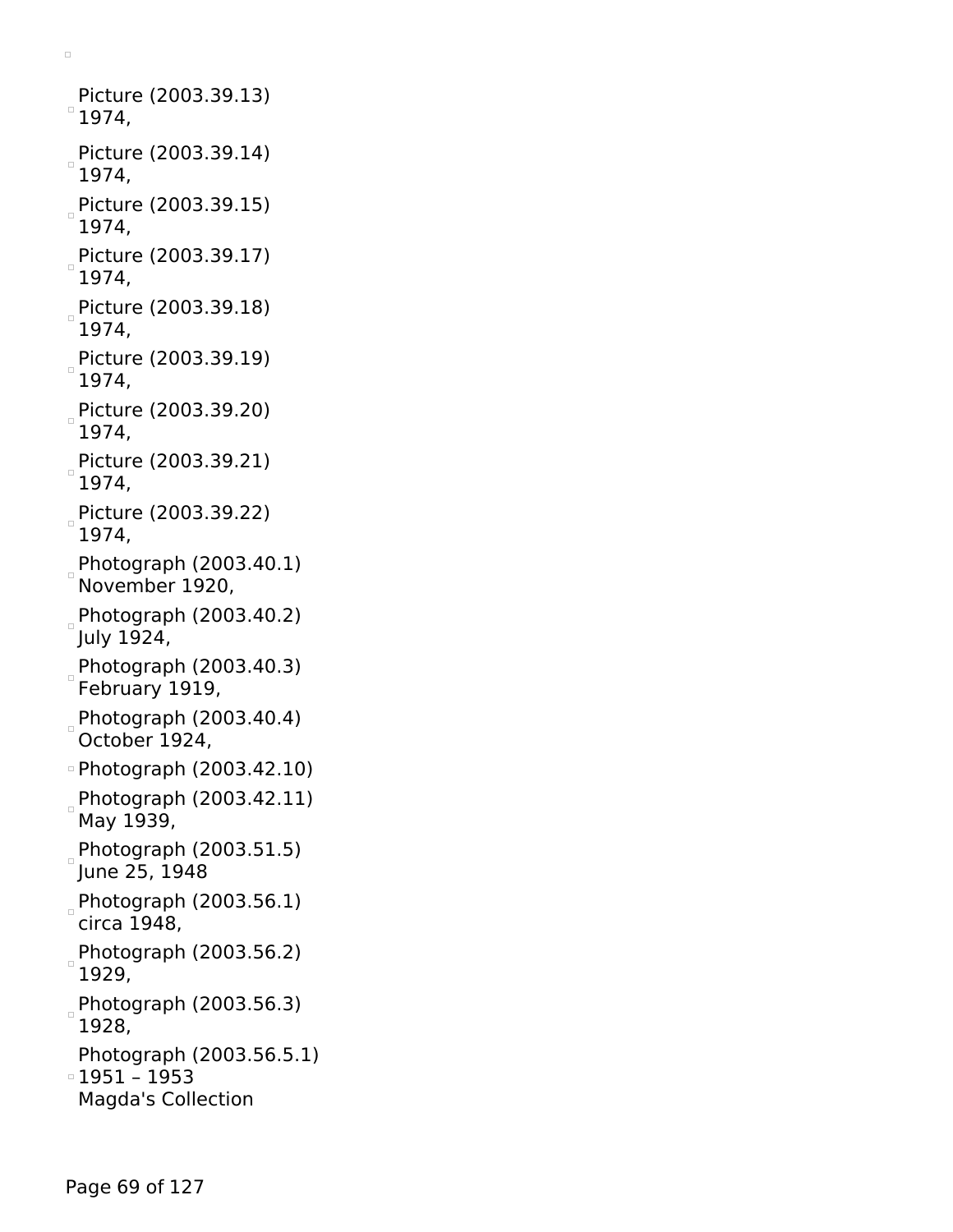Photograph (2003.56.5.2) 1951 – 1953 Magda's Collection Photograph (2003.58.1)  $\overline{1900s}$ , Pagedas Family Collection Photograph (2003.58.4.1) November 10, 1935, Pagedas Family Collection Photograph (2003.58.4.2) November 10, 1935, Pagedas Family Collection Photograph (2003.58.4.3) November 10, 1935, Pagedas Family Collection Photograph (2003.58.5.1) <sup>o</sup> June 24, 1956, Pagedas Family Collection Photograph (2003.58.5.2) <sup>o</sup> June 24, 1956, Pagedas Family Collection Photograph (2003.58.5.3) June 24, 1956, Pagedas Family Collection Photograph (2003.58.5.4) <sup>o</sup> June 24, 1956, Pagedas Family Collection Photograph (2003.58.5.5) June 24, 1956, Pagedas Family Collection Photograph (2003.58.5.6) June 24, 1956, Pagedas Family Collection Photograph (2003.58.6.1) November 10, 1985 Pagedas Family Collection Photograph (2003.58.6.2) November 10, 1985 Pagedas Family Collection Photograph (2003.59.2) 1870s, Photograph (2003.59.4)

 $\Box$ 

Page 70 of 127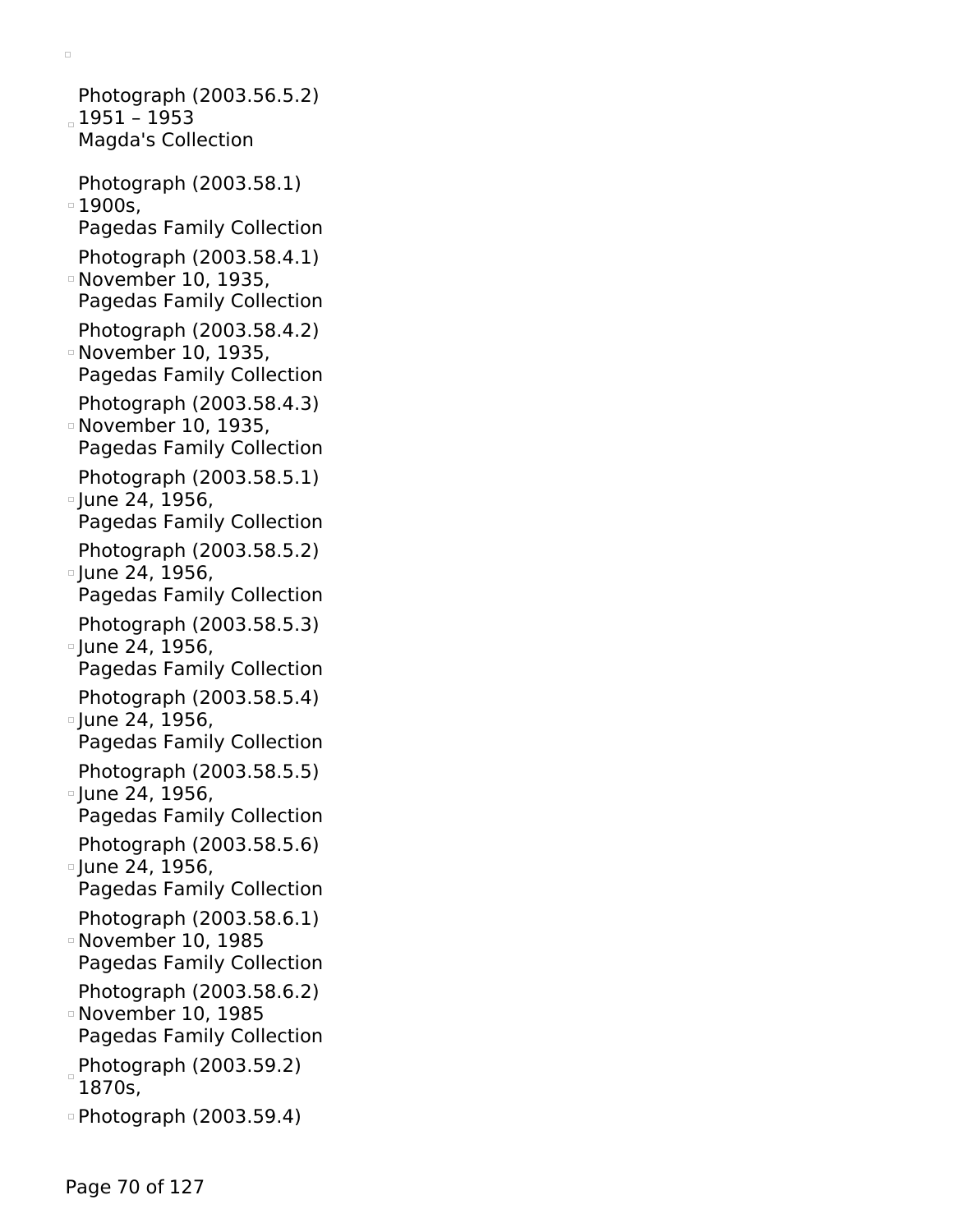```
Photograph (2003.59.5)
July 28, 1946, 1946
 Nora's Collection
Photograph (2003.60.2)
 1943
Photograph (2004.5.26)
 1930,
Photograph (2004.5.27)
\circ Photograph (2004.6.1)
Photograph (2004.6.2)
 1908,
Picture (2004.6.3)
 1905,
Photograph (2004.12.1)
Photograph (2004.12.2)
Photograph (2004.13.1)
Photograph (2004.15.1)
 1914 – 1918
Photograph (2004.15.2.A)
 1945 – 1946
Photograph (2004.15.2.B)
 1945 – 1946
Photograph (2004.15.2.C)
 1945 – 1946
Photograph (2004.17.1)
 1940,
Picture (2004.18.1)
 December 8, 1918,
 Photograph (2004.22.1)
1944,
 Pagedas Family Collection
Photograph (2004.23.2)
 1955,
Photograph (2004.23.3)
Photograph (2004.23.4)
 Photograph (2005.1.1)
1921
 Helen's Collection
 Photograph (2005.2.1A)
■1909
 Judith's Collection
```
 $\Box$ 

Page 71 of 127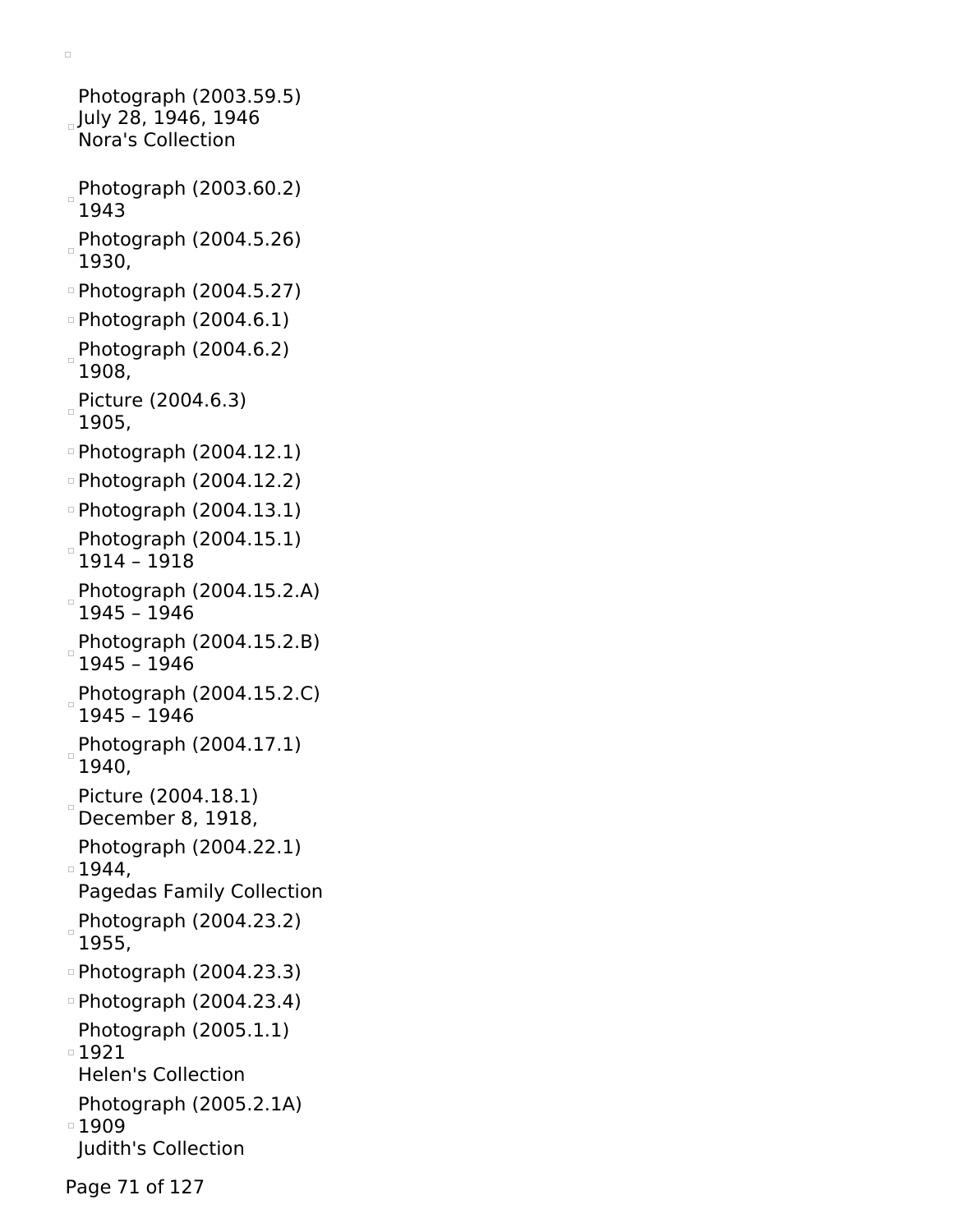```
\textdegreePhotograph (2005.4.2)
 Photograph (2005.4.4)
\overline{\phantom{0}} June 1954,
 Magda's Collection
Photograph (2005.6.1)
Photograph (2005.6.2)circa 1918,
Photograph (2005.6.3)
 1927 – 1928
Photograph (2005.8.26)
\circ Photograph (2005.9.1)
Photograph (2005.9.2)
Photograph (2005.9.3)
Photograph (2005.9.4)
Photograph (2005.9.5)
Photograph (2005.9.6)
Photograph (2005.11.1)
 1920s
 Photograph (2005.11.2)
1920s
 Constantine's Collection
Photograph (2005.15.1)
 1920s,
Photograph (2005.16.1)
 1957
Poster (2005.17.1)
Photograph (2005.19.1)
Picture (2005.29.1)
\circ Photograph (2006.1.1)
\degree Print (2006.3.3)
Photograph (2006.3.5)
 Photograph (2006.8.1)
 May 28, 1942,
Photograph (2006.11.9)
 Andrew's Collection
 Photograph (2006.11.10)
1921
 Andrew's Collection
Photograph (2006.11.11)
 1921,
```
 $\Box$ 

Page 72 of 127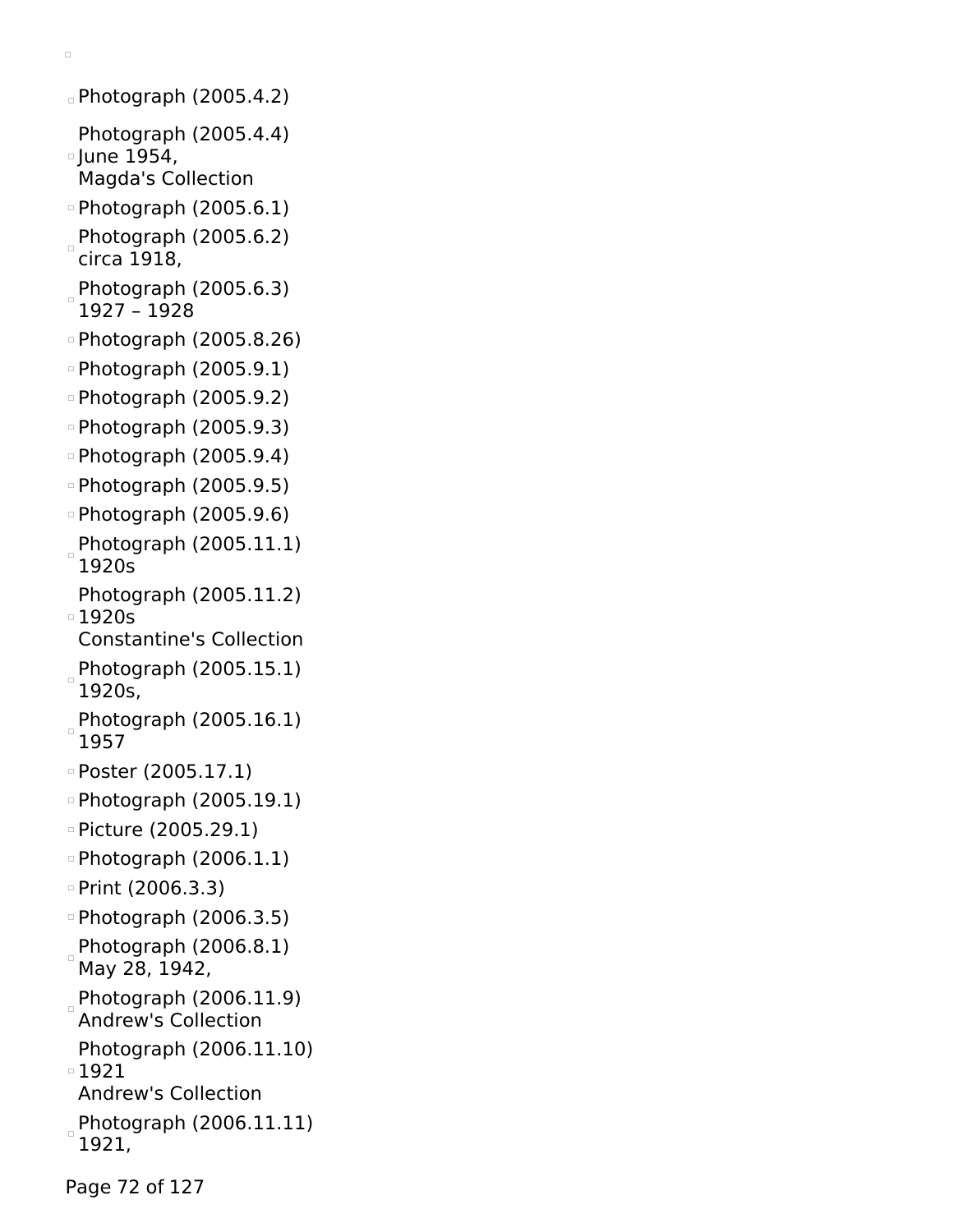```
Photograph (2006.11.12)
1912 – 1913
 Andrew's Collection
Photograph (2006.11.13)
 1917,
Photograph (2006.11.14)
 May 16, 1921,
Photograph (2006.11.15)
 1905,
 Photograph (2006.11.16)
1912 – 1913
 Andrew's Collection
 Photograph (2006.11.17)
1912 – 1913
 Andrew's Collection
Photograph (2006.12.2)
 1931,
Photograph (2006.12.4)
Photograph (2006.12.5)
circa 1934,
Photograph (2006.12.6)
Photograph (2006.12.7)
\Box1940
Photograph (2006.12.8)
Photograph (2006.12.9)
Photograph (2006.12.10)
Photograph (2006.12.11)
Photograph (2006.12.12)
Photograph (2006.12.13)
Photograph (2006.12.14)
Photograph (2006.12.15)
Photograph (2006.12.16)
Photograph (2006.14.2)1957 – 1958
Photograph (2006.19.1)
Photograph (2006.19.2)
Photograph (2006.19.3)
 Diane's Collection
Photograph (2006.19.4)
Photograph (2006.19.5)
```
 $\Box$ 

Page 73 of 127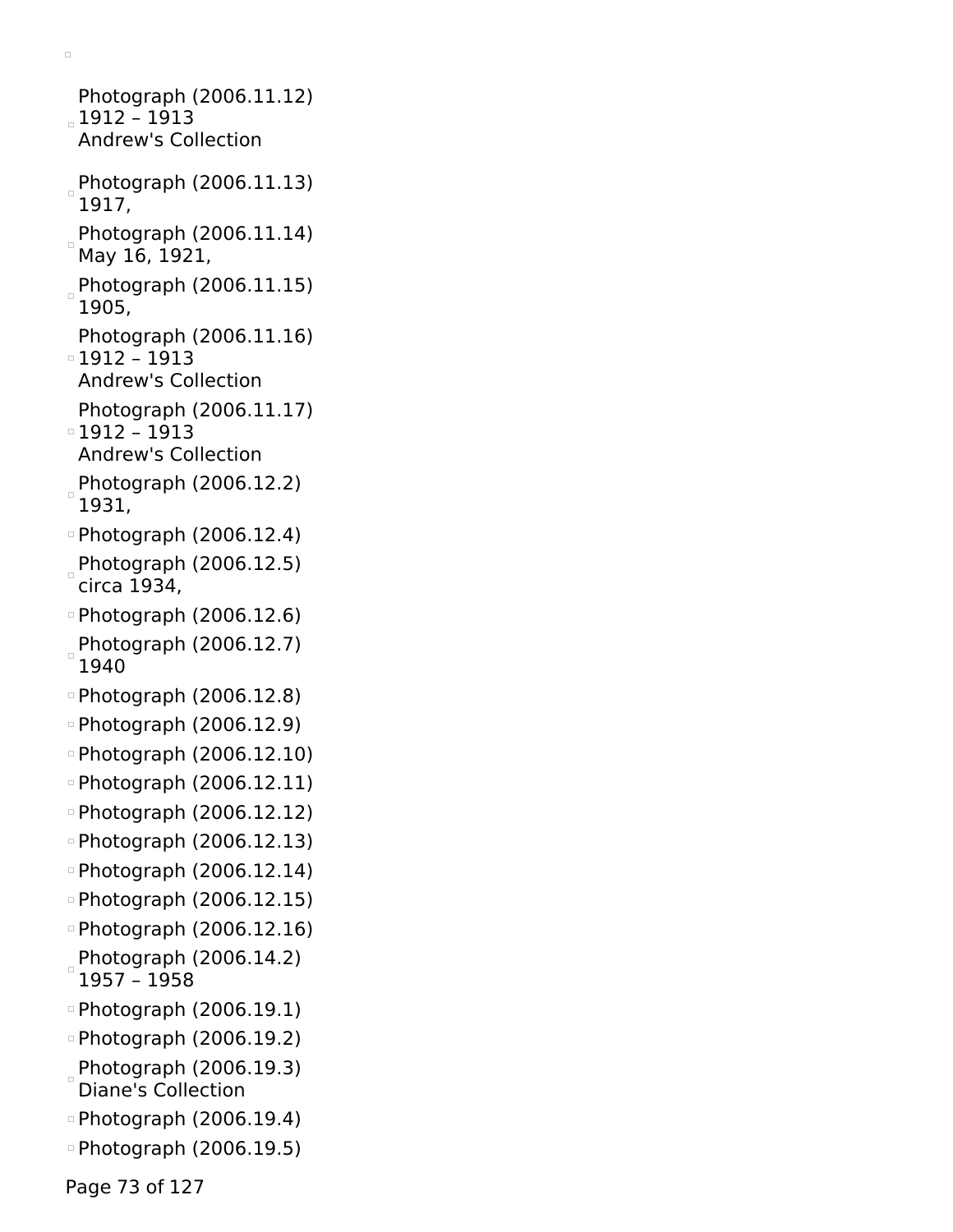```
\Box
```
Photograph (2006.19.6)

- Photograph (2006.19.7)
- Photograph (2006.19.9)
- Photograph (2006.19.10)
- Photograph (2006.19.12)
- Photograph (2006.19.13)
- Photograph (2006.19.14)
- Photograph (2006.19.15)
- Photograph (2006.19.16)
- Photograph (2006.19.17)
- Photograph (2006.19.18)
- Photograph (2006.19.19)
- Photograph (2006.19.20)
- Photograph (2006.19.21)
- Photograph (2006.19.22)
- Photograph (2006.19.23)
- Photograph (2006.19.24)
- Photograph (2006.19.25)
- Photograph (2006.19.26)
- Photograph (2006.19.27)
- Photograph (2006.19.28)
- Photograph (2006.19.29)
- Photograph (2006.19.30)
- Photograph (2006.19.31)
- Photograph (2006.19.32)
- Photograph (2006.19.33)
- Photograph (2006.19.34)
- Photograph (2006.19.35)
- Photograph (2006.19.36)
- Photograph (2006.19.37)
- Photograph (2006.19.38)
- Photograph (2006.19.39) June 28, 1918,
- Photograph (2006.19.40)
- Photograph (2006.19.41)
- Photograph (2006.19.42)
- Photograph (2006.19.43)

Page 74 of 127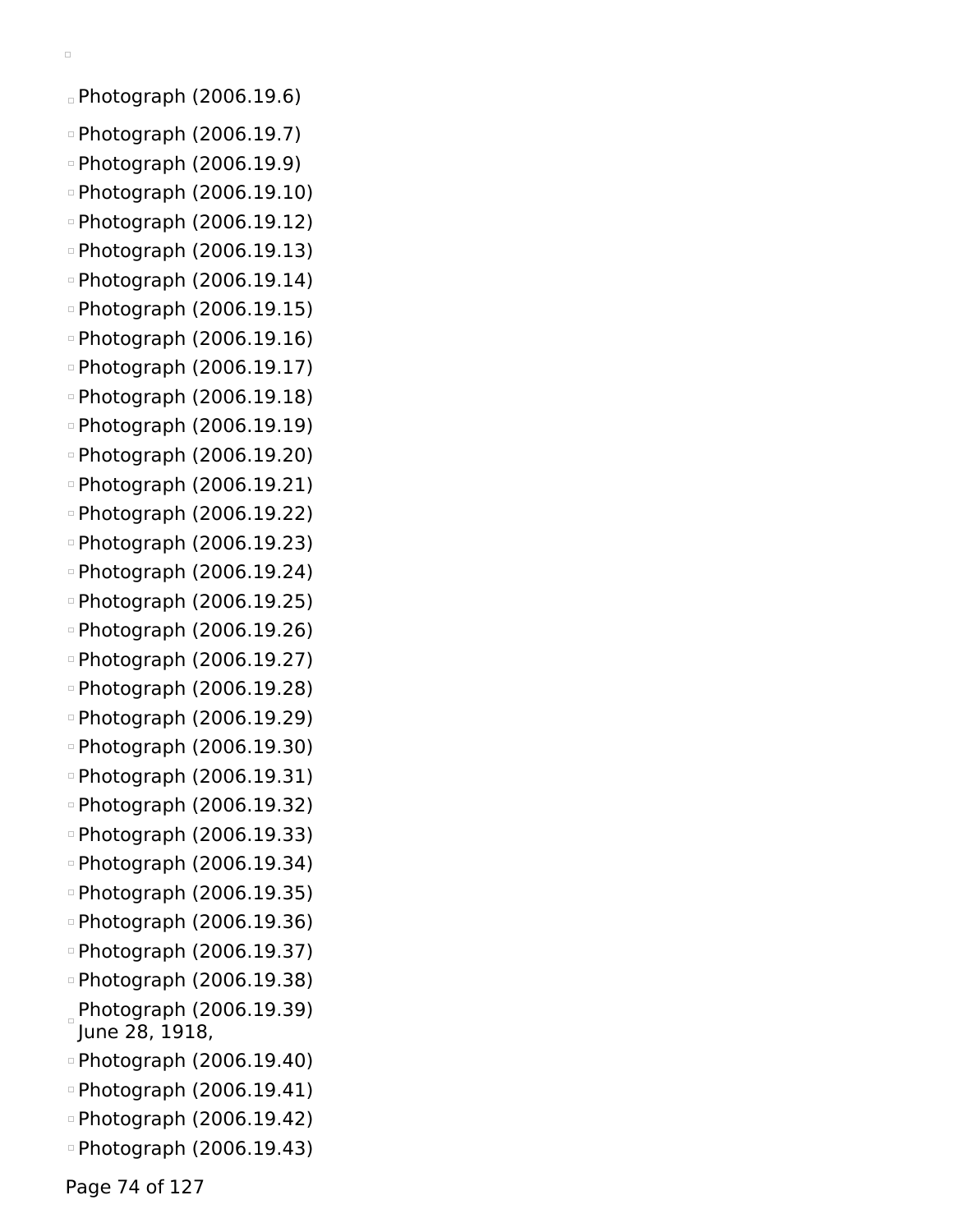Photograph (2006.19.44) July 1929,

- Photograph (2006.19.45)
- Photograph (2006.19.46)
- Photograph (2006.19.47) 1932,
- Photograph (2006.19.48) 1932,
- Photograph (2006.19.49) 1932,
- Photograph (2006.19.50) 1932,
- Photograph (2006.19.51)
- Photograph (2006.19.52)
- Photograph (2006.19.54)
- Photograph (2006.19.55)
- Photograph (2006.19.56)
- Photograph (2006.19.57)
- Postcard (2006.19.58)
- Postcard (2006.19.59)
- Photograph (2006.19.60)
- Photograph (2006.19.61)
- Photograph (2006.19.62)
- Photograph (2006.19.63)
- Photograph (2006.19.64)
- Photograph (2006.19.65)
- Photograph (2006.19.66) Photograph (2006.19.67)
- 1955,
- Photograph (2006.19.68) 1955,
- Photograph (2006.19.69)
- Photograph (2006.19.70) Photograph (2006.19.71) 1955,
- Photograph (2006.19.72)
- Photograph (2006.19.73)
- Postcard (2006.19.74)
- Postcard (2006.19.75)
- Page 75 of 127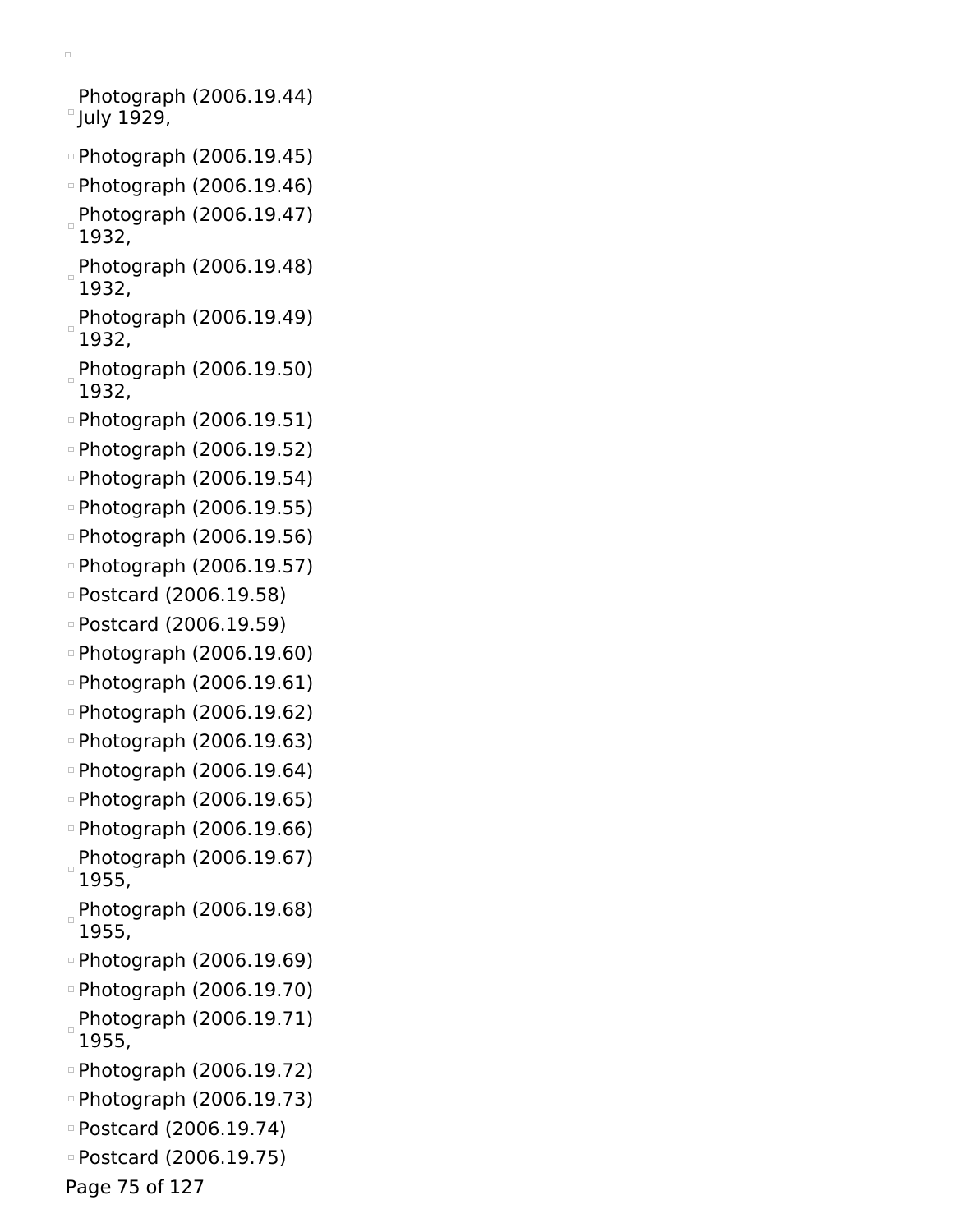```
\BoxPostcard (2006.19.76)
 Picture (2006.19.78)
 May 15, 1911,
Photograph (2006.19.79)
Photograph (2006.19.80)
Photograph (2006.19.81)
Photograph (2006.19.B)
Photograph (2006.20.1C)
Photograph (2006.20.1D)
Photograph (2006.20.2)
Photograph (2006.20.3)
Photograph (2006.20.5)
 June 14, 1950,
Photograph (2006.20.6)
Photograph (2006.21.1)circa 1923,
 Photograph (2006.22.14)
 LOUIS MITCHELL ESTATE
 Photograph (2006.24.3)
 1939 – 1945
Photograph (2006.24.4)
Photograph (2006.25.1)
Photograph (2006.25.2)
Photograph (2006.25.3)
Photograph (2006.25.4)
```
- Photograph (2006.25.5)
- Photograph (2006.25.6)
- Photograph (2006.25.7)
- Photograph (2006.25.8)
- Photograph (2006.25.9)
- Photograph (2006.26.1)
- Photograph (2006.26.2)
- Photograph (2006.26.3)
- Photograph (2006.26.4)
- Photograph (2006.26.5) 1942 – 1945
- Bess's Collection
- $P$ hotograph (2006.26.6)
- 1977,

Page 76 of 127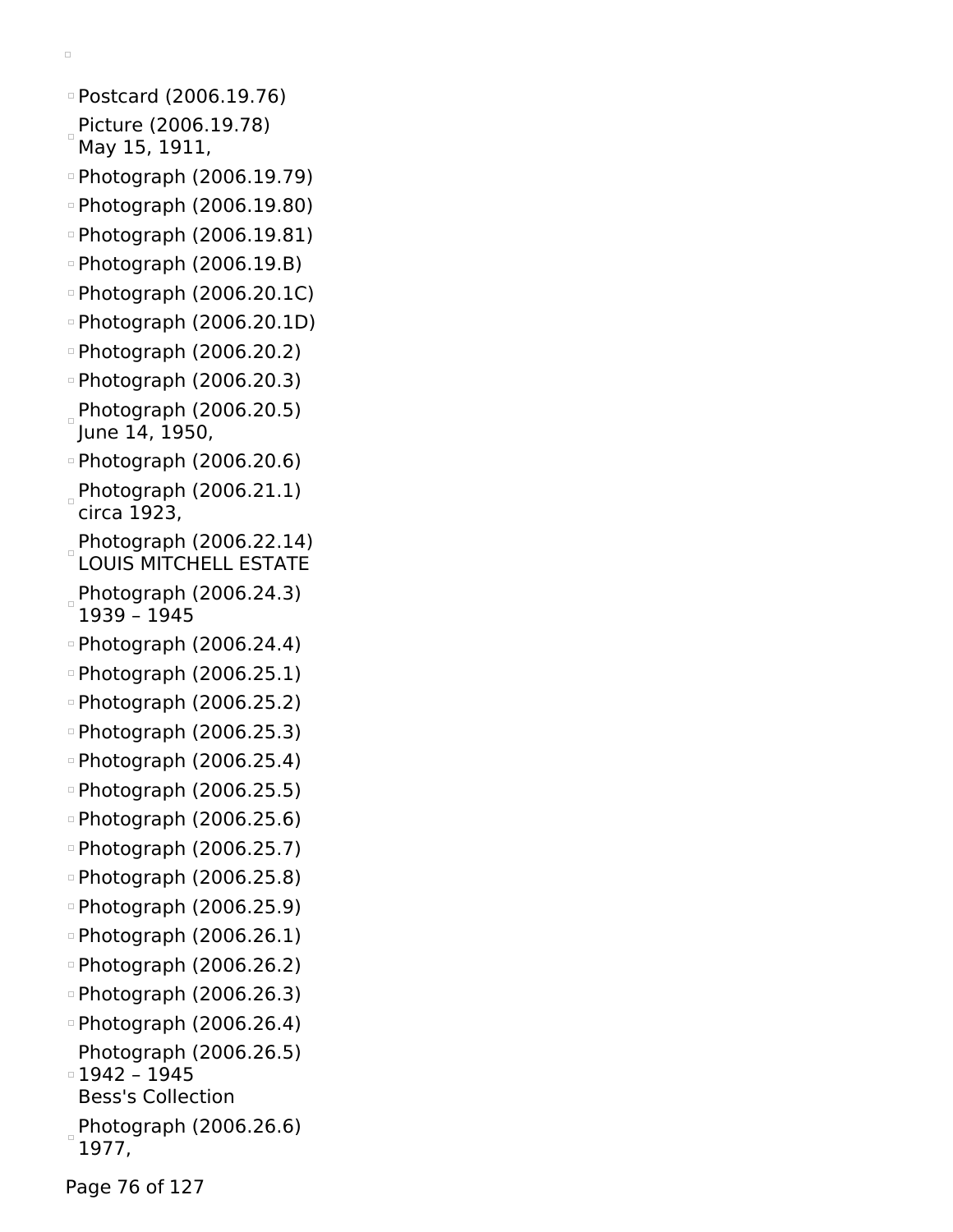```
Photograph (2006.26.7)
```
- Photograph (2006.26.8) 1957,
- Photograph (2006.26.9) Photograph (2006.26.10)
- 1957,
- Photograph (2006.26.11)
- Photograph (2006.26.12)
- Photograph (2006.26.13)
- Photograph (2006.26.14) Photograph (2006.27.2)
- 1918 1919 Hrisoula's Collection
- Photograph (2006.27.3) 1912,
- Photograph (2006.27.4)
- Photograph (2006.27.5) 1922,
- Photograph (2006.27.6)
- Photograph (2006.27.7) 1964,
- Photograph (2006.27.8)
- Photograph (2006.27.12)
- Photograph (2006.30.1)
- Photograph (2006.35.2)
- Photograph  $(2006.37.1)$ circa 1928,
- Photograph (2006.37.2)
- ■1944
- Zaverdas Family Collection
- Photograph (2006.39.5) circa 1931,
- Photograph (2007.3.37)
- 1967,
- Angelo's Bakery
- Photograph (2007.3.38)
- 1956,
- Angelo's Bakery
- Photograph (2007.3.39)
- ■1970
- Angelo's Bakery
- Page 77 of 127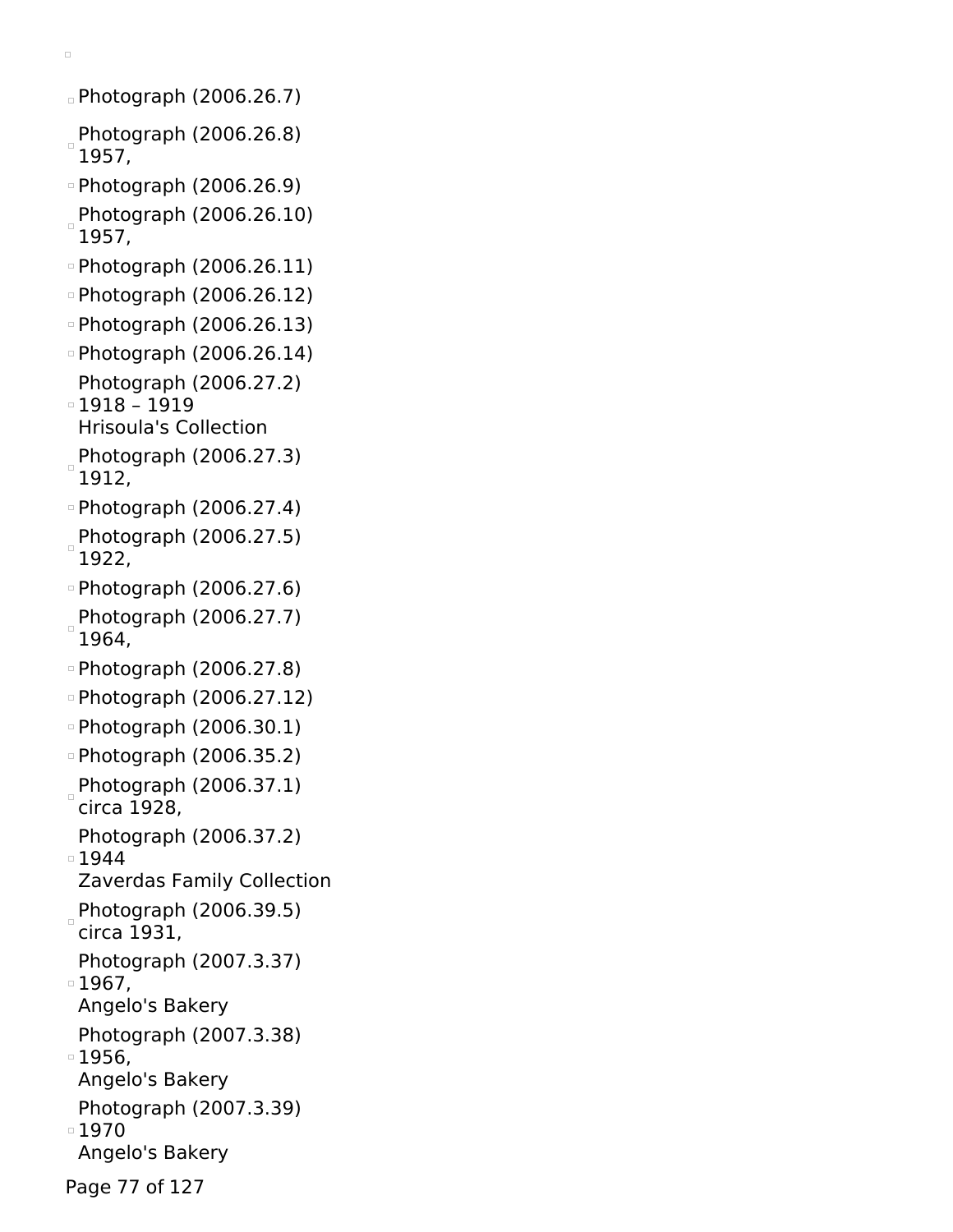Photograph (2007.3.41) 1956, Angelo's Bakery Photograph (2007.3.42) 1956, Angelo's Bakery Photograph (2007.3.43) December 1956, Angelo's Bakery Photograph (2007.3.44) 1986 Angelo's Bakery Photograph (2007.3.45) 1989 Angelo's Bakery Photograph (2007.3.63)  $\circ$  Photograph (2007.4.1) Photograph (2007.4.2) 1979,  $\circ$  Photograph (2007.4.3)  $\circ$  Photograph (2007.4.4)  $\circ$  Photograph (2007.4.5) Photograph (2007.4.6) Photograph (2007.4.7) 1957 – 1958 Photograph (2007.4.8)  $\Box$ 1957 – 1958 Photograph (2007.7.1) Photograph (2007.7.2) Photograph (2007.7.3) Photograph (2007.7.4) Photograph (2007.8.1) 1915, Photograph (2007.8.2) Photograph (2007.9.1) May 1942, Photograph (2007.10.1) Photograph (2007.11.1) 1987 Photograph (2007.11.2)

 $\Box$ 

Page 78 of 127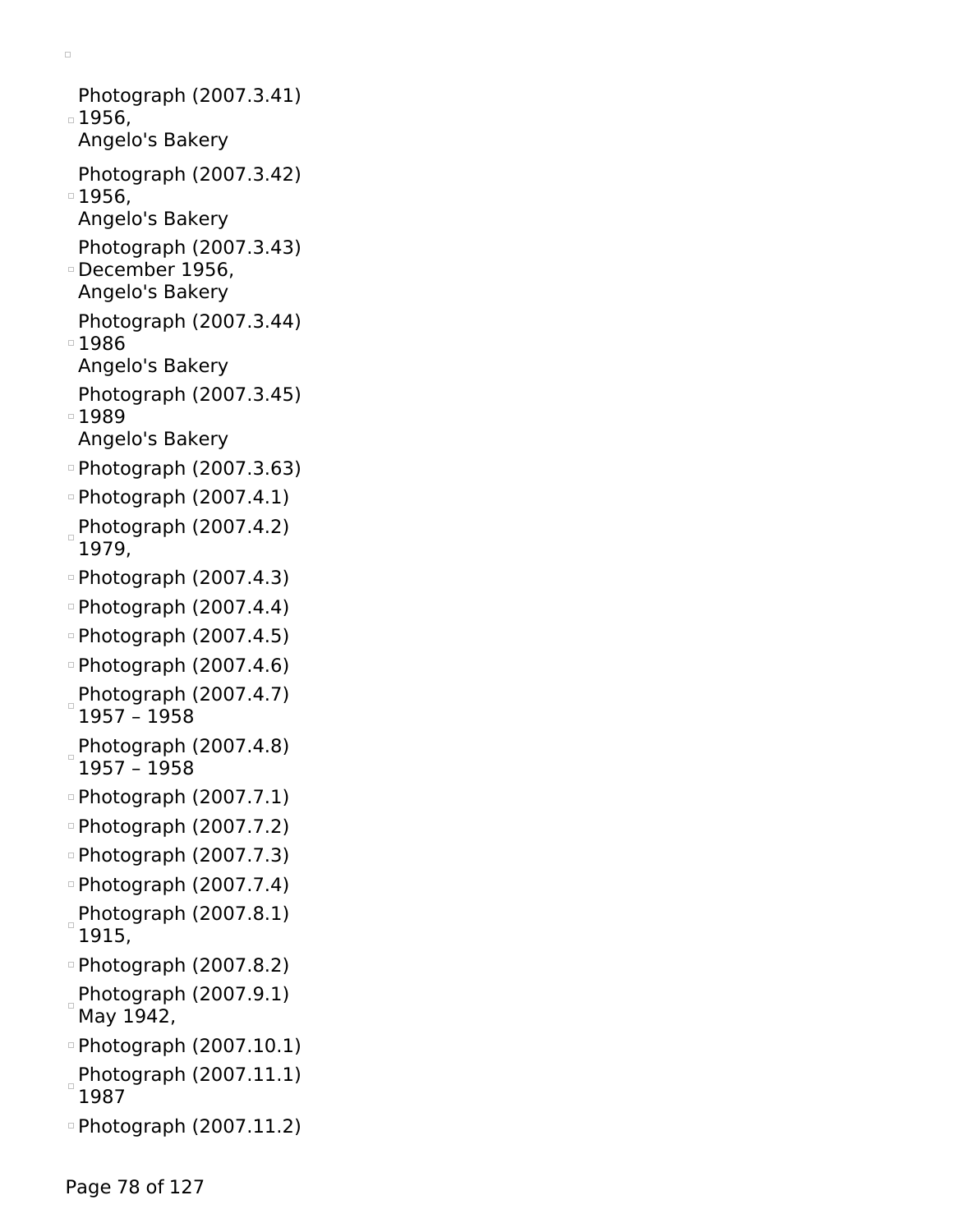```
Photograph (2007.11.3)
^{\circ} 2000
Photograph (2007.11.4)
 2005
Photograph (2007.11.5)
Photograph (2007.12.1)
 Photograph, Cabinet (2007.12.2)
1924,
 Gus's Collection
Picture (2007.14.2)
 2000s
Photograph (2007.14.3)
Photograph (2007.14.4)
Photograph (2007.14.5)
Photograph (2007.14.6)
Photograph (2007.14.7)
Photograph (2007.15.1)
Photograph (2007.15.2)
Photograph (2007.15.3)
Photograph (2007.15.4)
Photograph (2007.15.5)
Photograph (2007.15.6)
Photograph (2007.15.7)
Photograph (2007.15.8)
Photograph (2007.15.9)
Photograph (2007.15.10)
Photograph (2007.15.11)
Photograph (2007.15.12)
Photograph (2007.15.13)
Photograph (2007.15.14)
Photograph (2007.15.15)
Photograph (2007.16.1)
 1927,
Photograph (2007.16.2)
 1929,
Photograph (2007.16.3)
 1926,
Photograph (2007.16.4)
 1920,
```
 $\Box$ 

Page 79 of 127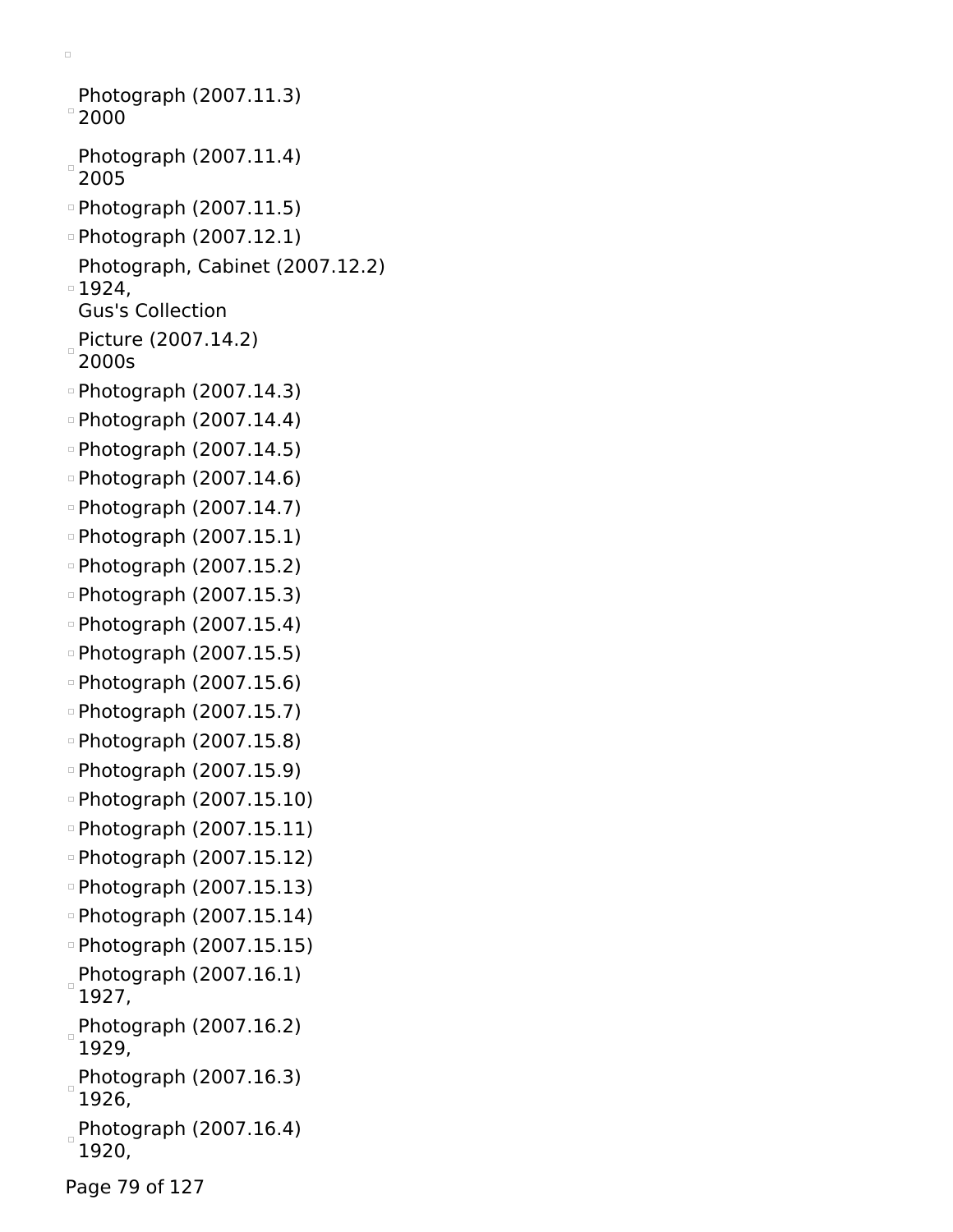Photograph (2007.16.5)  $^{\circ}$  1923,

- Photograph (2007.16.6) 1925,
- Photograph (2007.16.7) 1925,
- Photograph (2007.16.8) 1923,
- Photograph (2007.16.9) 1938,
- Photograph (2007.16.10) 1926,
- Photograph (2007.16.11) 1912
- Photograph (2007.16.12) 1926,
- Photograph (2007.16.13) 1925,
- Photograph (2007.16.14) 1928,
- $P$ hotograph (2007.16.15) 1928,
- Photograph  $(2007.16.16)$ 1925,
- Photograph (2007.16.17) 1928,
- Photograph (2007.16.18) 1912,
- Photograph (2007.16.19) 1917,
- Photograph (2007.16.20) 1918,
- Photograph (2007.16.21) 1924,
- Photograph (2007.16.22) 1916,
- Photograph (2007.16.23) 1913 – 1914
- Photograph (2007.16.24) 1919 – 1920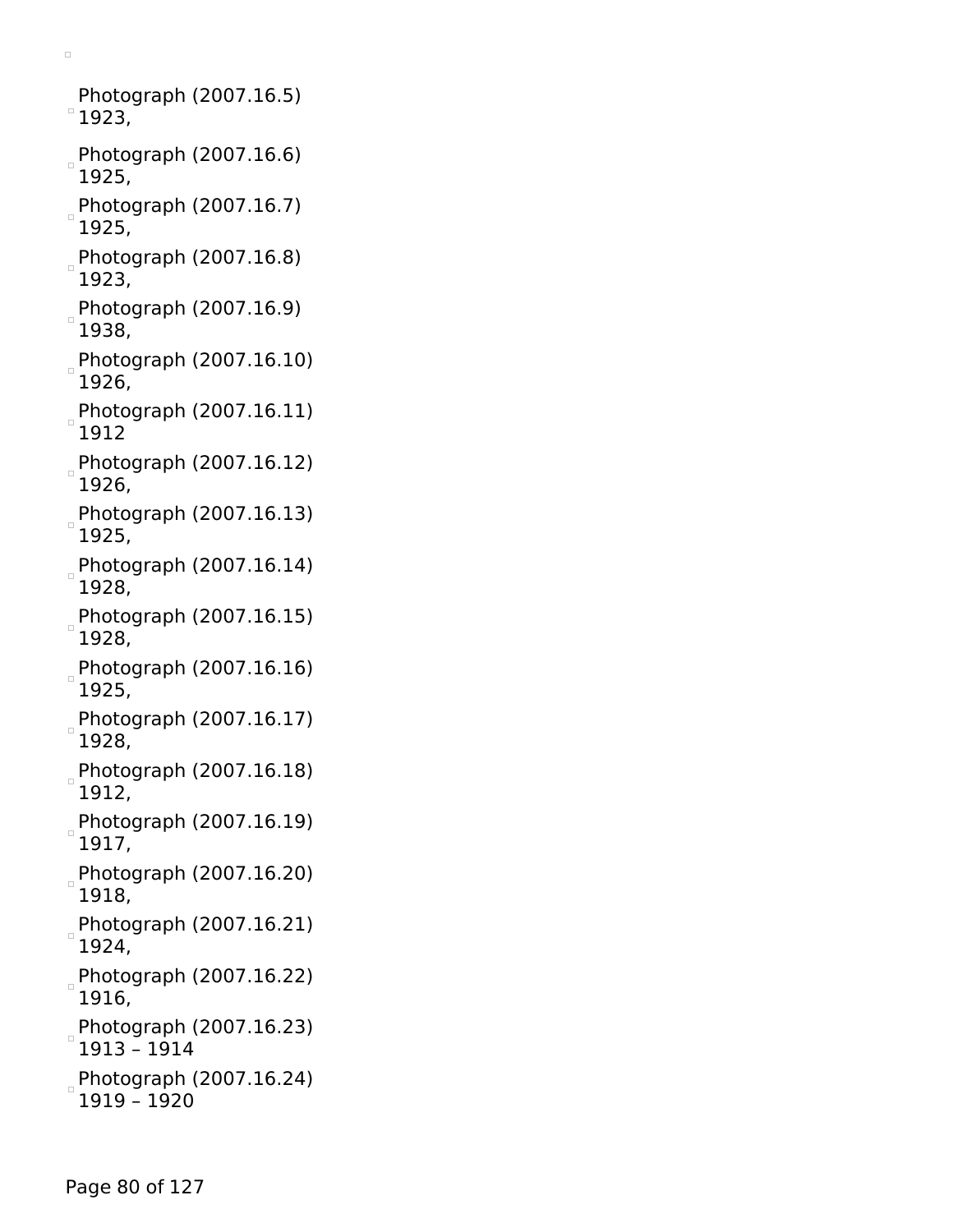Photograph (2007.16.25)  $1912,$ l Image o Photograph (2007.16.26) 1924, Photograph (2007.16.27) 1937, Photograph (2007.16.28) 1925,  $P$ hotograph (2007.16.29) 1911, Photograph (2007.16.30) 1920, Photograph (2007.16.31) 1924, Photograph (2007.16.32) 1919, Photograph (2007.16.33) 1918, Photograph (2007.16.34) 1911, Photograph (2007.16.35) 1922, Photograph (2007.16.36) 1926, Photograph (2007.16.37) h 1916, Photograph (2007.16.38) 1911, Photograph (2007.16.39) 1923, Photograph (2007.16.40) 1922, Photograph (2007.16.41) 1925, Photograph (2007.16.42) 1922, Photograph (2007.16.43) 1920, Photograph (2007.16.44)  $\Box$ 1920,

 $\Box$ 

Page 81 of 127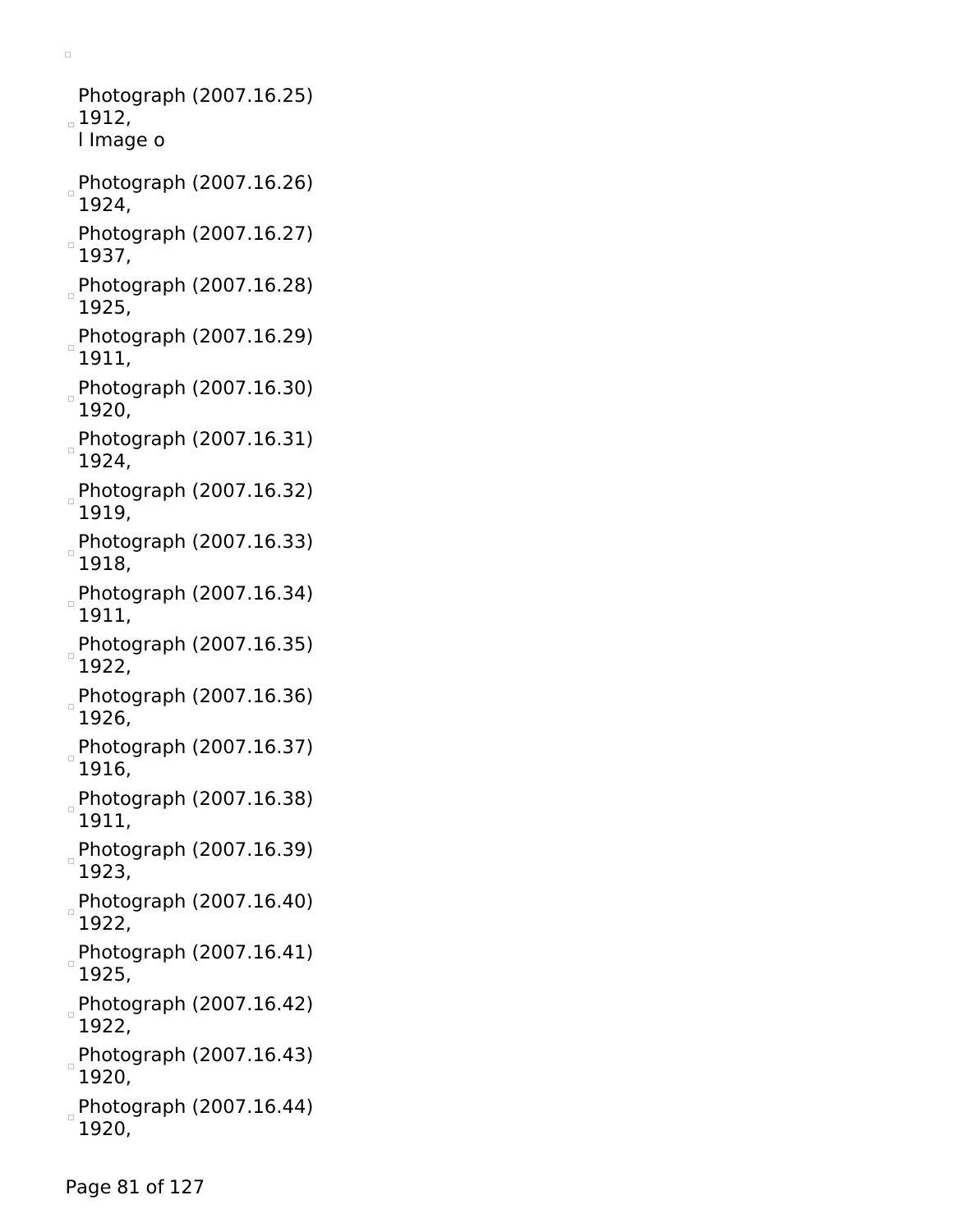Photograph (2007.16.45)  $^{\circ}$  1916,

- Photograph (2007.16.46)  $\Box$ 1922,
- Photograph (2007.16.48) 1926,
- Photograph (2007.16.49) 1926,
- Photograph (2007.16.50) 1929,
- Photograph (2007.16.51) 1922,
- Photograph (2007.16.52) 1924,
- Photograph (2007.16.53) 1926,
- Photograph (2007.16.54) 1920,
- Photograph (2007.17.1) 1936,
- Photograph (2007.17.2) 1940
- Photograph (2007.17.3) 1955
- Photograph  $(2007.17.4)$ June 1955,
- Photograph (2007.17.5) 1940s,
- Photograph (2007.17.6) 1950s,
- Photograph (2007.17.7) 1956,
- Photograph (2007.17.8) 1956,
- Photograph (2007.17.9)  $\Box$ 1935,
- Photograph (2007.17.10) 1956,
- Photograph (2007.17.11) 1956,
- Photograph (2007.17.12) 1946,
- Page 82 of 127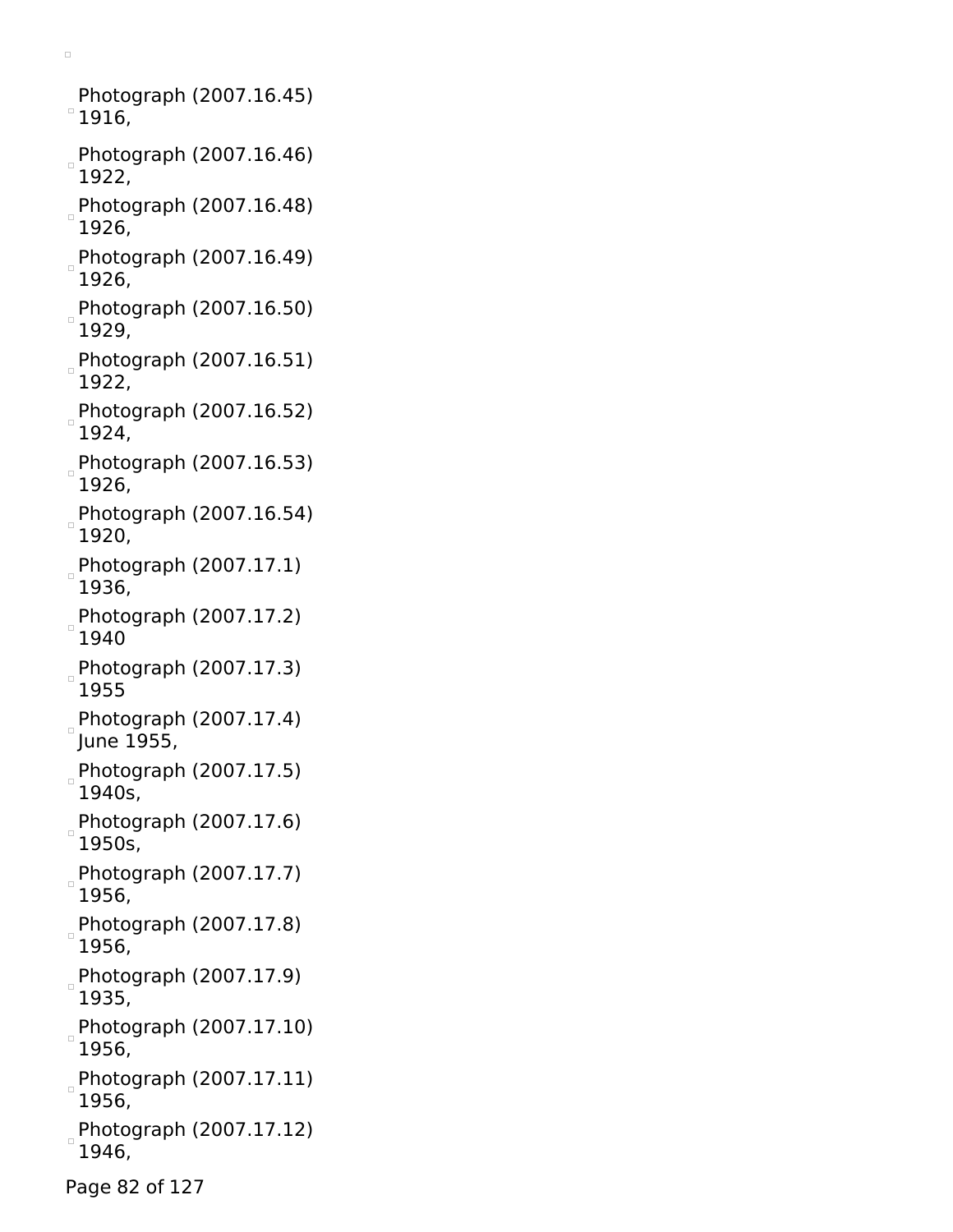Photograph (2007.17.13)

- Photograph (2007.17.14) March 25, 1935,
- Photograph (2007.17.15)
- Photograph (2007.17.16) 1939,
- Photograph (2007.17.17) May 1948,
- Photograph (2007.17.18) 1950 – 1960
- Photograph (2007.17.19)
- Photograph (2007.17.20) 1937,
- Photograph (2007.17.21) 1920s,
- Photograph (2007.17.22)
- Photograph (2007.17.23)
- Photograph (2007.17.24) 1931,
- Photograph (2007.17.25) 1942,
- Photograph (2007.17.28) 1931,
- Photograph (2007.17.32)
- Photograph (2007.17.35) June 19, 1930,
- Photograph (2007.17.36) 1940s
- Photograph (2007.26.1) 1965
- Photograph (2007.29.2)
- Photograph (2007.29.3) 1924,
- Photograph (2007.32.1) 1939 – 1945
- Theoney's Collection
- Photograph (2007.32.2)
- 1939 1945 Theony's Collection
- Photograph (2007.32.3)
- December 26, 2004
- Page 83 of 127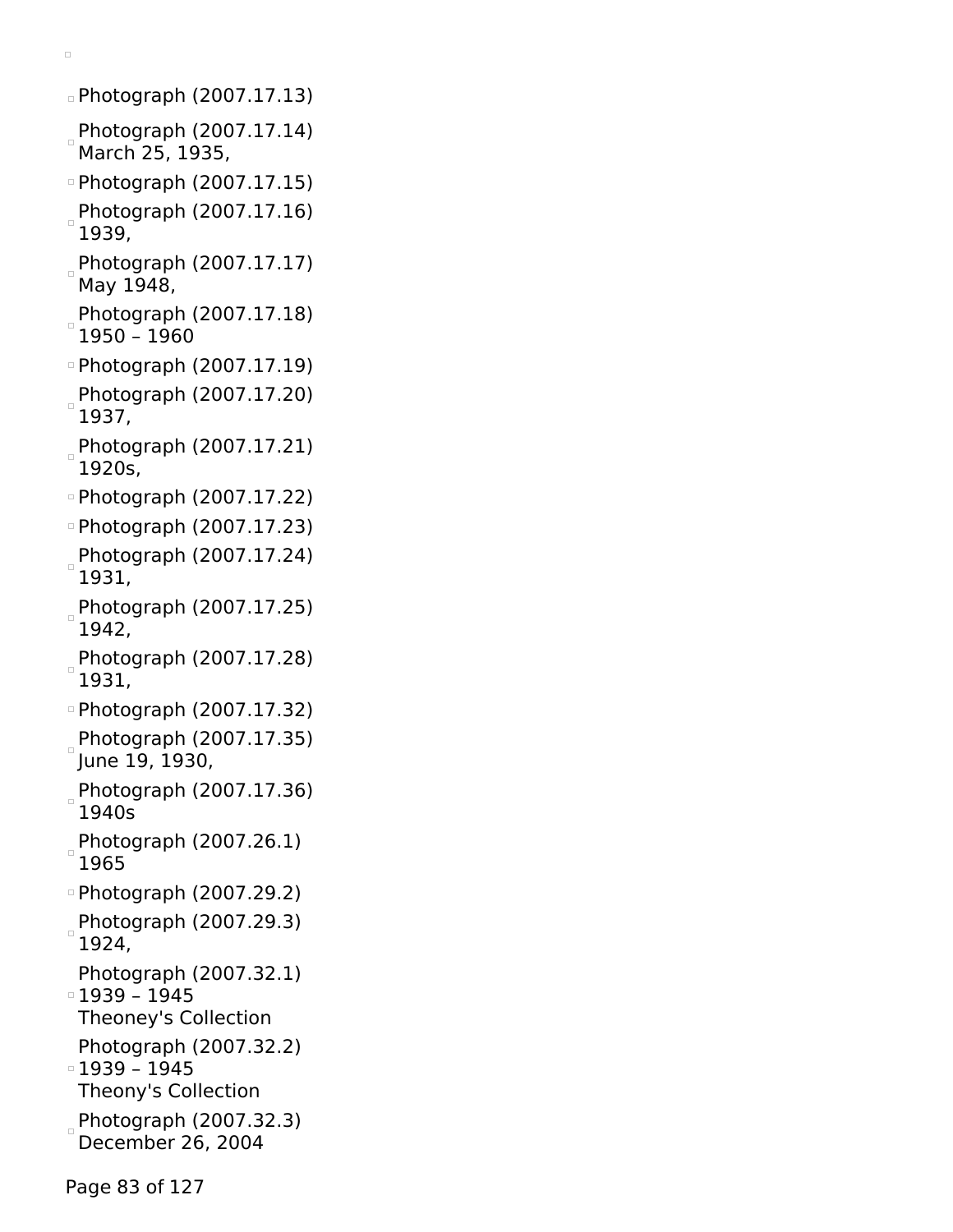$\Box$ Photograph (2007.32.4) December 2004 Photograph (2007.32.5) Photograph (2007.32.6) Photograph (2007.32.7) Photograph (2007.32.8) 1991 Photograph (2007.32.9) Photograph (2007.32.10) Photograph (2007.32.11) Photograph (2007.32.12) Photograph (2007.32.13) 1994 Photograph (2007.32.14) Photograph (2007.32.15) Photograph (2007.32.16) Photograph (2007.32.17) Photograph (2007.33.1) Photograph (2007.34.1) Photograph (2007.34.2) Photograph (2007.34.3) Photograph (2007.34.4) Photograph (2007.34.5) Photograph (2007.34.6) Photograph (2007.34.7) Photograph (2007.34.8) Photograph (2007.34.9) Photograph (2007.34.10) Photograph (2007.34.11) Photograph (2007.34.12) Photograph (2007.34.13) Photograph (2007.34.14) Photograph (2007.34.15)

- Photograph (2007.34.16)
- Photograph (2007.34.17)
- Photograph (2007.34.18)
- Photograph (2007.34.19)

Page 84 of 127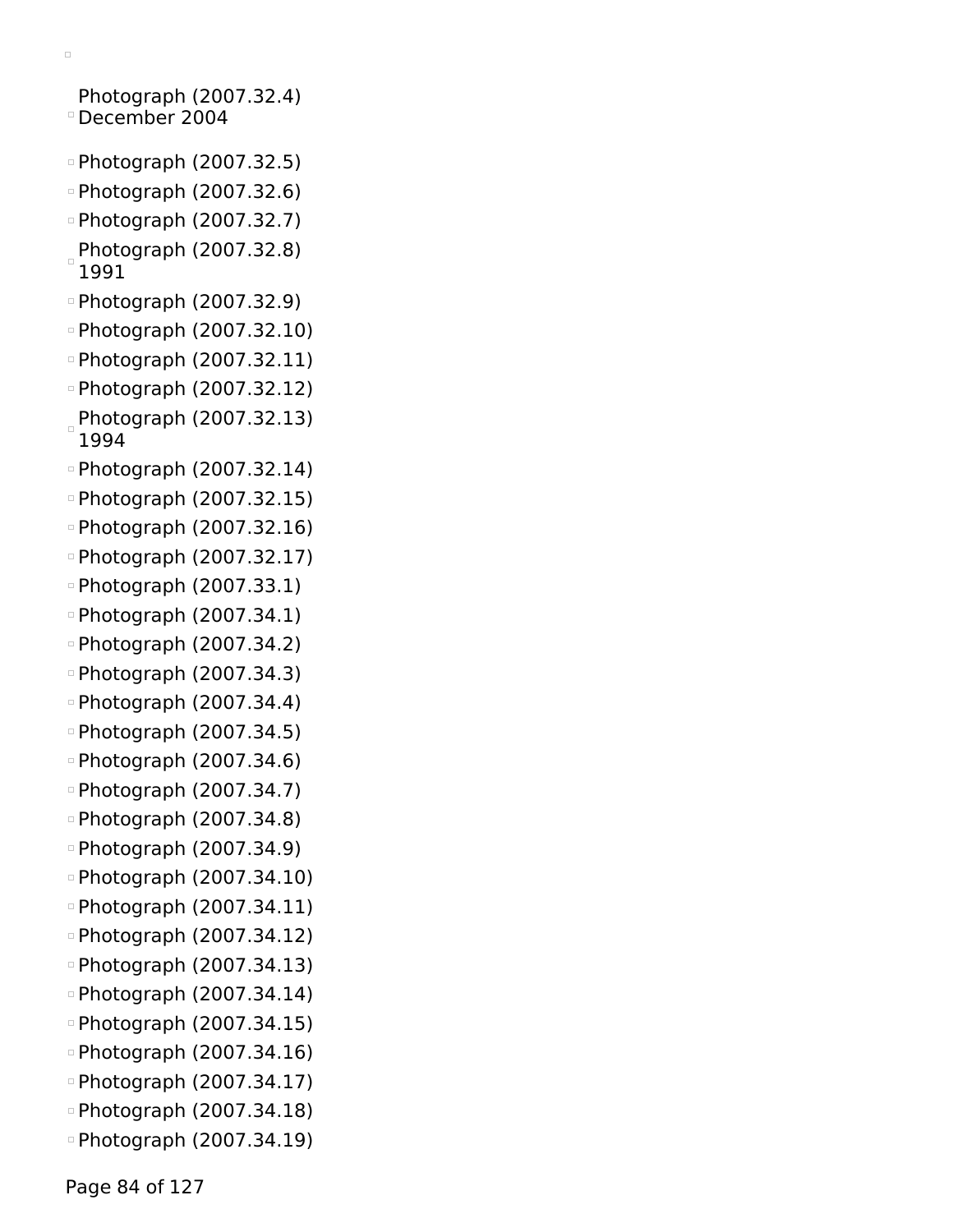```
\Box
```
Photograph (2007.34.20)

- Photograph (2007.34.25)
- Photograph (2007.34.26)
- Photograph (2007.34.27)
- Photograph (2007.34.28)
- Photograph (2007.34.29)
- Photograph (2007.34.30)
- Photograph (2007.34.31)
- Photograph (2007.34.32)
- Photograph (2007.34.33)
- Photograph (2007.34.34)
- Photograph (2007.34.37)
- Photograph (2007.34.38)
- Photograph (2007.34.39)
- Photograph (2007.34.40)
- Photograph (2007.34.41)
- Photograph (2007.34.42)
- Photograph (2007.34.43)
- Photograph (2007.34.44)
- Photograph (2007.34.45)
- Photograph (2007.34.46)
- Photograph (2007.34.47)
- Photograph (2007.34.48)
- Photograph (2007.34.49)
- Photograph (2007.34.50)
- Photograph (2007.34.51)
- Photograph (2007.34.52)
- Photograph (2007.34.53)
- Photograph (2007.34.54)
- Photograph (2007.34.56)
- Photograph (2007.34.59)
- Photograph (2007.34.60)
- Photograph (2007.34.61)
- Photograph (2007.34.62)
- Photograph (2007.34.63.a)
- Photograph (2007.34.63.b)

Page 85 of 127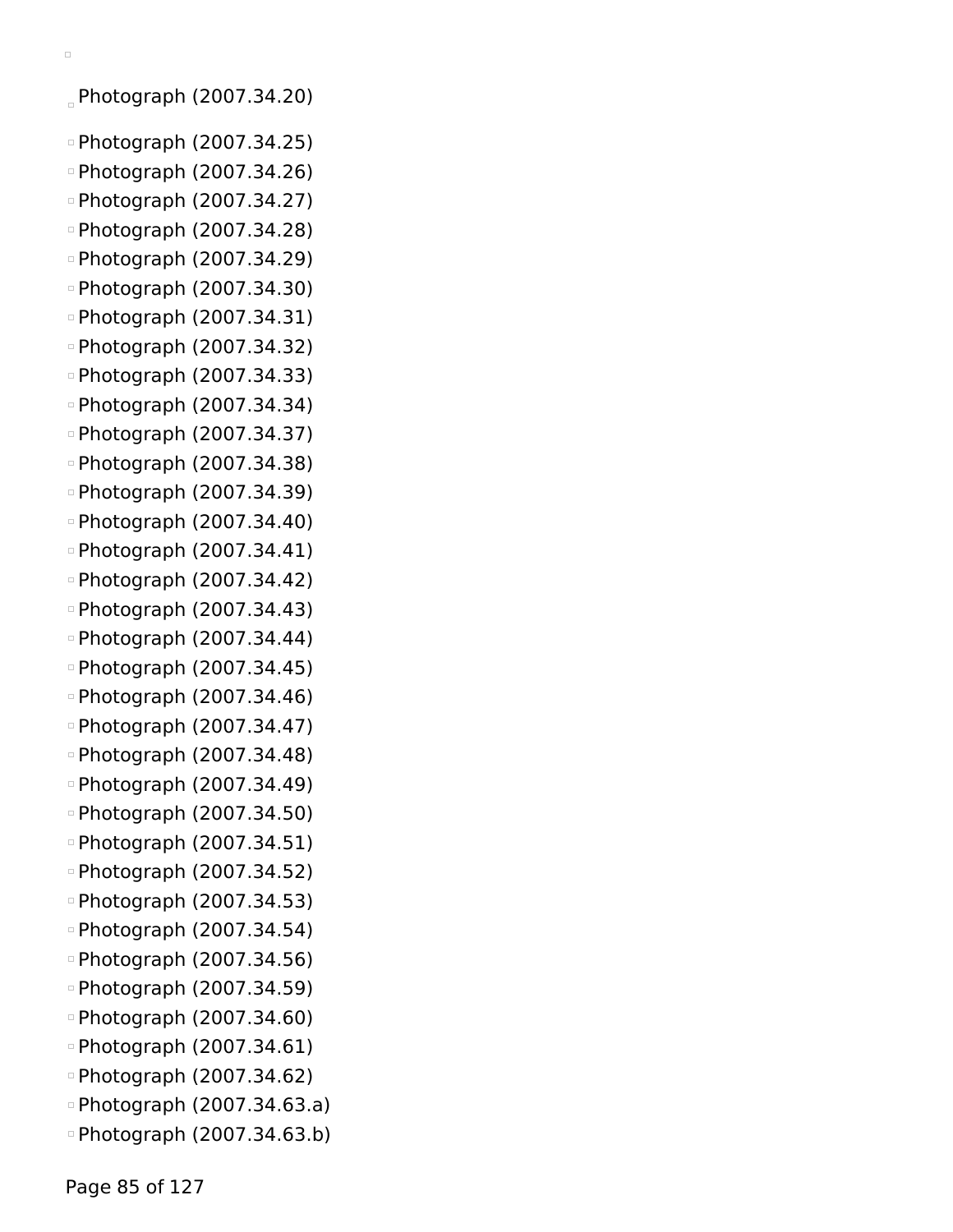```
\Box
```
- Photograph (2007.34.64) Photograph (2007.34.65)
- Photograph (2007.34.66)
- Photograph (2007.34.67)
- Photograph (2007.34.68)
- Photograph (2007.34.69)
- Photograph (2007.34.70)
- Photograph (2007.34.71)
- Photograph (2007.34.72)
- Photograph (2007.34.73)
- Photograph (2007.34.74)
- Photograph (2007.34.75)
- Photograph (2007.34.76)
- Photograph (2007.34.77)
- Photograph (2007.34.78)
- Photograph (2007.34.79)
- Photograph (2007.34.80)
- Photograph (2007.34.81)
- Photograph (2007.34.82)
- Photograph (2007.34.83)
- Photograph (2007.34.84)
- Photograph (2007.34.85)
- Photograph (2007.34.86)
- Photograph (2007.34.87)
- Photograph (2007.34.88)
- Photograph (2007.34.89)
- Photograph (2007.34.90)
- Photograph (2007.34.91)
- Photograph (2007.34.92)
- Photograph (2007.34.93)
- Photograph (2007.34.94)
- Photograph (2007.34.95)
- Photograph (2007.34.96)
- Photograph, Cabinet (2007.37.1) 1924,
- Photograph (2007.37.2)
- 1900s,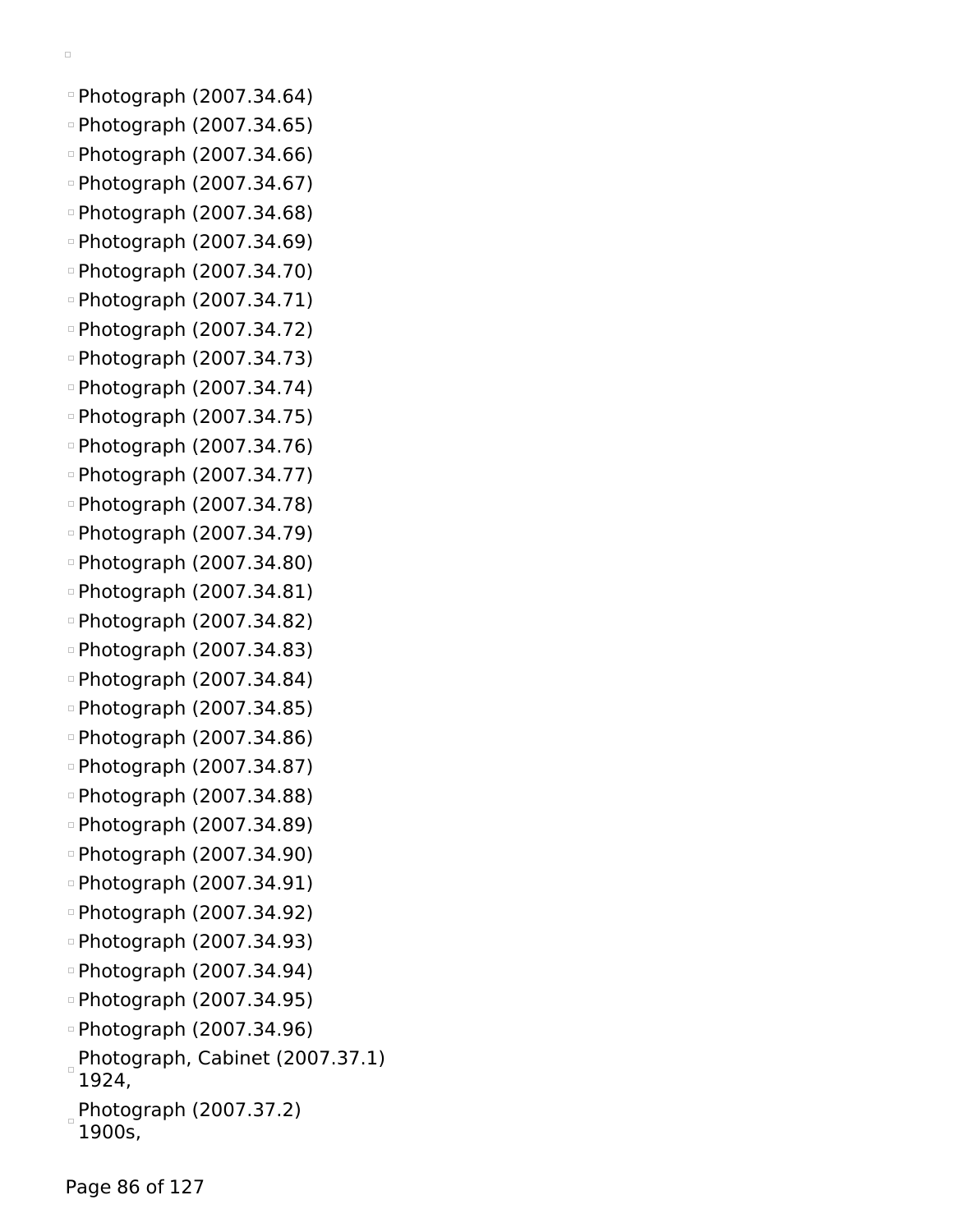Photograph (2007.38.1) May 24, 1942, Photograph (2007.38.2) 1950, Photograph (2007.38.3) 1952, Photograph (2007.38.4) 1950, Photograph (2007.38.5) 1950 – 1953 Photograph (2007.38.6.a) February 24, 1952, Photograph (2007.38.7) June 21, 1952, Photograph (2007.39.1) 1914 – 1918 Photograph (2007.39.2) 1935, Photograph (2007.39.3) 1918, Photograph (2007.39.4) 1921, Photograph (2007.39.5) 1916, Photograph (2007.39.6.1) 1920s Photograph (2007.39.6.2) 1926, Photograph (2007.39.7) 1926, Photograph (2007.39.8) 1921, Photograph (2007.39.9) September 18, 1921, Photograph (2007.39.10) June 1921, Photograph (2007.40.3.1) Photograph (2007.40.3.2) Photograph (2007.40.3.3) Photograph (2007.40.3.4) Photograph (2007.40.4)

 $\Box$ 

Page 87 of 127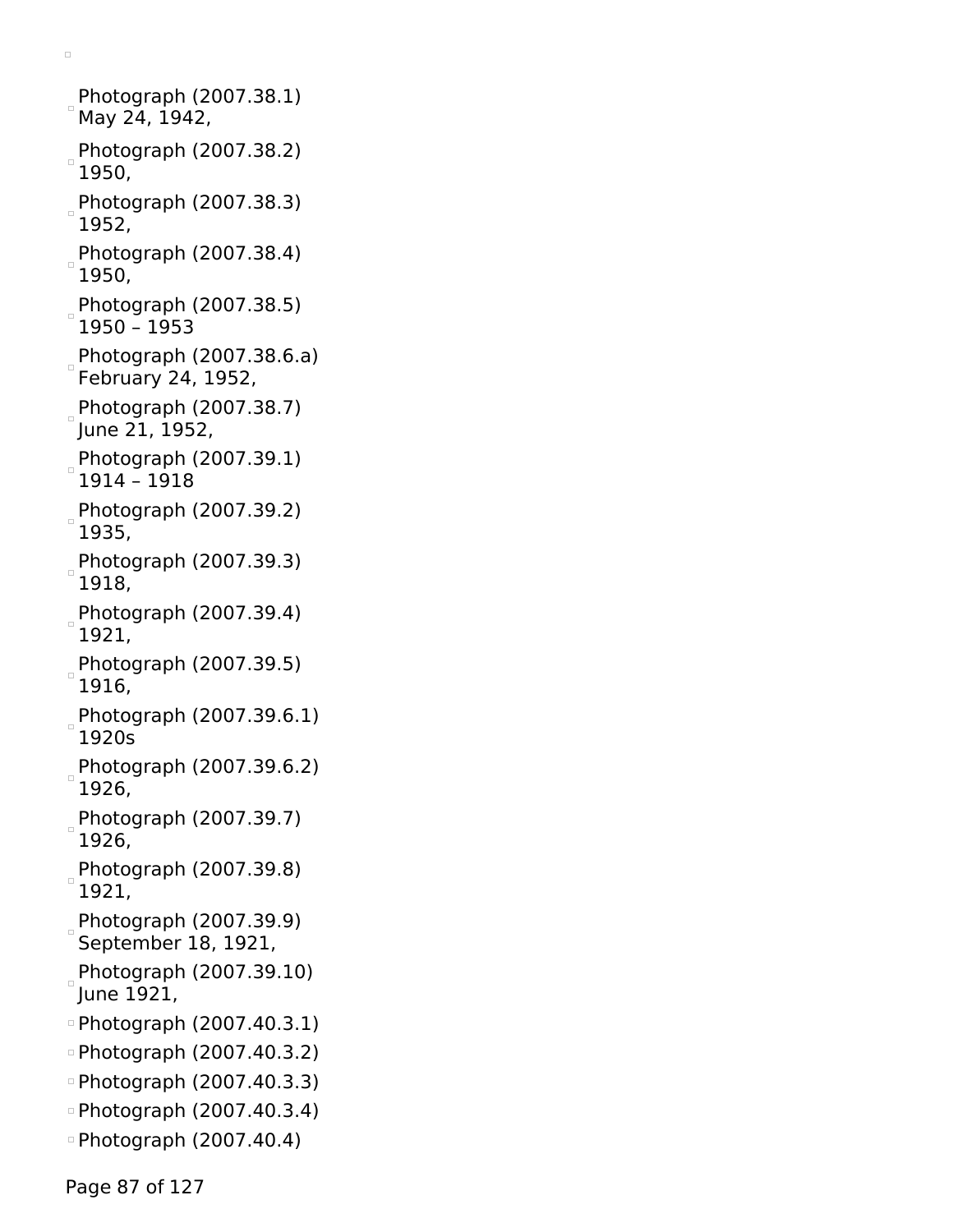- $P$ hotograph (2007.40.5)
- Photograph (2007.41.11) 1936,
- Photograph (2007.46.1) 1950,
- Photograph (2007.46.2)
- Photograph (2007.46.3)
- Photograph (2007.46.4)
- Photograph (2007.46.5)
- Photograph (2007.46.6)
- Photograph (2007.46.7) 1950s,
- □ Photograph (2007.46.8)
- Photograph (2007.46.9)
- Photograph (2007.46.10)
- Photograph (2007.46.11)
- Photograph (2007.46.12) 1950s,
- Photograph (2007.46.13)
- Photograph (2007.46.14)
- Photograph (2007.46.15)
- $P$ hotograph (2007.46.16) 1950s,
- Photograph (2007.46.17)
- Photograph (2007.46.18)
- Photograph (2007.46.19)
- Photograph (2007.46.20) Photograph (2007.46.21)
- 1950s, Photograph (2007.46.22)
- 
- Photograph (2007.46.23)
- Photograph (2007.46.24)
- Photograph (2007.46.25)
- Photograph (2007.46.26) 1950,
- Photograph (2007.46.27)
- Photograph (2007.46.28)
- Photograph (2007.49.1)

Page 88 of 127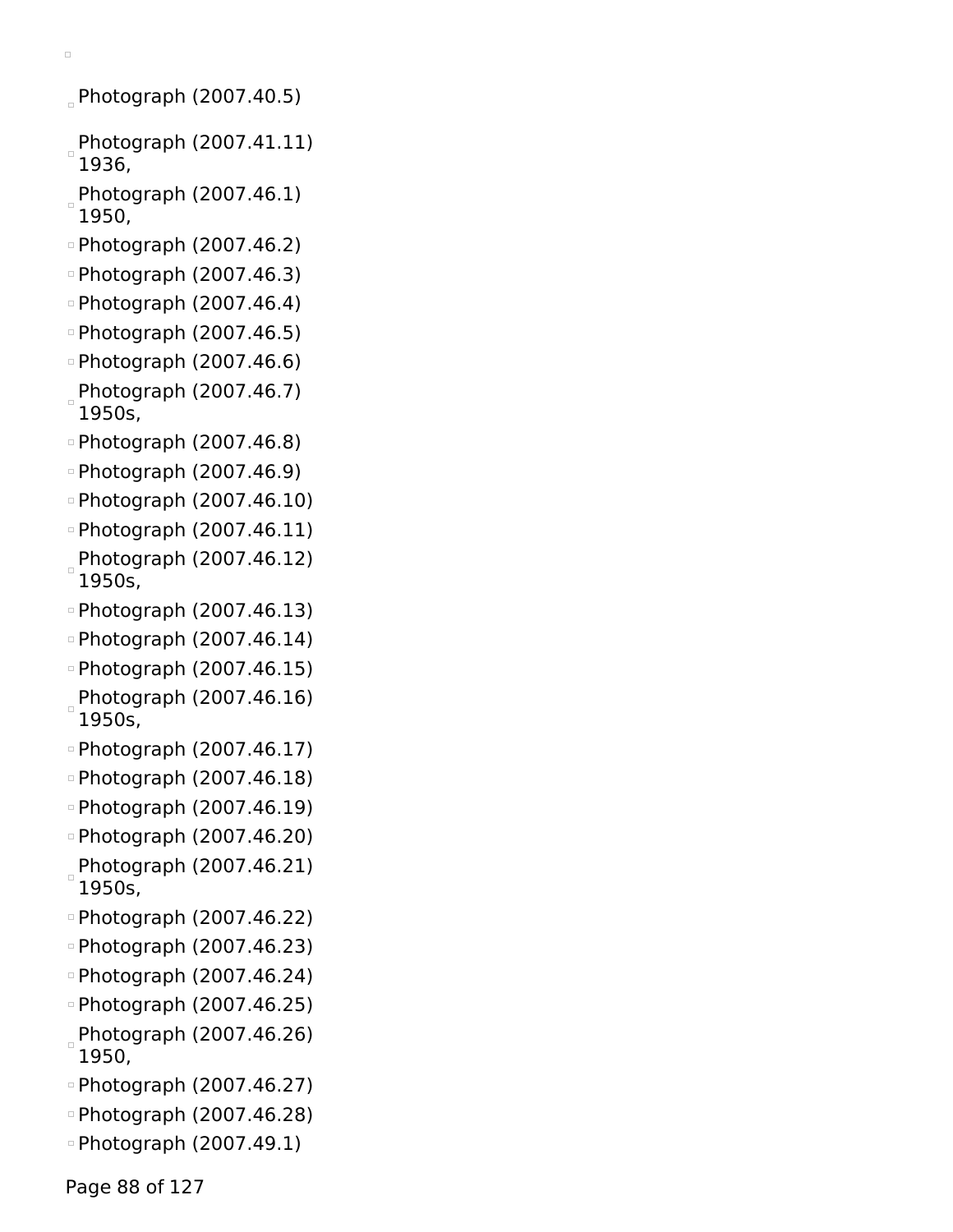Photograph (2007.51.1)  $^{\circ}$  1909, Photograph (2007.52.2) Photograph (2007.52.3) Photograph (2007.52.4)

Photograph (2007.53.2) 1920,

Photograph  $(2008.9.1)$ circa 1950,

Photograph (2008.9.2) 1945 – 1950

Photograph (2008.10.1) circa 1925,

Photograph (2008.10.2) 1930s,

Photograph (2008.10.3) 1948 – 1949

Photograph (2008.10.4) November 1933,

Photograph (2008.10.5) 1925 – 1935

Photograph (2008.10.6) 1943

Photograph (2008.17.1) 1925 – 1935

Photograph (2008.17.2) 1925 – 1935

Photograph (2008.17.3)

1920 – 1930 Crystella and Tess's Collection

 $P$ hotograph (2008.17.4) February 26, 1921,

Photograph (2008.17.5)

December 21, 1926 – March 20, 1927,

Photograph  $(2008.17.6)$ 1940 – 1945

Photograph (2008.17.7) 1925 – 1929

Photograph (2008.17.8) 1925 – 1935

Page 89 of 127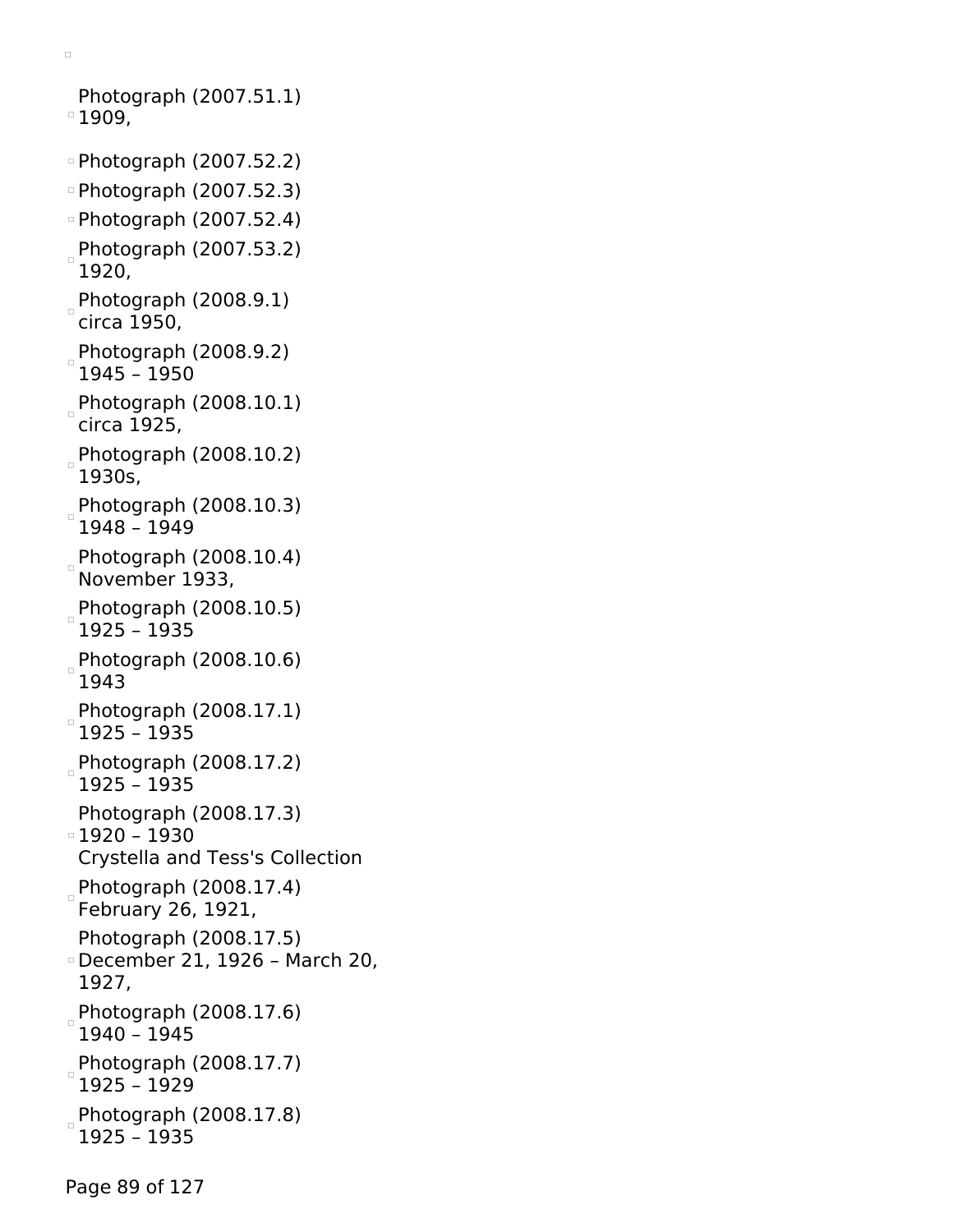Photograph (2008.17.10) 1960s, Photograph (2008.17.11) 1930s Photograph (2008.17.12) 1939 – 1945 Crystella and Tess's Collection Photograph (2008.17.13) 1940s Photograph (2008.17.14) 1920s Photograph (2008.17.15) 1910 – 1915 Photograph (2008.17.16) 1910 – 1915 Photograph (2008.17.17) 1900 – 1910 Crystella and Tess's Collection Photograph (2008.17.18) 1939 – 1945 Crystella and Tess's Collection Photograph (2008.17.19) 1934, Photograph (2008.17.20) 1960s Photograph (2008.17.21) 1927, Photograph (2008.17.22.1) Photograph (2008.17.22.2) Photograph (2008.17.22.3) 1928, Photograph (2008.17.22.4) Photograph (2008.17.23) 1927, Photograph (2008.17.24.1) 1921, Photograph (2008.17.24.2) 1924, Photograph (2008.17.26) Photograph (2008.17.27) 1940 – 1945

 $\Box$ 

Page 90 of 127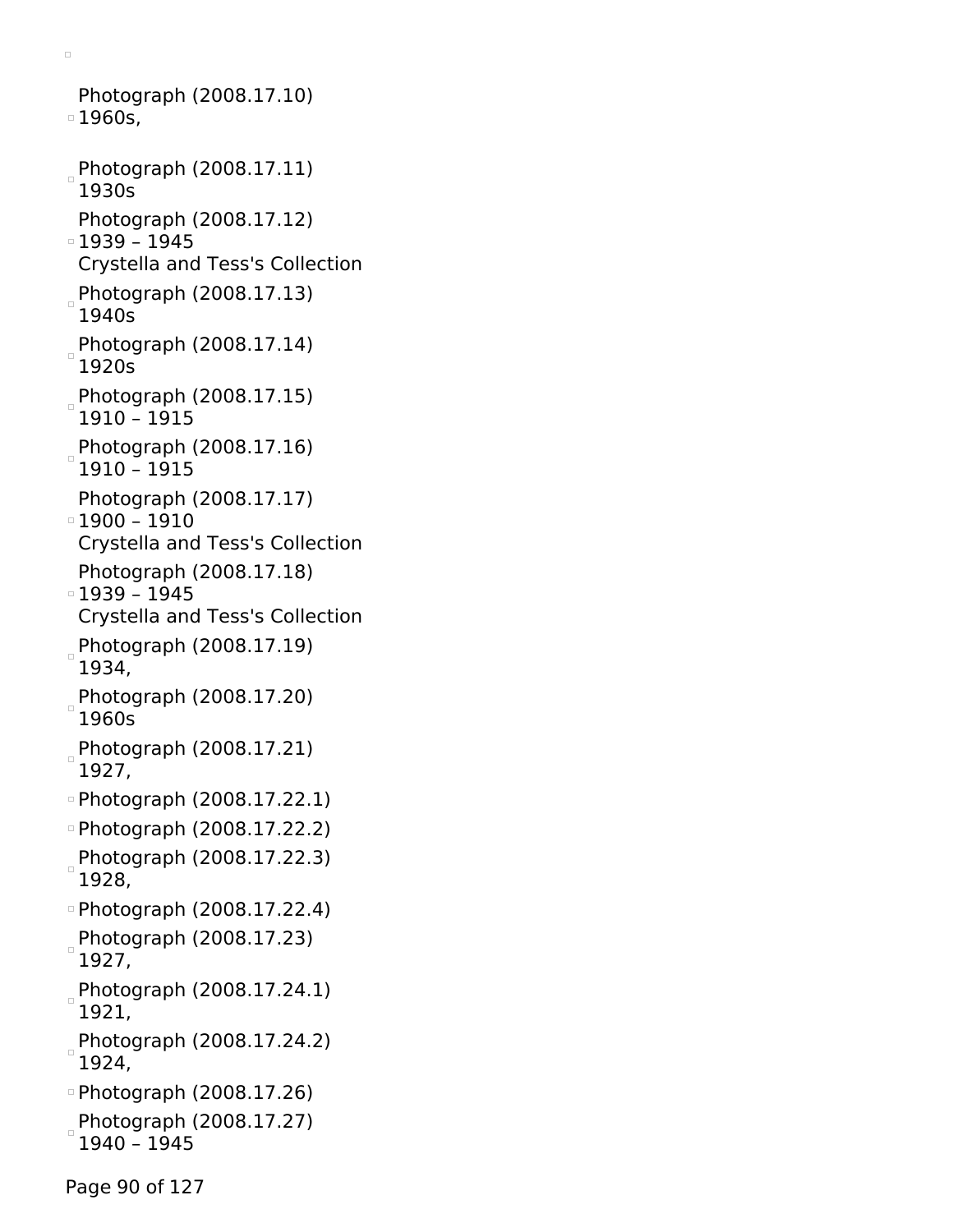$\Box$ Photograph (2009.1.7.1)  $^{\circ}$  1962, Photograph (2009.1.7.2) Photograph (2009.1.7.3) 1962, Photograph (2009.1.7.4) Photograph (2009.1.7.5) 1927,

- Photograph (2009.1.7.6)
- Photograph (2009.1.7.7) 1960,
- Photograph (2009.1.7.8) 1967,
- Photograph (2009.1.7.9) April 2005
- Photograph (2009.1.7.11) 1962,
- Photograph (2009.1.7.12)
- Photograph (2009.1.7.13) 1956
- Photograph (2009.1.7.14)
- Photograph (2009.3.2.1)
- Photograph (2009.3.2.4)
- Photograph (2009.3.2.5)
- Photograph (2009.3.2.6)
- Photograph (2009.3.2.7)
- Photograph (2009.3.2.10)
- Photograph (2009.3.2.17)
- Photograph (2009.3.2.18)
- Photograph (2009.3.2.21)
- Photograph (2009.3.2.28)
- Photograph (2009.3.2.32)
- Photograph (2009.3.2.35)
- Photograph (2009.3.2.36)
- Photograph (2009.3.2.42)
- Photograph (2009.3.2.43)
- Photograph (2009.3.2.59)
- Photograph (2009.3.2.60)

Page 91 of 127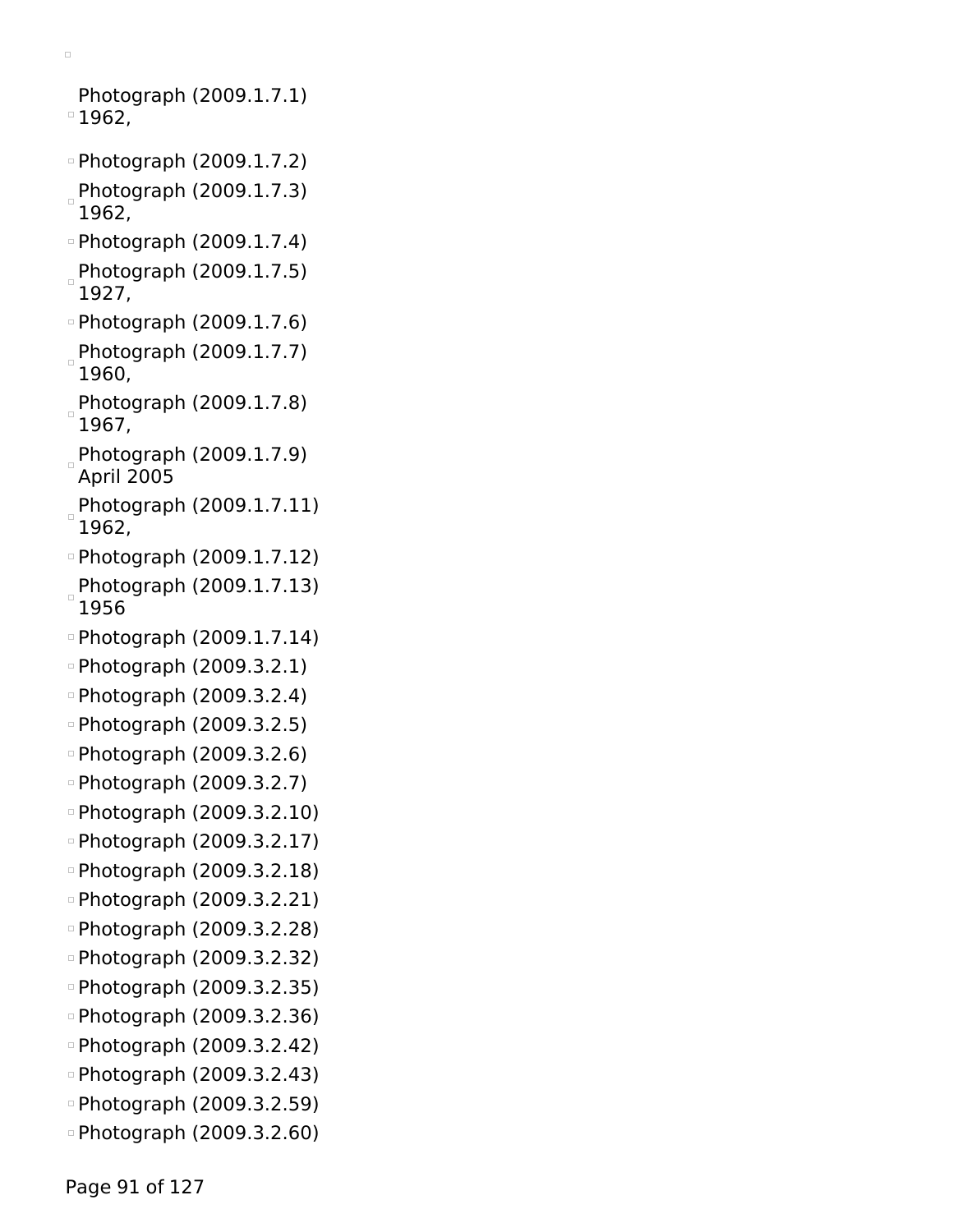Photograph (2009.3.2.67) Photograph (2009.3.2.70) Photograph (2009.3.2.75) Photograph (2009.3.2.76) Photograph (2009.3.2.78) Photograph (2009.3.2.80) Photograph (2009.3.2.98) Photograph (2009.9.1) July 17, 1927, Photograph  $(2010.1.1)$ October 29, 1916, Photograph  $(2010.1.2.1)$ , Photograph (2010.1.2.2) , Photograph (2010.1.3) 1920 – 1925 Photograph (2010.3.1) 1938 Photograph (2010.4.1) 1950 – 1955 Photograph (2010.4.2) 1950 – 1955 Photograph (2010.6.1)  $\Box$ 1931 – 1932 Photograph (2010.6.2) 1932, Photograph (2010.6.3) 1923, Photograph (2010.6.4) 1921, Photograph (2010.6.5) 1935, Photograph (2010.6.6) 1895, Photograph (2010.6.7) 1930, Photograph (2010.6.8) 1930s, Photograph (2010.6.9)  $\Box$ 1934 – 1935

 $\Box$ 

Page 92 of 127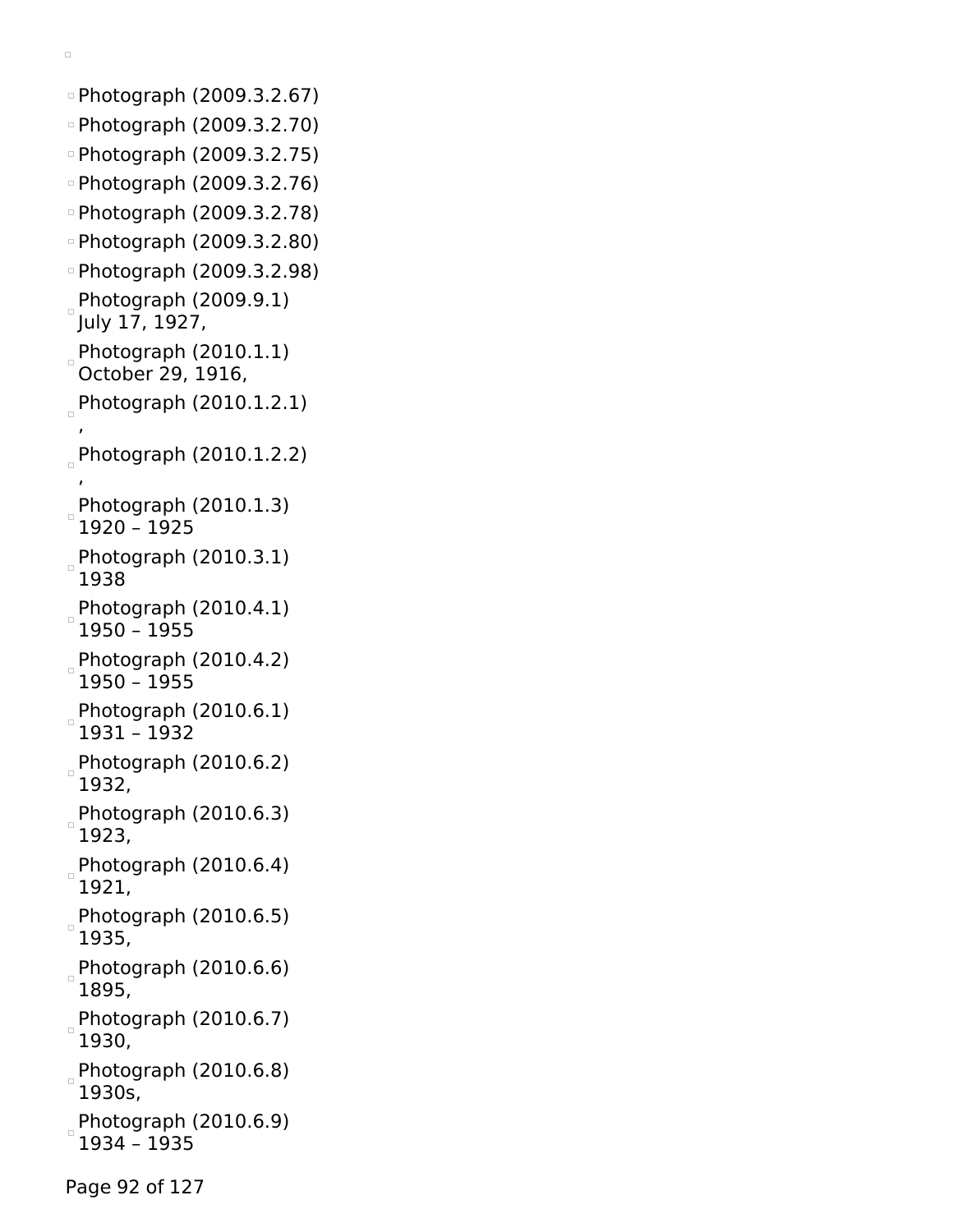Photograph (2010.6.10) <sup>o</sup> 1940s, Photograph (2010.7.2.a) 1939 – 1944 Cleo's Collection Photograph (2010.7.2.b) 1939 – 1945 Cleo's Collection Photograph (2010.7.2.c) 1939 – 1945 Cleo's Collection Photograph (2010.7.3) 1939 – 1945 Cleo's Collection Photograph (2010.7.4) February 29,  $1944$ , 1944 Cleo's Collection Photograph (2010.7.5) March 1944, 1944 Cleo's Collection Photograph (2010.7.6) 1939 – 1945 Cleo's Collection  $P$ hotograph (2010.9.1) 1950 Photograph (2010.9.2.1) 1975 Photograph (2010.9.2.2) 1975 Photograph (2010.9.3) February 11, 1982 Photograph (2010.10.5) circa 1925,  $P$ hotograph (2010.11.1) rs Photograph (2010.11.2) Photograph (2010.11.3) Photograph (2010.11.4)  $P$ hotograph (2010.11.5) 1954,

 $\Box$ 

Page 93 of 127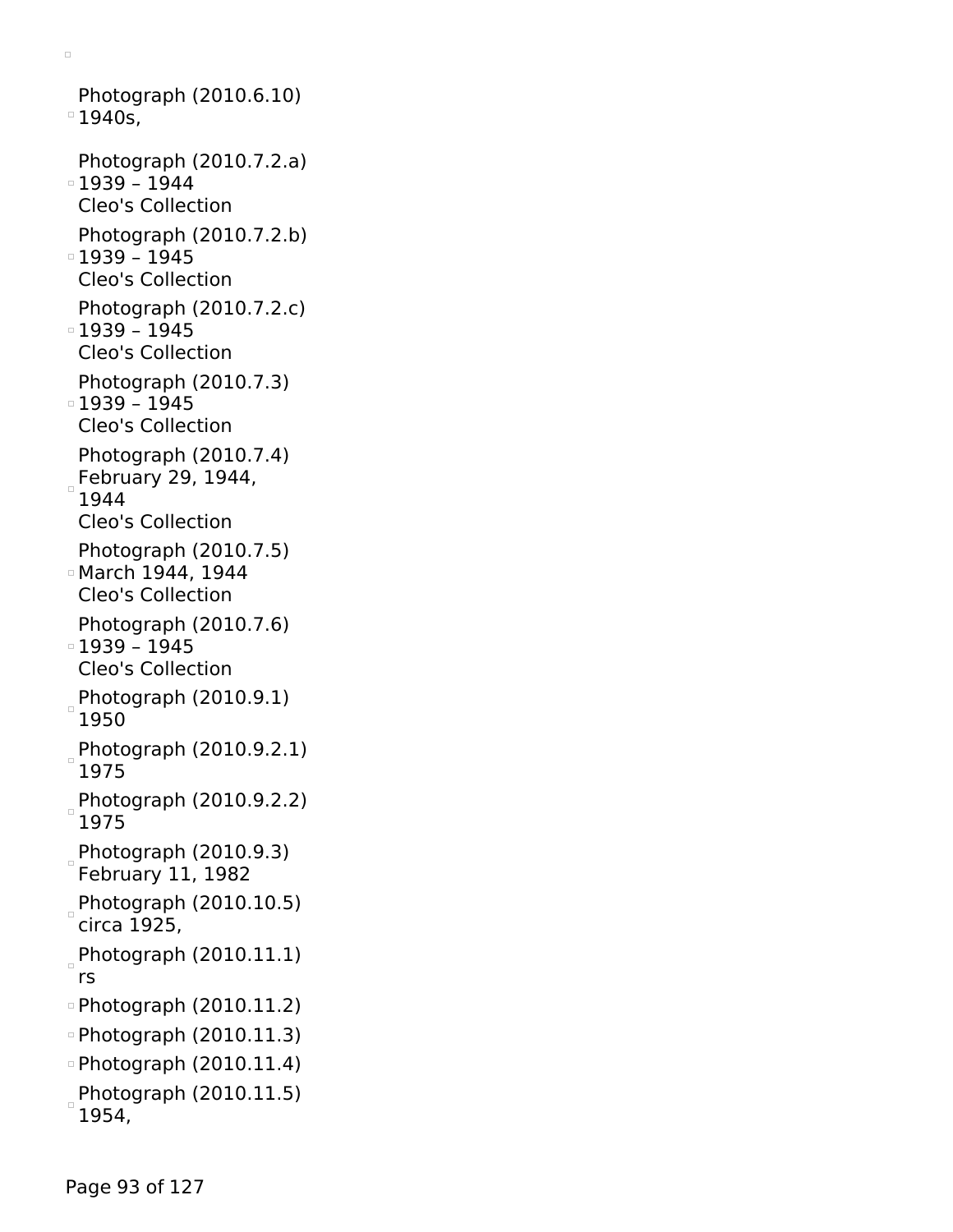Photograph (2010.11.6) 1955, Photograph (2010.11.7) 1954 Photograph (2010.11.8) 1955,  $P$ hotograph (2010.11.9) November 1, 1954, Photograph (2010.11.10) 1954, Photograph (2010.13.1) Photograph (2010.13.2) Photograph (2010.13.3)  $\Box$ 1917 Photograph (2010.13.4) 1930, Photograph (2010.14.1) 1912 – 1913 Photograph (2010.16.1) Photograph (2010.21.1) July 9, 1939, Photograph (2010.22.1) August 23, 1965, Photograph (2010.25.1) 2008 Photograph (2010.27.1) Photograph (2010.27.2) Photograph (2010.27.3) 1940s Photograph (2010.28.1) Photograph (2010.31.1) Photograph (2011.3.1) July 4, 1918, Photograph (2011.3.2) July 4, 1918 Photograph (2011.3.3) July 4, 1918, Photograph (2011.5.1)

 $\Box$ 

1890 – 1910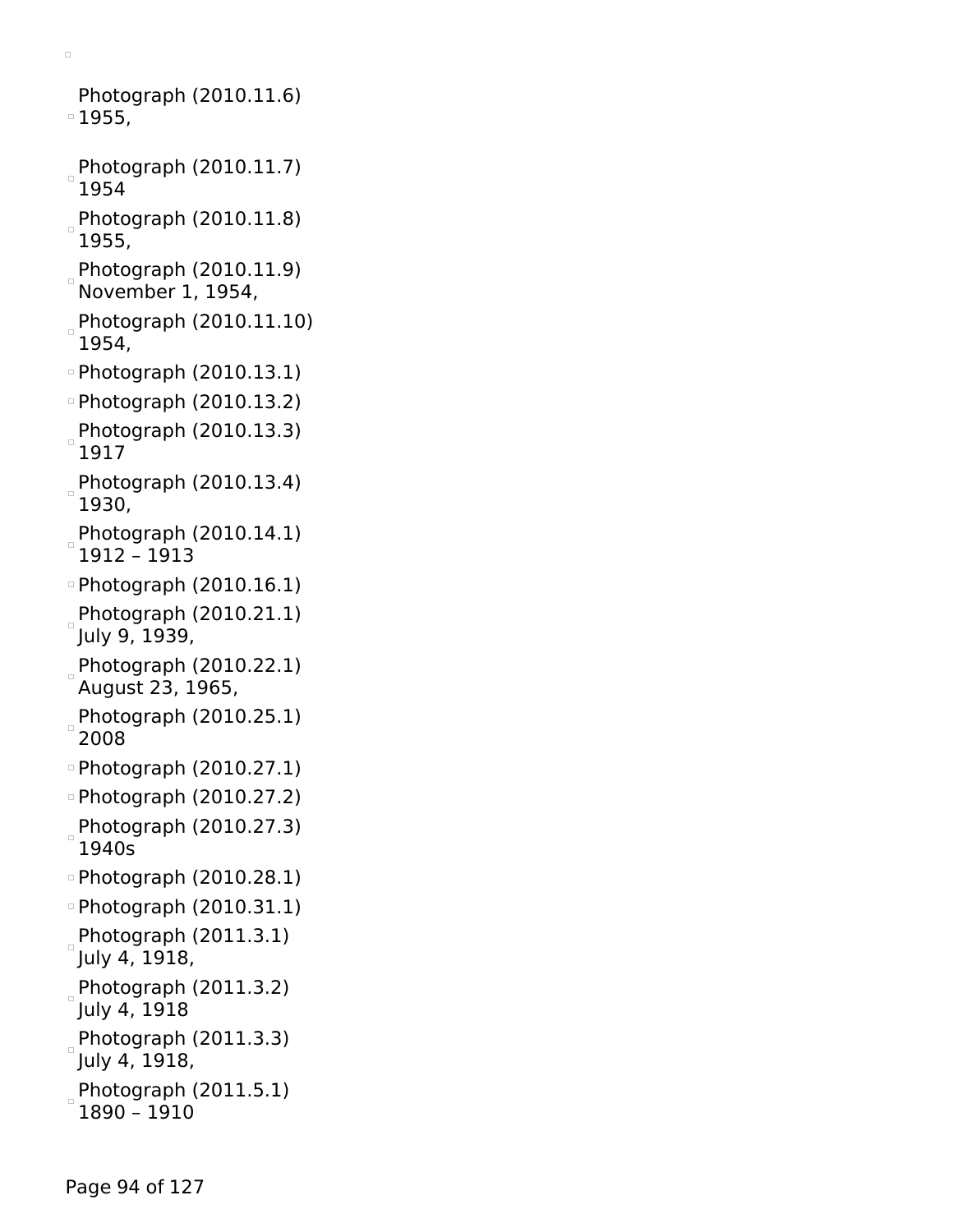```
Photograph (2011.5.2)
 1903,
Photograph (2011.5.3)
April 5, 1949,
Photograph (2011.5.4)
\degreePhotograph (2011.6.14a)
Photograph (2011.6.14b)
Photograph (2011.6.14c)
Photograph (2011.6.14d)
Photograph (2011.6.14e)
Photograph
(2011.6.14f)
Photograph (2011.6.14g)
Photograph (2011.6.14h)
Photograph (2011.6.14i)
\degreePhotograph (2011.6.14j)
Photograph (2011.6.14k)
Photograph (2011.6.14l)
Photograph (2011.6.14m)
Photograph (2011.6.14n)
Photograph (2011.6.14o)
Photograph (2011.6.14p)
Photograph (2011.6.14q)
Photograph (2011.6.14r)
Photograph (2011.6.14s)
Photograph (2011.6.102)
 Paper, Photographic (2011.7.6)
circa 1890,
 Alex's Candy Shop
 Card, Index (2011.7.8)
early 20th century,
 Alex's Candy Shop
 Paper, Photographic (2011.7.9)
□ 1920,
 Alex's Candy Shop
 Paper, Photographic (2011.7.14)
early 20th century,
 Alex's Candy Shop
```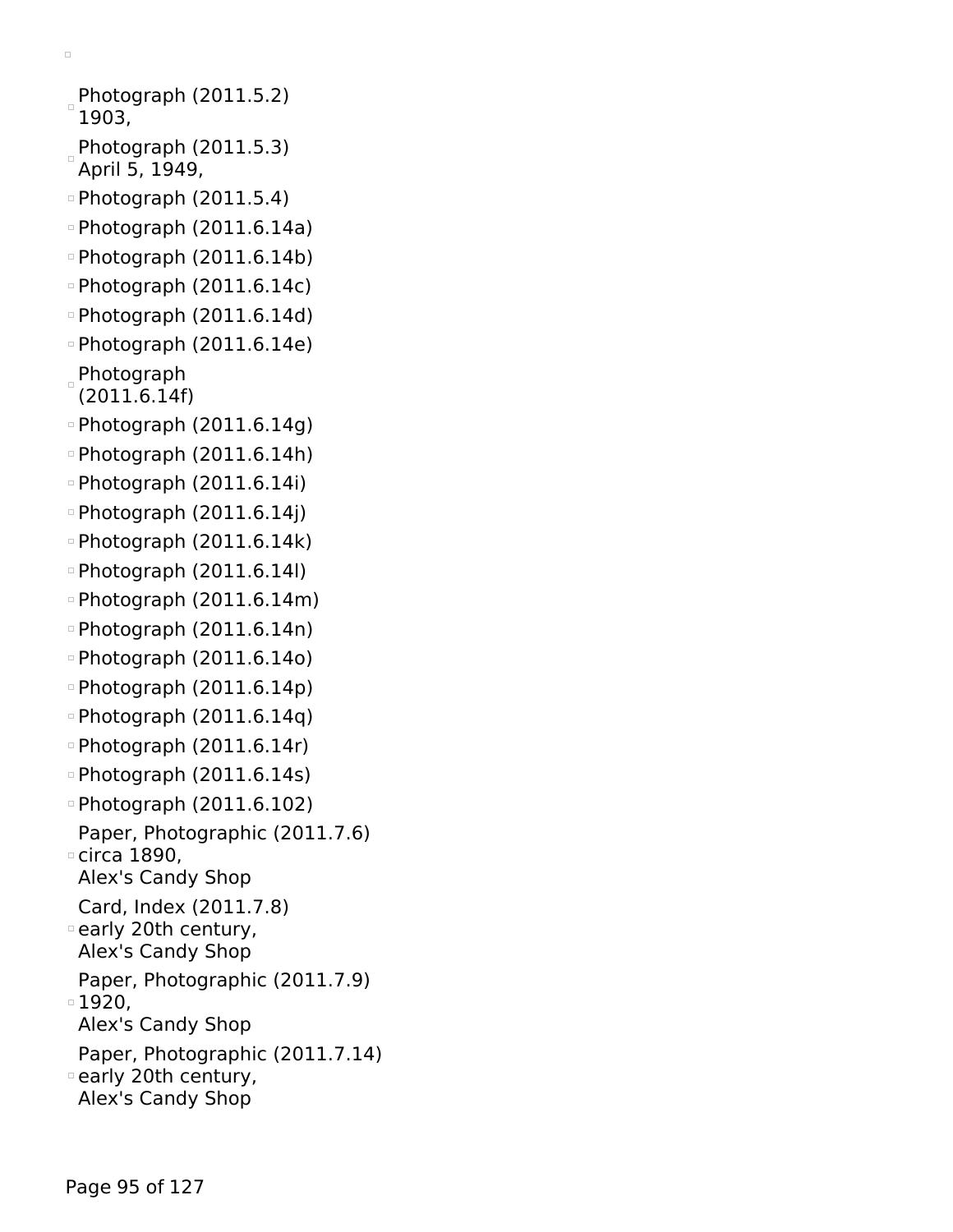Paper, Photographic (2011.7.15)  $_{\circ}$  early 20th century, Alex's Candy Shop Paper, Photographic (2011.7.17) Alex's Candy Shop Photograph (2011.7.107) circa 1940, Alex's Candy Shop Photograph (2011.7.108)  $\,\circ$  1920 – 1940, Alex's Candy Shop Photograph (2011.7.109) 1920 – 1940, Alex's Candy Shop Photograph (2011.7.110) Alex's Candy Shop Photograph (2011.7.111) circa 1940, Alex's Candy Shop Photograph (2011.7.112) 1950s, Alex's Candy Shop Photograph (2011.7.113) 1936, Alex's Candy Shop Photograph (2011.7.114) Alex's Candy Shop Photograph (2011.7.115) Alex's Candy Shop Photograph (2011.7.116) Alex's Candy Shop Photograph (2011.7.189) 1920 – 1940 Alex's Candy Shop Photograph (2011.7.190) 1920 – 1940, Alex's Candy Shop Photograph (2011.7.227) 1946, Alex's Candy Shop Picture (2011.7.259) 1920 – 1940, Alex's Candy Shop

 $\Box$ 

Page 96 of 127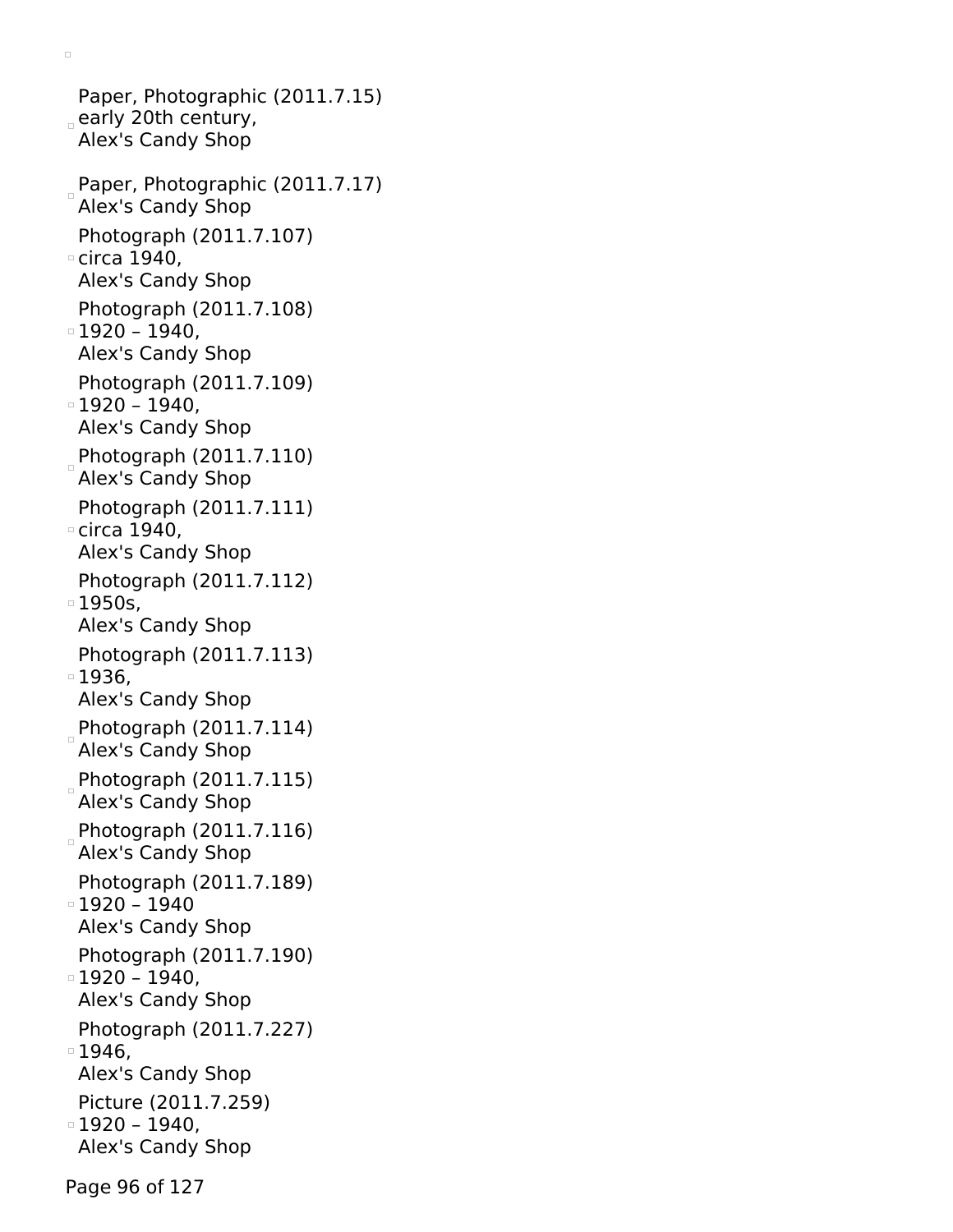Picture (2011.7.260)  $_{\circ}$  1920 – 1940, Alex's Candy Shop Photograph (2011.9.1) 1990s Photograph (2012.5.2) □ 1930, Mary Psyhogios Photograph (2012.7.1) ■1940 Gayety's Chocolates Photograph (2012.7.2) June 21, 1921, Gayety's Chocolates Photograph (2012.9.1) Spiros Safrithis Collection Photograph (2012.9.2) 1913 – 1929 Spiros Safrithis Collection Photograph (2012.9.3) 1913 – 1929 Spiros Safrithis Collection Photograph (2012.9.4) Spiros Safrithis Collection Photograph (2012.9.6) Spiros Safrithis Collection Photograph (2012.14.6) 1940s, Paper, Photographic (2012.14.7) 1940 Paper, Photographic  $(2012.14.9)$ July 10, 1960, Photograph (2012.14.10) March 14, 1937 Photograph (2012.21.3) Photograph (2012.24.1) October 1967, Photograph (2012.40.7) 1968, Photograph (2012.40.8) 1968,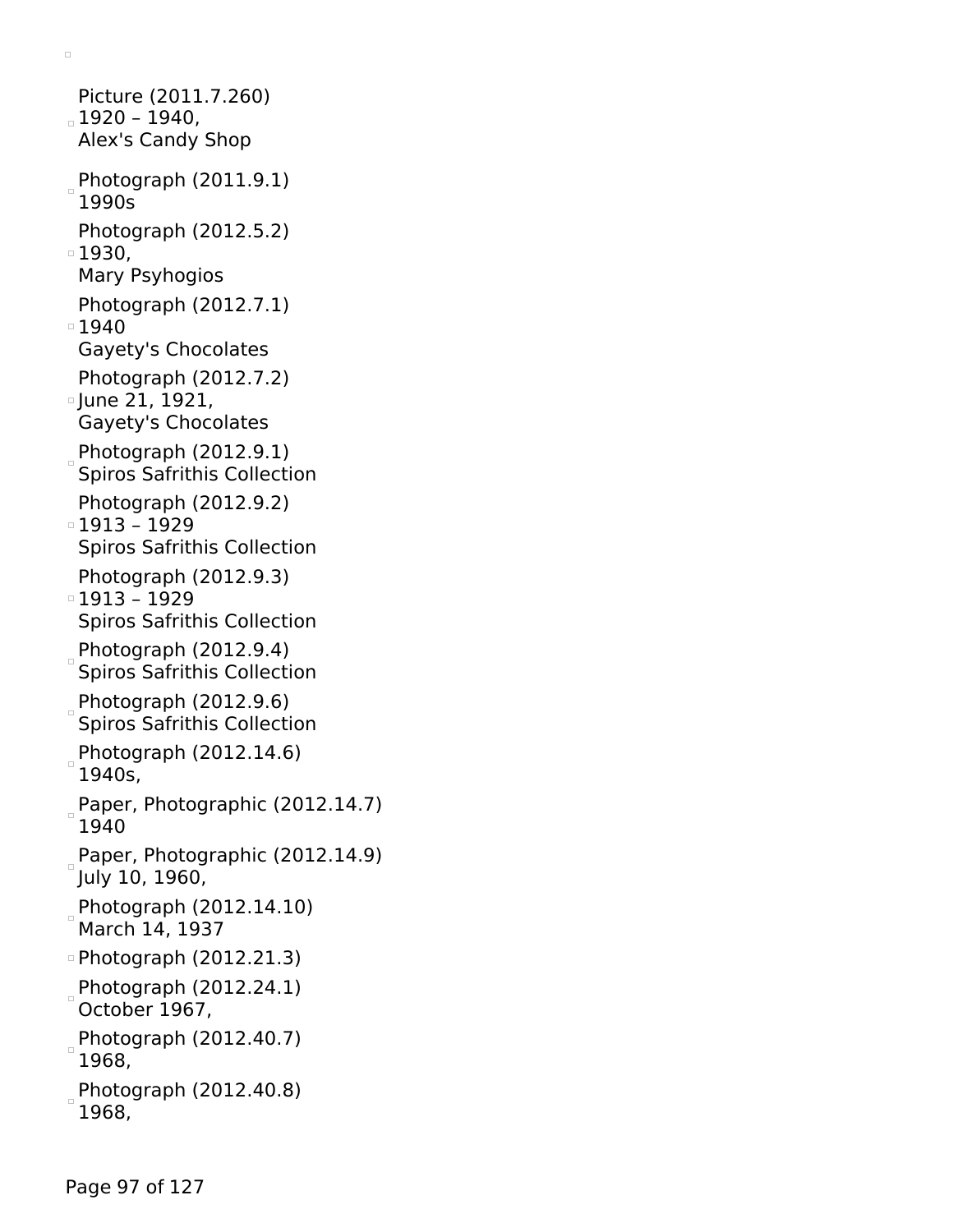Photograph (2012.40.9) 1968, Photograph (2012.40.10) 1994 Photograph (2012.40.11) 1937, Photograph (2012.40.12) 1950, Photograph (2012.40.13) 2004 Photograph (2012.40.14) 1963, Photograph (2012.40.15) 1954, Photograph  $(2012.43.1)$ circa 1917 Photograph (2012.44.1) 1950s Photograph (2012.44.2) 1950s Photograph (2012.44.3) 1950s Photograph (2012.50.1) 1890, Photograph (2012.51.1) 1969, Photograph (2012.51.2) 1969, Photograph (2012.51.3) 1969, Photograph (2012.51.4) 1969, Photograph (2012.51.5) 1969, Photograph (2012.51.7) Photograph (2012.51.8) 1950s, Photograph (2012.51.9) 1950s,  $P$ hotograph (2012.51.10) 1966,

 $\Box$ 

Page 98 of 127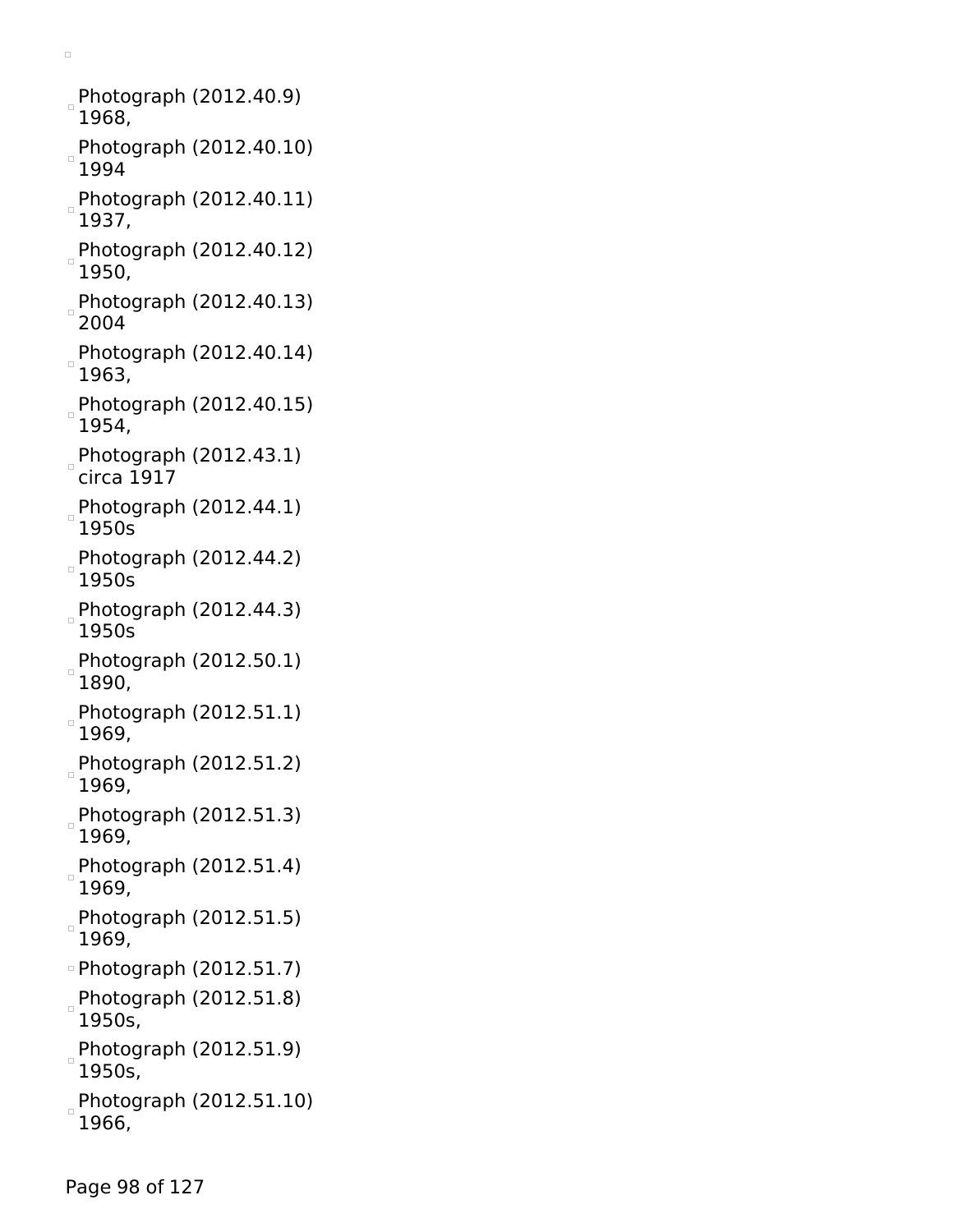$\Box$ 

Photograph (2012.51.11)  $^{\circ}$  1964,

- Photograph (2012.51.12) Photograph (2012.51.13)  $\frac{1}{2}$ 1951
- Photograph (2012.51.14) 1969,
- Photograph (2012.51.15) 1972,
- Photograph (2012.51.16) 1969,
- Photograph (2012.51.17) 1972,
- Photograph (2012.51.18) 1965,
- Photograph (2013.2.5) 1965
- Photograph (2013.2.6) January 26, 1965
- $Photography (2013.2.7)$ January 26, 1965
- Photograph  $(2013.2.8)$ January 26, 1965
- Photograph (2013.2.9) January 26, 1965
- Photograph (2013.2.36) February 9, 1962
- Photograph (2013.2.37) 1962
- Photograph (2013.5.17)
- 1931
- Pete Poulos
- Photograph (2013.5.18) 1936,
- Pete Poulos
- Photograph (2013.5.88)
- 1960s,
- Pete Poulos
- Photograph (2013.5.98) July 31, 1927,
- Pete Poulos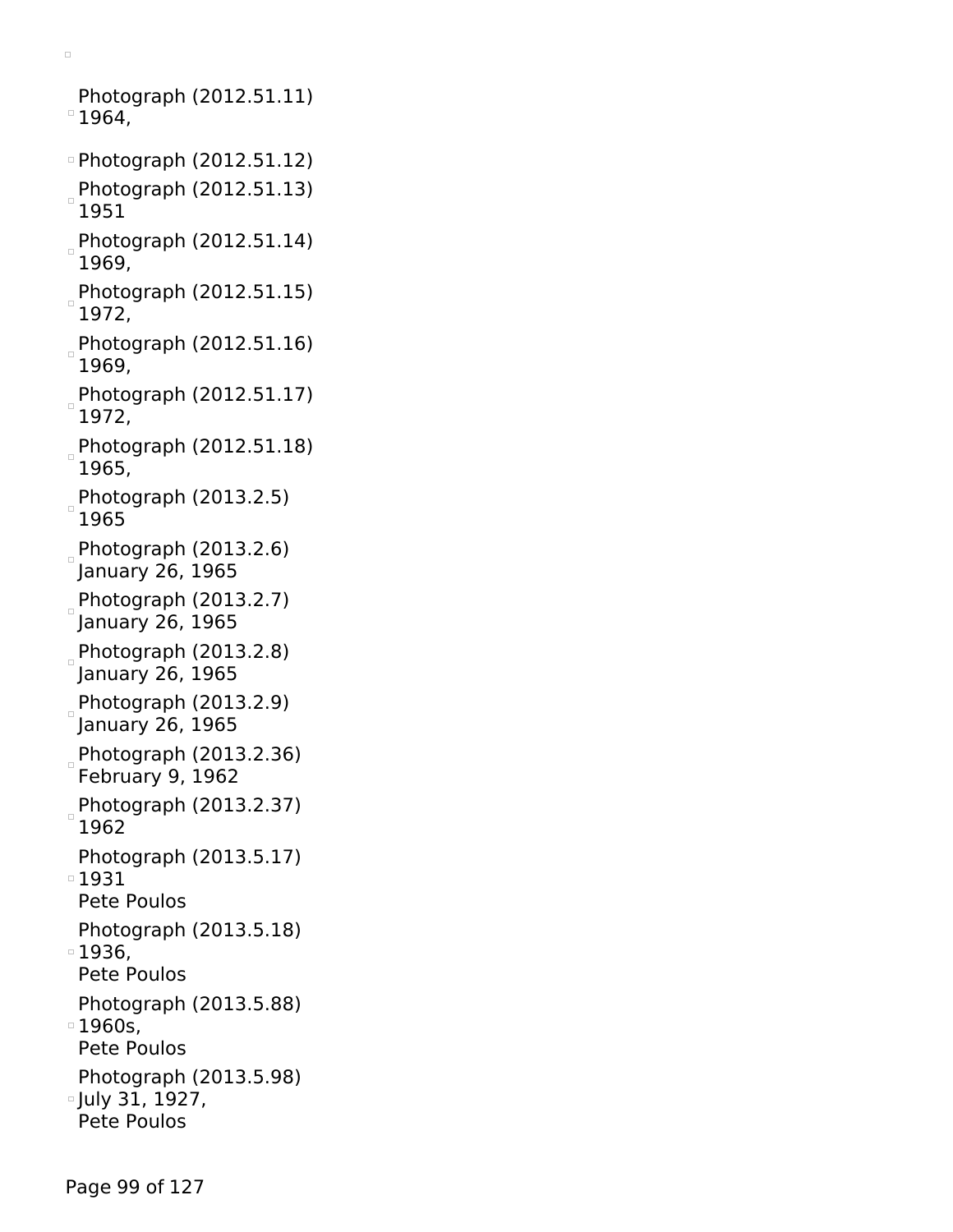Photograph (2013.5.99)  $_{\circ}$  July 31, 1927, Pete Poulos Photograph (2013.5.144) Photograph (2013.5.150) Photograph (2013.5.151) 1999 Photograph (2013.5.152) 1999 Paper, Photographic (2013.6.9) 1944 The Calas Family Photograph Collection Paper, Photographic (2013.6.10) 1942 The Calas Family Photograph Collection Paper, Photographic (2013.6.11) 1934 – 1936 The Calas Family Photograph Collection Paper, Photographic (2013.6.12) The Calas Family Photograph Collection Paper, Photographic (2013.6.13) The Calas Family Photograph Collection Paper, Photographic (2013.6.14) The Calas Family Photograph Collection Photograph (2013.9.2) 1925 – 1935 Virginia's Collection Photograph (2013.11.1) **July 14, 1915, 1915** Helen's Collection Photograph  $(2013.12.3)$ circa 1949, Photograph (2013.12.4) Photograph (2013.12.5) Photograph (2013.12.6) Photograph (2013.12.7) 1920s,

 $\Box$ 

Page 100 of 127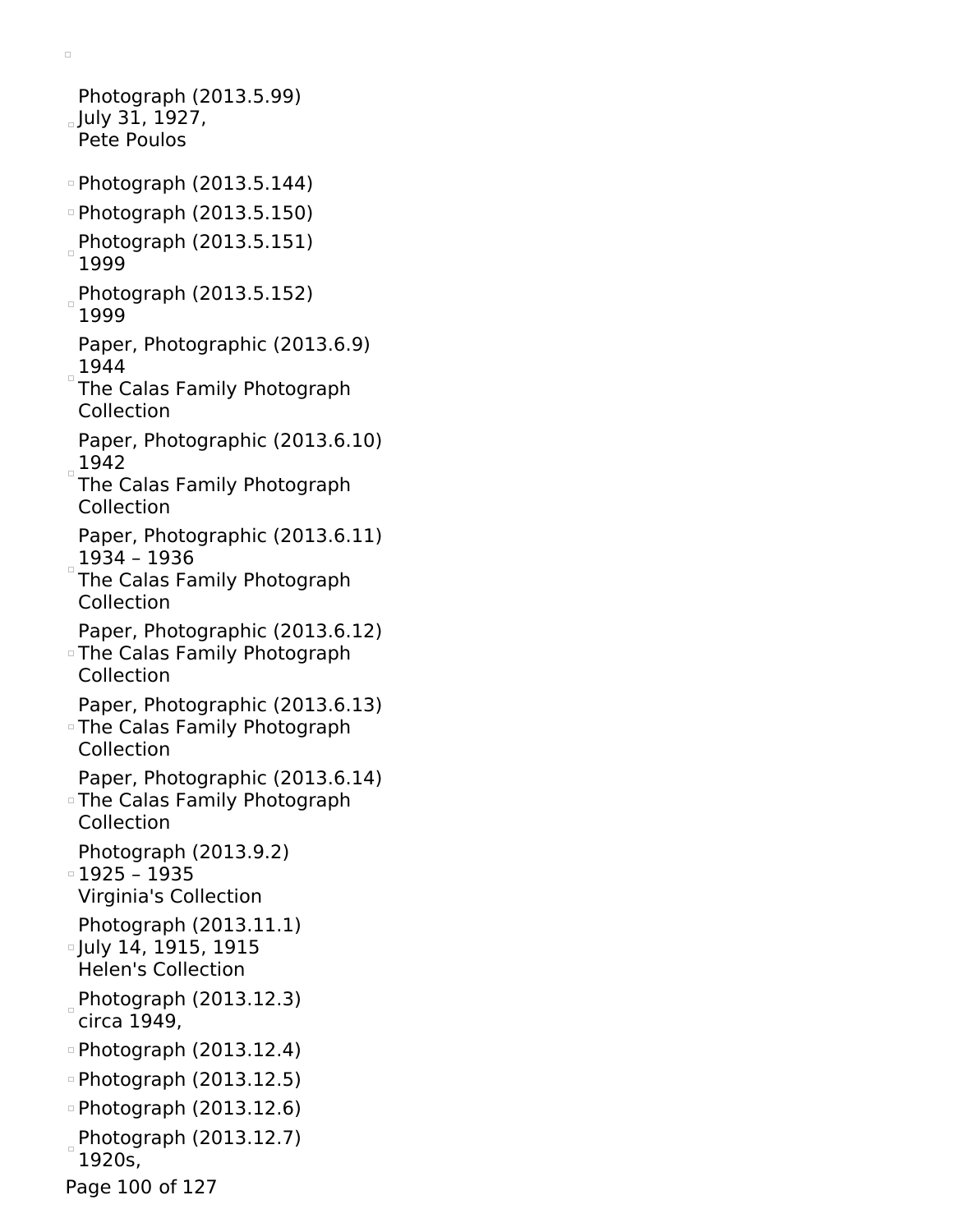- Photograph (2013.12.8)
- Photograph (2013.12.13)
- Photograph (2013.12.14)
- Photograph (2013.12.15)
- Photograph (2013.12.16)
- Photograph (2013.12.17)
- Photograph (2013.12.18)
- Photograph (2013.12.19)
- Photograph (2013.12.20)
- Photograph (2013.12.21)
- Photograph (2013.12.22)
- Photograph (2013.12.26) December 25, 1938,
- Photograph (2013.12.27) 1962,
- Photograph (2013.12.28) 1962,
- Photograph (2013.12.29) 1962,
- Photograph (2013.12.30)
- Photograph (2013.12.31)
- Photograph (2013.12.32)
- Photograph (2013.12.33)
- Photograph (2013.12.34)
- Photograph (2013.12.35)
- Photograph (2013.12.36)
- Photograph (2013.13.1)
- Photograph (2013.16.9)
- Photograph (2013.16.10)
- Photograph (2013.16.11)
- Photograph (2013.16.12)
- Photograph (2013.16.13)
- Photograph (2013.17.1) July 11, 1937
- Photograph (2013.21.1) 1967,
- Photograph (2013.21.2) 1967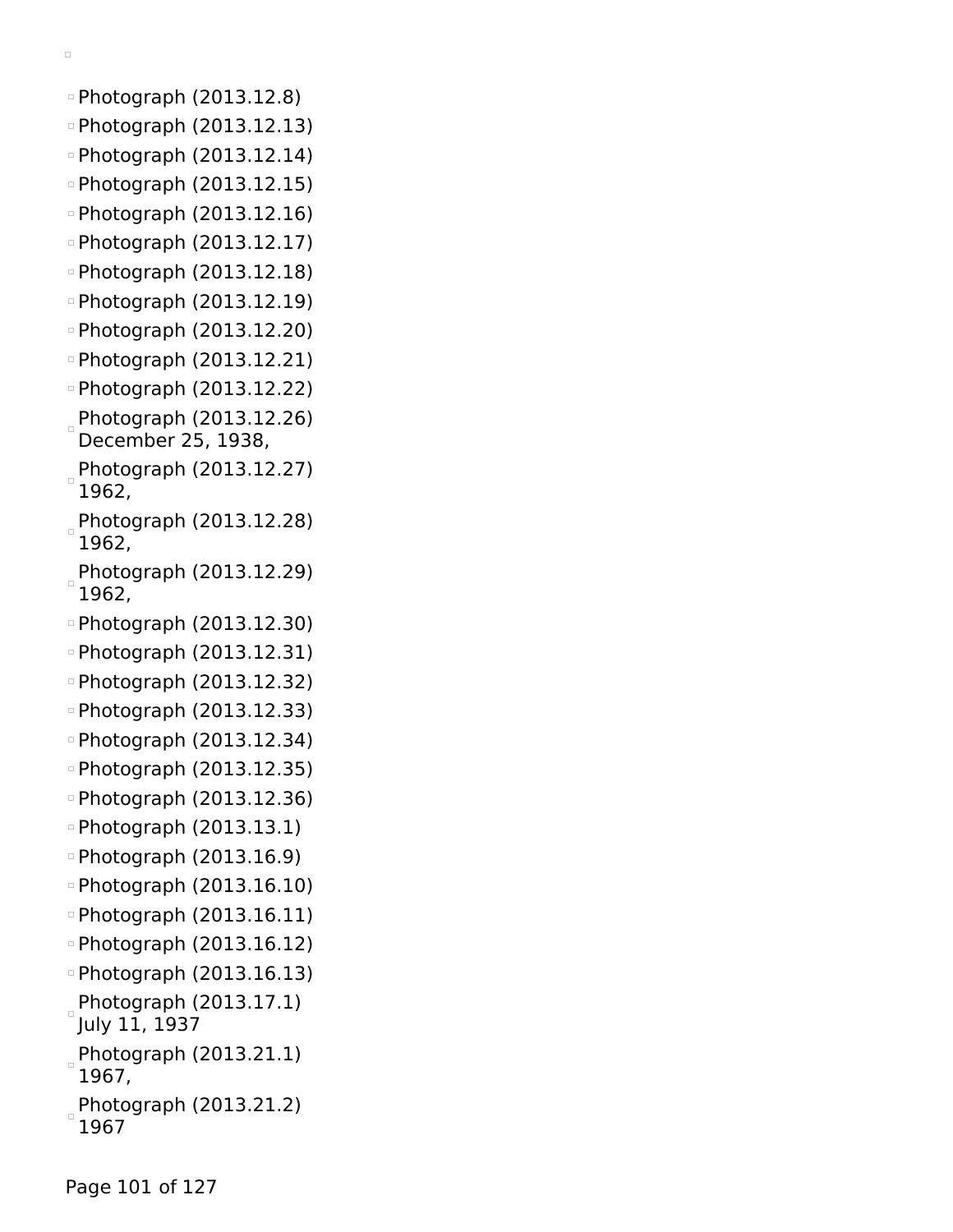Photograph (2013.21.3)  $^{\circ}$  1967,

- Photograph (2013.21.4) 1967,
- Photograph  $(2013.21.5)$ 1967,
- Photograph (2013.21.6) 1967,
- Photograph (2013.21.7) 1967,
- $P$ hotograph (2013.21.8) 1967,
- Photograph (2013.21.9) 1967,
- Photograph (2013.21.10) 1967,
- Photograph (2013.21.11) 1967,
- $P$ hotograph (2013.21.12) 1967,
- Photograph (2013.21.13) 1967,
- Photograph (2013.21.14) 1967,
- Photograph (2013.21.15) 1967,
- Photograph (2013.21.16) 1967
- Photograph (2013.21.17) 1967,
- Photograph (2013.21.18) 1967,
- Photograph (2013.21.19) 1967,
- Photograph (2013.21.20)  $\overline{a}$ 1967,
- Photograph (2013.21.21) 1967,
- Photograph (2013.21.22) 1967,
- Photograph (2013.21.23) 1967,
- Page 102 of 127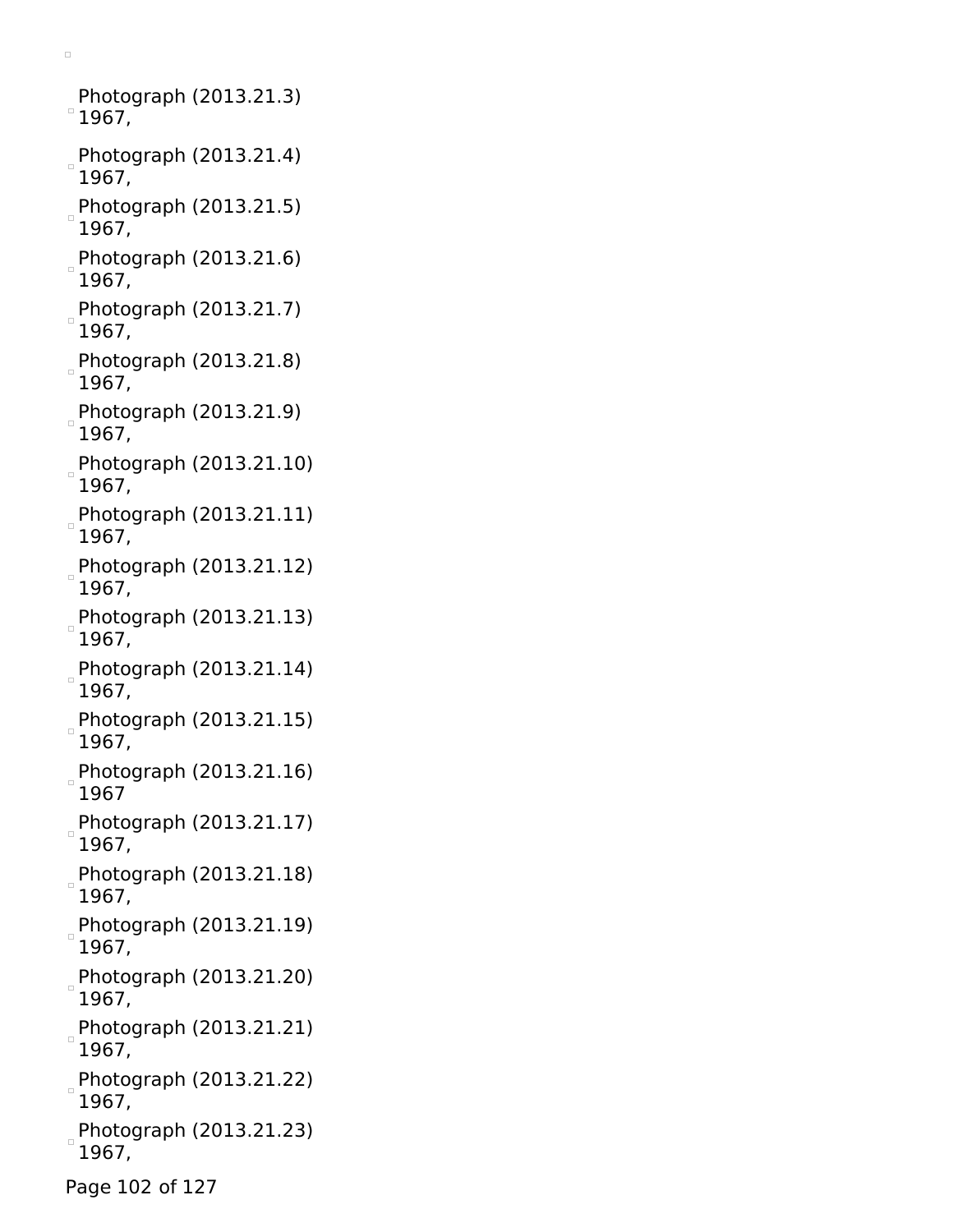Photograph (2013.21.24)  $^{\circ}$  1967, Photograph (2013.21.25)  $\begin{array}{c} \square \end{array}$ 1967, Photograph (2013.21.26) 1967, Photograph (2013.21.27) 1967, Photograph (2013.21.28) Photograph (2013.23.4)  $1932,$ Madeline Marines's Objects Postcard (2013.27.1) 1918, Photograph  $(2014.2.1)$ February 28, 1916, Photograph (2014.2.2) April 21, 1944, Photograph (2014.2.3) Photograph (2015.4.6) 1939 – 1945 Photograph (2015.4.10) Photograph (2015.11.2) circa 1918, Photograph (2015.15.16) 1945 – 1965 Photograph (2015.15.17) Postcard (2015.15.18) Photograph (2015.16.1) 1941 – 1947 Photograph (2015.17.2) 1980 Photograph (2015.17.3) June 6, 1980  $Photograph (2015.17.4)$ June 6, 1980  $P$ hotograph (2015.17.5) June 6, 1980  $P$ hotograph (2015.17.6) June 6, 1980

 $\Box$ 

Page 103 of 127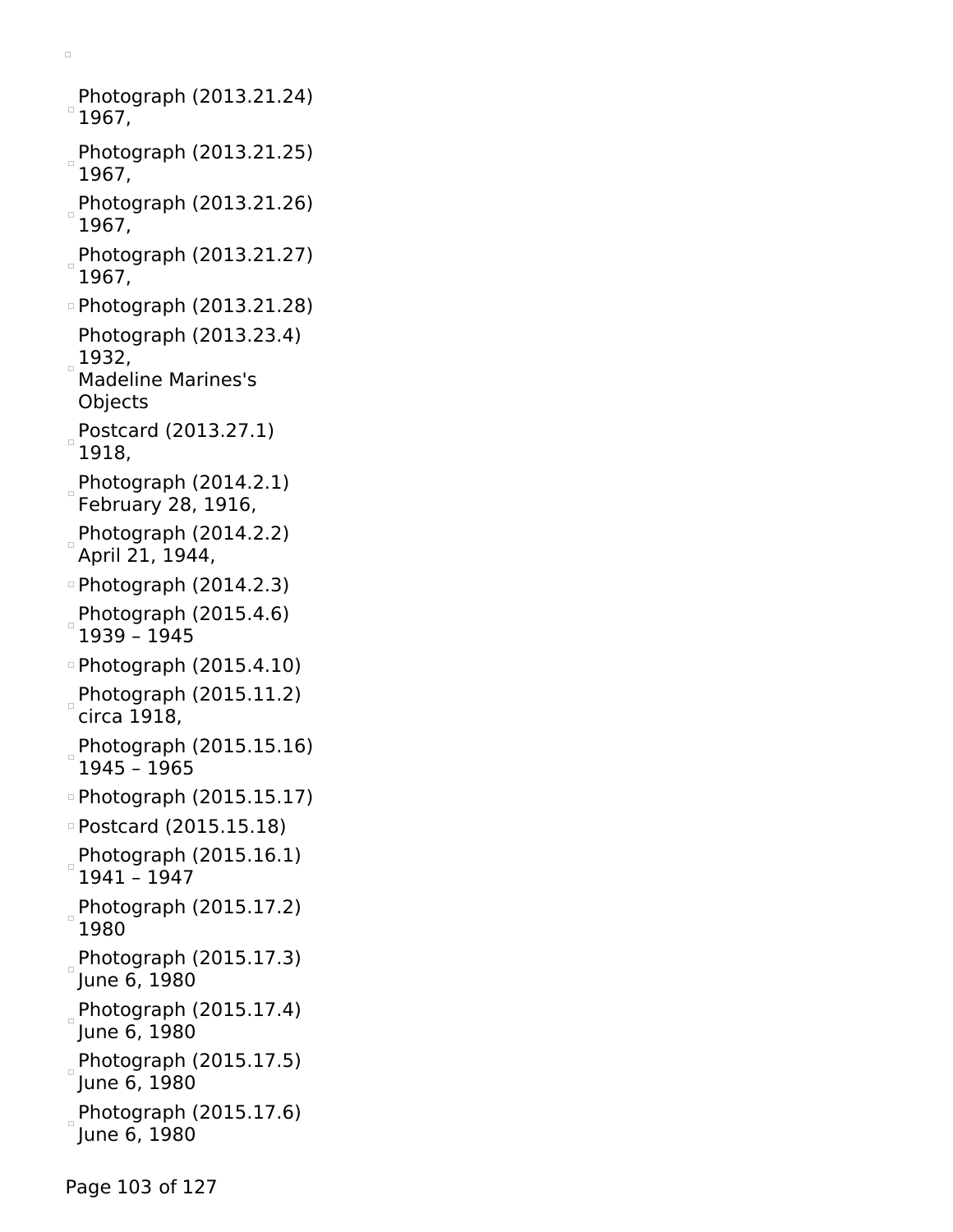Photograph  $(2015.17.7)$ June 6, 1980  $P$ hotograph (2015.17.8) June 6, 1980 Photograph (2015.17.9) June 6, 1980 Photograph (2015.17.10) June 6, 1980 Photograph (2015.19.1) Photograph (2015.22.1) 1890 – 1913 Photograph (2015.22.2) 1890 – 1913  $P$ hotograph (2015.22.3) 1890 – 1920 Photograph (2015.22.4) 1910 – 1913 Photograph (2015.22.5) 1910 – 1913 Photograph (2015.22.6) 1910 – 1913 Photograph (2015.22.7) 1910 – 1913 Photograph (2015.22.8) 1910 – 1913 Photograph (2015.22.9) 1910 – 1913 Photograph (2015.22.10) 1920 – 1945 Photograph (2015.22.11) 1920 – 1945 Photograph (2015.22.12) 1940, Photograph (2015.22.13) Photograph (2015.22.14) Photograph (2015.22.15) Photograph (2015.22.16) Photograph (2015.22.17) Photograph (2015.22.18) Photograph (2015.22.19) Photograph (2015.22.20) Page 104 of 127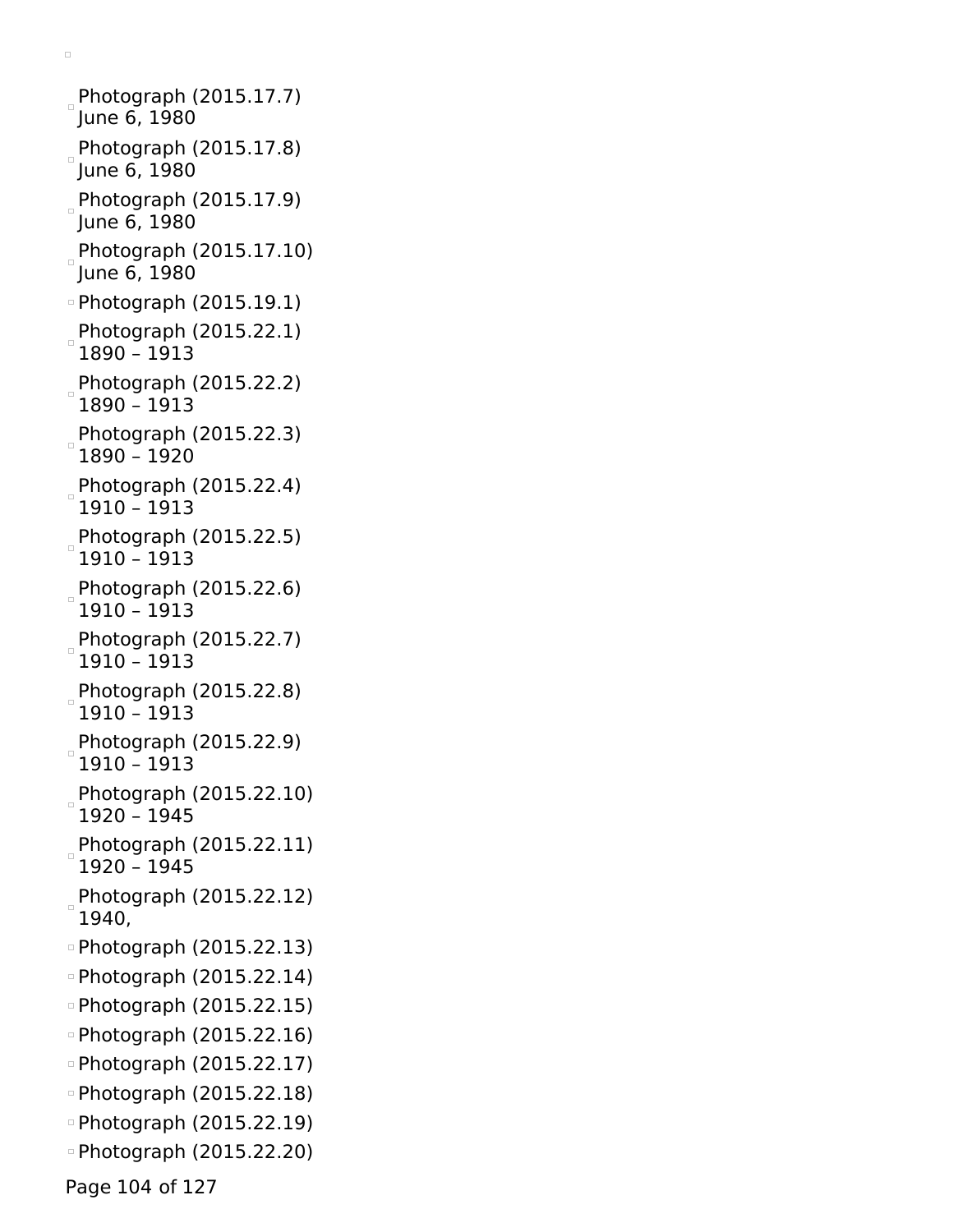- Photograph (2015.22.21)  $^{\circ}$  1940s
- Photograph (2015.27.1) 1920,
- Photograph (2015.27.2) 1925 – 1945
- Photograph (2015.27.3) 1935 – 1945
- Photograph (2016.1.2) 2005
- Photograph (2016.1.3)
- Photograph (2016.2.4) 1931
- Economou Family Papers
- Photograph (2016.2.23) **June 7, 1931**
- Economou Family Papers
- Photograph (2016.4.6)
- Photograph (2016.4.7)
- Photograph (2016.4.8)
- Photograph (2016.4.9)
- $\degree$ Photograph (2016.4.10)
- Photograph (2016.4.11)
- Photograph (2016.4.12)
- Photograph (2016.10.1)
- Photograph (2016.10.2)
- Photograph (2017.12.22) The Parthenon Restaurant Collection
- Photograph (2017.12.23) The Parthenon Restaurant Collection
- Photograph (2017.12.24) The Parthenon Restaurant Collection
- Photograph (2017.12.25) The Parthenon Restaurant Collection
- Photograph (2017.12.26) The Parthenon Restaurant Collection
- Photograph (2017.12.27) The Parthenon Restaurant Collection
- Photograph (2017.12.31) The Parthenon Restaurant Collection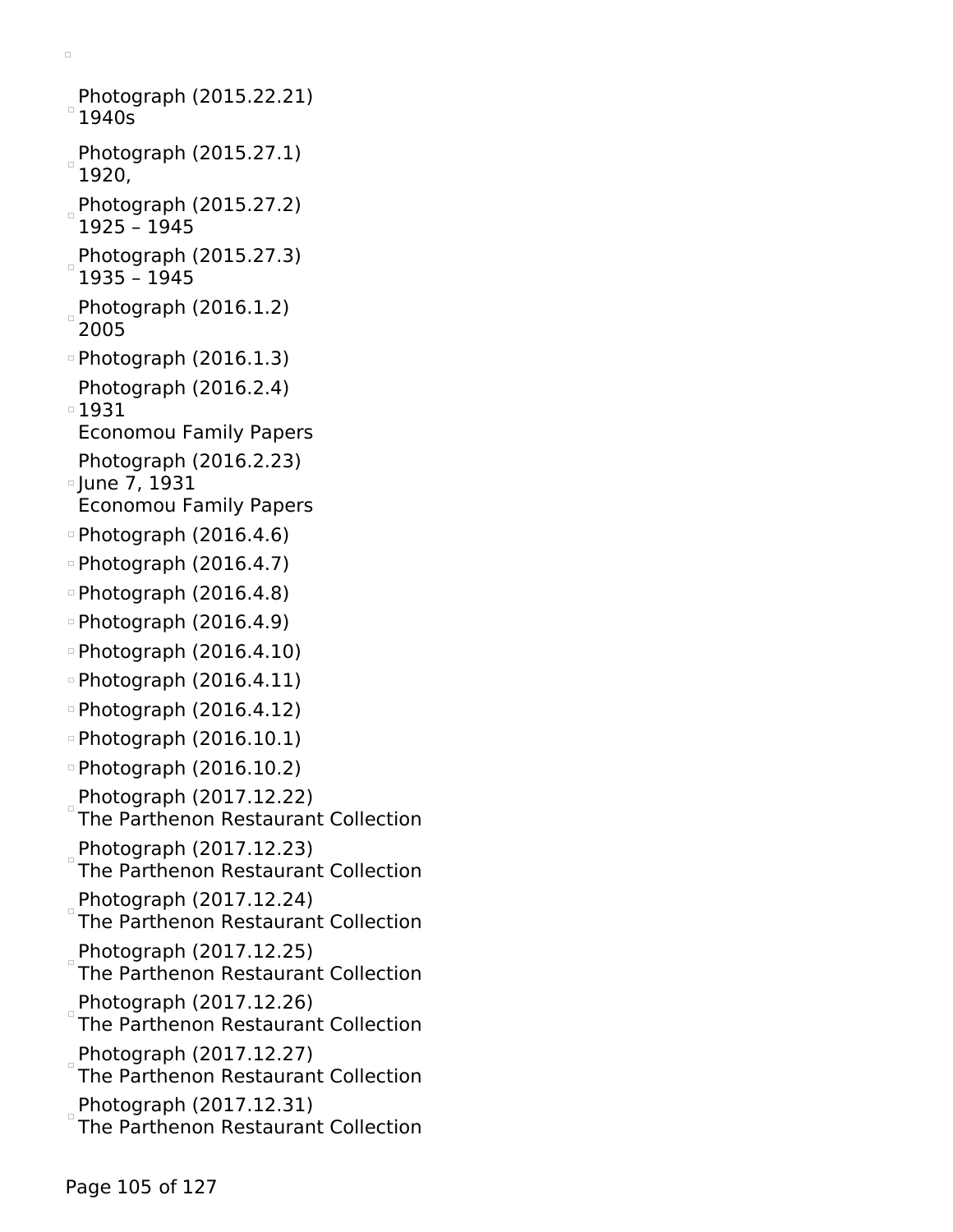Photograph (2017.12.34) The Parthenon Restaurant Collection Photograph (2017.12.35) The Parthenon Restaurant Collection Photograph (2017.12.36) The Parthenon Restaurant Collection Photograph (2017.12.37) The Parthenon Restaurant Collection Photograph (2017.12.38) The Parthenon Restaurant Collection Photograph (2017.12.43) The Parthenon Restaurant Collection Photograph (2017.12.48) The Parthenon Restaurant Collection Photograph (2017.12.52) The Parthenon Restaurant Collection Photograph (2017.12.53) The Parthenon Restaurant Collection Photograph (2017.12.54) The Parthenon Restaurant Collection Photograph, Black-and-White (2018.8.3) Lena Xydes Greek War Relief Association Photo Collection Photograph, Black-and-White (2018.8.4) Lena Xydes Greek War Relief Association Photo Collection Photograph, Black-and-White (2018.8.5) Lena Xydes Greek War Relief Association Photo Collection Photograph, Black-and-White (2018.8.6) Lena Xydes Greek War Relief Association Photo Collection Photograph, Black-and-White (2018.8.7) Lena Xydes Greek War Relief Association Photo Collection Photograph, Black-and-White (2018.8.8) Lena Xydes Greek War Relief Association Photo Collection Photograph, Black-and-White (2018.8.9) Lena Xydes Greek War Relief Association Photo Collection Photograph, Black-and-White (2018.8.10) Lena Xydes Greek War Relief Association Photo Collection Photograph, Black-and-White (2018.8.11) Lena Xydes Greek War Relief Association Photo Collection Photograph, Black-and-White (2018.8.12) Lena Xydes Greek War Relief Association Photo Collection Photograph, Black-and-White (2018.8.13) Lena Xydes Greek War Relief Association Photo Collection

Page 106 of 127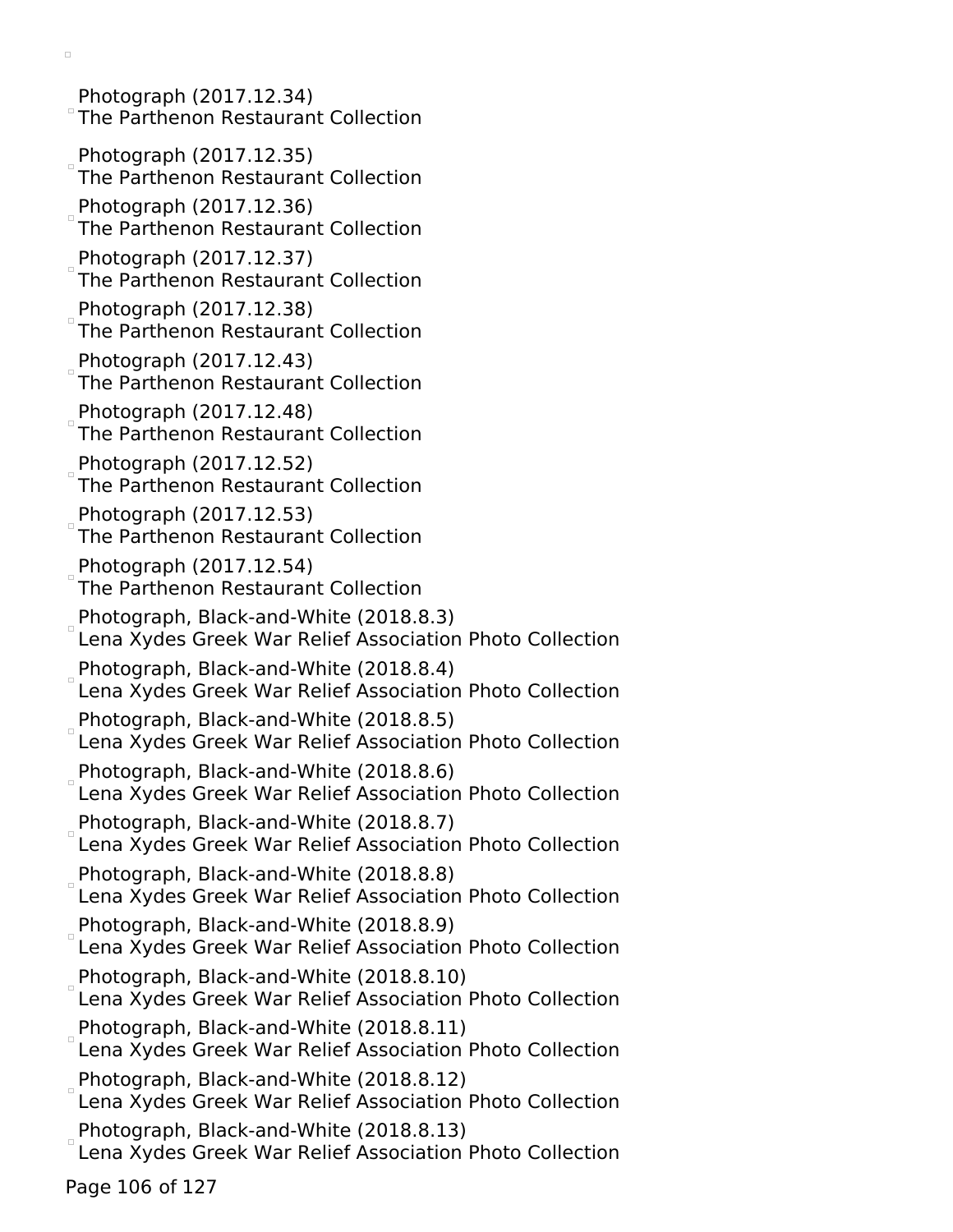Photograph, Black-and-White (2018.8.14) Lena Xydes Greek War Relief Association Photo Collection Photograph, Black-and-White (2018.8.15) Lena Xydes Greek War Relief Association Photo Collection Photograph, Black-and-White (2018.8.16) Lena Xydes Greek War Relief Association Photo Collection Photograph, Black-and-White (2018.8.17) Lena Xydes Greek War Relief Association Photo Collection Photograph, Black-and-White (2018.8.18) Lena Xydes Greek War Relief Association Photo Collection Photograph, Black-and-White (2018.8.19) Lena Xydes Greek War Relief Association Photo Collection Photograph, Black-and-White (2018.8.20) Lena Xydes Greek War Relief Association Photo Collection Photograph, Black-and-White (2018.8.21) Lena Xydes Greek War Relief Association Photo Collection Photograph, Black-and-White (2018.8.22) Lena Xydes Greek War Relief Association Photo Collection Photograph, Black-and-White (2018.8.23) Lena Xydes Greek War Relief Association Photo Collection Photograph, Black-and-White (2018.8.24) Lena Xydes Greek War Relief Association Photo Collection Photograph, Black-and-White (2018.8.25) Lena Xydes Greek War Relief Association Photo Collection Photograph, Black-and-White (2018.8.26) Lena Xydes Greek War Relief Association Photo Collection Photograph, Black-and-White (2018.8.27) Lena Xydes Greek War Relief Association Photo Collection Photograph, Black-and-White (2018.8.28) Lena Xydes Greek War Relief Association Photo Collection Photograph, Black-and-White (2018.8.29) Lena Xydes Greek War Relief Association Photo Collection Photograph, Black-and-White (2018.8.30) Lena Xydes Greek War Relief Association Photo Collection Photograph, Black-and-White (2018.8.31) Lena Xydes Greek War Relief Association Photo Collection Photograph, Black-and-White (2018.8.32) Lena Xydes Greek War Relief Association Photo Collection Photograph, Black-and-White (2018.8.33) Lena Xydes Greek War Relief Association Photo Collection Photograph, Black-and-White (2018.8.34) Lena Xydes Greek War Relief Association Photo Collection

Page 107 of 127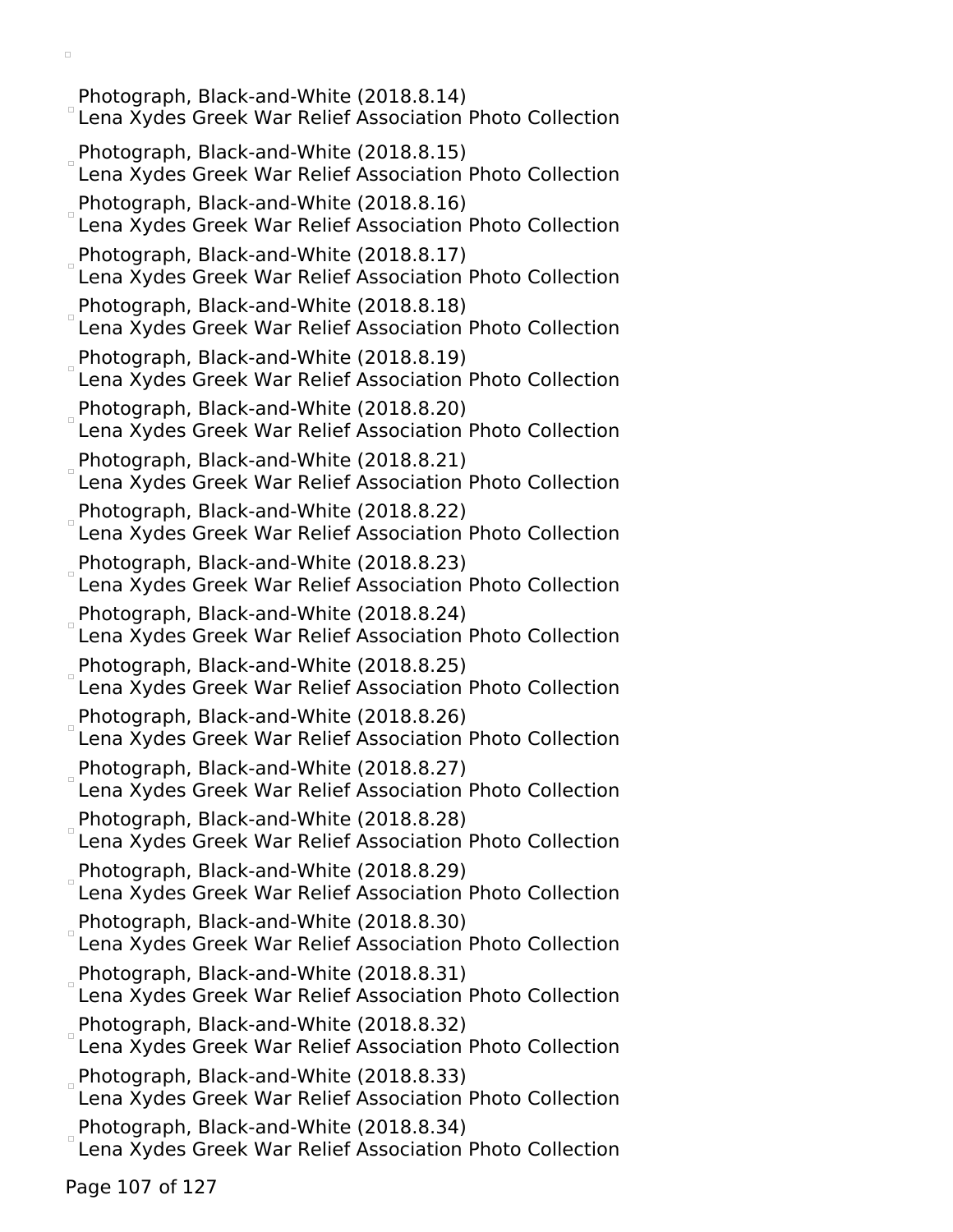Photograph, Black-and-White (2018.8.35) Lena Xydes Greek War Relief Association Photo Collection Photograph, Black-and-White (2018.8.36) Lena Xydes Greek War Relief Association Photo Collection Photograph, Black-and-White (2018.8.37) Lena Xydes Greek War Relief Association Photo Collection Photograph (2020.4.1) 1900s  $P$ hotograph (2020.4.2) 1900s Photograph (2021.2.1) 1921 Photograph  $(2021.2.2)$ April 16, 1937 Photograph  $(2021.5.6)$ Mary Kay Karzas Aragon and Trianon Ballroom Collection Photograph (2021.5.7) Mary Kay Karzas Aragon and Trianon Ballroom Collection Photograph (2021.5.8) Mary Kay Karzas Aragon and Trianon Ballroom Collection Photograph (2021.5.9) Mary Kay Karzas Aragon and Trianon Ballroom Collection Portrait (2021.5.12) Mary Kay Karzas Aragon and Trianon Ballroom Collection Photograph (2021.14) 1930s Photograph  $(2021.19.1)$ circa 1910 Photograph  $(2021.19.2)$ circa 1910 Photograph (2021.19.3) circa 1910 Photograph (2021.19.4) circa 1910 Photograph (2021.22.1) 1920s Photograph (2021.22.2) Photograph (2021.22.3) Photograph (2021.22.4) May 4, 1924 Photograph (2021.22.5) 1940s Page 108 of 127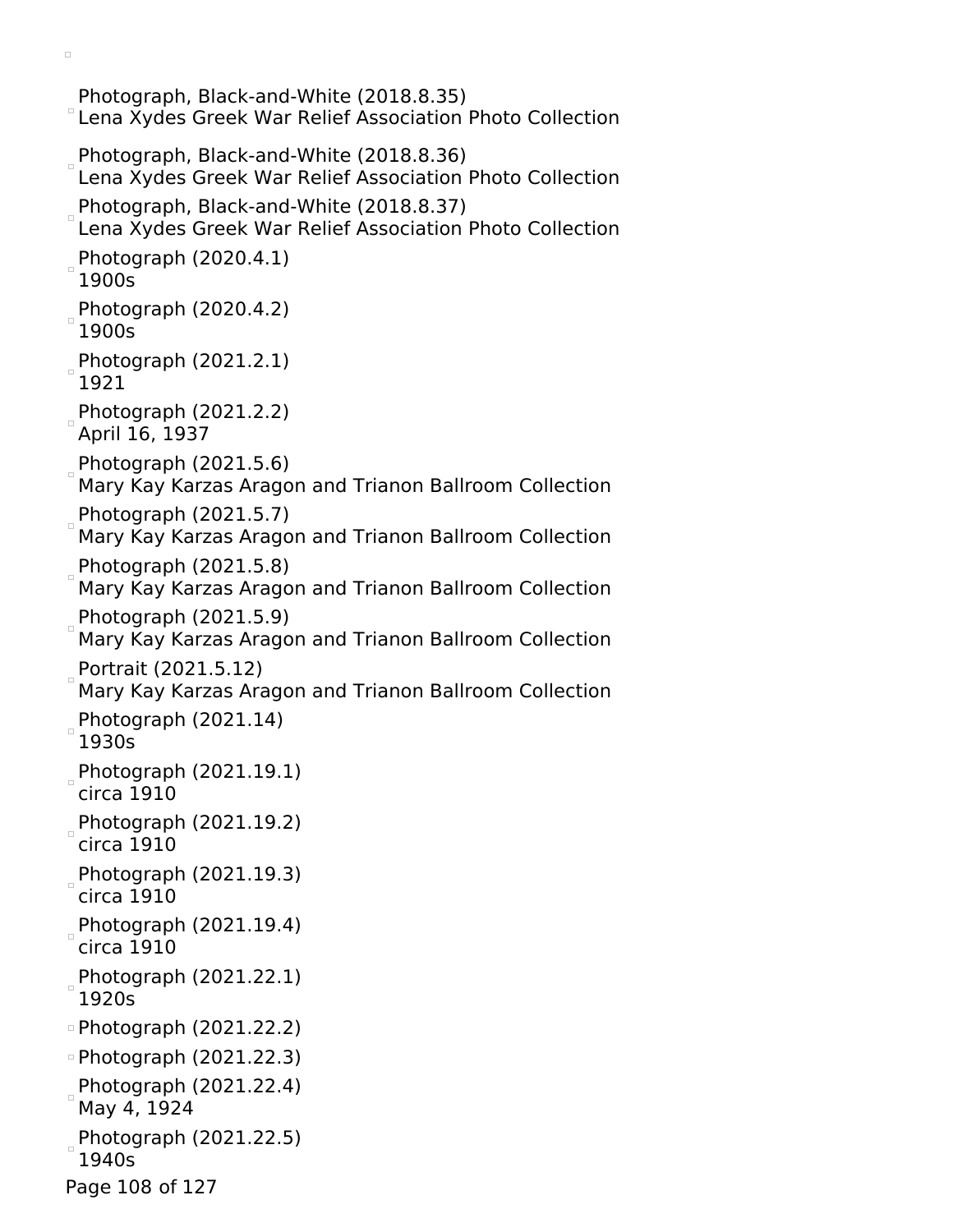Portrait (2021.24.1) Helias Doundoulakis Collection Album, Photograph (2021.24.2) Photograph (2022.8.2) 1940s James D. Tanos Collection Photograph (2022.8.3) ■1950 James D. Tanos Collection Photograph (2022.8.4) ■1953 James D. Tanos Collection Photograph (2022.8.5) ■1953 James D. Tanos Collection Photograph  $(2022.8.6)$ James D. Tanos Collection Photograph (2022.8.7) ■1963 James D. Tanos Collection Photograph (2022.8.8) March 26, 1964 James D. Tanos Collection Photograph  $(2022.8.9)$ James D. Tanos Collection Photograph (2022.8.10) ■1977 James D. Tanos Collection Photograph (2022.8.15) James D. Tanos Collection  $Photography$  (2022.8.16) James D. Tanos Collection Photograph  $(2022.8.17)$ James D. Tanos Collection Photograph (2022.8.18) James D. Tanos Collection Photograph (2022.8.19) James D. Tanos Collection  $Photograph (2022.8.20)$ James D. Tanos Collection Postcard (F2012.19)

 $\Box$ 

Page 109 of 127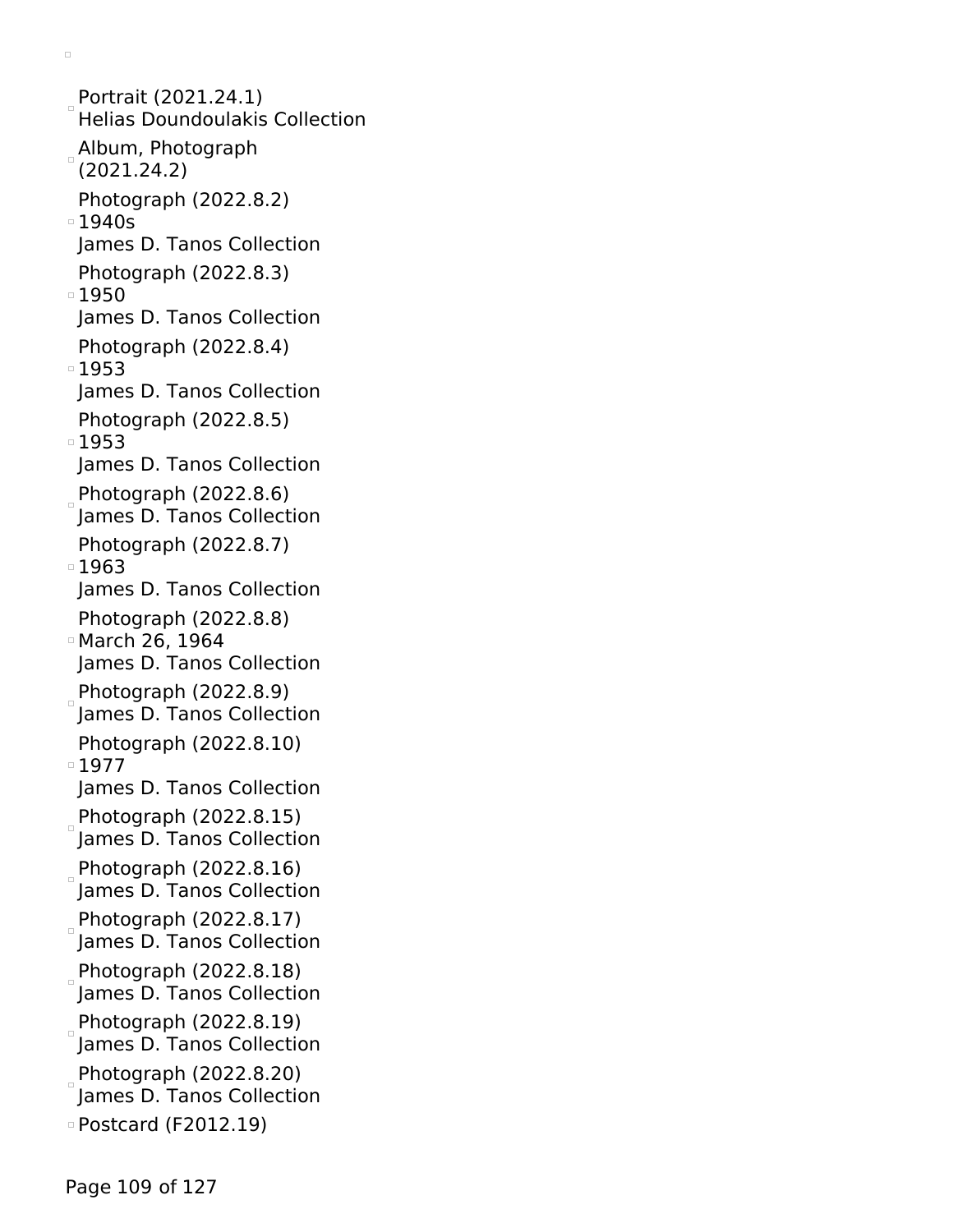```
Photograph (F2013.15)
November 13, 2004
Photograph (F2013.16)
 November 13, 2004
Photograph (F2013.17)
Photograph (F2013.18)
 May 1, 2005
Photograph (F2013.19)
May 1, 2005
 Photograph (F2013.20)
July 21 – 23, 1951,
 1951
Photograph (F2013.21)
 1945 – 1953
Photograph (F2013.22)
Photograph (F2013.23)
Photograph (F2013.24)
Photograph (F2013.25)
Photograph (F2013.26)
Photograph (F2013.27)
 1920 – 1930
Photograph (F2013.28)
Photograph (F2013.29)
 1902, 1902
Photograph (F2013.30)
Photograph (F2013.31)
 1950s
Photograph (F2013.32)
 1986
Photograph (F2013.33)
 1940s
Photograph (F2013.55)
 1920 – 1940
Photograph (F2013.56)
 1915,
Photograph (F2013.57)
Photograph (F2013.58)
Photograph (F2013.59)
Photograph (F2013.60)
Photograph (F2013.62)
```
Page 110 of 127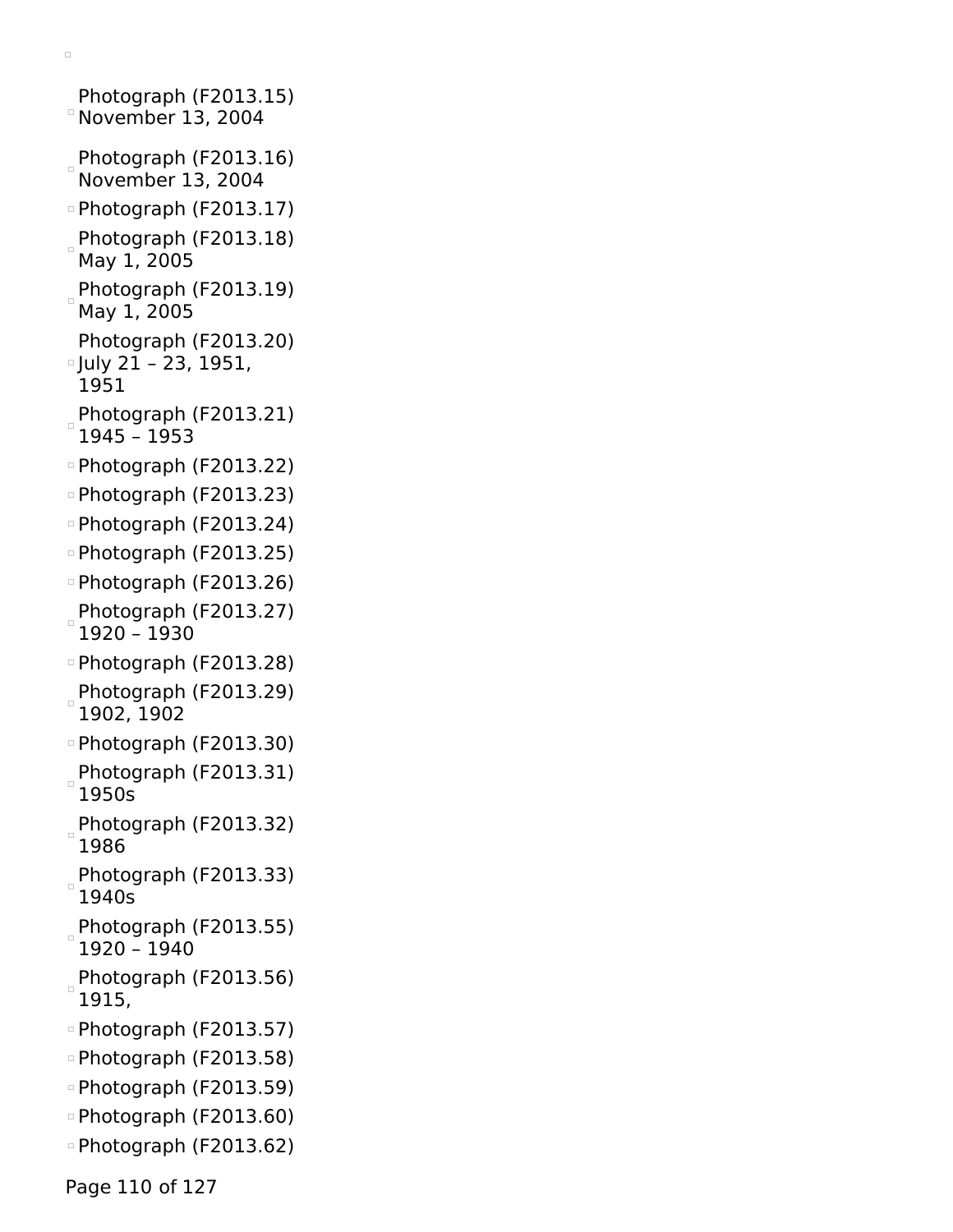```
\Box
```
- Photograph (F2014.81)
- Photograph (F2014.82) 1935,
- Photograph (F2014.83) circa 1900,
- Photograph (F2014.84)
- Photograph (F2014.85)
- Photograph (F2014.86) circa 1952,
- Card, Political (F2014.87) 1958,
- Photograph (F2014.97) circa 1920,
- Photograph (F2014.100)
- Photograph (F2014.101) eek confectionary
- Photograph (F2014.111)
- Frame, Picture (F2014.129)
- $P$ hotograph (F2014.150) 1941,
- Photograph (F2014.151) 1941,
- Photograph (F2014.152) 1941,
- Album (F2014.157) 1941,
- Album, Photograph (F2014.158)
- circa 1966,
- Photograph (F2015.1) 1971
- Photograph (F2015.8)
- Photograph (F2015.9)
- Photograph (F2015.12)
- Photograph (F2015.15) late 1940s
- Photograph (F2015.16) circa 1959,
- Photograph (F2015.17)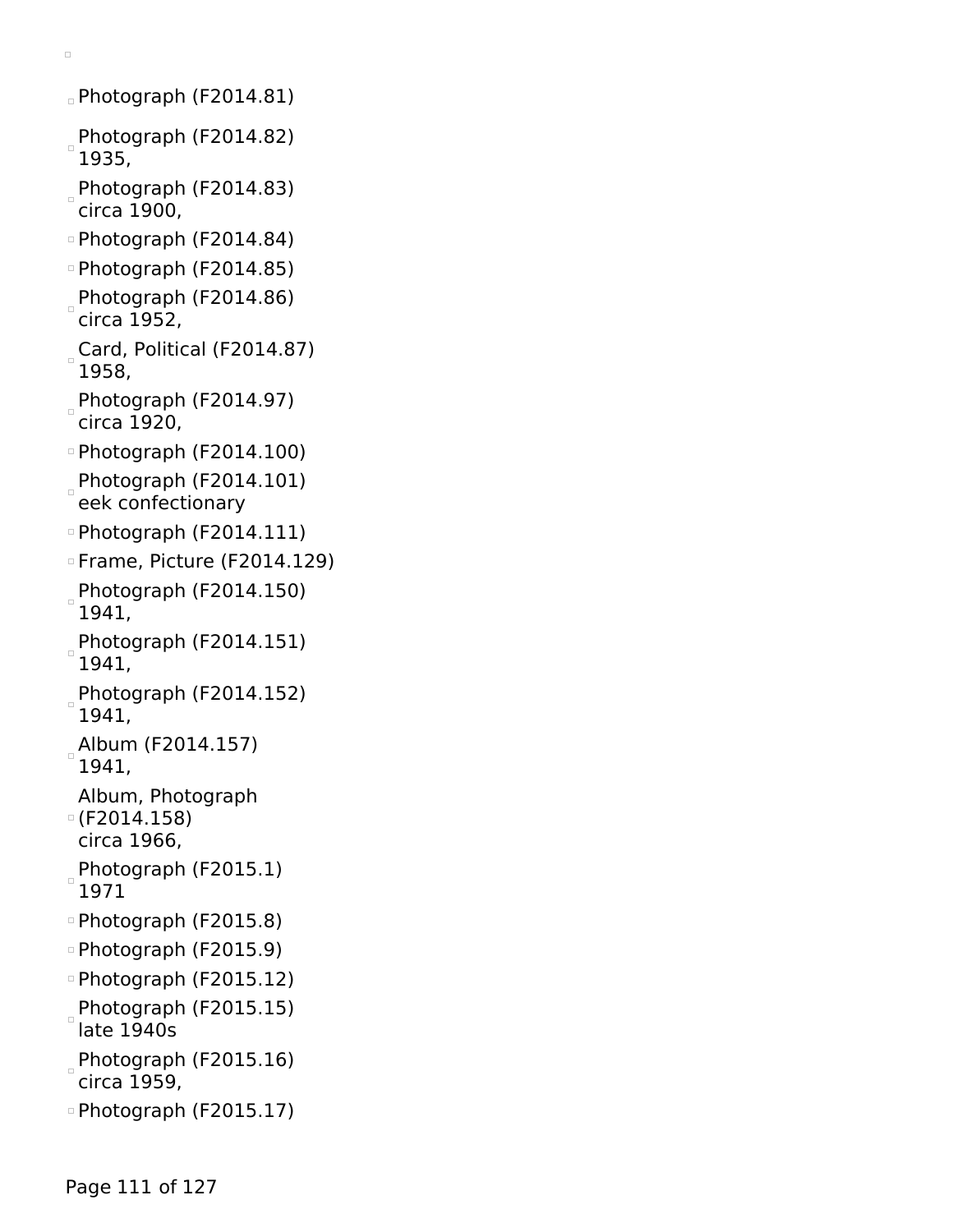- Photograph (F2015.18) 1940s,
- Photograph (F2015.19) 1964,
- Photograph (F2015.20) 1964,
- Photograph (F2015.21) 1951,
- Photograph (F2015.22) December 11, 1939,
- Picture (F2015.24)
- Photograph (F2015.25)  $\Box$ 1950,
- Photograph (F2015.26)
- Photograph (F2015.27)
- Photograph (F2015.28) 1975
- Photograph (F2015.29)
- Photograph (F2015.30)
- Photograph (F2015.31)
- Photograph (F2015.32)
- Photograph (F2015.40)
- Photograph (F2015.41)
- Picture (F2015.43) 1916,
- Picture (F2015.44) 1944,
- Picture (F2015.45)
- Picture (F2015.47) August 31, 1980
- Photograph (F2015.48)
- Photograph (F2015.49)
- Photograph (F2015.50) 1962,
- Photograph (F2015.51)
- Photograph (F2015.52)
- Photograph (F2015.61)
- Photograph (F2015.62)
- Photograph (F2015.65) 1990s

Page 112 of 127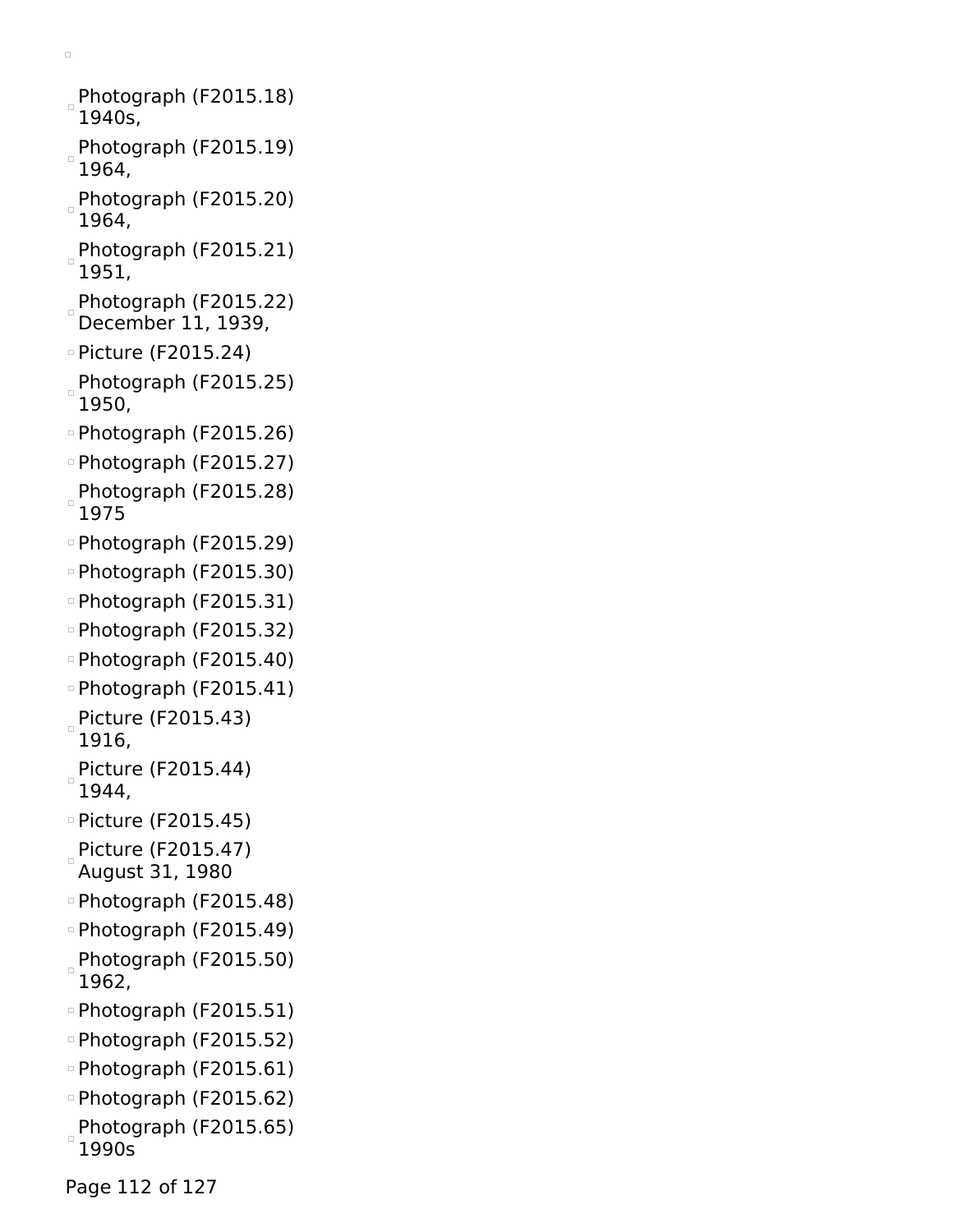```
\textdegreePhotograph (F2015.66)
Photograph (F2015.67)
 circa 1960,
Photograph (F2015.68)
June 26, 1938,
 Photograph (F2015.69)
■1992
 Greek Star
 Photograph (F2015.70)
■1992
 Greek Star
 Photograph (F2015.71)
1992
 Greek Star
 Photograph (F2015.72)
■1992
 Greek Star
 Photograph (F2015.73)
■1992
 Greek Star
 Photograph (F2015.74)
■1992
 Greek Star
 Photograph (F2015.75)
■1992
 Greek Star
 Photograph (F2015.76)
1992
 Greek Star
 Photograph (F2015.77)
■1992
 Greek Star
 Photograph (F2015.78)
■1992
 Greek Star
 Photograph (F2015.79)
1992
 Greek Star
 Photograph (F2015.80)
■1992
 Greek Star
```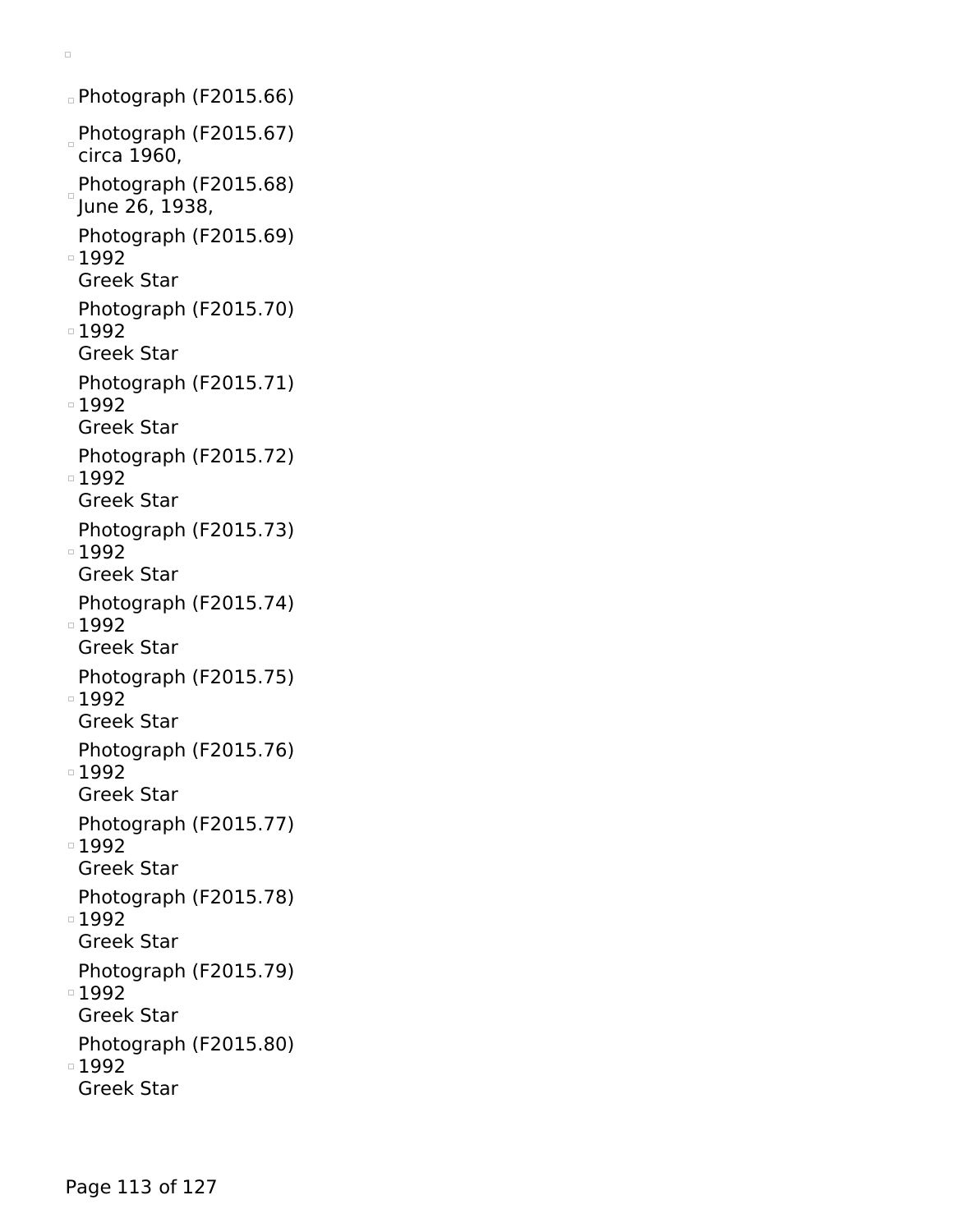Photograph (F2015.81) ■1992 Greek Star Photograph (F2015.83) Greek Star Photograph (F2015.84) Greek Star Photograph (F2015.85) Greek Star Photograph (F2015.86) Greek Star Photograph (F2015.87) Greek Star Photograph (F2015.88) Greek Star Photograph (F2015.89) Greek Star Photograph (F2015.90) Greek Star Photograph (F2015.91) Greek Star Photograph (F2015.92) 1920 – 1930 Greek Star Photograph (F2016.2) October 30, 1949, Photograph (F2016.4) Photograph (F2016.22) 1980s Photograph (F2016.23) 1980s Photograph (F2016.24) 1980s Photograph (F2016.25) 1980s Photograph (F2016.46) Photograph (F2016.58) 1904 – 1908 Photograph (F2016.78) 1980s Photograph (F2016.100) 1948 – 1972

 $\Box$ 

Page 114 of 127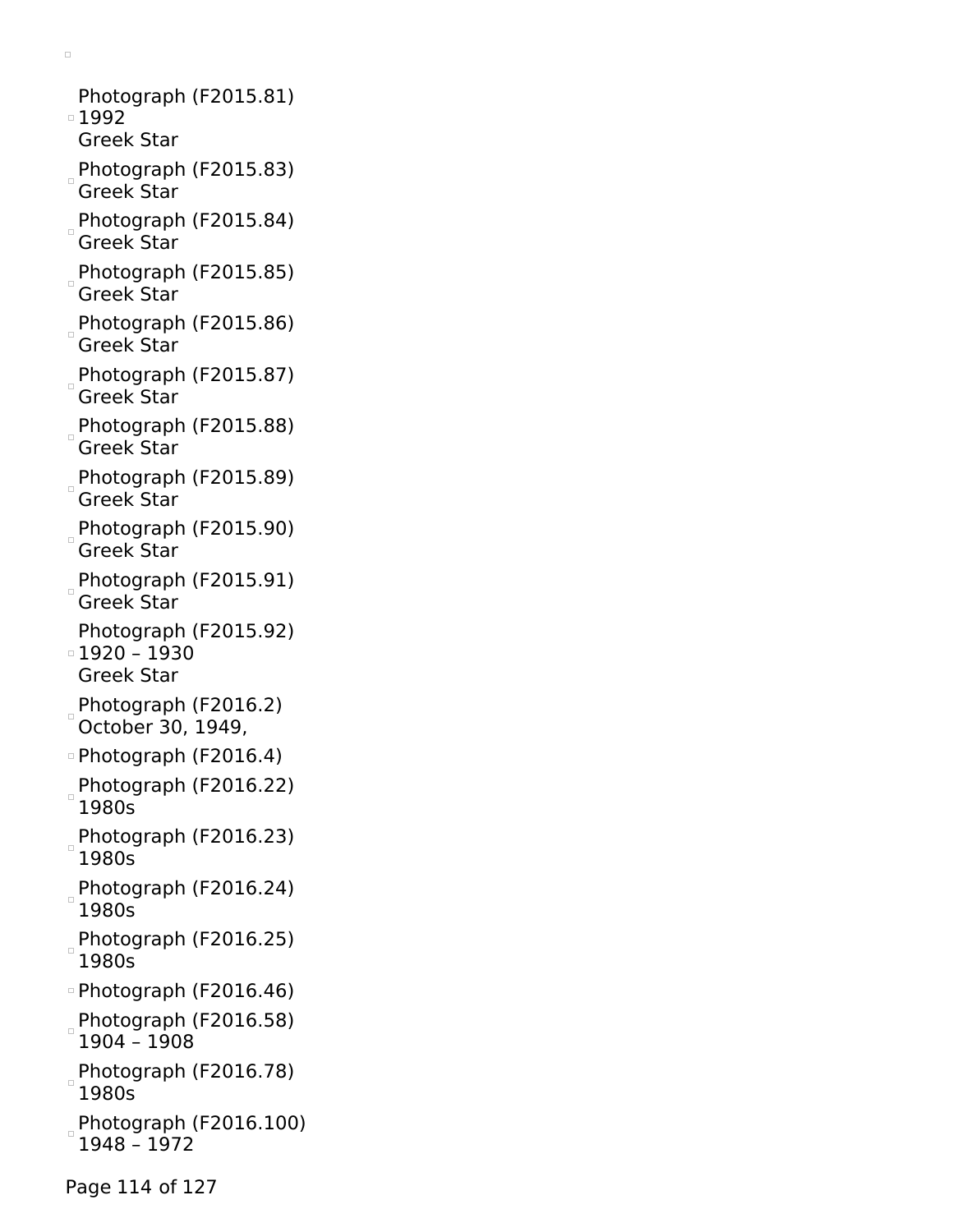$\alpha$  Photograph (F2016.101)

- Photograph (F2016.102)
- Photograph (F2016.103)
- Photograph (F2016.104)
- Photograph (F2016.105)
- Photograph (F2016.107)
- Photograph (F2016.108)
- Photograph (F2016.109)
- Photograph (F2016.110)
- Photograph (F2016.111)
- Photograph (F2016.112)
- $P$ hotograph (F2016.130) Return to Our Roots
- Photograph (F2016.140) February 7, 2008
- Photograph (F2016.141)
- Photograph (F2016.142)
- Photograph (F2016.149)
- Photograph (F2016.150)
- Photograph (F2016.151)
- Photograph (F2016.152) 1994
- Photograph (F2016.153) 1994
- Photograph (F2016.154)
- Photograph (F2016.155)
- Photograph (F2016.156)
- Photograph (F2016.157)
- Photograph (F2016.159)
- Photograph (F2016.160)
- Photograph (F2016.161)
- Photograph (F2016.162)
- Photograph (F2016.163)
- Photograph (F2016.164)
- Photograph (F2016.165)
- Photograph (F2016.166)
- Photograph (F2016.167)
- Photograph (F2016.168)

Page 115 of 127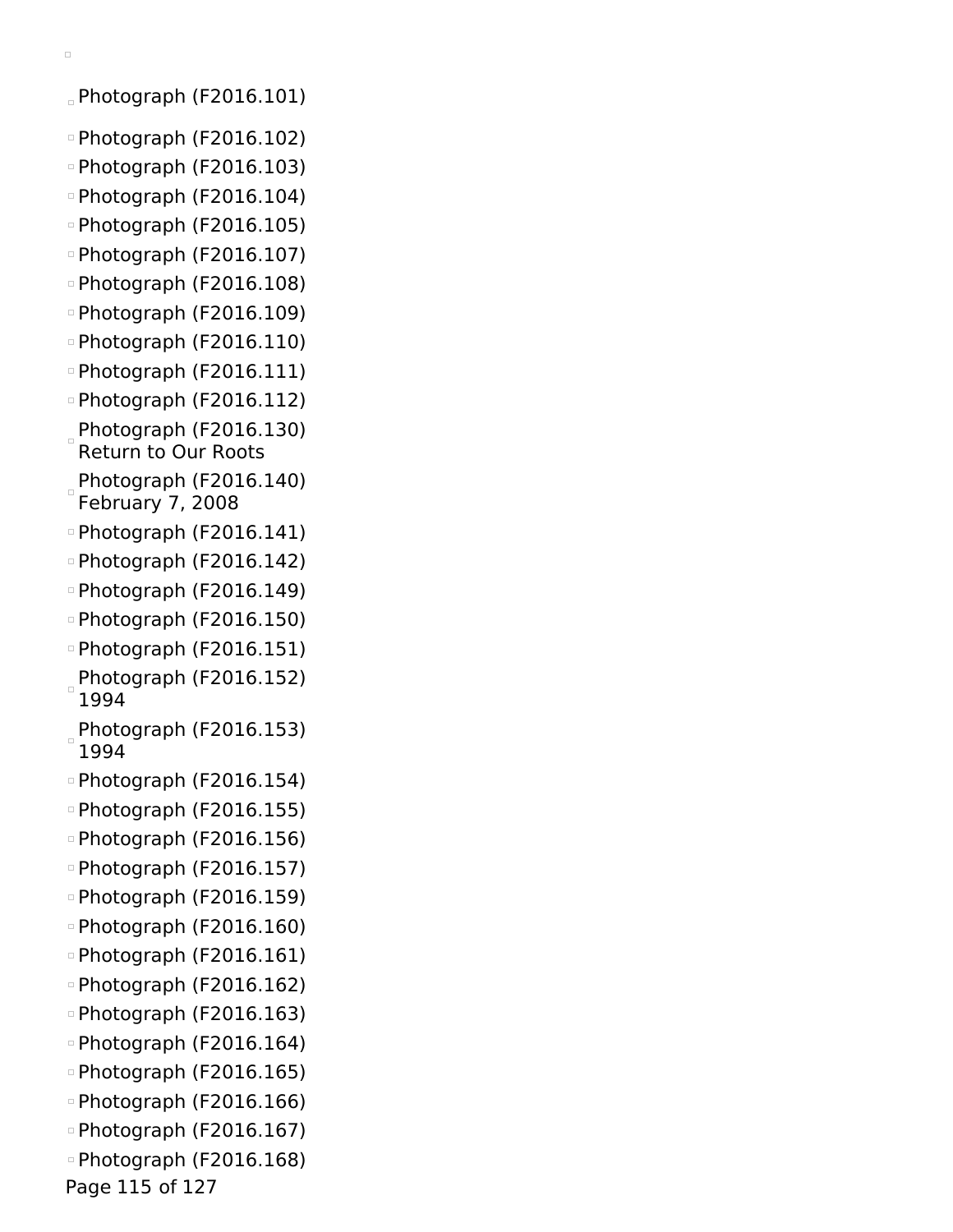$\circ$  Photograph (F2016.169)  $\circ$  Photograph (F2016.170) Photograph (F2016.171) Photograph (F2016.175) Photograph (F2016.176) Photograph (F2016.177) Photograph (F2016.178) October 22,  $1993$ Greek-American Community Services Collection Photograph (F2016.179) October 22, 1993 Greek-American Community Services Collection Photograph (F2016.180) October 22, 1993 Greek-American Community Services Collection Photograph (F2016.181)  $\overline{O}$ Ctober 22, 1993 Greek-American Community Services Collection Photograph (F2016.182) October 11, 1991 Greek-American Community Services Collection Photograph (F2016.183) October 11, 1991 Greek-American Community Services Collection Photograph (F2016.184) October 11, 1991 Greek-American Community Services Collection Photograph (F2016.185) October 11, 1991 Greek-American Community Services Collection Photograph (F2016.186) October 11, 1991 Greek-American Community Services Collection  $P$ hotograph (F2016.187) October 11, 1991 Page 116 of 127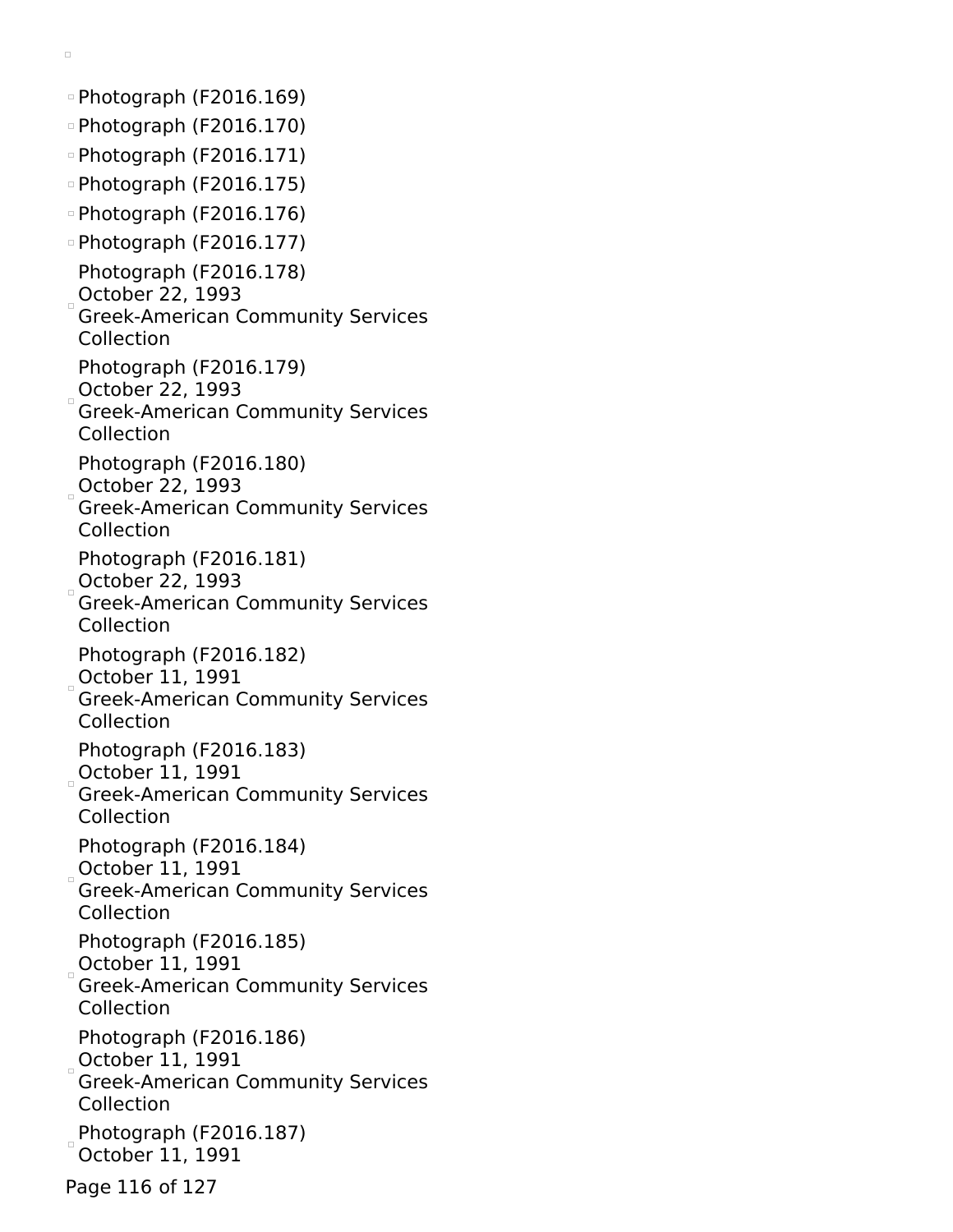Photograph (F2016.188) October 11, 1991 Greek-American Community Services Collection Photograph (F2016.189) October 11, 1991 Greek-American Community Services Collection Photograph (F2016.191) May 1988 Greek-American Community Services Collection Photograph (F2016.192) 1988 Greek-American Community Services Collection Photograph (F2016.193) 1988 Greek-American Community Services Collection Photograph (F2016.194)  $1988$ Greek-American Community Services Collection Photograph (F2016.195) 1988 Greek-American Community Services Collection Negative, Film (F2016.196) Negative, Film (F2016.197) Negative, Film (F2016.198) Negative, Film (F2016.199) Photograph (F2016.200) Photograph (F2016.201) Photograph (F2016.203) October 21, 1994 Greek-American Community Services Collection Photograph (F2016.204) October 21, 1994 Greek-American Community Services Collection Photograph (F2016.205) October 21, 1994 Page 117 of 127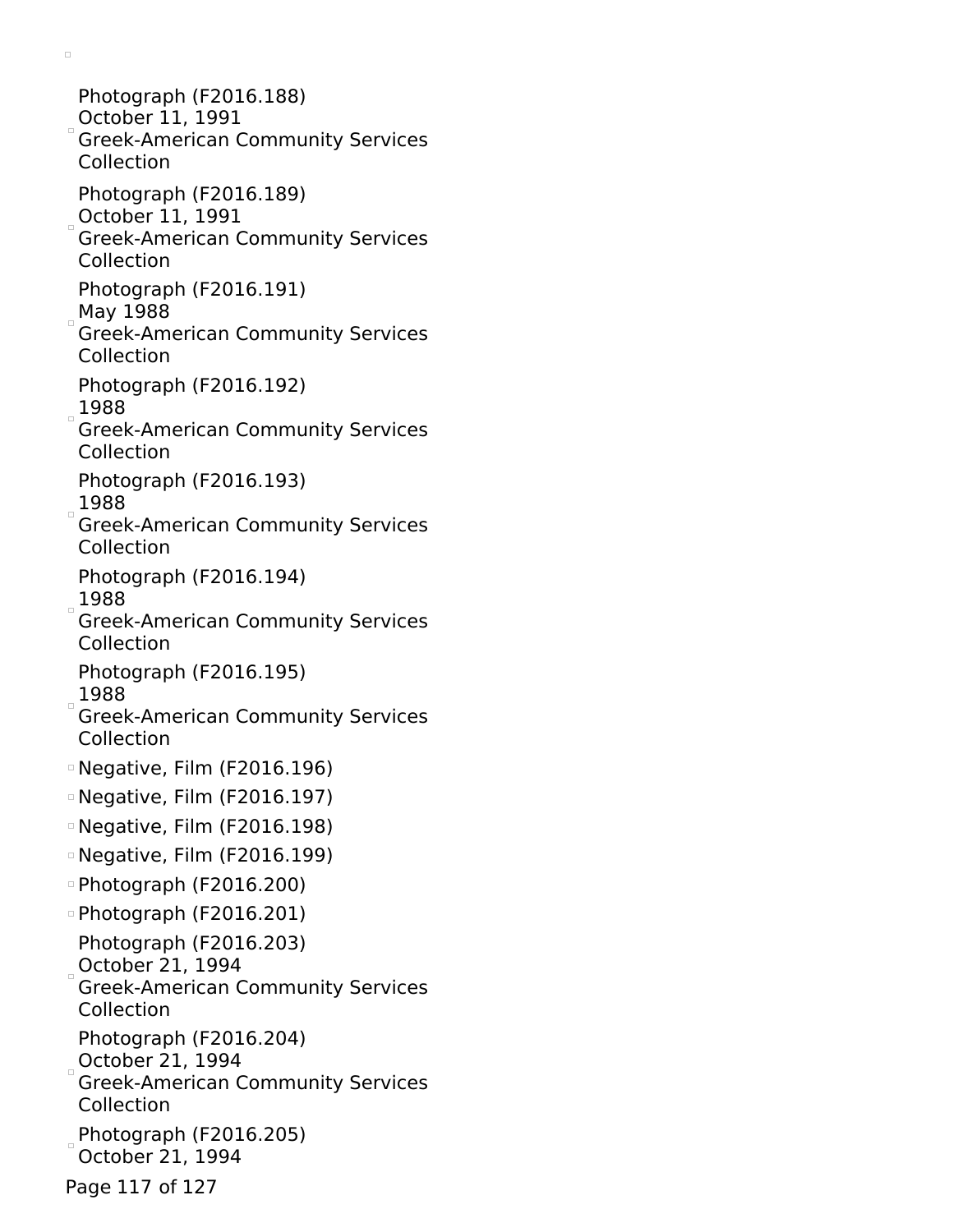Photograph (F2016.206) October 21, 1994  $P$ hotograph (F2016.207) October 21, 1994  $P$ hotograph (F2016.208) October 21, 1994 Photograph (F2016.209) October 21, 1994 Photograph (F2016.210) October 21, 1994 Greek-American Community Services Collection Photograph (F2016.211) October 21, 1994 Greek-American Community Services Collection Photograph (F2016.212) September 22,  $1989$ Greek-American Community Services Collection Photograph (F2016.213) September 22, 1989 Greek-American Community Services Collection Photograph (F2016.214) September 22, 1989 Greek-American Community Services Collection Photograph (F2016.215) September 22, 1989 Greek-American Community Services Collection Photograph (F2016.216) September 22,  $1989$ Greek-American Community Services Collection  $P$ hotograph (F2016.217) 1989 Photograph (F2016.218) September 22, 1989 Greek-American Community Services Collection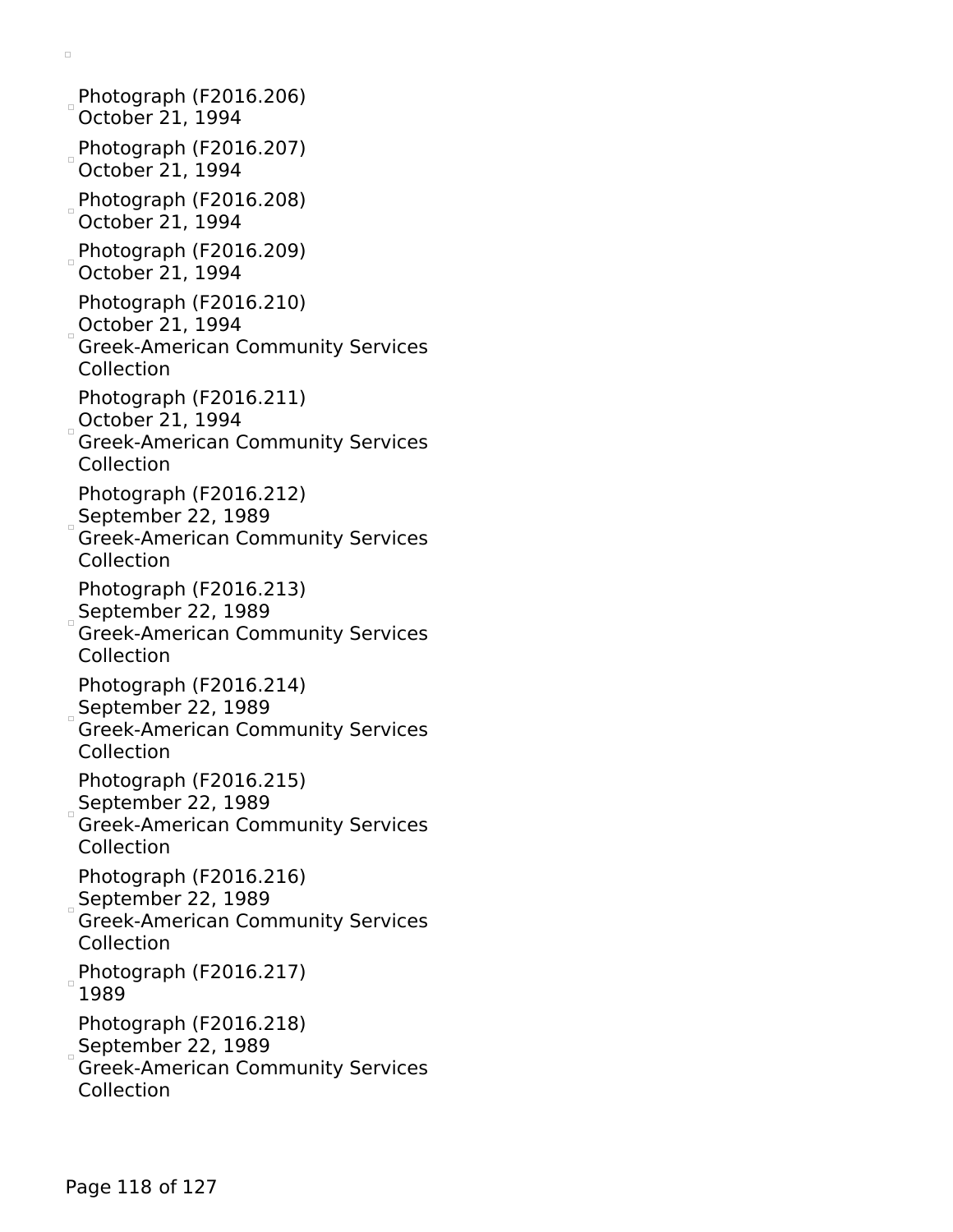Photograph (F2016.219) September 28, 1990 Greek-American Community Services Collection Photograph (F2016.220) September 28, 1990 Greek-American Community Services Collection Photograph (F2016.221) September 28, 1990 Greek-American Community Services Collection Photograph (F2016.222) September 28, 1990 Greek-American Community Services Collection Photograph (F2016.223) September 28, 1990 Greek-American Community Services Collection Photograph (F2016.224)  $S$ September 28, 1990 Greek-American Community Services Collection Photograph (F2016.225) September 28, 1990 Greek-American Community Services Collection Photograph (F2016.228)  $P$ hotograph (F2016.229) July 19, 1975, Photograph (F2016.230) Photograph (F2016.231) Photograph (F2016.232) Photograph (F2016.233)  $P$ hotograph (F2016.239) 1924, Photograph (F2016.242) Photograph (F2016.243) Photograph (F2016.244) Photograph (F2016.245) Photograph (F2016.246) Photograph (F2016.247) Page 119 of 127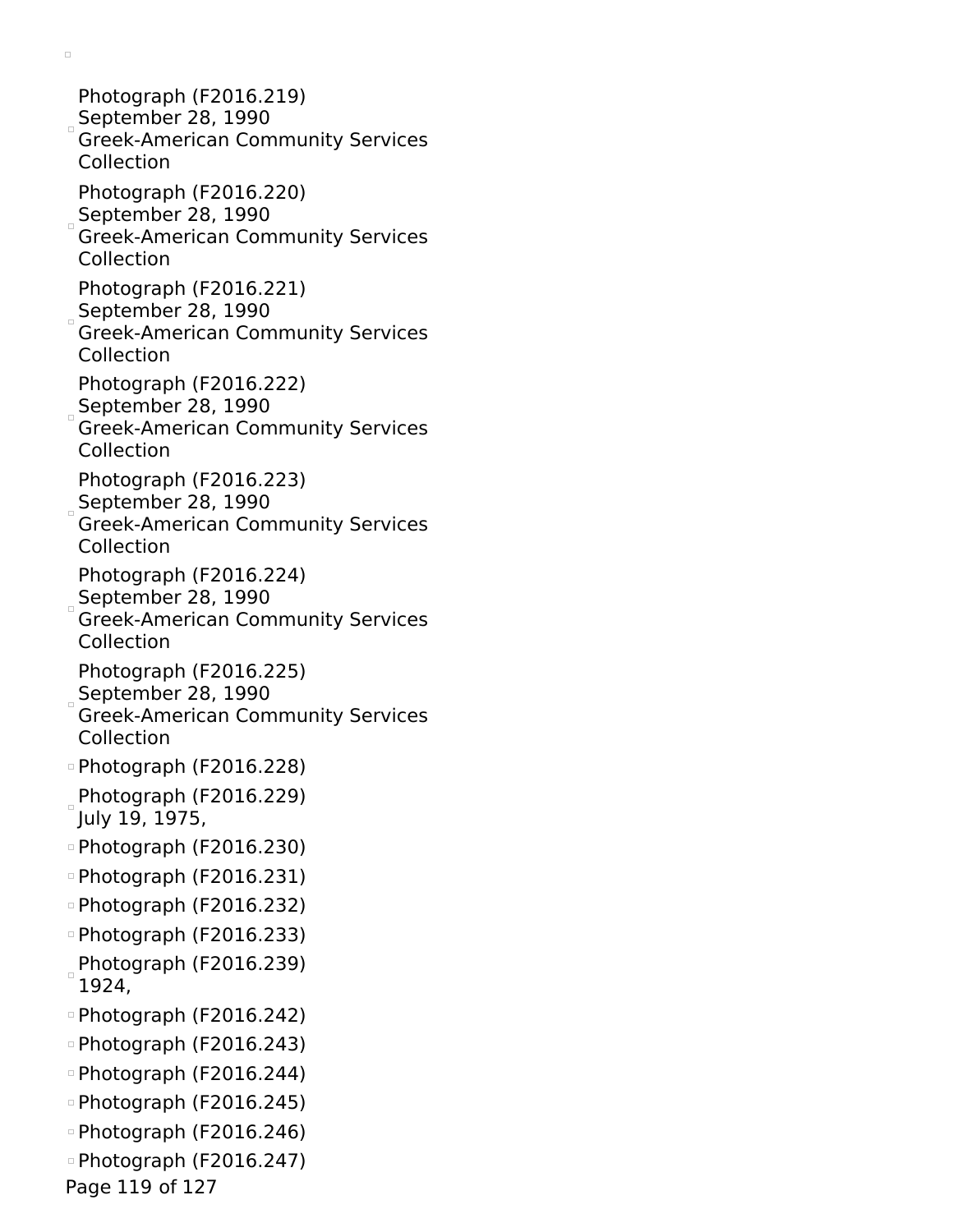Photograph (F2016.248) Photograph (F2017.1.1.1) Andrew Fasseas Collection  $P$ hotograph (F2017.1.1.2) Andrew Fasseas Collection Photograph (F2017.1.2.1) 1940s, 1940s Andrew Fasseas Collection Photograph (F2017.1.2.2)  $01940s$ Andrew Fasseas Collection Photograph (F2017.1.3.1) Andrew Fasseas Collection Photograph (F2017.1.3.2) Andrew Fasseas Collection Photograph (F2017.1.4.1) 1940s, 1940s Andrew Fasseas Collection Photograph (F2017.1.4.2) 1940s, 1940s Andrew Fasseas Collection Photograph (F2017.1.4.3) 1940s, 1940s Andrew Fasseas Collection Photograph (F2017.1.4.4) 1940s, 1940s Andrew Fasseas Collection Photograph (F2017.1.4.5) 1940s, 1940s Andrew Fasseas Collection Photograph (F2017.1.4.6) 1940s, 1940s Andrew Fasseas Collection Photograph (F2017.1.4.7) 1940s, 1940s Andrew Fasseas Collection Photograph (F2017.1.4.8)  $\overline{1940s}$ Andrew Fasseas Collection Photograph (F2017.1.4.9) 1940s, 1940s Andrew Fasseas Collection

 $\Box$ 

Page 120 of 127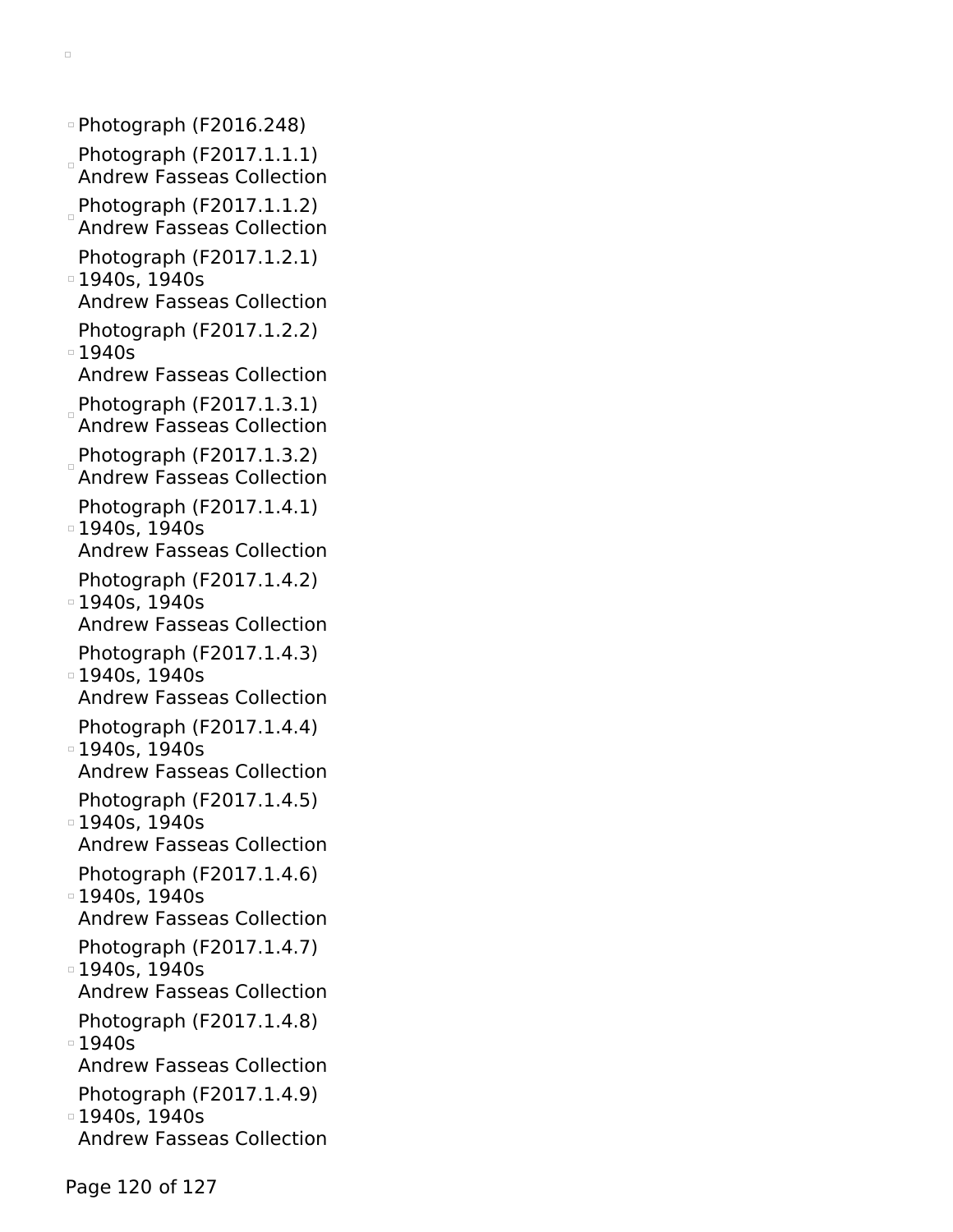Photograph (F2017.1.5.1) 1940s, 1940s Andrew Fasseas Collection Photograph (F2017.1.5.2) 1940s, 1940s Andrew Fasseas Collection Photograph (F2017.1.5.3) 1940s, 1940s Andrew Fasseas Collection Photograph (F2017.1.5.4)  $\degree$  1940. Andrew Fasseas Collection Photograph (F2017.1.5.5) **1940s, 1940s** Andrew Fasseas Collection Photograph (F2017.1.5.6) 1940s, 1940s Andrew Fasseas Collection Photograph (F2017.1.5.7) 1940s, 1940s Andrew Fasseas Collection Photograph (F2017.1.5.8) 1940s, 1940s Andrew Fasseas Collection Photograph  $(F2017.1.6.1)$ Andrew Fasseas Collection Photograph (F2017.1.6.2) Andrew Fasseas Collection  $P$ hotograph (F2017.1.6.3) Andrew Fasseas Collection  $P$ hotograph (F2017.1.7.1) Andrew Fasseas Collection Photograph (F2017.1.7.2) Andrew Fasseas Collection Photograph (F2017.1.8.1A) Andrew Fasseas Collection  $P$ hotograph (F2017.1.8.1B) Andrew Fasseas Collection Photograph (F2017.1.8.2) Andrew Fasseas Collection Photograph (F2017.1.8.3) Andrew Fasseas Collection

 $\Box$ 

Page 121 of 127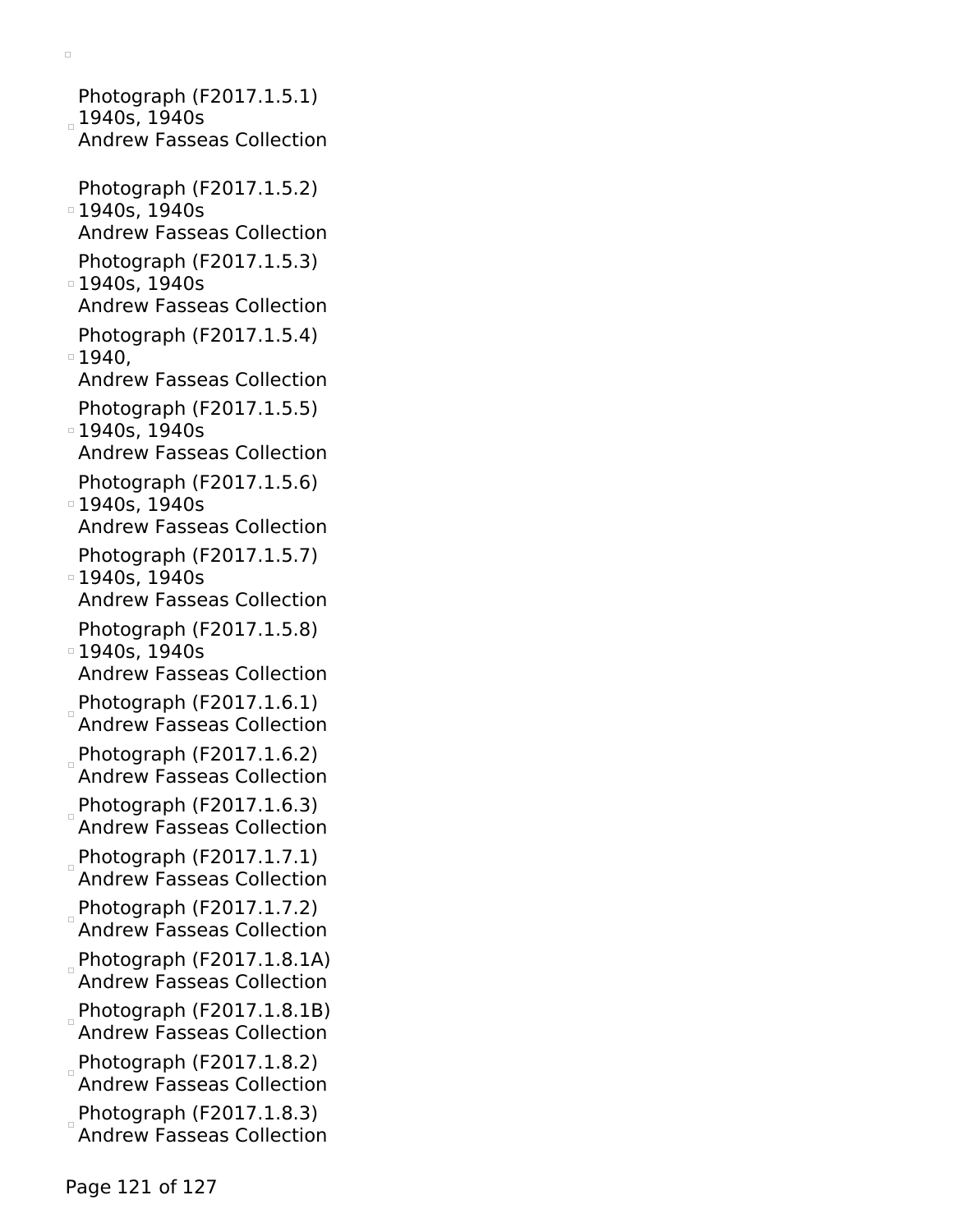Photograph (F2017.1.8.4) Andrew Fasseas Collection

 $\Box$ 

- Photograph (F2017.1.8.5) Andrew Fasseas Collection
- Photograph (F2017.1.8.6) Andrew Fasseas Collection
- $P$ hotograph (F2017.1.8.7) Andrew Fasseas Collection
- $P$ hotograph (F2017.1.9.1) Andrew Fasseas Collection
- $P$ hotograph (F2017.1.9.2) Andrew Fasseas Collection
- Photograph (F2017.1.9.3) 1972

Andrew Fasseas Collection

- Photograph (F2017.1.9.4)
- Andrew Fasseas Collection
- Photograph (F2017.1.10.1) Andrew Fasseas Collection
- $P$ hotograph (F2017.1.10.2) Andrew Fasseas Collection
- Photograph (F2017.1.10.3) Andrew Fasseas Collection
- Photograph (F2017.1.10.4) Andrew Fasseas Collection
- Photograph (F2017.1.11.1) Andrew Fasseas Collection
- Photograph (F2017.1.11.2) Andrew Fasseas Collection
- Photograph (F2017.1.12.1) Andrew Fasseas Collection
- Photograph (F2017.1.12.2) Andrew Fasseas Collection
- Photograph (F2017.1.13.1) Andrew Fasseas Collection
- Photograph (F2017.1.13.2) Andrew Fasseas Collection
- $P$ hotograph (F2017.1.14) Andrew Fasseas Collection
- Photograph (F2017.1.15)
- Andrew Fasseas Collection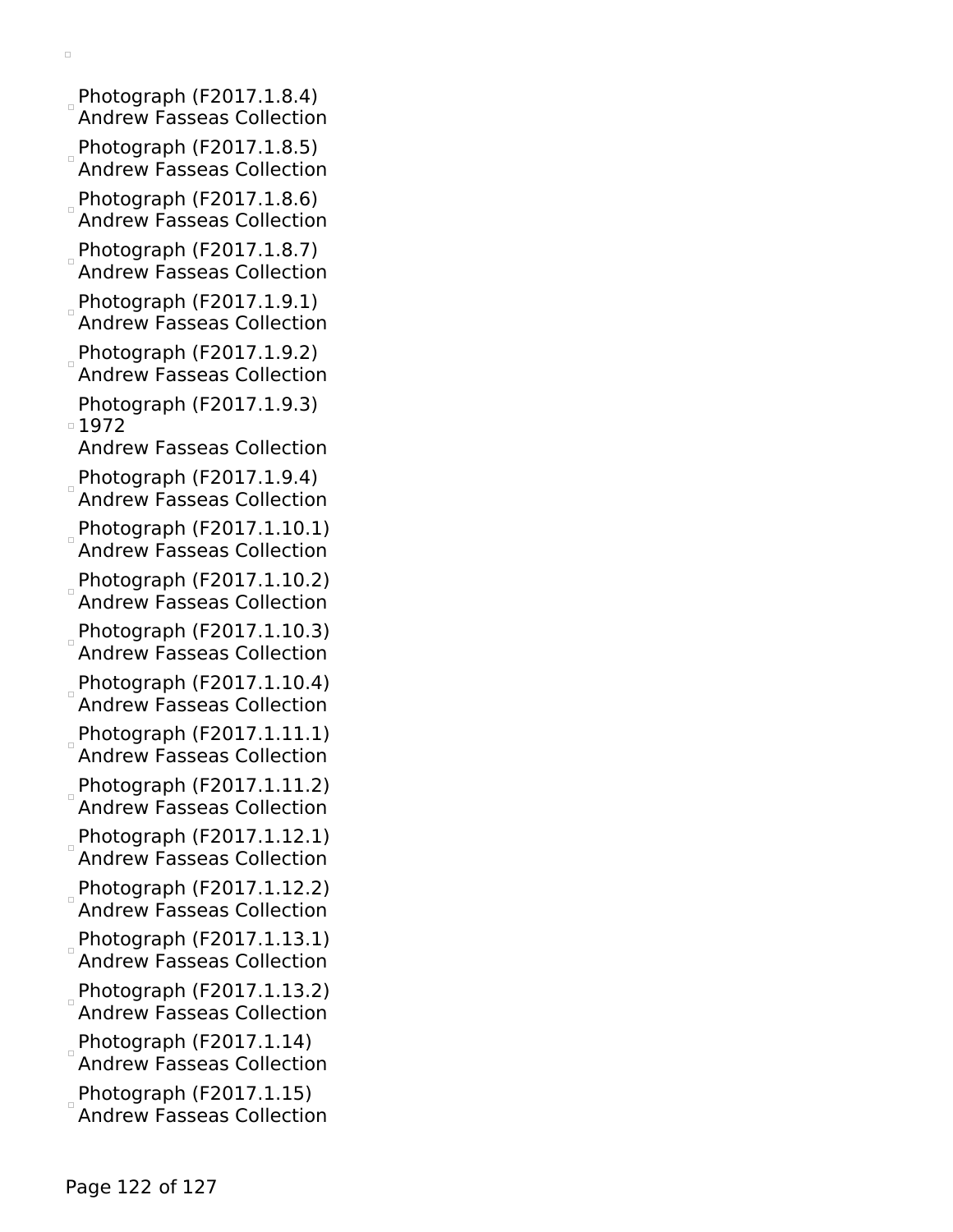Photograph (F2017.1.16) Andrew Fasseas Collection

- Photograph (F2017.1.17) Andrew Fasseas Collection
- $P$ hotograph (F2017.1.18) Andrew Fasseas Collection
- $P$ hotograph (F2017.1.19)
- Andrew Fasseas Collection  $P$ hotograph (F2017.1.20)
- Andrew Fasseas Collection
- Photograph (F2017.1.21.1) Andrew Fasseas Collection
- Photograph (F2017.1.21.2) Andrew Fasseas Collection
- $P$ hotograph (F2017.1.22) Andrew Fasseas Collection
- Photograph (F2017.1.23.1) Andrew Fasseas Collection
- Photograph (F2017.1.23.2) Andrew Fasseas Collection
- $P$ hotograph (F2017.1.23.3) Andrew Fasseas Collection
- $Photography$  (F2017.1.23.4) Andrew Fasseas Collection
- $P$ hotograph (F2017.1.24.1) Andrew Fasseas Collection
- Photograph (F2017.1.24.2) Andrew Fasseas Collection
- Photograph (F2017.1.24.3) Andrew Fasseas Collection
- Photograph (F2017.1.24.4) Andrew Fasseas Collection
- $P$ hotograph (F2017.1.24.5) Andrew Fasseas Collection
- $P$ hotograph (F2017.1.24.6) Andrew Fasseas Collection
- $P$ hotograph (F2017.1.24.7) Andrew Fasseas Collection
- $P$ hotograph (F2017.1.24.8) Andrew Fasseas Collection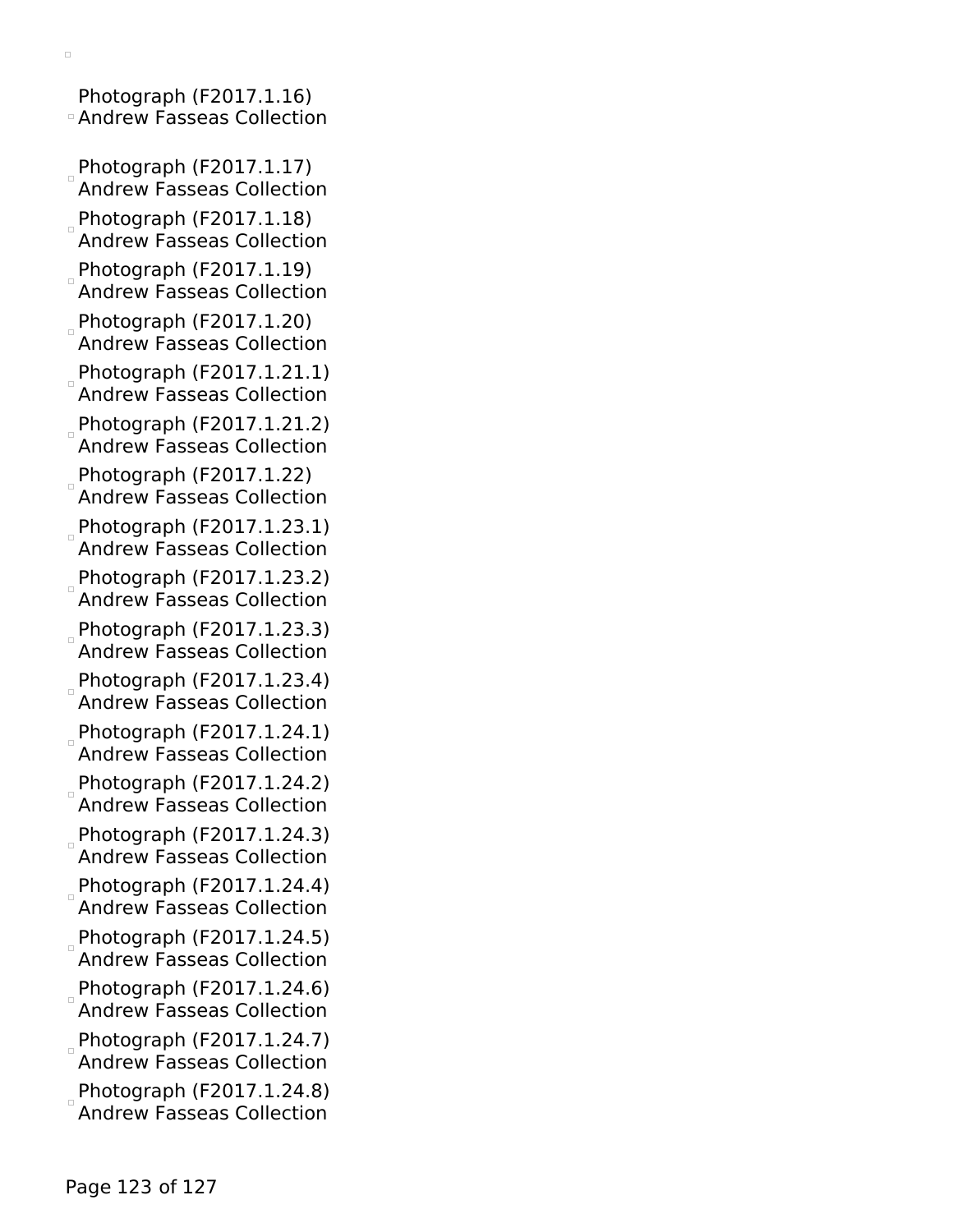- $\Box$
- Photograph (F2017.1.24.9) Andrew Fasseas Collection Photograph
- (F2017.1.24.10)
- Andrew Fasseas Collection
- $P$ hotograph (F2017.1.25.1) Andrew Fasseas Collection
- Photograph (F2017.1.25.2) Andrew Fasseas Collection
- Photograph (F2017.1.26) Andrew Fasseas Collection
- Photograph (F2017.1.27.1) Andrew Fasseas Collection
- Photograph (F2017.1.27.2) Andrew Fasseas Collection
- Photograph (F2017.1.28.1) Andrew Fasseas Collection
- $P$ hotograph (F2017.1.28.2) Andrew Fasseas Collection
- $P$ hotograph (F2017.1.29) Andrew Fasseas Collection
- $P$ hotograph (F2017.1.30) Andrew Fasseas Collection
- Photograph (F2017.1.31) Andrew Fasseas Collection
- Photograph (F2017.1.32.1) **1950s, 1950s**
- Andrew Fasseas Collection Photograph (F2017.1.32.2)
- 1950s, 1950s Andrew Fasseas Collection
- Photograph (F2017.1.32.3)
- 1950s, 1950s Andrew Fasseas Collection
- Photograph (F2017.1.32.4) 1950s, 1950s
- Andrew Fasseas Collection
- Photograph (F2017.1.32.5) 1950s, 1950s
- Andrew Fasseas Collection
- Photograph (F2017.1.32.6) 1950s, 1950s
- Andrew Fasseas Collection

Page 124 of 127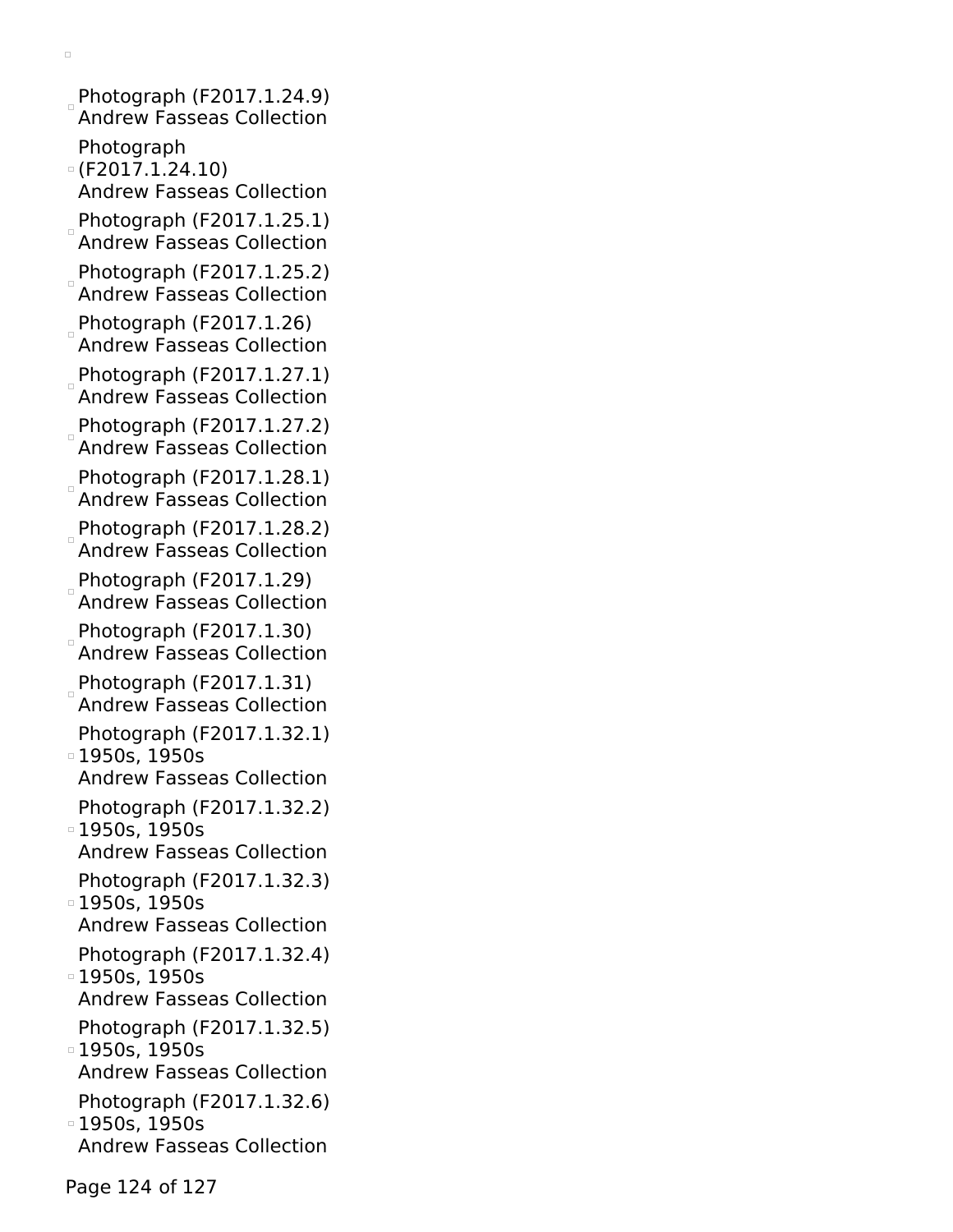Photograph (F2017.1.32.7) 1950s, 1950s Andrew Fasseas Collection

 $\Box$ 

- Photograph (F2017.1.33) Andrew Fasseas Collection
- Photograph (F2017.1.34) Andrew Fasseas Collection
- Photograph (F2017.1.35.1) Andrew Fasseas Collection
- Photograph (F2017.1.35.2) Andrew Fasseas Collection
- $P$ hotograph (F2017.1.35.3) Andrew Fasseas Collection
- Photograph (F2017.1.36.1) Andrew Fasseas Collection
- Photograph (F2017.1.36.2) Andrew Fasseas Collection
- $P$ hotograph (F2017.1.37) Andrew Fasseas Collection
- Photograph (F2017.1.38) Andrew Fasseas Collection
- Photograph (F2017.1.39.1) Andrew Fasseas Collection
- Photograph (F2017.1.39.2) Andrew Fasseas Collection
- Photograph (F2017.1.39.3) Andrew Fasseas Collection
- $P$ hotograph (F2017.1.39.4) Andrew Fasseas Collection
- Photograph (F2017.1.39.5) Andrew Fasseas Collection
- Photograph (F2017.1.39.6) Andrew Fasseas Collection
- Photograph (F2017.1.39.7) Andrew Fasseas Collection
- Photograph (F2017.1.39.8) Andrew Fasseas Collection
- Photograph (F2017.1.39.9) Andrew Fasseas Collection
- Photograph
- (F2017.1.39.10) Andrew Fasseas Collection

Page 125 of 127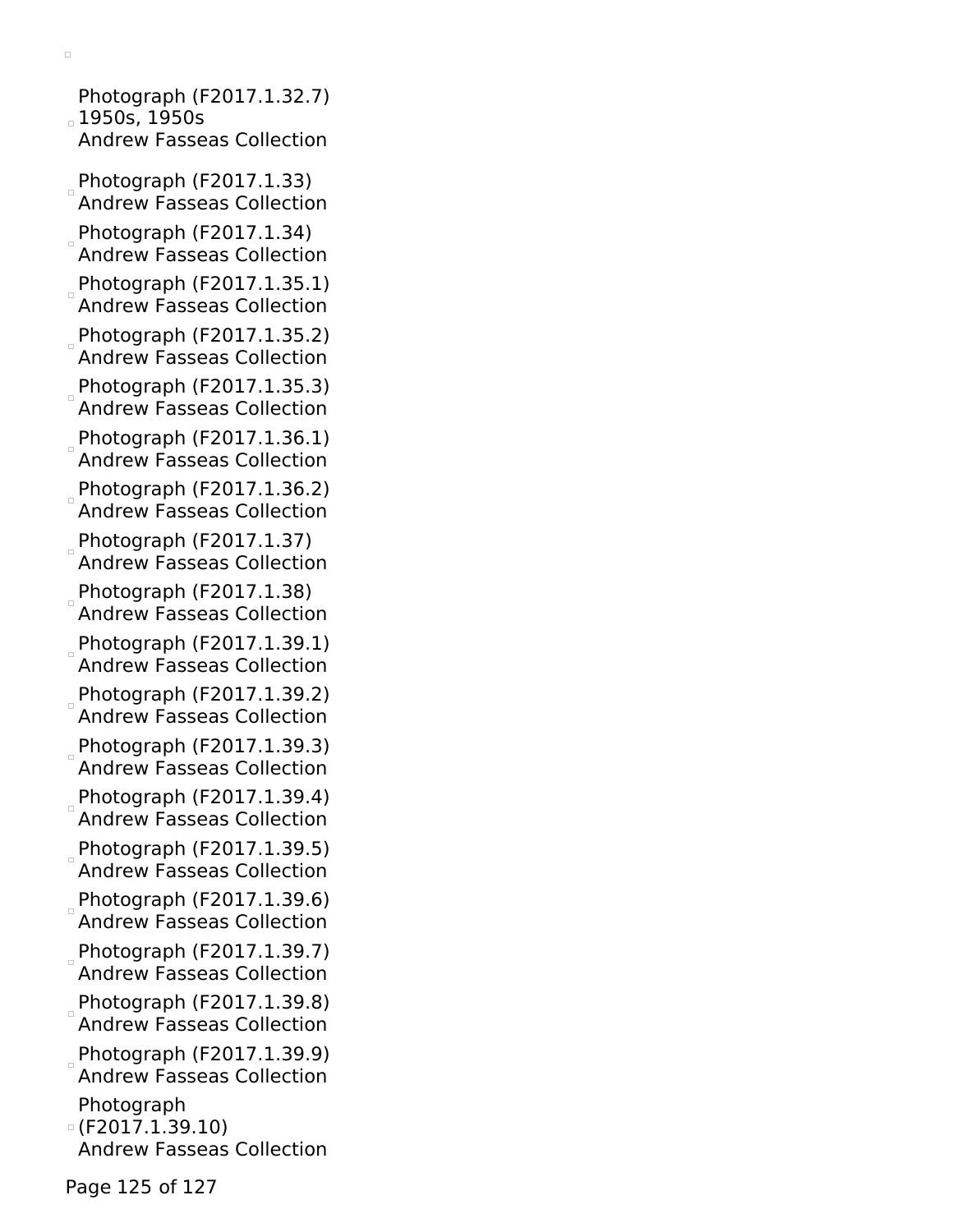Photograph (F2017.1.39.11) Andrew Fasseas Collection Photograph (F2017.1.39.12) Andrew Fasseas Collection Photograph (F2017.1.39.13) Andrew Fasseas Collection Photograph (F2017.1.39.14) Andrew Fasseas Collection Photograph  $O(F2017.1.39.15)$ Andrew Fasseas Collection Photograph (F2017.1.39.16) Andrew Fasseas Collection  $P$ hotograph (F2017.1.40) Andrew Fasseas Collection  $P$ hotograph (F2017.1.41) Andrew Fasseas Collection  $P$ hotograph (F2017.1.42) Andrew Fasseas Collection Photograph (F2017.1.43) Andrew Fasseas Collection Photograph (F2017.1.44) Andrew Fasseas Collection Photograph (F2017.1.45) Andrew Fasseas Collection Photograph (F2017.1.46) Andrew Fasseas Collection Photograph (F2017.1.47.1) Andrew Fasseas Collection  $P$ hotograph (F2017.1.47.2) Andrew Fasseas Collection  $P$ hotograph (F2017.1.47.3) Andrew Fasseas Collection  $P$ hotograph (F2017.1.48) Andrew Fasseas Collection Photograph (F2017.1.49) Andrew Fasseas Collection